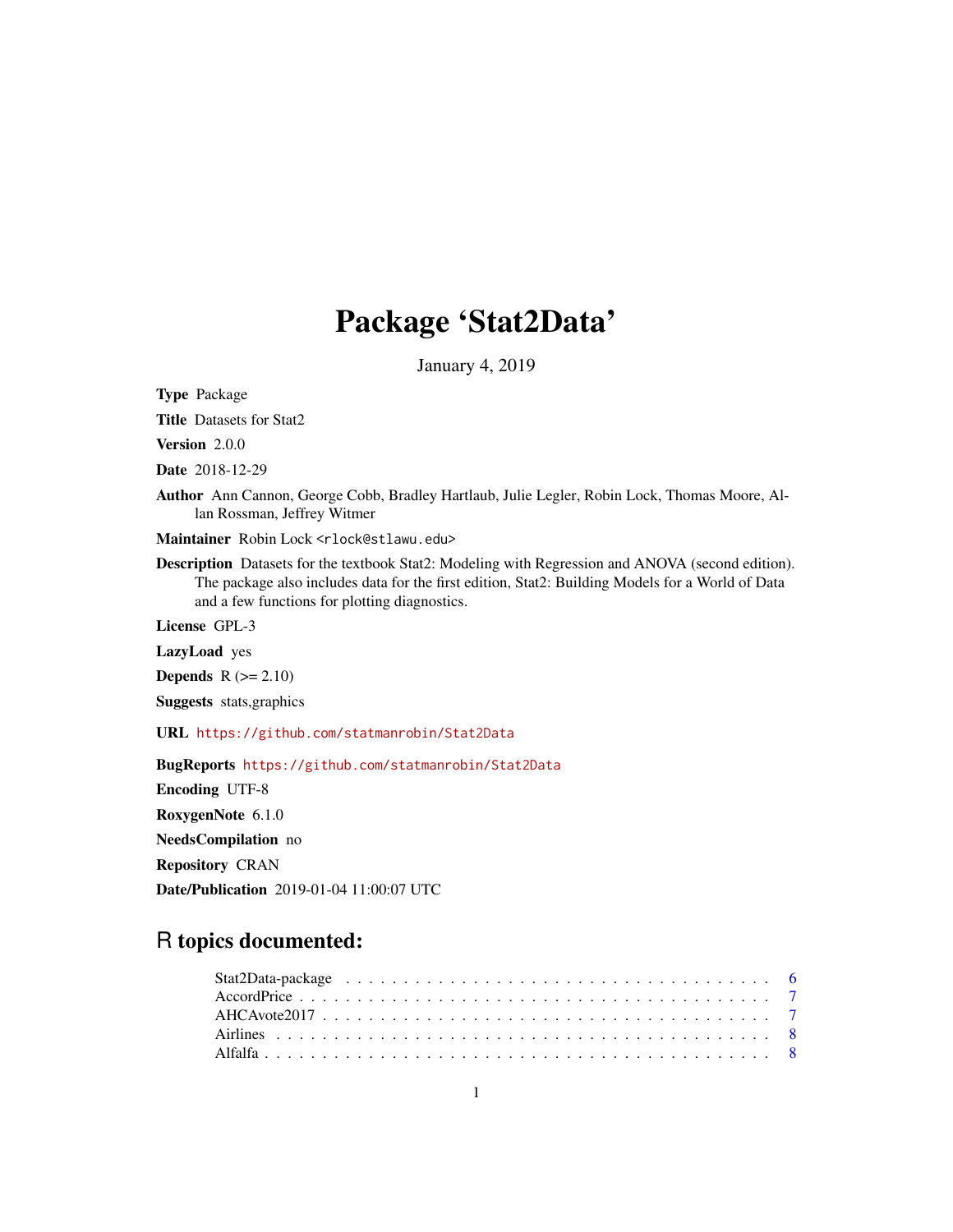|                         | 9             |
|-------------------------|---------------|
|                         | 10            |
|                         | 10            |
|                         | 11            |
|                         | 12            |
|                         | 12            |
|                         | 13            |
|                         | 14            |
|                         | 14            |
|                         | 15            |
|                         | 16            |
|                         | 16            |
|                         | 17            |
|                         | 18            |
|                         | 18            |
|                         | <sup>19</sup> |
|                         | 20            |
|                         | 20            |
|                         | 21            |
|                         | 21            |
|                         |               |
|                         | 22            |
|                         | 23            |
|                         | 24            |
|                         | 24            |
|                         | 25            |
|                         | 26            |
|                         | 26            |
|                         | 27            |
|                         | 28            |
|                         | 28            |
|                         | 29            |
|                         | 30            |
|                         | 31            |
|                         | 31            |
|                         | 32            |
| CO2SouthPole            | 33            |
| Contraceptives          | 33            |
| cooksplot               | 34            |
| CountyHealth<br>.       | 35            |
| CrabShip<br>$\cdots$    | 36            |
| CrackerFiber            | 36            |
| CreditRisk<br>1.1.1.1.1 | 37            |
| Cuckoo                  | 37            |
| Day1Survey $\ldots$     | 38            |
| DiabeticDogs            | 39            |
| Diamonds $\ldots$       | 40            |
| Diamonds2               |               |
|                         | 40            |
|                         | 41            |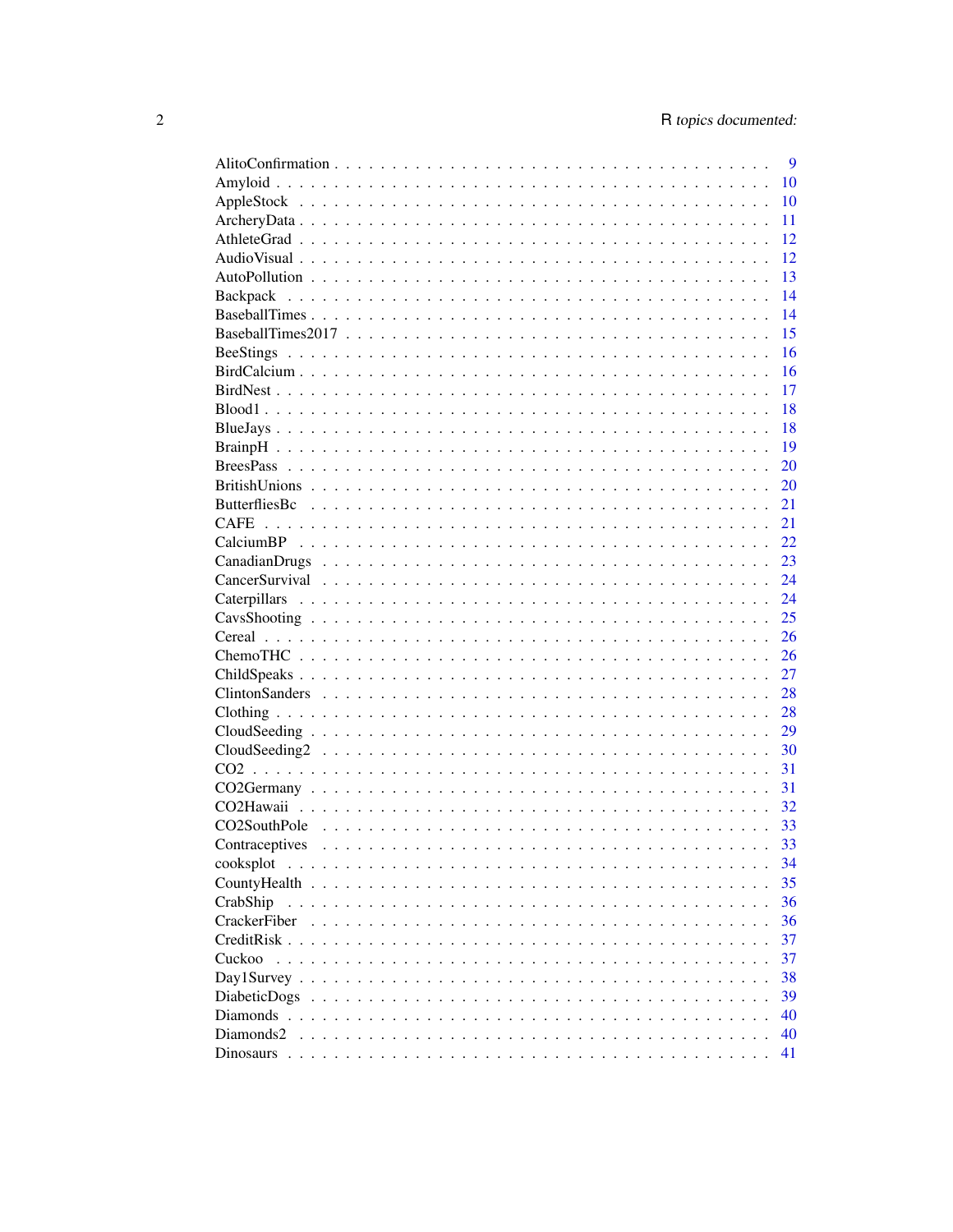|                                                                                                                                                                                                                                                 | 41 |
|-------------------------------------------------------------------------------------------------------------------------------------------------------------------------------------------------------------------------------------------------|----|
|                                                                                                                                                                                                                                                 | 42 |
|                                                                                                                                                                                                                                                 | 43 |
|                                                                                                                                                                                                                                                 | 44 |
|                                                                                                                                                                                                                                                 | 44 |
|                                                                                                                                                                                                                                                 | 46 |
|                                                                                                                                                                                                                                                 | 48 |
|                                                                                                                                                                                                                                                 | 48 |
| Faces                                                                                                                                                                                                                                           | 49 |
|                                                                                                                                                                                                                                                 | 50 |
|                                                                                                                                                                                                                                                 | 50 |
|                                                                                                                                                                                                                                                 | 51 |
|                                                                                                                                                                                                                                                 | 52 |
|                                                                                                                                                                                                                                                 | 52 |
|                                                                                                                                                                                                                                                 | 53 |
|                                                                                                                                                                                                                                                 | 54 |
|                                                                                                                                                                                                                                                 | 55 |
|                                                                                                                                                                                                                                                 | 55 |
|                                                                                                                                                                                                                                                 | 56 |
|                                                                                                                                                                                                                                                 | 57 |
|                                                                                                                                                                                                                                                 | 57 |
|                                                                                                                                                                                                                                                 | 58 |
|                                                                                                                                                                                                                                                 | 59 |
|                                                                                                                                                                                                                                                 | 59 |
|                                                                                                                                                                                                                                                 | 60 |
|                                                                                                                                                                                                                                                 | 61 |
|                                                                                                                                                                                                                                                 | 61 |
|                                                                                                                                                                                                                                                 | 62 |
|                                                                                                                                                                                                                                                 | 63 |
|                                                                                                                                                                                                                                                 | 63 |
|                                                                                                                                                                                                                                                 | 64 |
|                                                                                                                                                                                                                                                 | 65 |
|                                                                                                                                                                                                                                                 | 66 |
|                                                                                                                                                                                                                                                 | 66 |
|                                                                                                                                                                                                                                                 | 67 |
|                                                                                                                                                                                                                                                 | 68 |
|                                                                                                                                                                                                                                                 | 69 |
|                                                                                                                                                                                                                                                 | 69 |
| Hawks<br>.<br>$\mathbf{r}$ . The set of the set of the set of the set of the set of the set of the set of the set of the set of the set of the set of the set of the set of the set of the set of the set of the set of the set of the set of t | 70 |
| HawkTail                                                                                                                                                                                                                                        | 71 |
| HawkTail2.                                                                                                                                                                                                                                      | 72 |
| <b>HearingTest</b>                                                                                                                                                                                                                              | 72 |
| HeatingOil.<br>$\ddots$                                                                                                                                                                                                                         | 73 |
|                                                                                                                                                                                                                                                 | 74 |
|                                                                                                                                                                                                                                                 | 74 |
| <b>HorsePrices</b>                                                                                                                                                                                                                              | 75 |
|                                                                                                                                                                                                                                                 | 76 |
|                                                                                                                                                                                                                                                 | 76 |
|                                                                                                                                                                                                                                                 |    |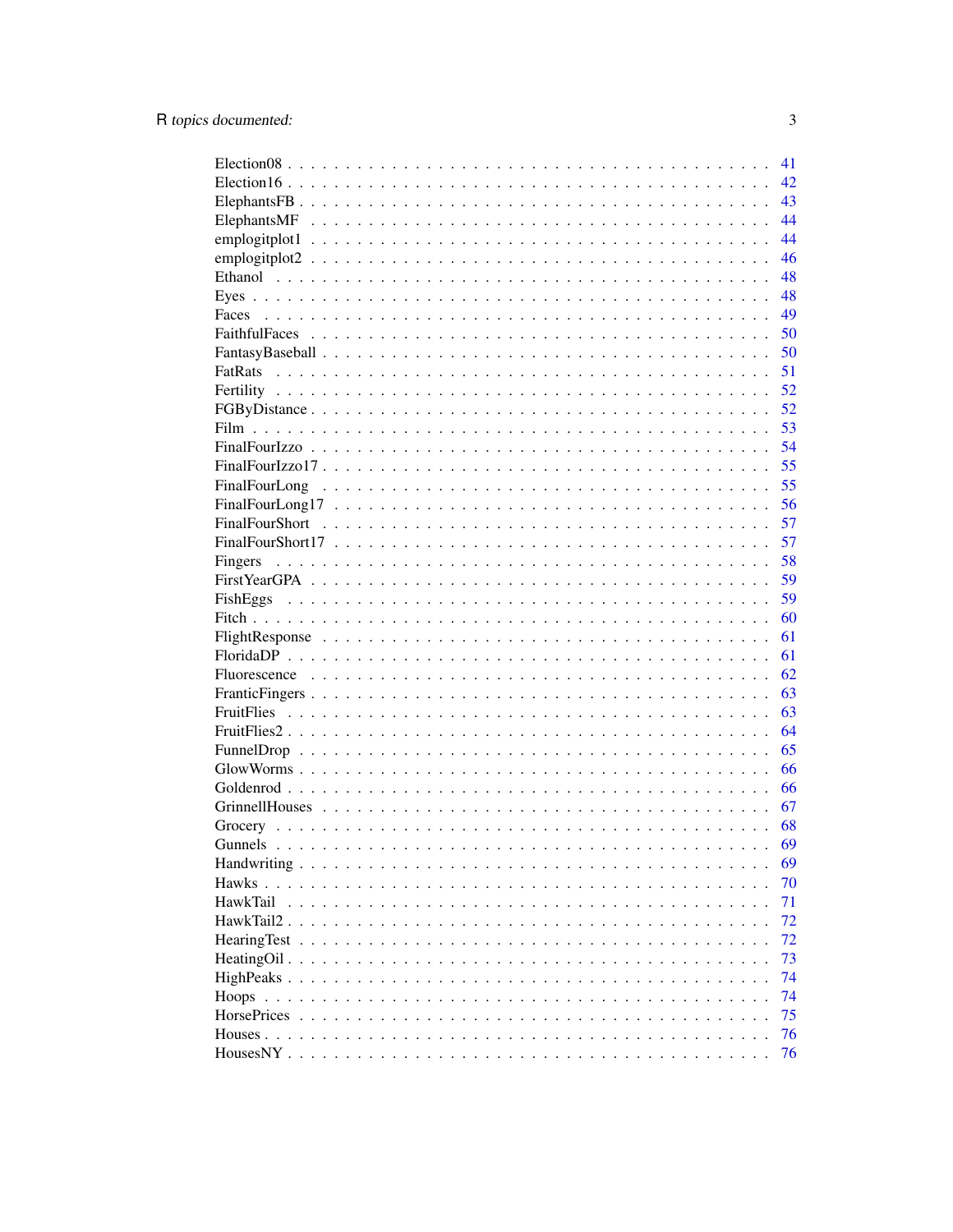|           | 77 |
|-----------|----|
|           | 78 |
|           | 78 |
|           | 79 |
|           | 80 |
|           | 80 |
|           | 81 |
|           | 82 |
|           | 83 |
|           | 83 |
|           | 84 |
|           | 85 |
|           | 85 |
|           | 86 |
|           | 87 |
|           | 87 |
|           | 88 |
|           | 88 |
|           | 89 |
|           | 90 |
|           | 90 |
|           | 91 |
|           | 91 |
|           | 92 |
|           | 93 |
|           | 94 |
|           | 94 |
|           | 95 |
|           | 96 |
|           | 96 |
|           | 97 |
|           | 98 |
|           | 99 |
|           |    |
|           |    |
|           |    |
|           |    |
|           |    |
|           |    |
| Nursing   |    |
|           |    |
|           |    |
|           |    |
| Overdrawn |    |
| Oysters   |    |
| PalmBeach |    |
|           |    |
|           |    |
|           |    |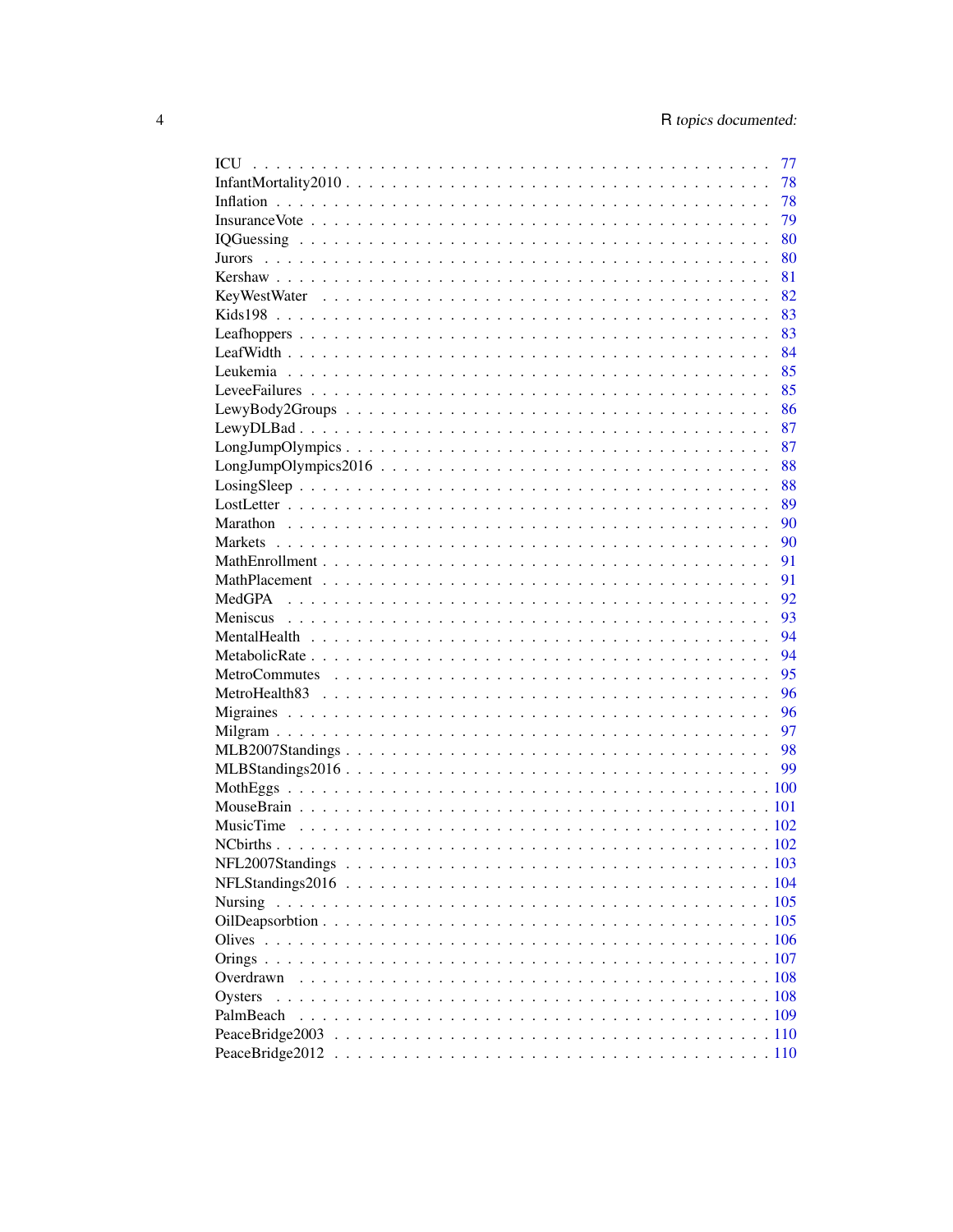| Perch             |  |
|-------------------|--|
|                   |  |
|                   |  |
|                   |  |
|                   |  |
|                   |  |
|                   |  |
|                   |  |
|                   |  |
|                   |  |
|                   |  |
|                   |  |
|                   |  |
|                   |  |
|                   |  |
|                   |  |
|                   |  |
|                   |  |
|                   |  |
|                   |  |
|                   |  |
|                   |  |
|                   |  |
|                   |  |
|                   |  |
|                   |  |
|                   |  |
|                   |  |
|                   |  |
|                   |  |
|                   |  |
|                   |  |
|                   |  |
|                   |  |
|                   |  |
|                   |  |
|                   |  |
| Swahili           |  |
|                   |  |
| <b>TechStocks</b> |  |
|                   |  |
|                   |  |
|                   |  |
|                   |  |
|                   |  |
| TipJoke           |  |
|                   |  |
|                   |  |
|                   |  |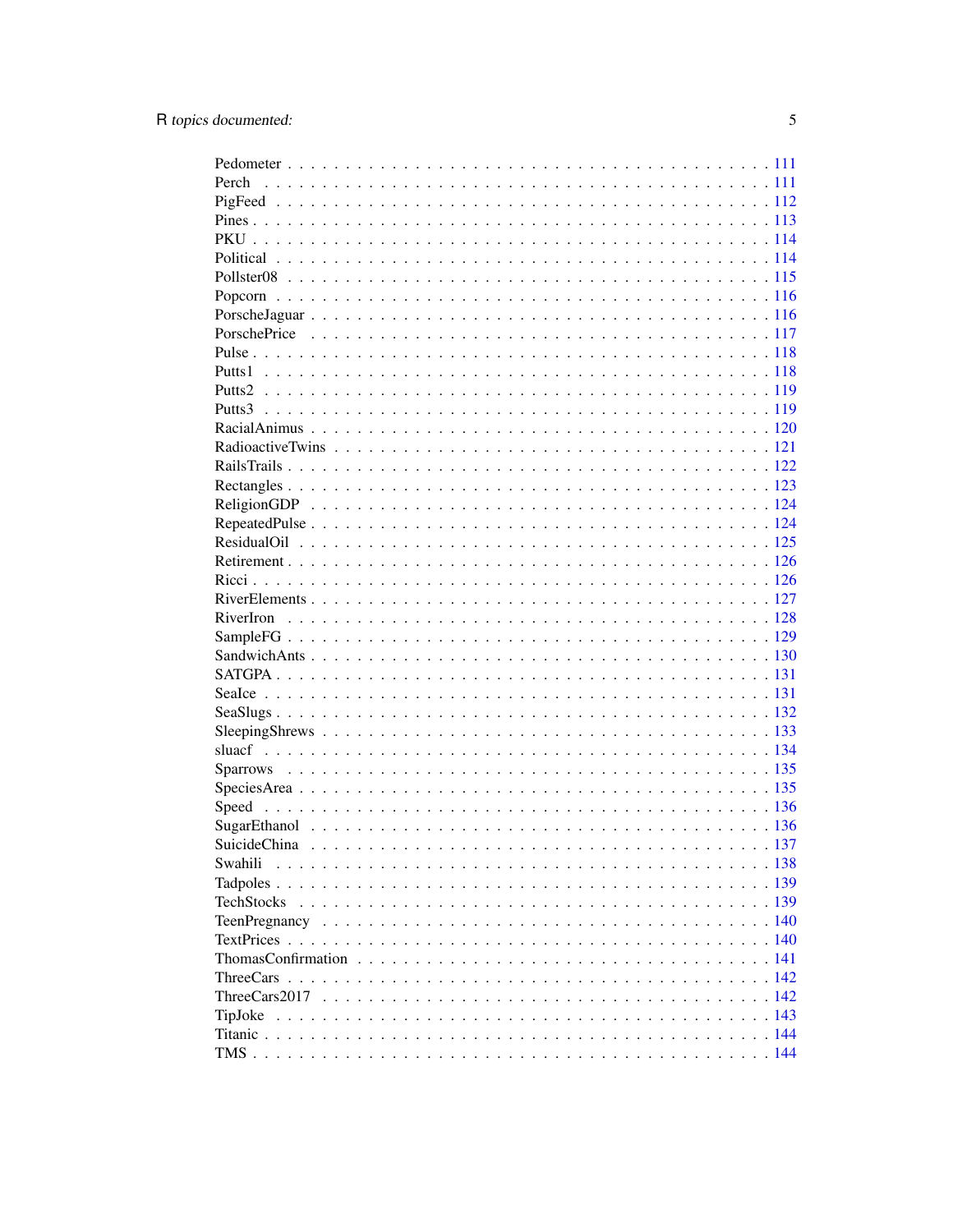<span id="page-5-0"></span>

| Index | 161 |
|-------|-----|

Stat2Data-package *Datasets for Stat2: Modeling with Regression and ANOVA*

### Description

Datasets for Stat2: Modeling with Regression and ANOVA (second edition) and Stat2: Building Models for a World of Data (first edition)

### Details

| Package:  | Stat2Data  |
|-----------|------------|
| Type:     | Package    |
| Version:  | 2.0.0      |
| Date:     | 2018-12-29 |
| License:  | $GPL-2$    |
| LazyLoad: | yes        |

This package included datasets for both the first and second editions of the text.

#### Author(s)

Ann Cannon, George Cobb, Bradley Hartlaub, Julie Legler, Robin Lock, Thomas Moore, Allan Rossman, Jeffrey Witmer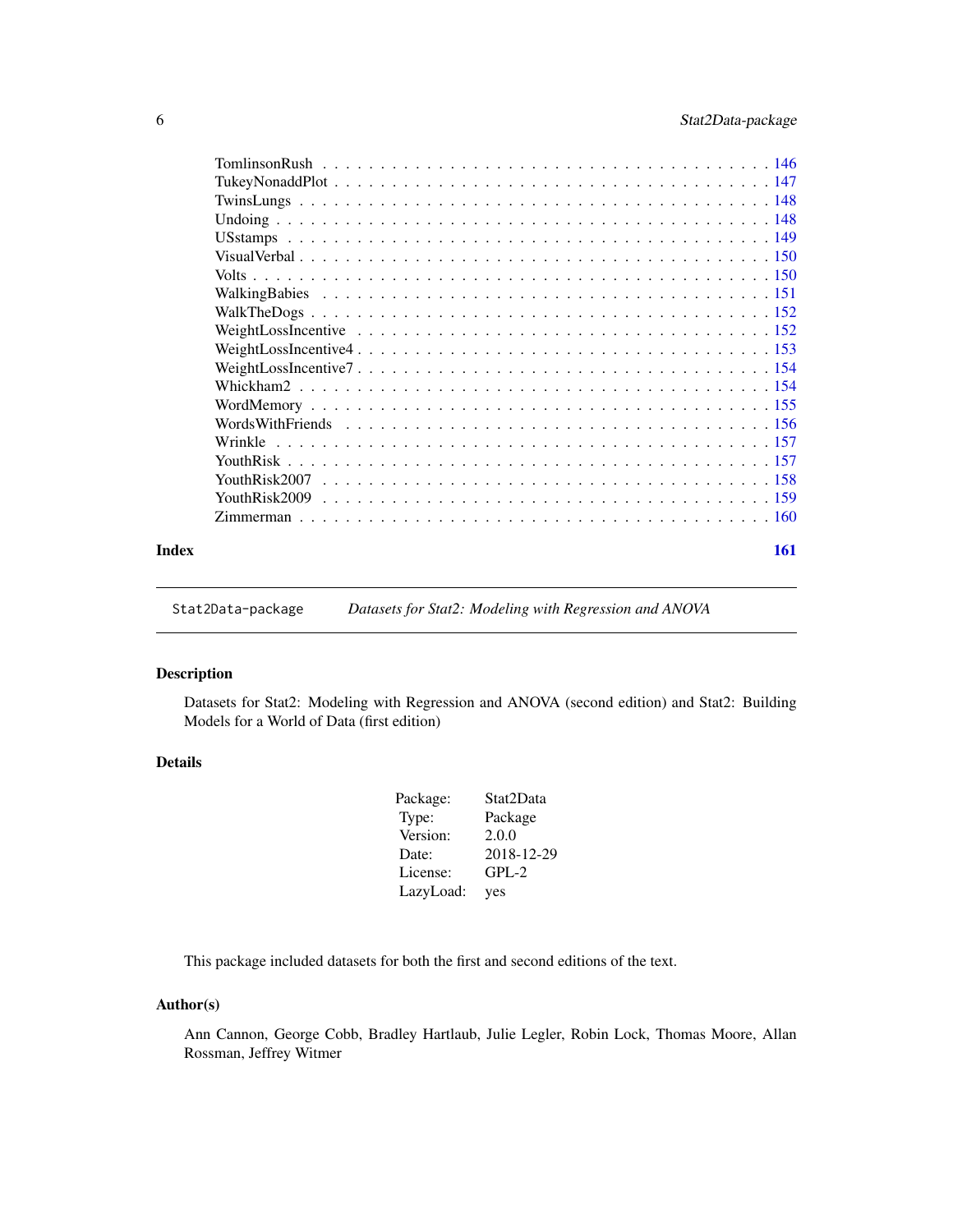#### <span id="page-6-0"></span>AccordPrice 2012 2013 2014 2022 2023 2023 2024 2022 2023 2024 2022 2023 2024 2022 2023 2024 2022 2023 2024 202

Maintainer: Robin Lock <rlock@stlawu.edu>

#### Description

Age, price, and mileage of used Honda Accords in 2017

#### Format

A data frame with 30 observations on the following 3 variables.

Age Age of used Honda Accord car Price Price (in \$1,000's) Mileage Mileage (in 1,000's of miles)

#### Details

Information on used Honda Accords obtained from cars.com.

#### Source

Cars.com, February 2017 using zip code 44107, Lakewood, Ohio

AHCAvote2017 *Congressional Votes on American Health Care Act (in 2017)*

### Description

Congressional votes on the American Health Care Act in 2017

### Format

A data frame with 430 observations on the following 11 variables.

STATE State name

Dist Congressional district

Party Party affiliation (D=Democrat, R=Republican)

Dem 1=Democrat, 0=Republican

Rep 1=Republican, 0=Democrat

uni2013 Percentage of citizens without health care in 2013

uni2015 Percentage of citizens without health care in 2015

uniChange uni2015 - uni2013

Member Name of representative

AHCAvote 1=yes, 0=no

Trump  $1=Trump$  won district,  $0=Clinton$  won district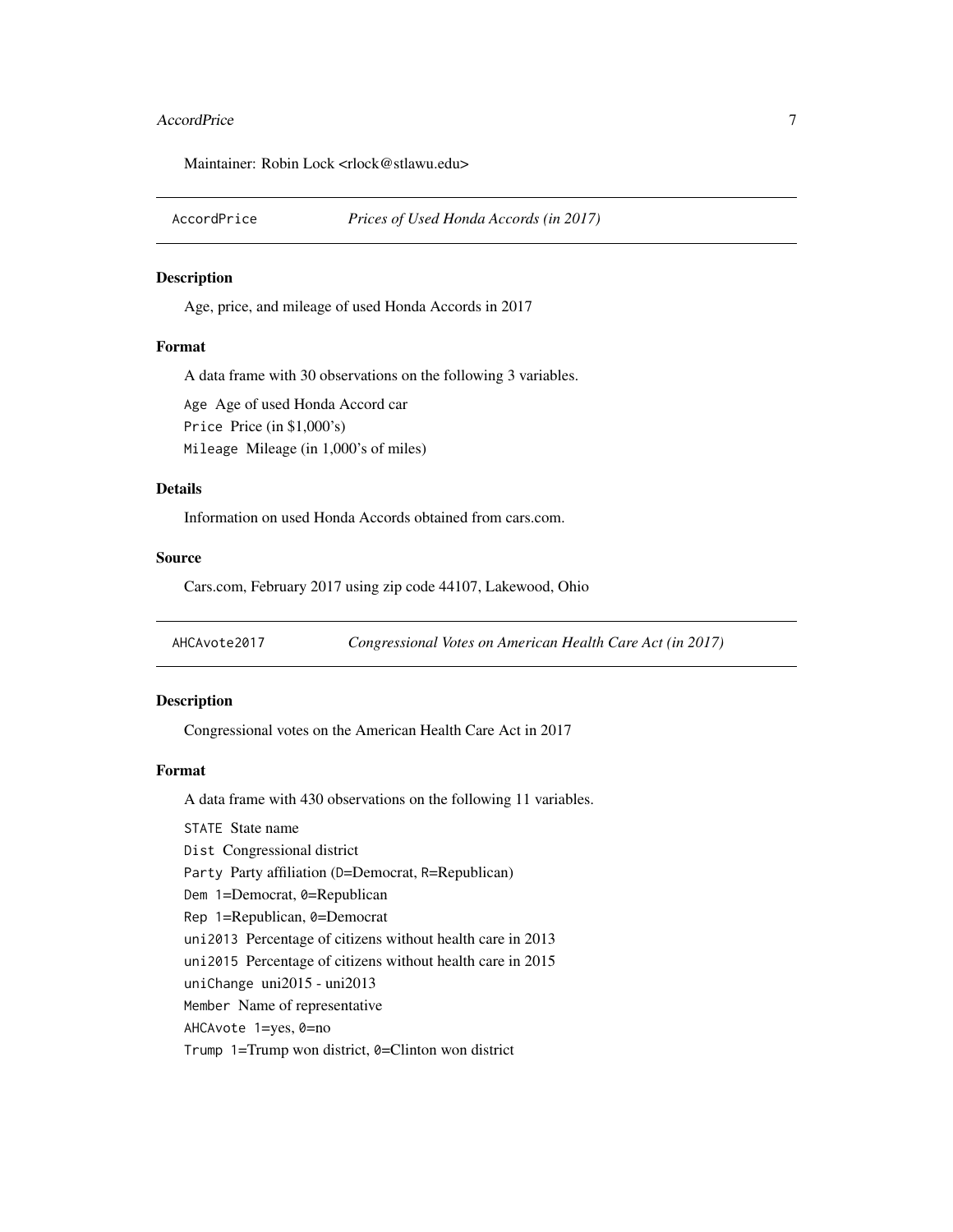<span id="page-7-0"></span>On May 4, 2017, the U.S. House of Representatives voted, by the narrow margin of 217-213, to pass the American Health Care Act. Most Republicans voted Yes, while all Democrats voted No.

#### Source

https://fivethirtyeight.com/features/obamacare-has-increased-insurance-coverage-everywhere/ https://docs.google.com/spreadsheets/d/1VfkHtzBTP5gf4jAu8tcVQgsBJ1IDvXEHjuMqYlOgYbA/edit#gid=0 https://www.nytimes.com/interactive/2017/05/04/us/politics/house-vote-republican-health-care-bill.html

Airlines *Ontime Records for Two Airlines at Two Airports*

### **Description**

Ontime arrivals for American and Delta airlines at LaGuardia and O'Hare airports

### Format

A data frame with 10333 observations on the following 5 variables.

```
airline American or Delta
airport LGA=LaGuardia ORD=O'Hare
OnTime no or yes
IndOHare Is the airport ORD? (1=yes or 0=no)
IndDelta Is the airline Delta? (1=yes or 0=no)
```
### Details

Ontime/late data for individual flights to LaGuardia and O'Hare airports by American and Delta airlines.

### Source

Data collected on 9/20/16 from http://www.transtats.bts.gov/ot\_delay/OT\_DelayCause1.asp?pn=1

| Alfalfa | Alfalfa Growth |  |  |
|---------|----------------|--|--|
|---------|----------------|--|--|

### Description

Growth of alfalfa sprouts in acidic conditions

#### Format

A dataset with 15 observations on the following 3 variables.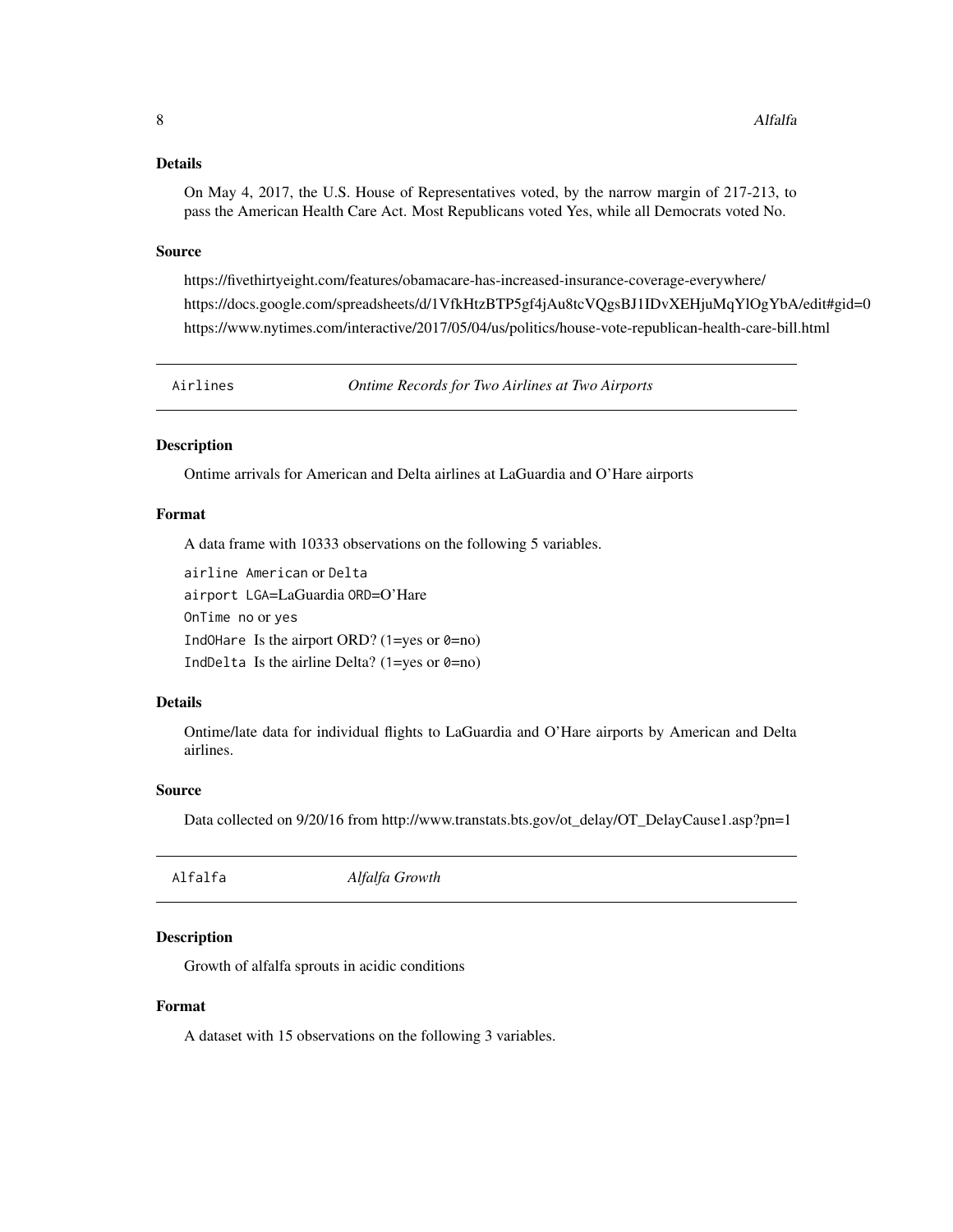- <span id="page-8-0"></span>Ht4 Height of alfalfa sprouts after four days
- Acid Amount of acid: 1.5HCl, 3.0HCl, or water
- Row a through  $e$  with  $a =$  closest to window and  $e =$  farthest from window

Some students were interested in how an acidic environment might affect the growth of plants. They planted alfalfa seeds in 15 cups and randomly chose five to get plain water, five to get a moderate amount of acid (1.5M HCl), and five to get a stronger acid solution (3.0M HCl). The plants were grown in an indoor room so the students assumed that the distance from the main source of daylight (windows) might have an affect on growth rates. For this reason, they arranged the cups in five rows of three with one cup from each Acid level in each row. These are labeled in the data set as Row: a=farthest from the window through e=nearest to the window.

### Source

Neumann, A., Richards, A. L., and Randa, J. (2001). Effects of acid rain on alfalfa plants. Unpublished manuscript, Oberlin College.

#### Examples

data(Alfalfa)

AlitoConfirmation *US Senate Votes on Samuel Alito for the Supreme Court*

### Description

US Senate party affiliatoin and votes on confirming Samuel Alito for the Supreme Court

#### Format

A data frame with 100 observations on the following 6 variables.

State State name

Senator Senator's name

Party Party affiliation (D=Democrat, R=Republican)

ConfVote Confirmation vote (Nay=against or Yea=for)

StateOpinion Percentage of state residents supporting the choice

Vote 1=for or 0=against

#### Details

Data from the U.S. Senate vote on January 31, 2006 to confirm Samuel Alito to a position on the Supreme Court.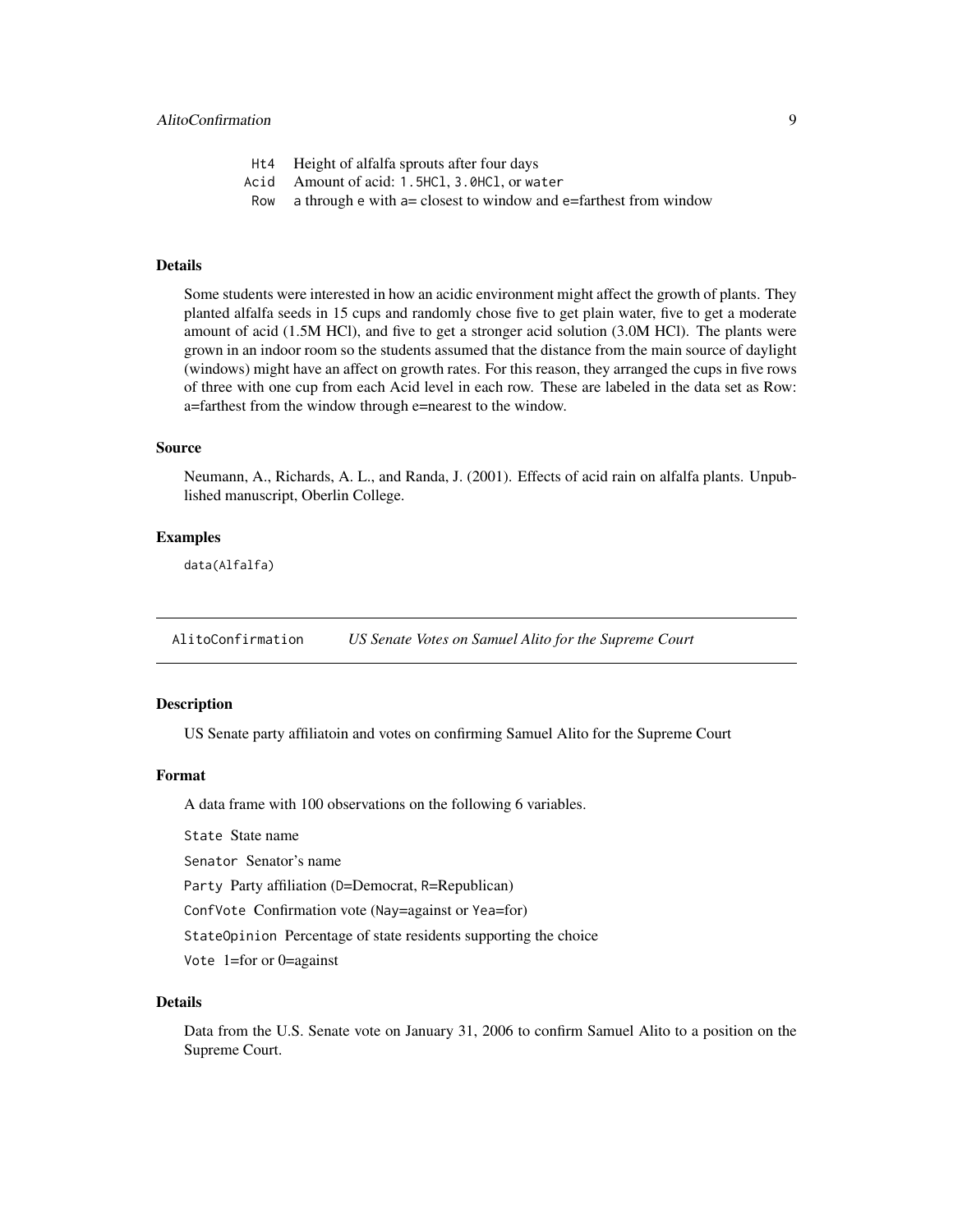#### Source

These numbers are taken from Kastellec, J.P., Lax, J.R., and Phillips, J. (2010), "Public Opinion and Senate Confirmation of Supreme Court Nominees," Journal of Politics, 72(3): 767-84. In this paper the authors used opinion polls and an advanced statistical method known as multilevel regression and poststratification to determine the StateOpinion levels.

Amyloid *Amyloid-beta and Cognitive Impairment*

### **Description**

Amyloid-beta and cognitive impairment for a sample of Catholic priests

#### Format

A data frame with 57 observations on the following 2 variables.

Group mAD=Alzheimer's, MCI=mild impairment, NCI=no impairment

Abeta Amount of Abeta from the posterior cingulate cortex (pmol/g tissue)

### Details

Amyloid-beta (Abeta) is a protein fragment that has been linked to Alzheimer's disease. Autopsies from a sample of Catholic priests included measurements of Abeta (pmol/g tissue from the posterior cingulate cortex) from three groups: subjects who had exhibited no cognitive impairment before death, subjects who had exhibited mild cognitive impairment, and subjects who had mild to moderate Alzheimer's disease.

### Source

Violetta N. Pivtoraiko, Eric E. Abrahamson, Sue E. Leurgans, Steven T. DeKosky, Elliott J. Mufson" Milos D. Ikonomovic (2015) Cortical pyroglutamate amyloid-beta levels and cognitive decline in Alzheimer's disease. Neurobiology of Aging (36) 12-19. Data are read from Figure 1, panel d.

AppleStock *Daily Price and Volume of Apple Stock*

### Description

Daily prices and trading volume of Apple stock from July 21st to August 21st in 2016

<span id="page-9-0"></span>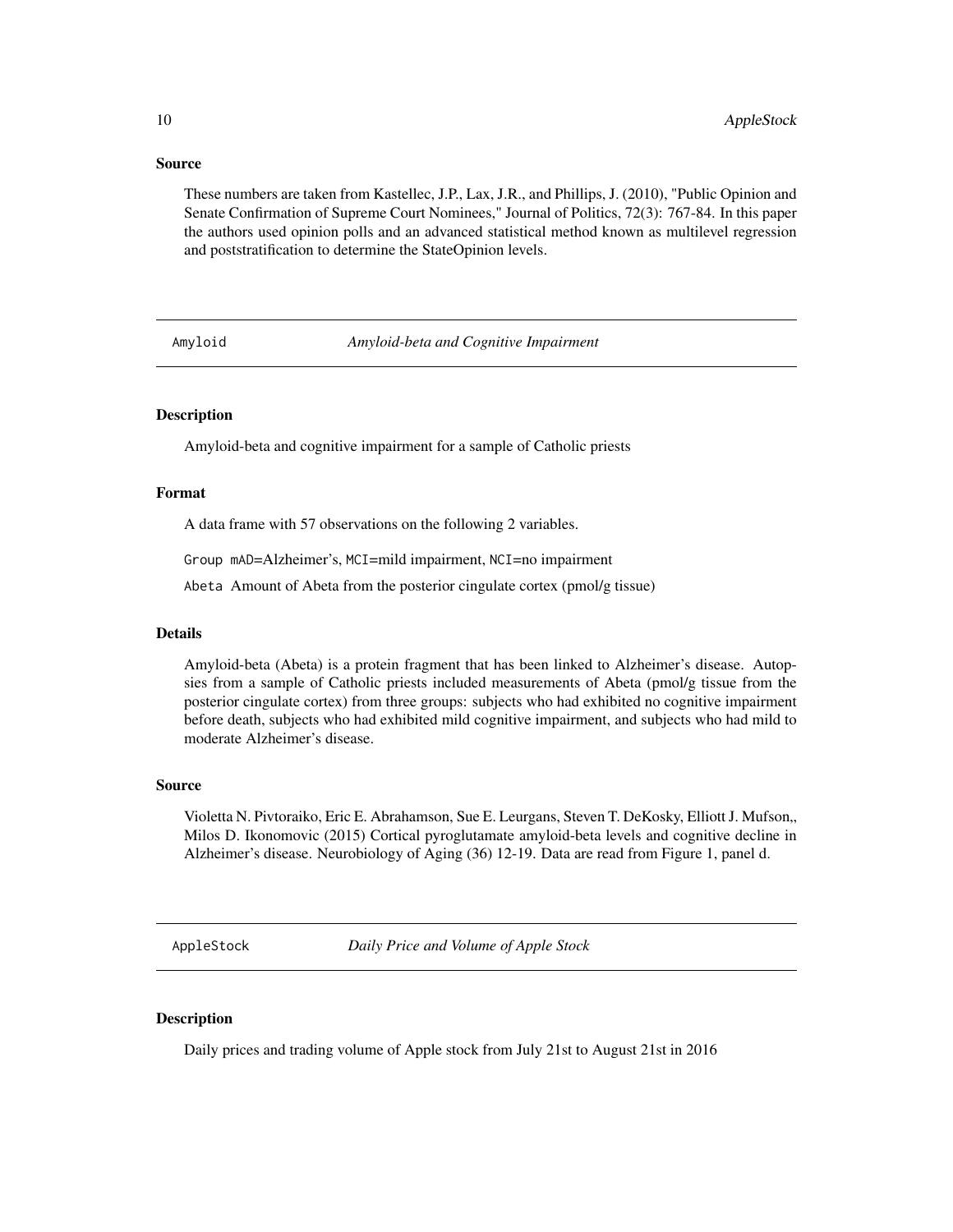### <span id="page-10-0"></span>ArcheryData 11

### Format

A data frame with 66 observations on the following 4 variables.

Date Date as mm/dd/yyyy

Price Closing price of Apple stock

Change Change in price from previous day

Volume Number of shares traded (in millions)

### Details

Closing price of Apple stock (AAPL) for each trading day in a three month period from 7/21/2016 to 10/21/2016 as well as the change in stock price and number of shares traded.

### Source

Data downloaded from Nasdaq historical prices at http://www.nasdaq.com/symbol/aapl/historical

ArcheryData *Scores in an Archery Class*

#### Description

Score results from an archery class

### Format

A dataset with 18 observations on the following 7 variables.

|             | Attendance Number of days in class          |
|-------------|---------------------------------------------|
| Average     | Average score over all days                 |
| Sex         | Coded as f or m                             |
| Day1        | Archery score on first day                  |
| LastDay     | Archery score on last day                   |
| Improvement | Last day - first day score                  |
|             | Improve $1 =$ improved or 0=did not improve |

### Details

In 2002, Heather Tollerud, a Saint Olaf College student, undertook a study of the archery scores of students at the college who were enrolled in an archery course. Students taking the course record a score for each day they attend class from the first until the last day. Hopefully the instruction they receive helps them to improve their game.

#### Source

Student project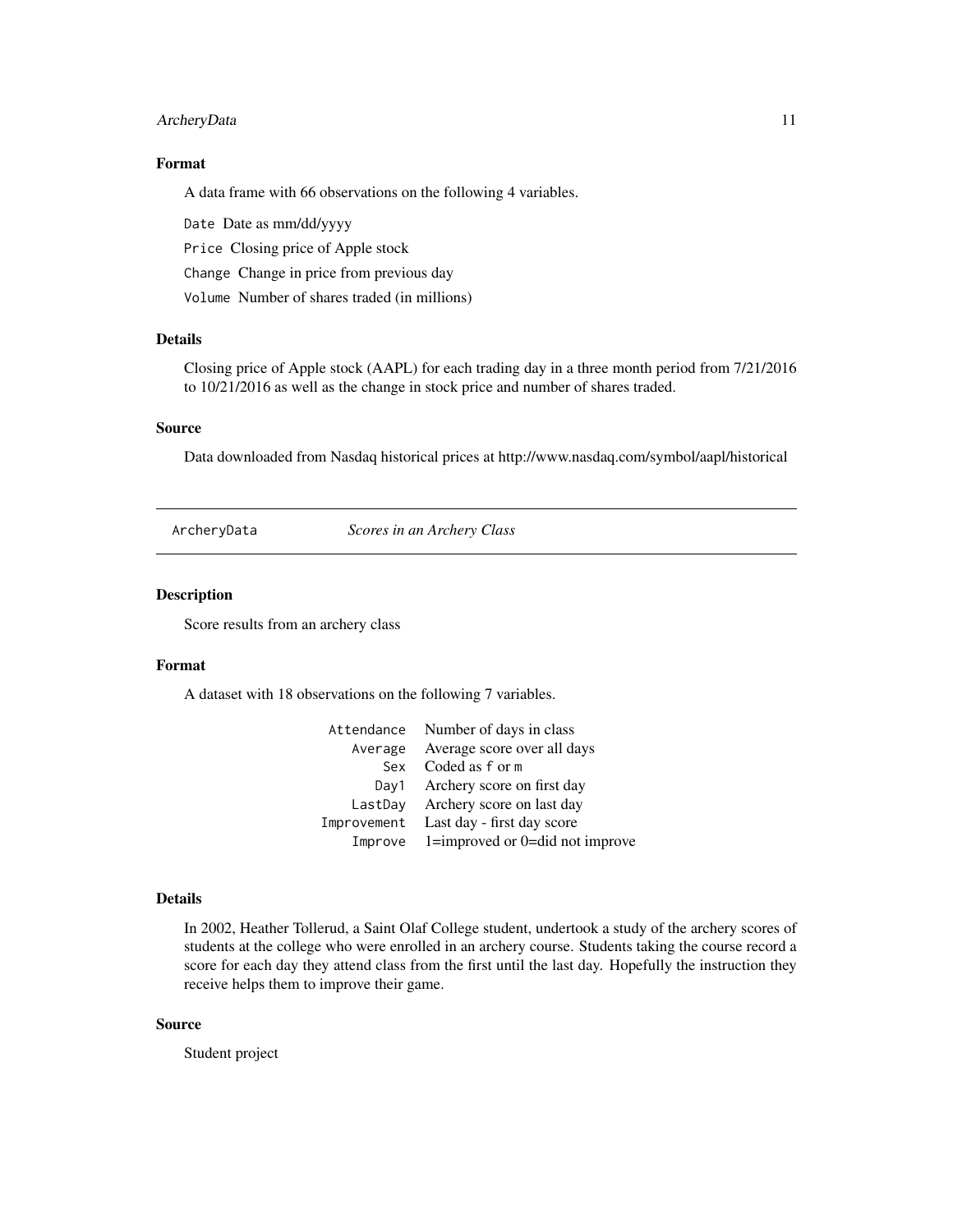<span id="page-11-0"></span>

Six-year graduation data for 214,555 students in 2004

#### Format

A data frame with 214555 observations on the following 3 variables.

Student Athlete or NonAthlete

Race Black or White

Grad 1=graduated within 6 years, otherwise  $\theta$ 

### Details

Six-year graduation data from 2004 for male non-athletes and for male athletes, where "Athlete"" means football or basketball player. These data show Simpson's Paradox.

#### Source

Victor Matheson, College of the Holy Cross, collected the summary statistics.

Data are derived from the summary tables in:

Matheson, V., "Research Note: Athletic Graduation Rates and Simpson's Paradox," Economics of Education Review, Vol. 26:4 (August 2007), 516-520.

AudioVisual *Reaction Times to Audio and Visual Stimuli*

### Description

Data from an experiment on reaction times to audio or visual stimuli by Oberlin College students.

#### Format

A data frame with 72 observations on the following 4 variables.

Subject SubjectIDs coded s1 to s36

ResponseTime Time to respond to a stimulus (in ms)

Stimulus Type of stimulus (auditory or visual)

Group Musician or NonMusician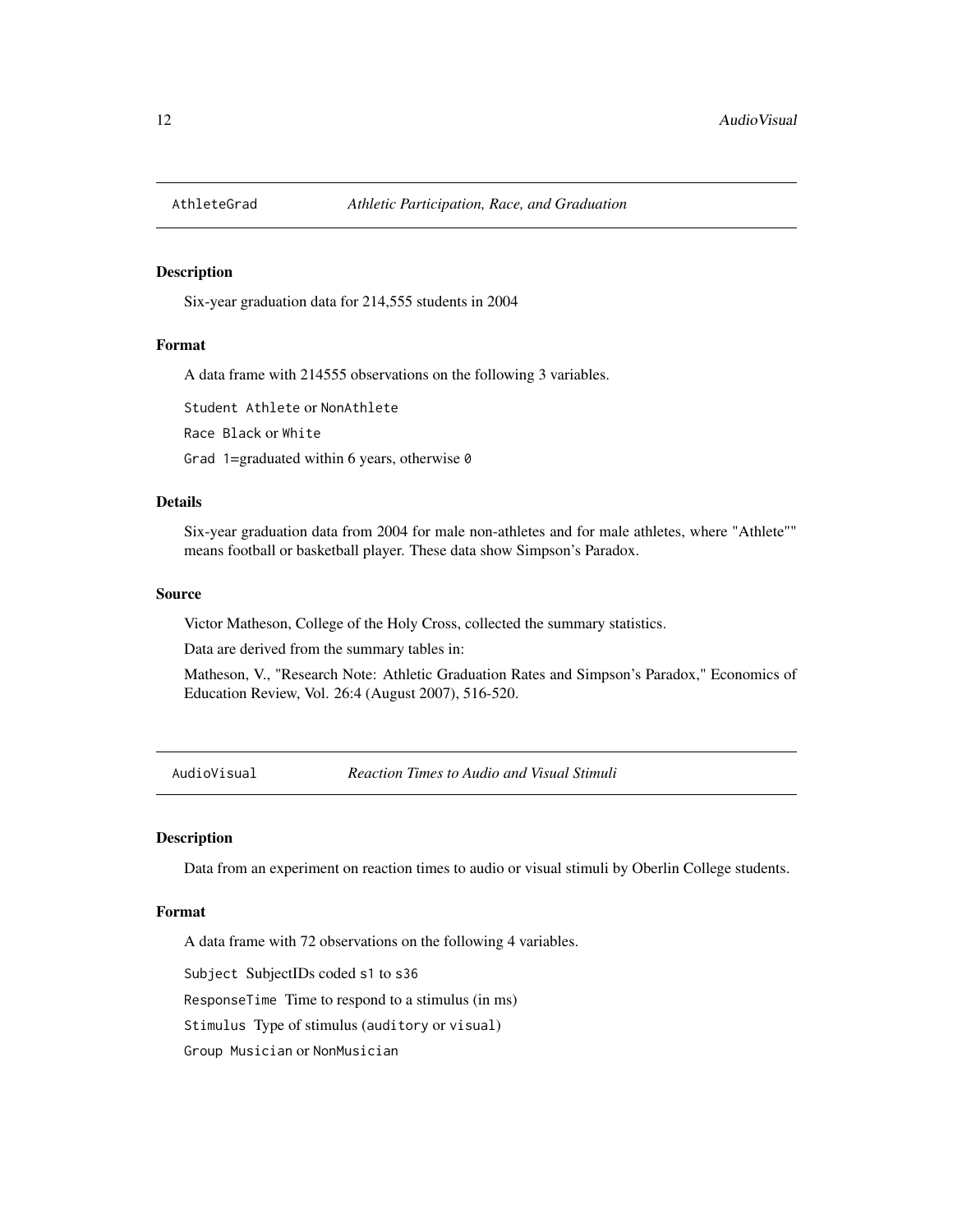### <span id="page-12-0"></span>AutoPollution 13

### Details

Subjects in a reaction time study were asked to press a button as fast as possible after being exposed to either an auditory stimulus (a burst of white noise) or a visual stimulus (a circle flashing on a computer screen). Average reaction times (ms) were recorded for between 10 and 20 trials for each type of stimulus for each subject. Data also identifies which subjects are musicians.

#### Source

Arjuna Pettit, Jr. and Jeremy Potterfield at Oberlin College

AutoPollution *Noise Levels of Filters to Reduce Automobile Pollution*

#### **Description**

Measurements of noise levels for different filters to reduce pollution levels of automobiles.

#### Format

A dataset with 36 observations on the following 4 variables.

| Noise Noise level (decibels)                     |
|--------------------------------------------------|
| Size Vehicle size: 1=small, 2=medium, or 3=large |
| Type $1$ =standard filter or 2=new filter        |
| Side Side of vehicle: code1=right or 2=left      |

### Details

In a 1973 testimony before the Air and Water Pollution Subcommittee of the Senate Public Works Committee, John McKinley, President of Texaco discussed a new filter that had been developed to reduce pollution. Questions were raised about the effects of this filter on other measures of vehicle performance. The data set AutoPollution gives the results of an experiment on 36 different cars. The cars were randomly assigned to get either this new filter or a standard filter and the noise level for each car was measured.

#### Source

Data explanation and link can be found at http://lib.stat.cmu.edu/DASL/Stories/airpollutionfilters.html.

### References

A.Y. Lewin and M.F. Shakun, Policy Sciences: Methodology and Cases, Pergammon Press, 1976, p 313.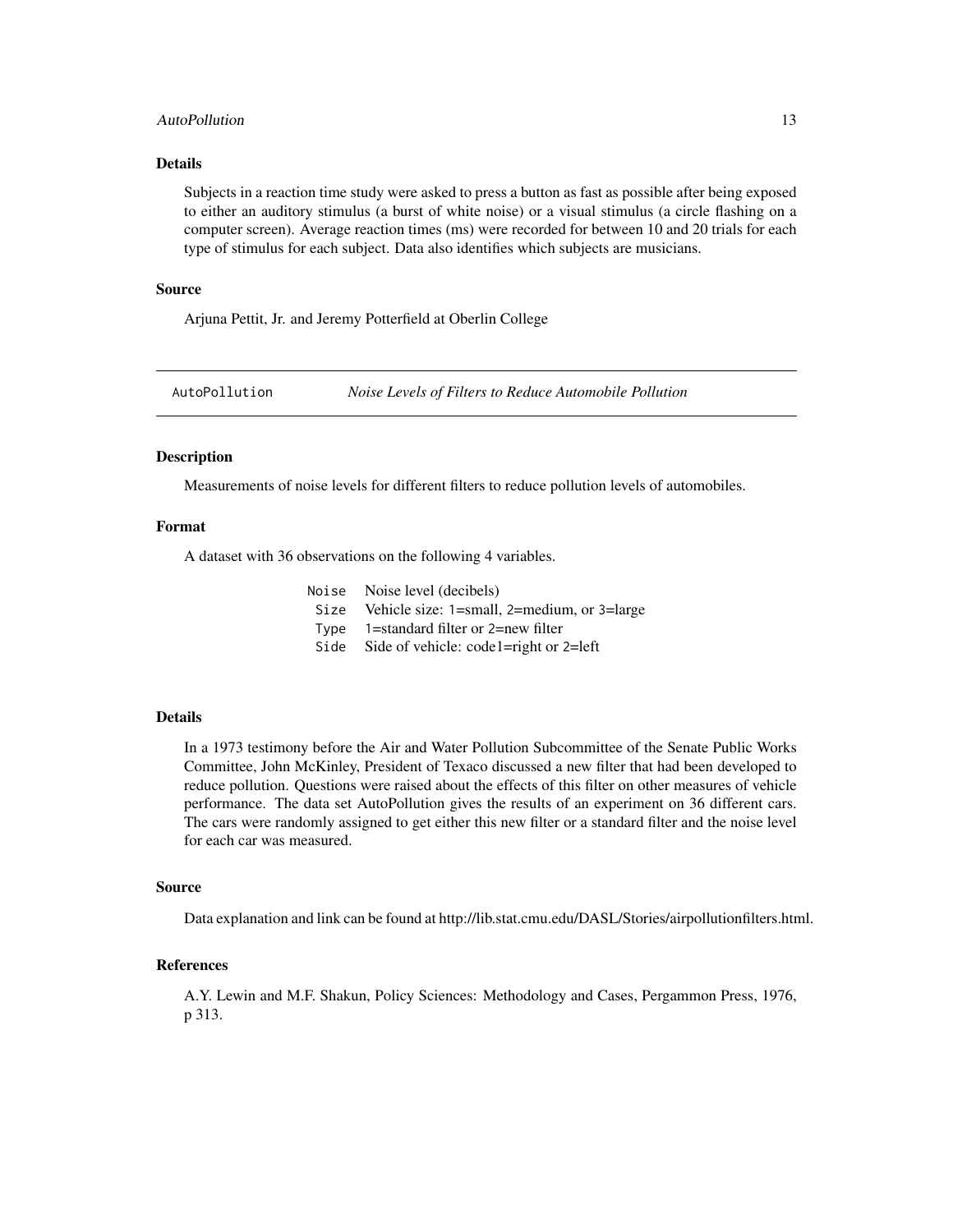<span id="page-13-0"></span>

Backpack weights for a sample of college students

### Format

A data frame with 100 observations on the following 9 variables.

| BackpackWeight | Backpack weight (in pounds)          |
|----------------|--------------------------------------|
| BodyWeight     | Body weight (in pounds)              |
| Ratio          | BackpackWeight/BodyWeight            |
| BackProblems   | $\theta$ =no or 1=yes                |
| Major          | Code for academic major              |
| Year           | Year in school                       |
| Sex            | a factor with levels Female Male     |
| Status         | Graduate or undergraduate? G or U    |
| Units          | Number of credits taken that quarter |

### Details

A survey of students at California Polytechnic State University (San Luis Obispo) collected data to investigate the question of whether back aches might be due to carrying heavy backpacks,

### Source

Mintz J., Mintz J., Moore K., and Schuh K., "Oh, My Aching Back! A Statistical Analysis of Backpack Weights," Stats: The Magazine for Students of Statistics, vol. 32, 2002, pp. 1719.

BaseballTimes *Baseball Game Times of One Day in 2008*

### Description

Game times and boxscore information for baseball games

### Format

A data frame with 15 observations on the following 7 variables.

Game Code for opposing teams League AL= American League or NL=National League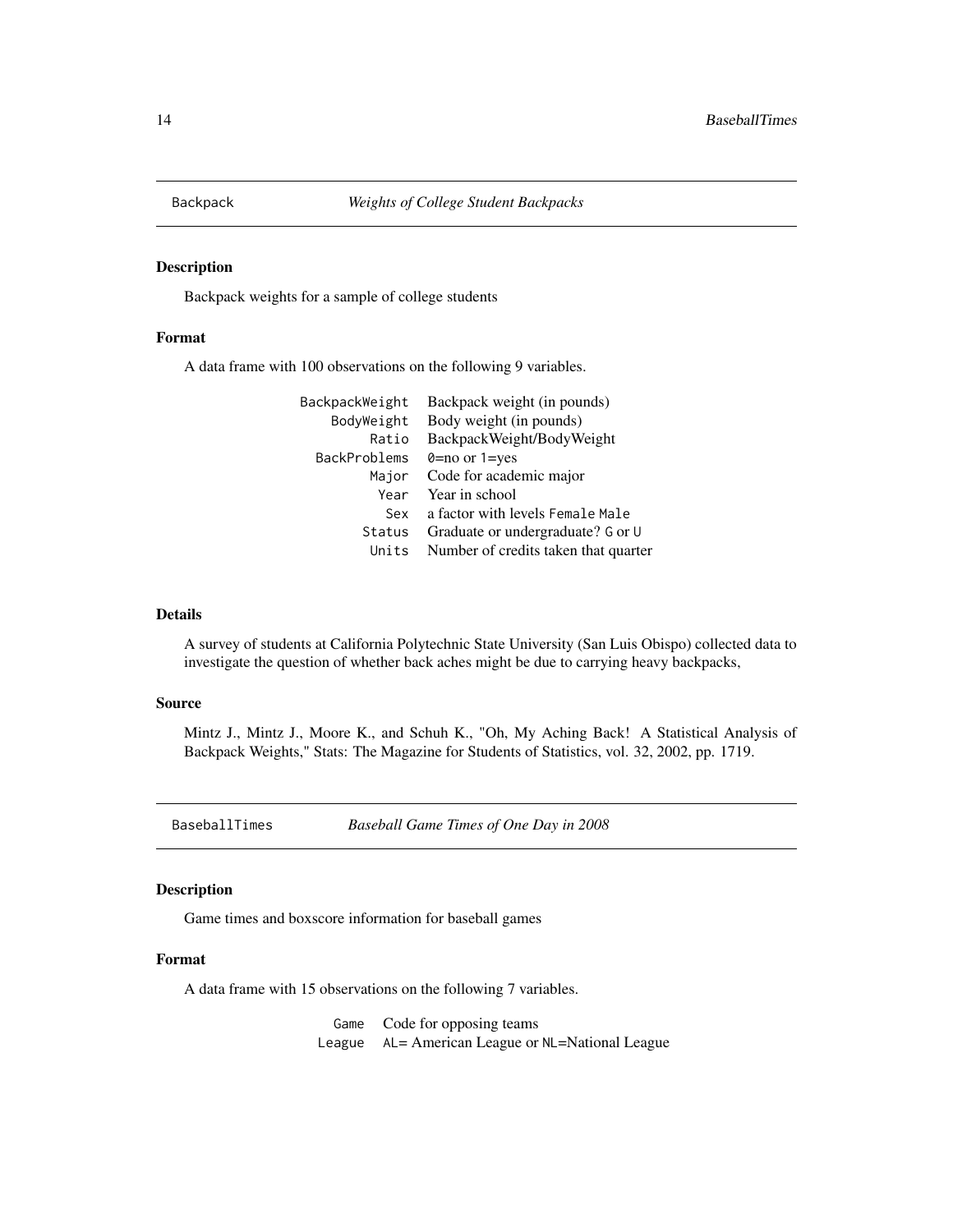<span id="page-14-0"></span>

| Runs       | Total number of runs scored (both teams)   |
|------------|--------------------------------------------|
| Margin     | Margin of victory (Winner-Loser score)     |
| Pitchers   | Total number of pitchers used (both teams) |
| Attendance | Number of spectators at the game.          |
| Time       | Total time for the game (in minutes)       |

Data were collected for 15 Major League Baseball (MLB) games played on August 26, 2008. This dataset was used in first edition, but updated to BaseballTimes2017 for the second edition.

### Source

Data from boxscores at www.baseball-reference.com

BaseballTimes2017 *Baseball Game Times of One Day in 2017*

### Description

Times for one day's major league baseball games

#### Format

A data frame with 14 observations on the following 7 variables.

Game MLB teams that played

League AL=American League, IL=Interleague, or NL=National League

Runs Runs scored by the two teams combined

Margin Winning margin

Pitchers Number of pitchers used total for two teams

Attendance Announced attendance

Time Time in minutes to play the game

#### Details

Data from all MLB games played on August 11, 2017. There were no extra-innings game nor any rain delays.

### Source

https://www.baseball-reference.com/boxes/?month=8&day=11&year=2017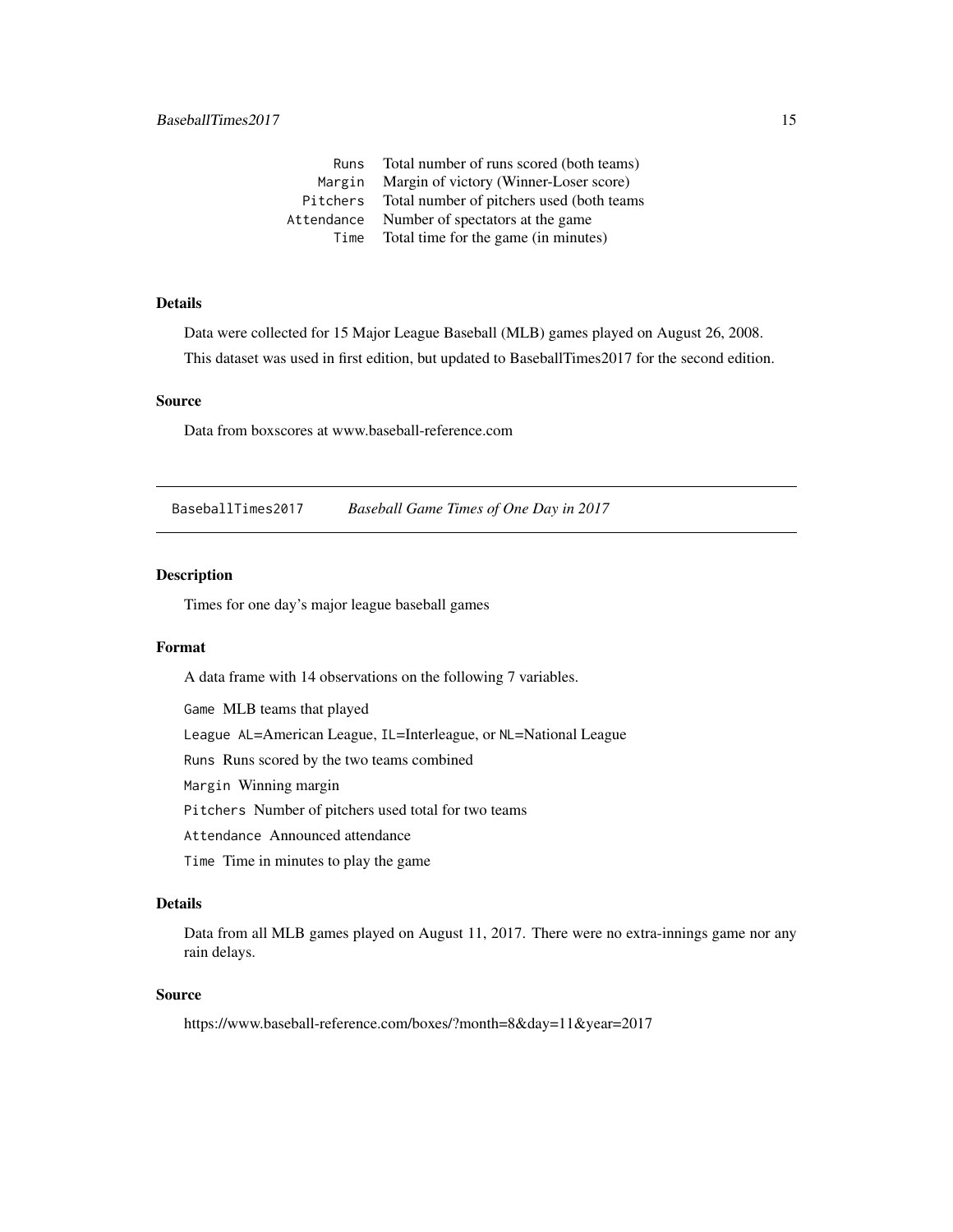<span id="page-15-0"></span>

Data from an experiment to see it the number of bee stings depends on previous stings.

### Format

A data frame with 18 observations on the following 3 variables.

Occasion Trial: I to IX Treatment Fresh or Stung Stingers Number of stingers

#### Details

If you are stung by a bee, does that make you more likely to get stung again? Might bees leave behind a chemical message that tells other bees to attack you? To test this hypothesis, scientists dangled a 4x4 array of 16 muslin-wrapped cotton balls over a beehive. Eight of 16 balls had been previously stung; the other eight were fresh. The response was the total number of new stingers left behind by the bees. The process was repeated for a total of nine trials.

Used in first edition, but not second edition.

#### Source

Free, J.B. (1961) "The stinging response of honeybees," Animal Behavior, Vol. 9, pp 193-196.

BirdCalcium *Effect of a Hormone on Bird Calcium Levels*

#### Description

An experiment on the effects of a hormone on blood calcium levels in robins

### Format

A data frame with 20 observations on the following 5 variables.

Bird ID number for each bird (1 to 20)

Sex female or male

Hormone Treated with hormone (no or yes)

Group Combined Sex and Hormone (F No, F Yes, M No, or M Yes)

Ca Blood calcium level (mg per 100 ml)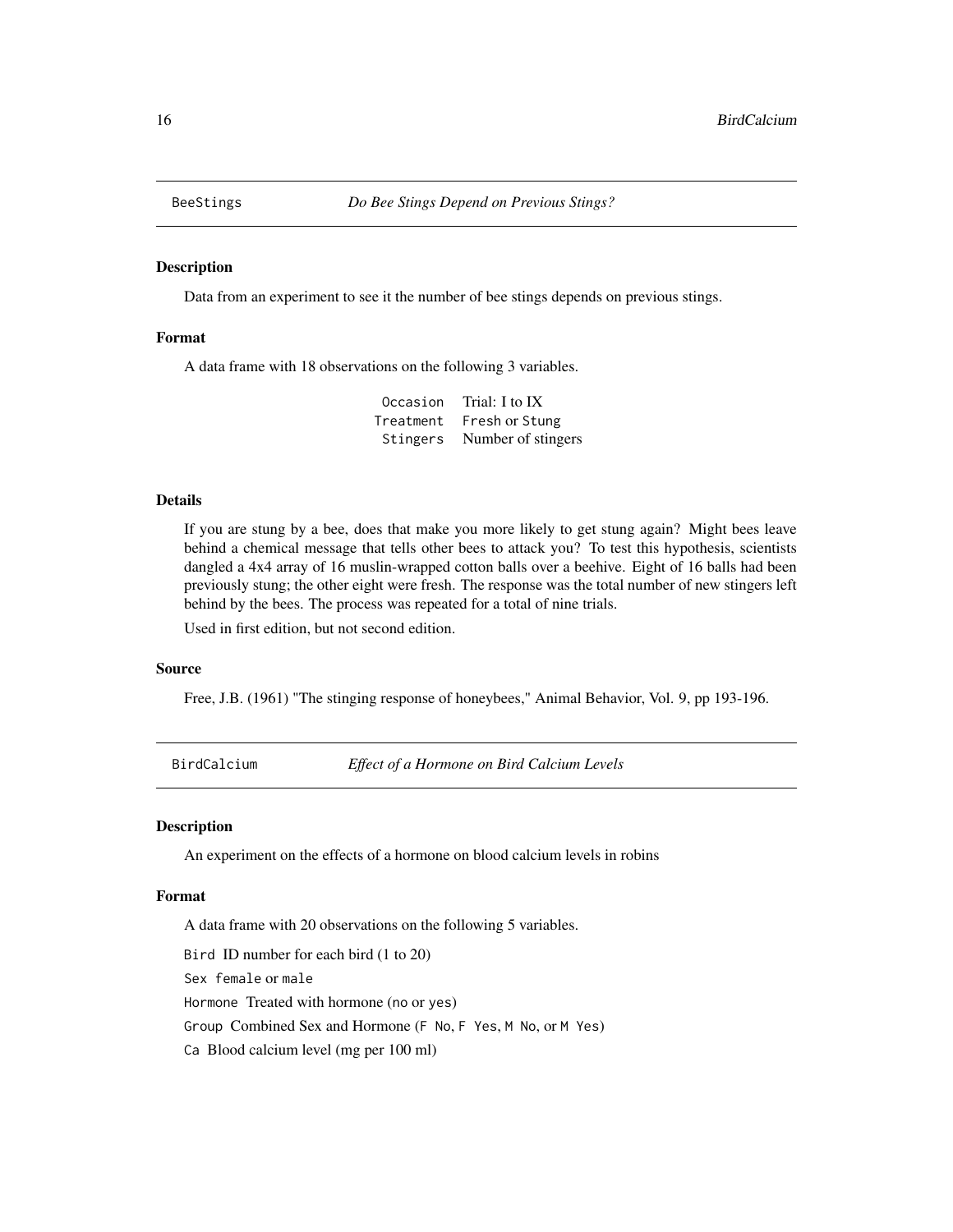#### <span id="page-16-0"></span>BirdNest 17

### Details

An experiment looked at the effects of treatment with a hormone for increasing the concentration of calcium in birds. Twenty birds (robins) were used in the study, ten male and ten female, equally divided between the hormone and no hormone treatments.

#### Source

Bliss, Chester (1970), Statistics in Biology, McGraw-Hill

BirdNest *Nest Characteristics for Different Bird Species*

### Description

Nest and species characteristics for North American passerines

#### Format

A data frame with 84 observations on the following 12 variables.

| Species  | Latin species name                                                                              |
|----------|-------------------------------------------------------------------------------------------------|
| Common   | Common species name                                                                             |
| Page     | Page in a bird manual describing the species                                                    |
| Length   | Mean body length for the species (in cm)                                                        |
| Nesttype | Type of nest                                                                                    |
| Location | Location of nest                                                                                |
| No.eggs  | Number of eggs                                                                                  |
| Color    | Egg color $(\theta = \text{plain}/\text{solid} \text{ or } 1 = \text{speckled}/\text{spotted})$ |
| Incubate | Mean length of time (in days) the species incubates eggs in the nest                            |
| Nestling | Mean length of time (in days) the species cares for babies in the nest until fledged            |
| Totcare  | Total care time $=$ Incubate+Nestling                                                           |
| Closed   | 1=closed nest (pendant, spherical, cavity, crevice, burrow), 0=open nest (saucer, cup)          |

### Details

Amy R. Moore, as a student at Grinnell College in 1999, wanted to study the relationship between species characteristics and the type of nest a bird builds, using data collected from available sources. For the study, she collected data by species for 84 separate species of North American passerines.

#### Source

Project by Amy Moore at Grinnell College

### References

The Birders Handbook, by Ehrlich, et al. (1988)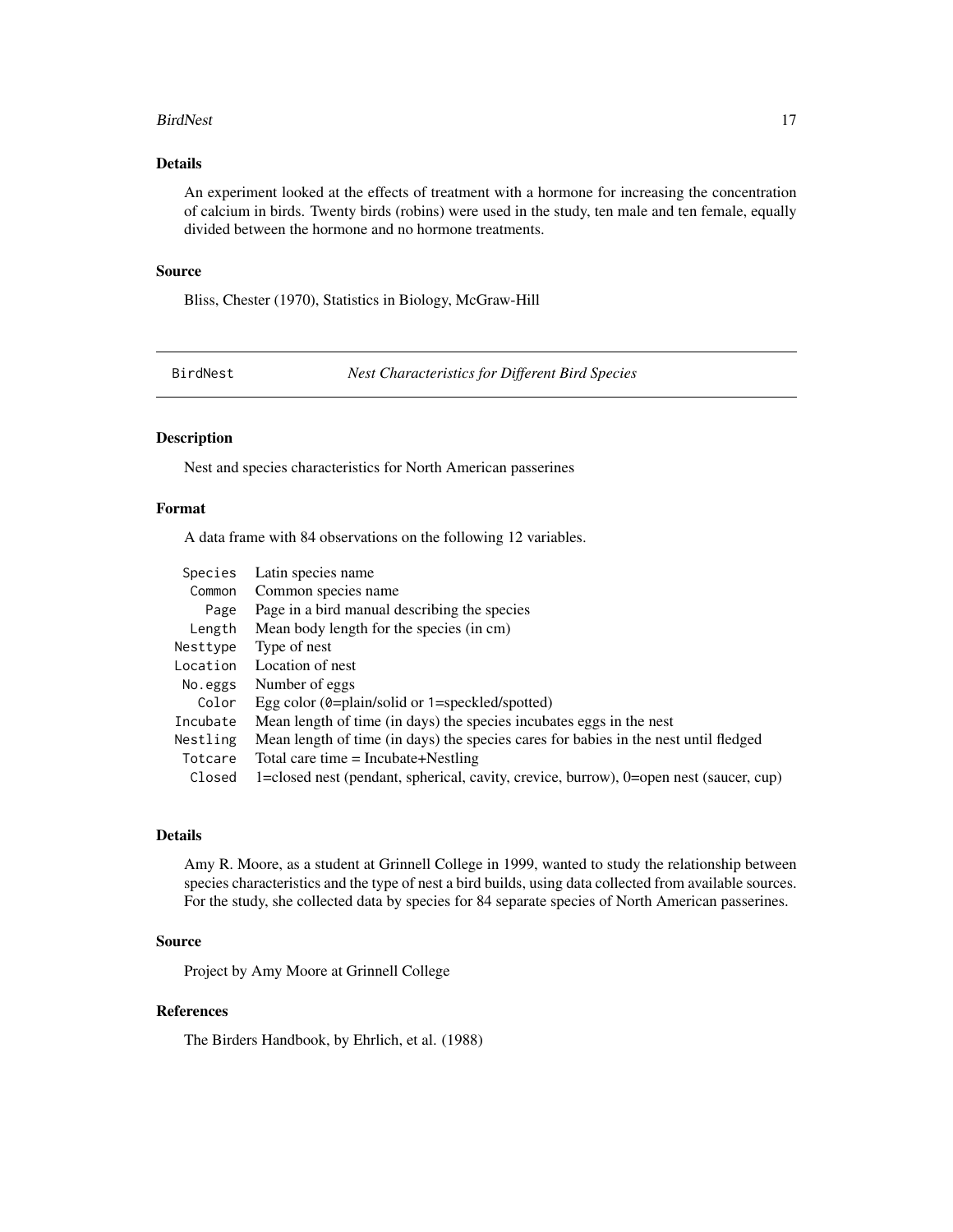<span id="page-17-0"></span>

Systolic blood pressure, weight and smoking status for a sample of 500 adults

### Format

A data frame with 500 observations on the following 3 variables.

| SystolicBP | Systolic blood pressure (mm of Hg) |
|------------|------------------------------------|
| Smoke      | Y=smoker or N=non-smoker           |
| Overwt     | 1=normal, 2=overweight, or 3=obese |

### Details

Data on systolic blood pressure, along with smoker status and weight status, for a sample of 500 adults.

### Source

Data are part of a larger case study for the 2003 Annual Meeting of the Statistical Society of Canada. http://www.ssc.ca/en/education/archived-case-studies/case-studies-for-the-2003-annual-meeting-bloodpressure.

BlueJays *Blue Jay Measurements*

### Description

Body measurements for a sample of blue jays

### Format

A data frame with 123 observations on the following 9 variables.

| ID tag for bird                                       |
|-------------------------------------------------------|
| Sex coded as F or M                                   |
| Thickness of the bill measured at the nostril (in mm) |
| Width of the bill (in mm)                             |
| Length of the bill (in mm)                            |
| Distance from tip of bill to back of head (in mm)     |
| Body mass (in grams)                                  |
| Distance from base of bill to back of skull (in mm)   |
| Sex coded as $0$ =female or $1$ =male                 |
|                                                       |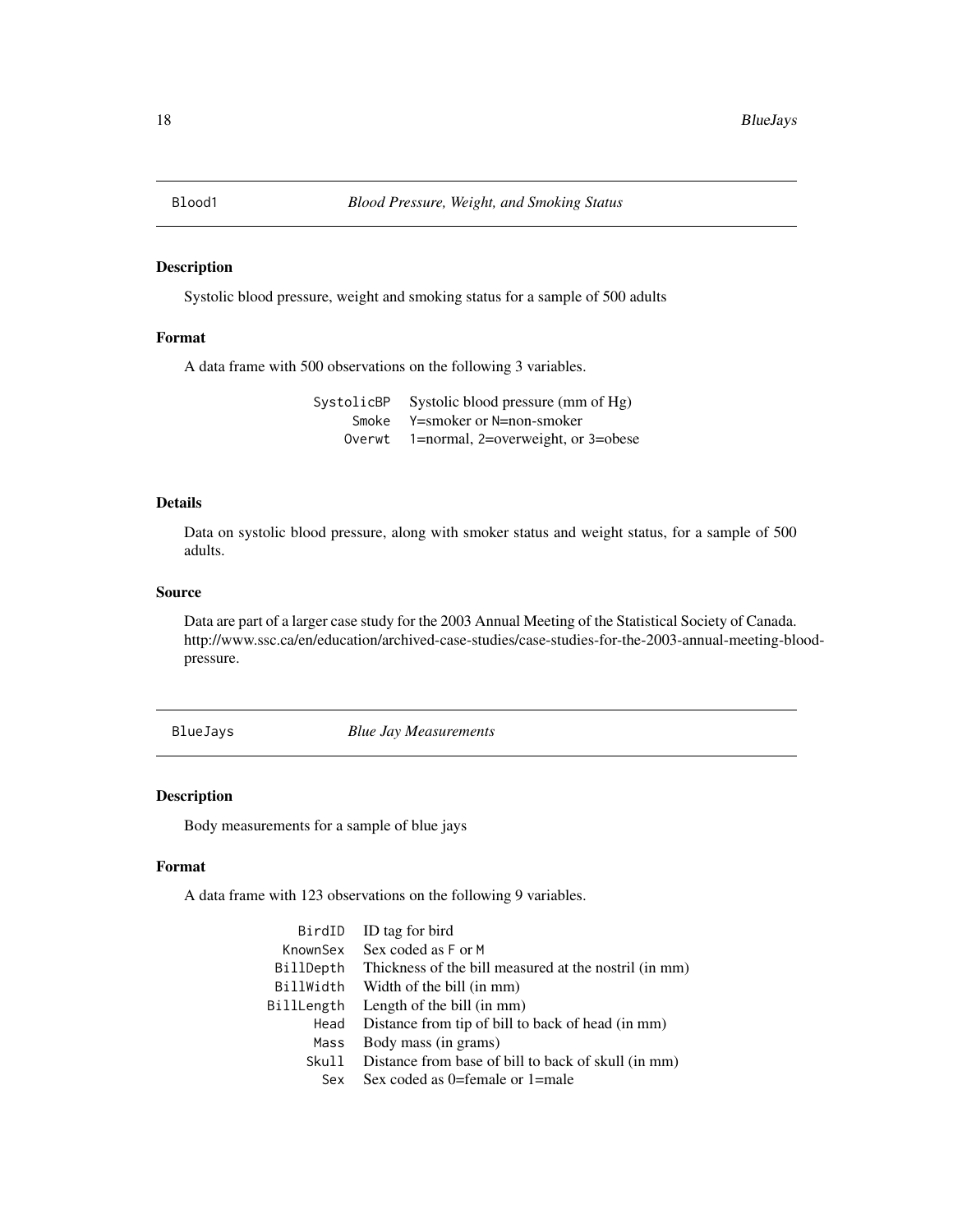#### <span id="page-18-0"></span>BrainpH 19

### Details

Body measurements for captured blue jays. Values are averaged for birds captured more than once.

#### Source

Data from Keith Tarvin, Department of Biology, Oberlin College

BrainpH *Brain pH Measurements*

### Description

Brain tissue pH at time of death

#### Format

A data frame with 54 observations on the following 5 variables.

pH Brain tissue pH

Sex F or M

Ethnicity AfricanAmerican, Asian, Caucasian, or PacificIslander

Age Age at death

DeathType Cause of death (Cardiac, Other, or Suicide)

### Details

These are data from a PNAS article (supplemental file) on pH in brain tissue samples for controls and for people who had Major Depressive Disorder. We extracted just the controls (roughly 3/4 of whom died of cardiac arrest).

### Source

Jun Z. Li et al. (2013), "Circadian patterns of gene expression in the human brain and disruption in major depressive disorder," PNAS, vol 110, no. 24, www.pnas.org/cgi/doi/10.1073/pnas.1305814110

Data extracted from Supporting Information, Table S4: Li et al. www.pnas.org/cgi/content/short/1305814110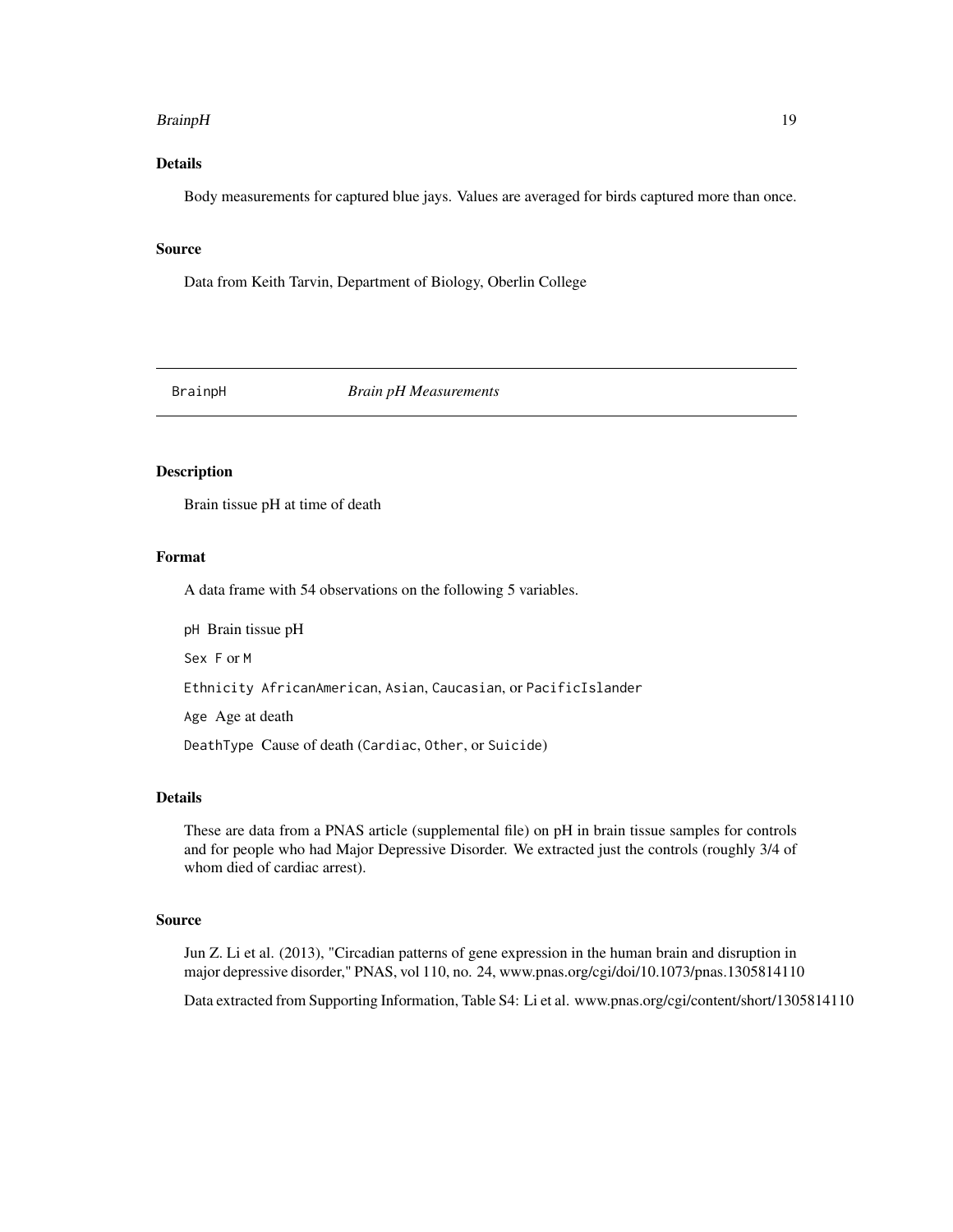<span id="page-19-0"></span>

Passing statistics for football quarterback Drew Brees in 2016

### Format

A data frame with 16 observations on the following 5 variables.

Game Game number (1 is the first game of the regular season)

Opponent Opponent abbreviation

Completed Number of completed passes

Attempts Pass attempts

Yards Passing yards

### Details

Drew Brees was the quarterback for the NFL's New Orleans Saints football team in 2016. This dataset shows some of his passing statistics for each of the 16 regular season games.

#### Source

http://www.espn.com/nfl/player/gamelog/\_/id/2580/year/2016

BritishUnions *Attitudes Towards British Trade Unions*

### Description

Poll attitudes towards British trade unions

#### Format

A data frame with 17 observations on the following 7 variables.

Date Month of the poll Aug-77 to Sep-79 AgreePct Percent who agree (unions have too much power) DisagreePct Percent who disagree NetSupport DisagreePct-AgreePct Months Months since August 1975 Late 1=after 1986 or 0=before 1986 Unemployment Unemployment rate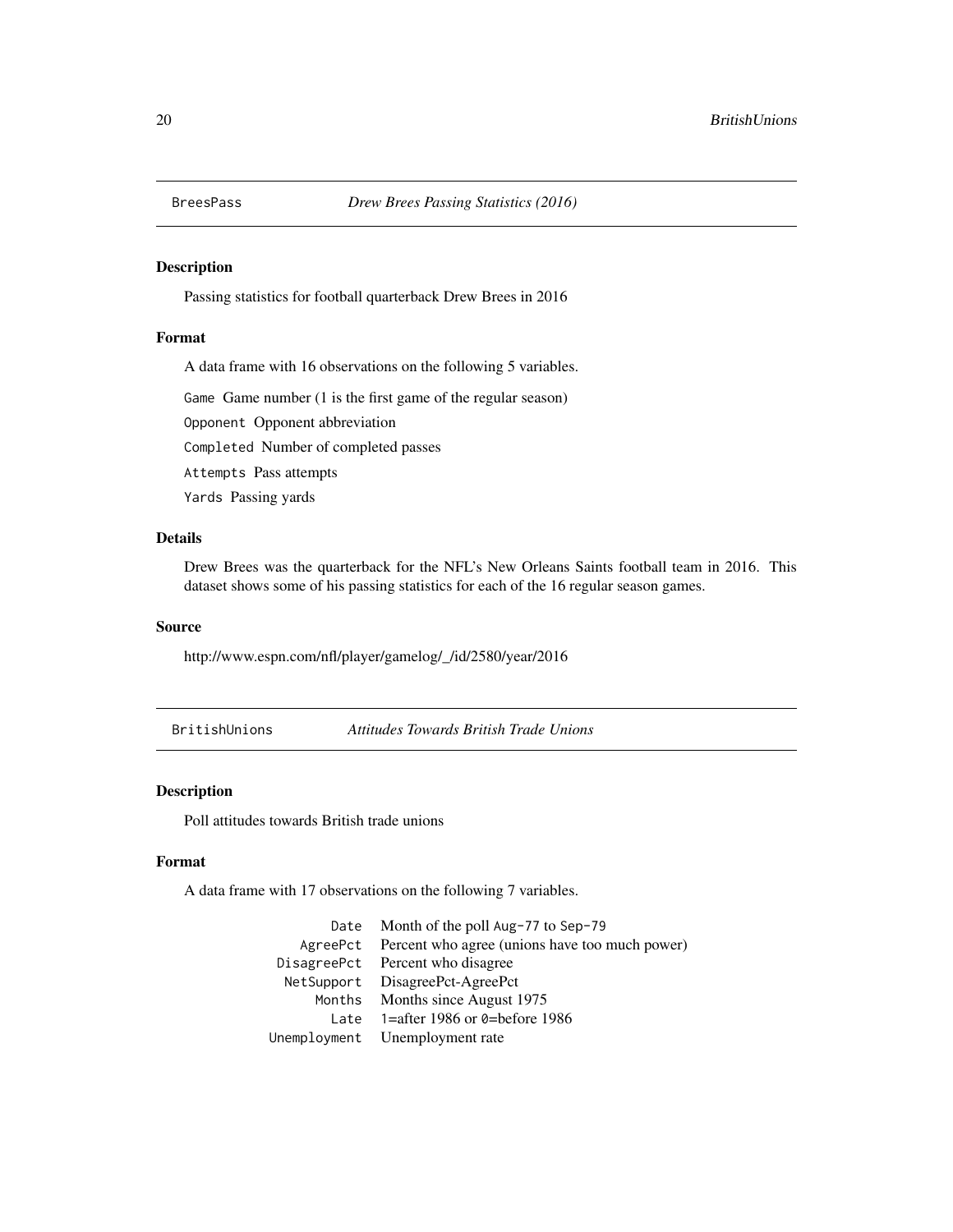#### <span id="page-20-0"></span>ButterfliesBc 21

### Details

The British polling company Ipsos MORI conducted several opinion polls in the UK between 1975 and 1995 in which they asked whether people agree or disagree with the statement "Trade unions have too much power in Britain today".

#### Source

Data from the Ipsos MORI website at http://www.ipsos-mori.com/researchpublications/researcharchive/poll.aspx?oItemID=94

ButterfliesBc *Butterfly (Boloria chariclea) Measurements*

### Description

Measurements for a sample of butterflies in Greenland

#### Format

A data frame with 32 observations on the following 4 variables.

Temp Average temperature for preceding summer (Celsius)

Wing Average wing length (mm)

Sex Female or Male

Species all are Bc, Boloria chariclea

#### Details

Scientists measured wing length of a species of butterfly, Boloria chariclea (Bc), in Greenland each year from 1996 through 2013. They also recorded summer temperatures.

### Source

Digitized data from plots in Bowden, J. et al., "High-Arctic butterflies become smaller with rising temperatures", published in Biology Letters 11: 20150574

E *US Senate Votes on Corporate Average Fuel Economy Bill* 

#### Description

Senate votes for Corporate Average Fuel Economy (CAFE) bill

#### Format

A data frame with 100 observations on the following 7 variables.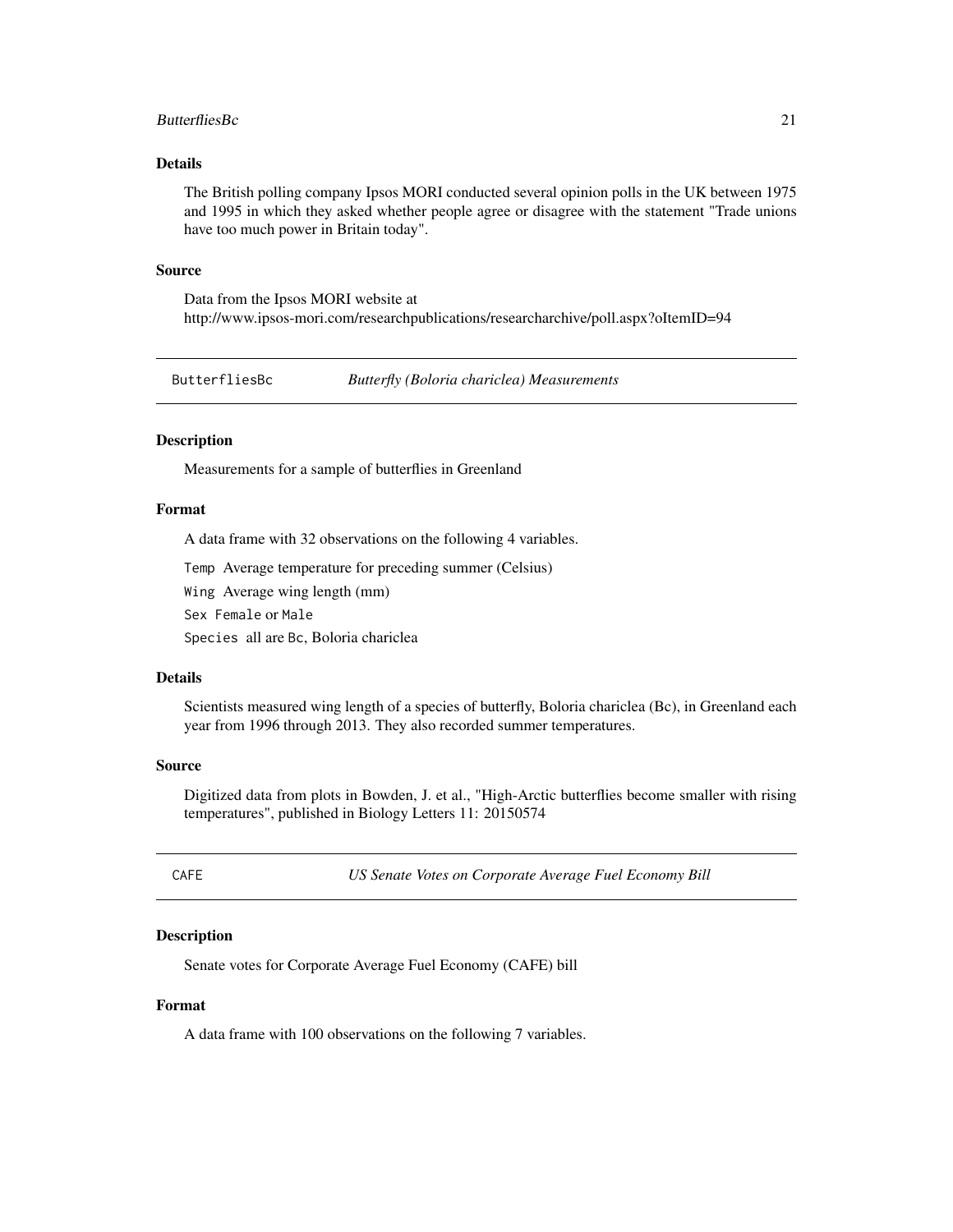<span id="page-21-0"></span>

| Senator Senator's name                                           |
|------------------------------------------------------------------|
| State Code for senator's state                                   |
| Party party affiliation: D=Democrat, I=Independent, R=Republican |
| Contribution Contributions from car manufactures (dollars)       |
| $LogContr$ Log of (Contribution+1)                               |
| Dem $1 =$ Democrat/Independent 0=Republican                      |
| Vote $1 = yes$ or $0 = no$                                       |
|                                                                  |

The Corporate Average Fuel Economy (CAFE) Bill was proposed by Senators John McCain and John Kerry to improve the fuel economy of cars and light trucks sold in the United States. However a critical vote on an amendment in March of 2002 threatened to indefinitely postpone CAFE. The amendment charged the National Highway Traffic Safety Administration to develop a new standard, the effect being to put on indefinite hold the McCain-Kerry bill. It passed by a vote of 62-38. A political question of interest is whether there is evidence of monetary influence on a senator's vote. Scott Preston, a professor of statistics at SUNY, Oswego, collected data on this vote which includes the vote of each senator (1=Yes or 0=No) and monetary contributions that each of the 100 senators received over his or her lifetime from the car manufacturers.

#### Source

Thanks to Prof. Scott Preston from SUNY Oswego for the data.

CalciumBP *Do Calcium Supplements Lower Blood Pressure?*

#### **Description**

An experiment on calcium supplements and blood pressure in 21 men

#### Format

A data frame with 21 observations on the following 2 variables.

Treatment Calcium or Placebo Decrease Beginning-ending blood pressure

#### Details

The purpose of this study was to see whether daily calcium supplements can lower blood pressure. The subjects were 21 men; each was randomly assigned either to a treatment group or to a control group. Those in the treatment group took a daily pill containing calcium. Those in the control group took a daily pill with no active ingredients. Each subject's blood pressure was measured at the beginning of the 12-week study, and again at the end. The decrease in blood pressure (begin-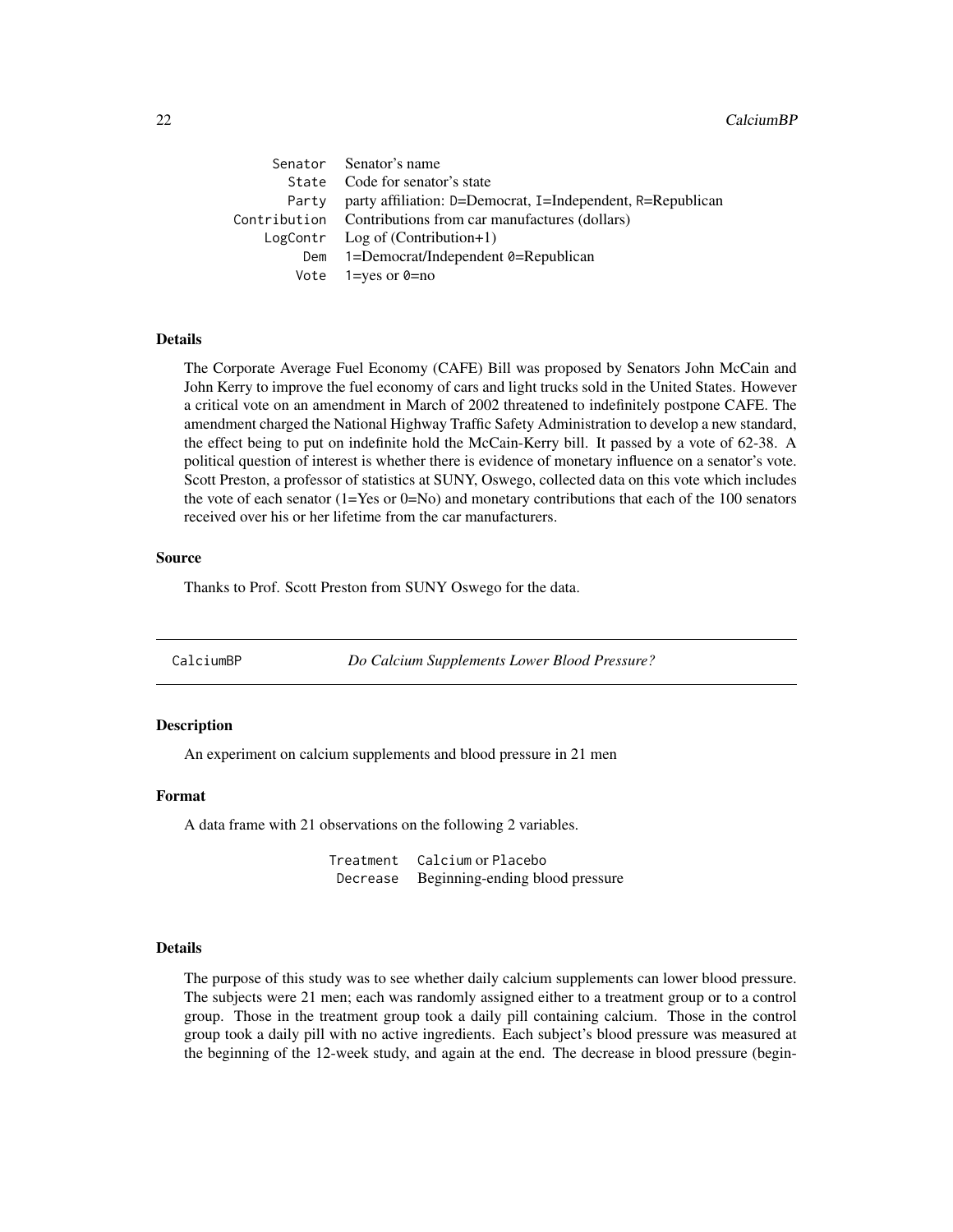### <span id="page-22-0"></span>CanadianDrugs 23

end) was recorded (so a negative value means blood pressure increased).

#### Source

Dataset downloaded from online data source Data and Story Library, http://lib.stat.cmu.edu/DASL/Stories/CalciumandBloodPressure.html

CanadianDrugs *Canadian Drugs Senate Vote*

### Description

US Senate vote on Klobuchar amendment to lower drug prices

#### Format

A data frame with 94 observations on the following 6 variables.

Senator Name of the Senator

Contributions Amount of money received from the pharmaceutical industry over 6 years

Party D=Democrat or R=Republican

State Abbreviation for Senator's state

RollCall Nay or Yea

Vote Against or With what drug makers wanted

### Details

January 2017 vote in the U.S. Senate related to repeal part of ObamaCare. The "Klobuchar amendment" to a bill was introduced with the purpose of lowering drug prices by allowing prescription drugs to be imported from Canada.

The data exclude two senators who did not vote on the amendment and four senators who were new to Congress and thus had received no money from the drug industry. The remaining 94 senators represent 49 states (every state except California) and each of these senators had received at least \$3,000.

### Source

Data obtained from:

http://www.senate.gov/legislative/LIS/roll\_call\_lists/roll\_call\_vote\_cfm.cfm?congress=115&session=1&vote=00020

http://maplight.org/us-congress/interest/H4300/view/all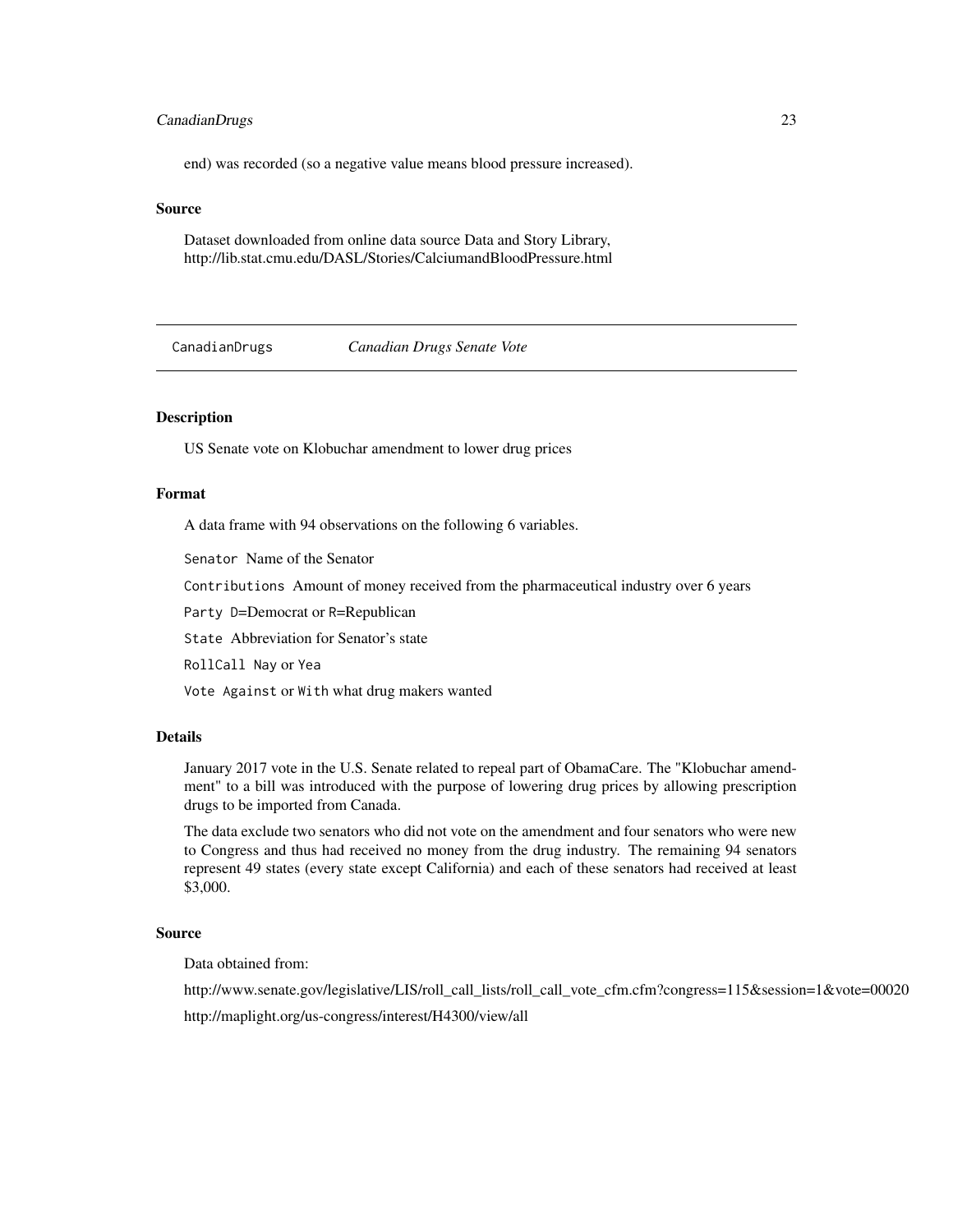<span id="page-23-0"></span>

Cancer survival with ascorbate supplement

#### Format

A dataset with 64 observations on the following 2 variables.

Survival Survival time (in days) Organ Breast, Bronchus, Colon, Ovary, or Stomach

#### Details

In the 1970's doctors wondered if giving terminal cancer patients a supplement of ascorbate would prolong their lives. They designed an experiment to compare cancer patients who received ascorbate to cancer patients who did not receive the supplement. The result of that experiment was that, in fact, ascorbate did seem to prolong the lives of these patients. But then a second question arose. Was the effect of the ascorbate different when different organs were affected by the cancer? The researchers took a second look at the data. This time they concentrated only on those patients who received the ascorbate and divided the data up by which organ was affected by the cancer. They had 5 different organs represented among the patients (all of whom only had one organ affected): Stomach, bronchus, colon, ovary, and breast.

#### Source

From the article "Supplemental Ascorbate in the Supportive Treatment of Cancer: Reevaluation of Prolongation of Survival Times in Terminal Human Cancer" by Ewan Cameron and Linus Pauling, Proceedings of the National Academy of Sciences of the United States of America, Vol. 75, No. 9 (Sep., 1978), pp. 4538-4542.

Caterpillars *Measurements of Manduca Sexta Caterpillars*

#### Description

Measurements on a sample of Manduca Sexta caterpillars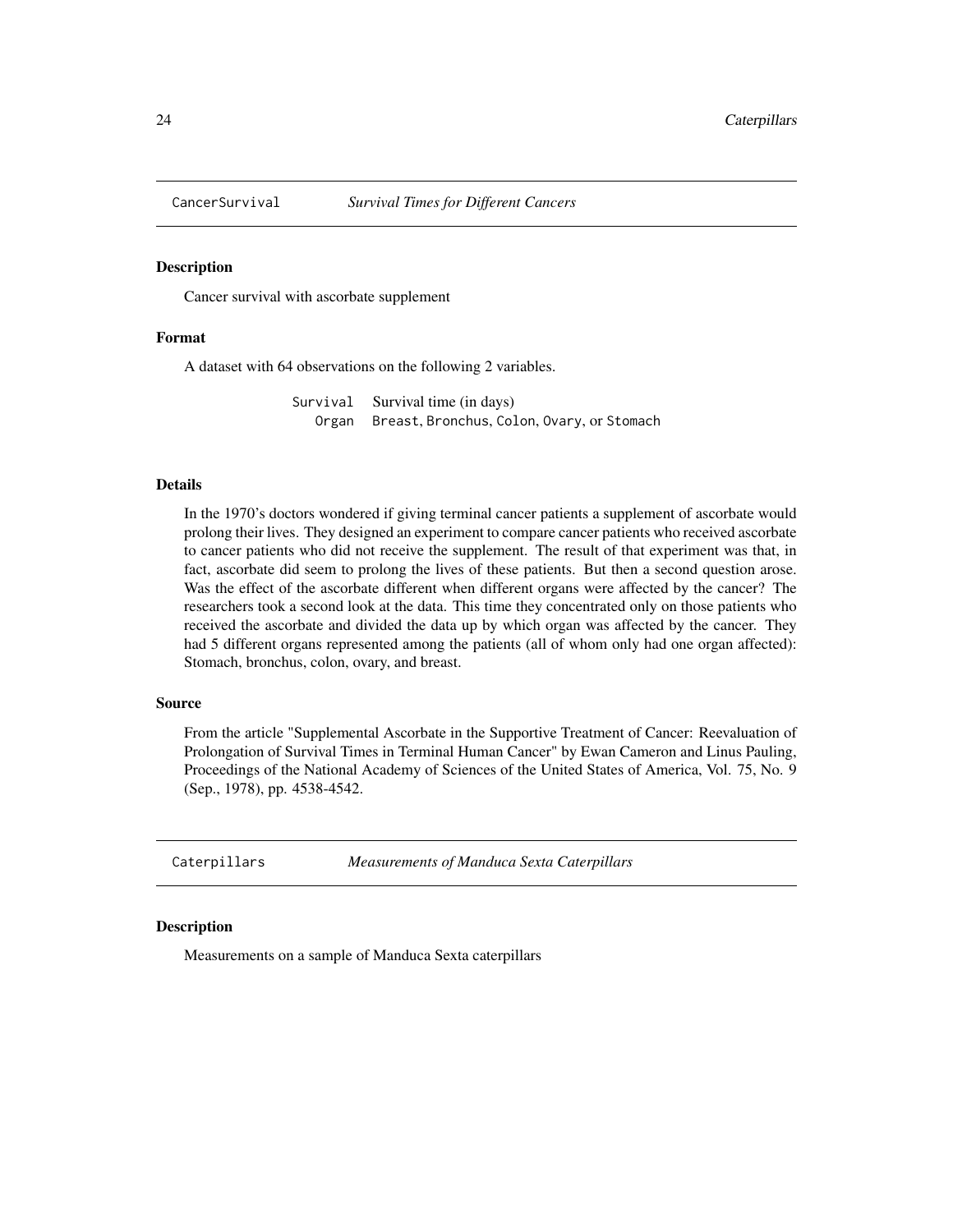### <span id="page-24-0"></span>CavsShooting 25

### Format

A data frame with 267 observations on the following 18 variables.

| Instar        | Coded from 1 (smallest) to 5 (largest) indicating stage of the caterpillar's life |
|---------------|-----------------------------------------------------------------------------------|
| ActiveFeeding | Indicator (Y or N) of whether or not the animal is actively feeding               |
| Fgp           | Indicator (Y or N) of whether or not the animal is in a free growth period        |
| Mgp           | Indicator (Y or N) of whether or not the animal is in a maximum growth period     |
| Mass          | Body mass (in grams)                                                              |
| LogMass       | $Log (base 10)$ of body mass                                                      |
| Intake        | Wet food intake (in grams/day)                                                    |
| LogIntake     | $Log (base 10)$ of Intake                                                         |
| WetFrass      | Amount of frass (solid waste) produced (in grams/day)                             |
| LogWetFrass   | $Log (base 10)$ of WetFrass                                                       |
| DryFrass      | Amount of frass, after drying, produced (in grams/day)                            |
| LogDryFrass   | $Log (base 10)$ of DryFrass                                                       |
| Cassim        | CO2 assimilation (ingestion - excretion)                                          |
| LogCassim     | $Log (base 10)$ of Cassim                                                         |
| Nfrass        | Nitrogen in frass                                                                 |
| LogNfrass     | $Log (base 10)$ of Nfrass                                                         |
| Nassim        | Nitrogen assimilation (ingestion - excretion)                                     |
| LogNassim     | $Log (base 10)$ of Nassim                                                         |

### Details

Student and faculty researchers at Kenyon College conducted numerous experiments with Manduca Sexta caterpillars to study biological growth.

### Source

We thank Professors Harry Itagaki, Drew Kerkhoff, Chris Gillen, and Judy Holdener and their students for sharing this data from research supported by NSF InSTaRs grant #0827208.

CavsShooting *Cleveland Cavalier's Shooting (2016-2017)*

### Description

Shooting percentages for two Cav players

### Format

A data frame with 1940 observations on the following 3 variables.

Player Frye or Irving

ShotType Two or Three

Hit 1=made or 0=missed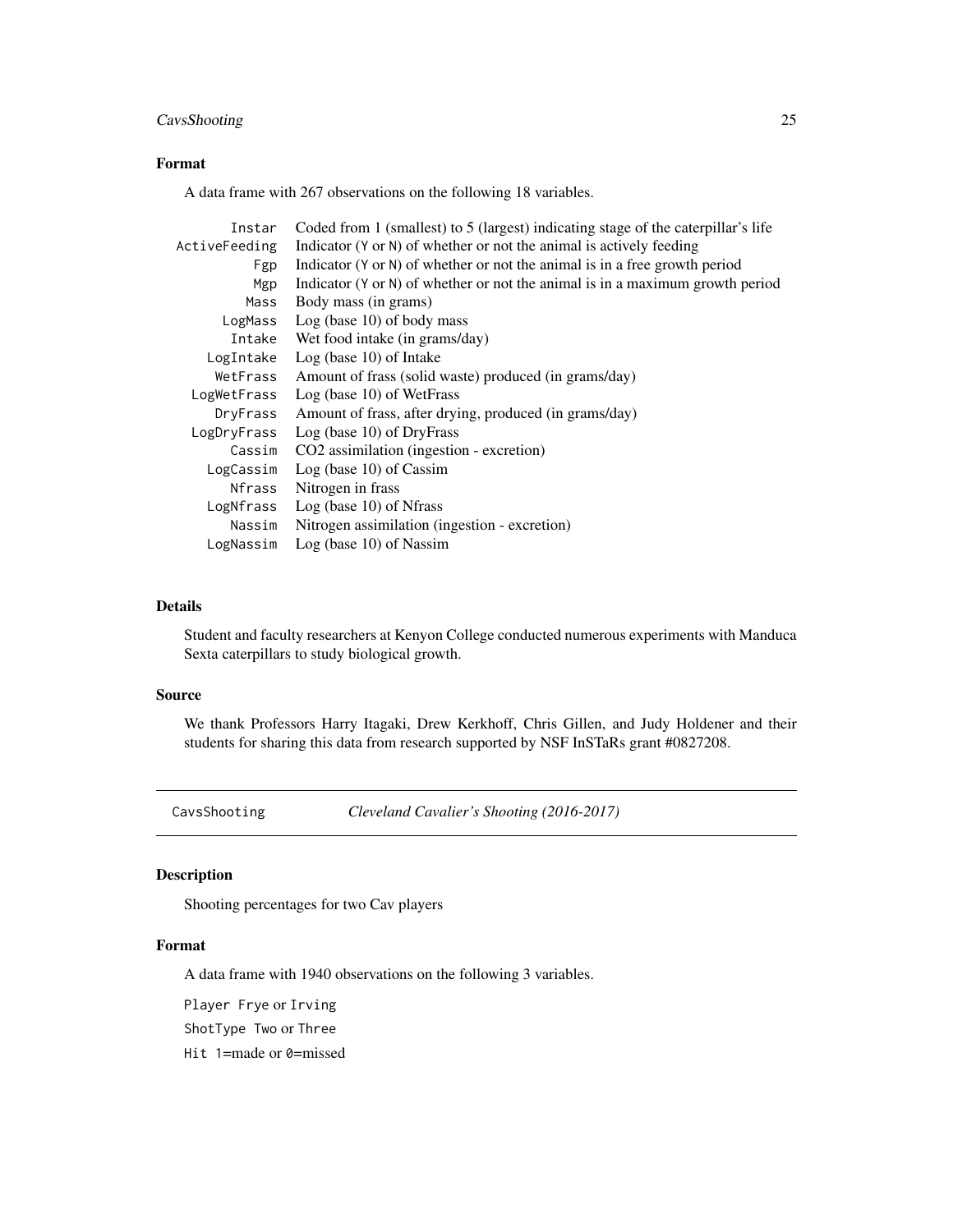<span id="page-25-0"></span>Shooting success on 2-point shots and 3-point shots for the 2016-17 NBA season for two Cleveland Cavalier basketball players, Kyrie Irving and Channing Frye. Each case is a shot attempt. These data show Simpson's Paradox.

#### Source

http://www.espn.com/nba/player/splits/\_/id/6442/kyrie-irving http://www.espn.com/nba/player/splits/\_/id/2754/type/total/ch frye

Cereal *Nutrition Content of Breakfast Cereals*

#### Description

Nutrition content for a sample of 36 different brands of breakfast cereals

#### Format

A data frame with 36 observations on the following 4 variables.

| Cereal Brandname of cereal       |
|----------------------------------|
| Calories Calories per serving    |
| Sugar Grams of sugar per serving |
| Fiber Grams of fiber per serving |

#### Details

Data give nutrition contents (per serving) for 36 breakfast cereals.

#### Source

These data were collected by Patricia Benedict, Ronald Brahler, and Kenneth Motz, who read the nutritional labels on the boxes, in an attempt to learn whether cereals high in fiber are also high in sugar and calories. The cereals are all of those that were sold at Russo Stop  $\&$  Shop in University Heights, OH, in July, 1990.

ChemoTHC *THC for Antinausea Treatment in Chemotherapy*

#### Description

Comparison of two treatments for nausea in chemotherapy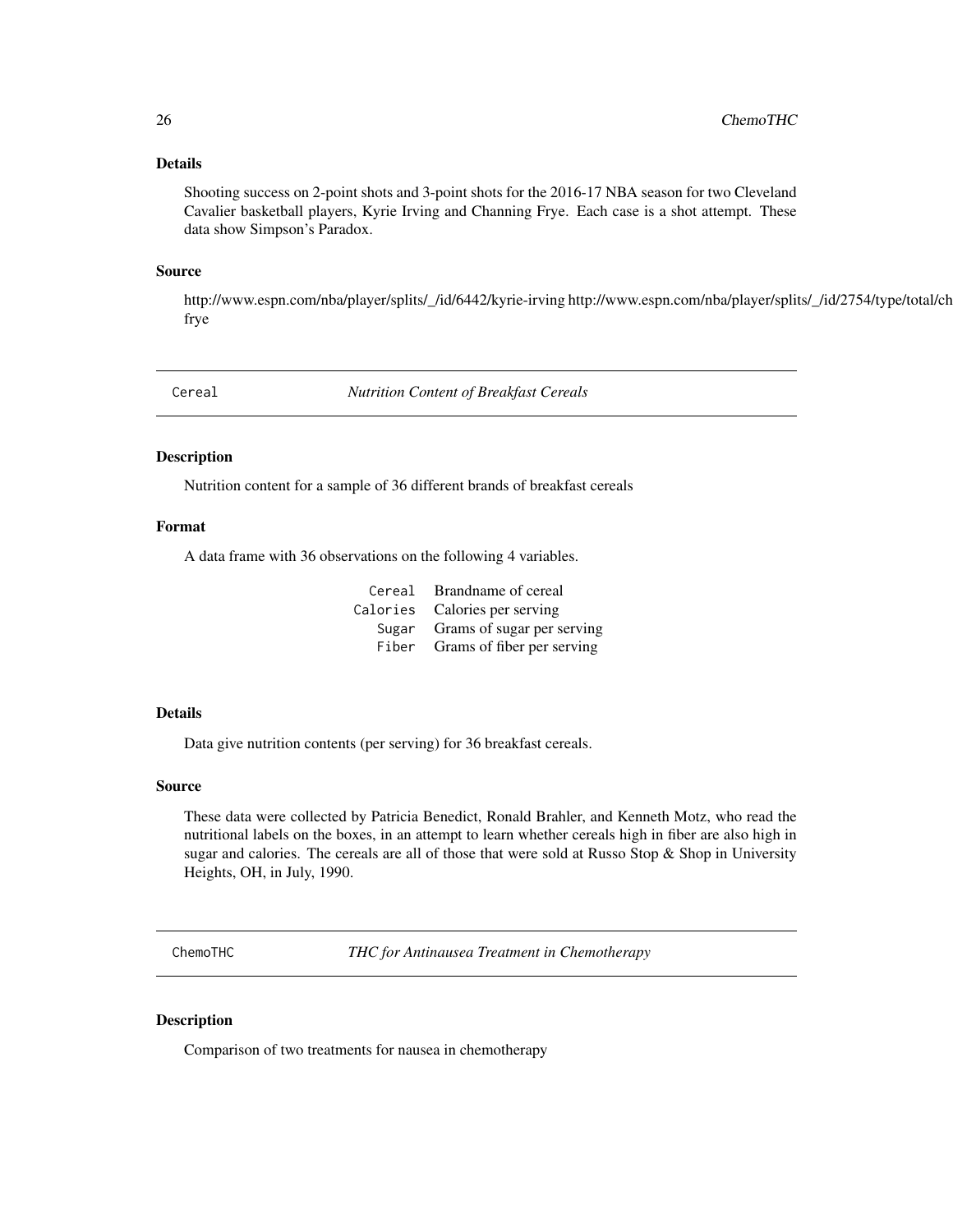#### <span id="page-26-0"></span>ChildSpeaks 27

### Format

A data frame with 2 observations on the following 4 variables.

Drug Prochlorperazine or THC Effective Count of effective cases NotEffective Count of noneffective cases Patients Number of patients in the treatment

#### Details

An article in the New England Journal of Medicine described a study on the effectiveness of medications for combatting nausea in patients undergoing chemotherapy treatments for cancer. In the experiment, 157 patients were divided at random into two groups. One group of 78 patients was given a standard antinausea drug called prochlorperazine, while the other group of 79 patients received THC (the active ingredient in marijuana). Both medications were delivered orally and no patients were told which of the two drugs they were taking. The response measured was whether or not the patient experienced relief from nausea when undergoing chemotherapy. Dataset is a 2 x 2 table of counts.

### Source

Sallan SE, Cronin C, Zelen M, Zinberg NE (1980), "Antiemetics in patients receiving chemotherapy for cancer: a randomized comparison of delta-9-tetrahydrocannabinol and prochlorperazine," New England Journal of Medicine, 302(3) p.135-138.

ChildSpeaks *Age at First Speaking*

### **Description**

Age at first speaking and aptitude test scores

### Format

A data frame with 21 observations on the following 3 variables.

Child ID for each child Age Age at first speaking (in months) Gesell Gesell Aptitude Test Score

#### Details

The data are from a study about whether there is a relationship between the age at which a child first speaks (in months) and his or her score on a Gesell Aptitude Test taken later in childhood.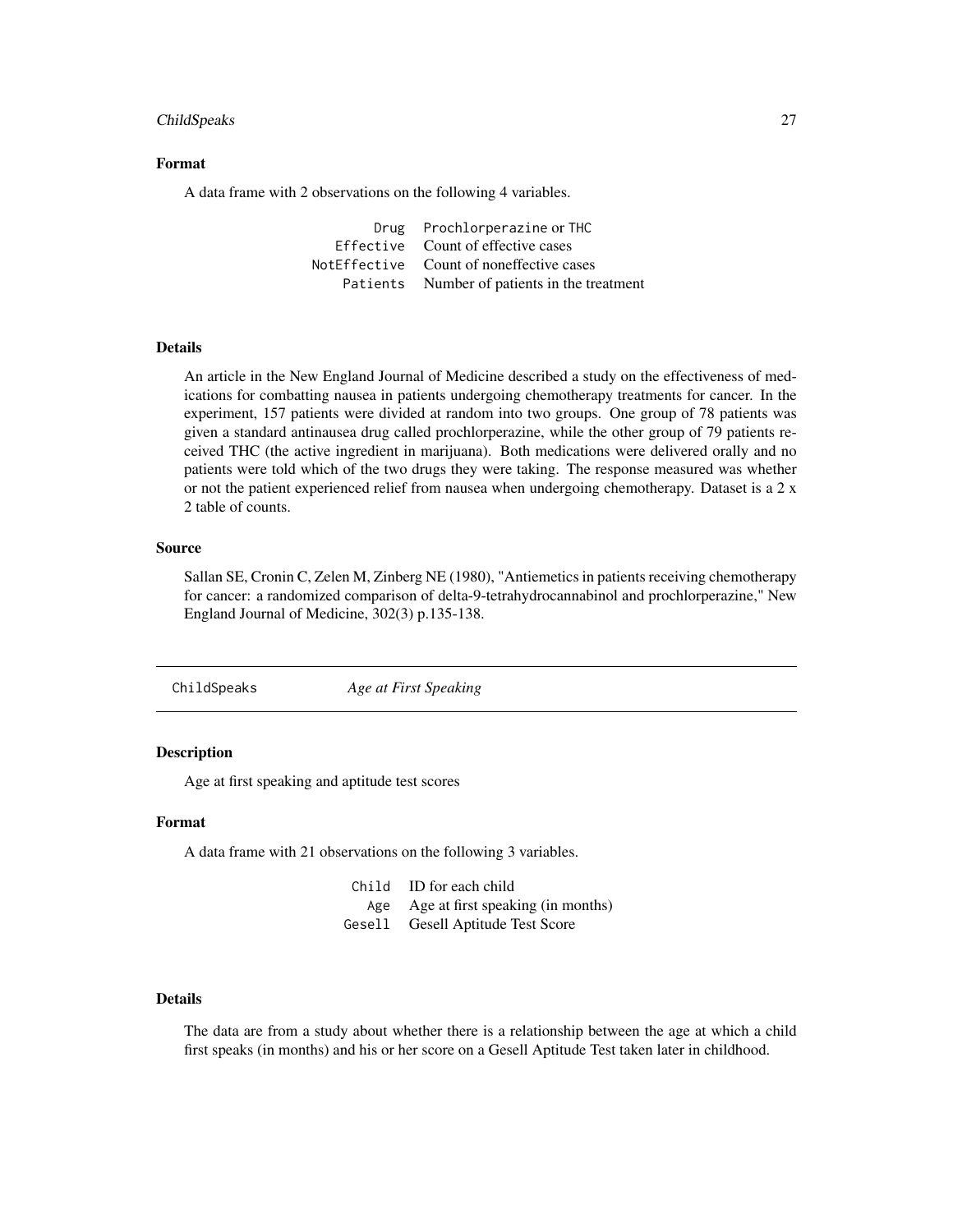#### <span id="page-27-0"></span>Source

These data were originally collected by L.M. Linde of UCLA but were first published by M.R. Mickey, O.J. Dunn, and V. Clark, "Note on the use of stepwise regression in detecting outliers," Computers and Biomedical Research, 1 (1967), pp. 105-111. The data have been used by several authors. We found them in David Moore's Basic Practice of Statistics, WH Freeman (2004)

ClintonSanders *Clinton/Sanders Primary Results (2016)*

### Description

2016 US Democratic Presidential primary results

### Format

A data frame with 31 observations on the following 5 variables.

State ID for primary state

Delegates Percentage of delegates won by Clinton

PaperTrail Was a paper trail available for votes cast? (No Paper Trail or Paper Trail)

PopularVote Percentage of votes won by Clinton

AfAmPercent Percentage of African-Americans in the state

### Details

In 2016 Hillary Clinton won the Democratic nomination for U.S. President over Bernie Sanders. A paper was circulated that claimed to show evidence of election fraud based, among other things, on Clinton doing better in states that don't have a paper trail for votes cast in a primary election than she did in states that have a paper trail. Data is for the 31 states that held Democratic primaries in 2016.

#### Source

https://docs.google.com/spreadsheets/d/1cszGOhbmHDTHH5ntaGPmeX55RgMMaoBhgqO1Wx-9TRk/ edit#gid=0

http://kff.org/other/state-indicator/distribution-by-raceethnicity/ ?currentTimeframe=0&sortModel=%7B%22colId%22:%22

Clothing *Sales for a Clothing Retailer*

### Description

Data on 60 customers at a clothing retailer

#### Format

A data frame with 60 observations on the following 8 variables.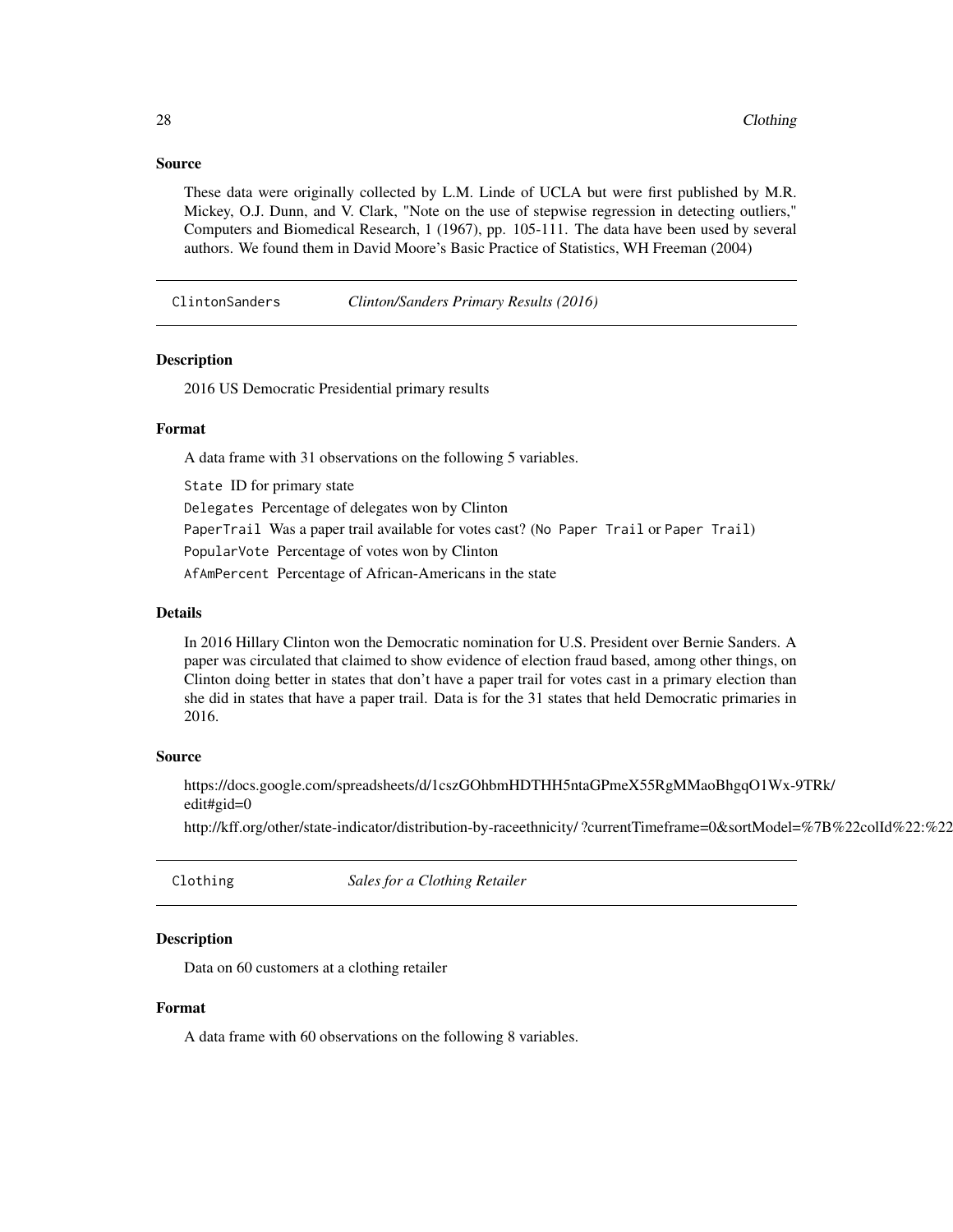### <span id="page-28-0"></span>CloudSeeding 29

| TD. | Case ID                                                                                 |
|-----|-----------------------------------------------------------------------------------------|
|     | Amount Net dollar amount spent by customers in their latest purchase from this retailer |
|     | Recency Number of months since the last purchase                                        |
|     | Freq 12 Number of purchases in the last 12 months                                       |
|     | Dollar 12 Dollar amount of purchases in the last 12 months                              |
|     | Freq 24 Number of purchases in the last 24 months                                       |
|     | Dollar 24 Dollar amount of purchases in the last 24 months                              |
|     | Card 1 for customers who have a private-label credit card with the retailer, 0 if not   |

### Details

This dataset represents a random sample of 60 customers from a large clothing retailer. The manager of the store is interested in predicting how much a customer will spend on his or her next purchase based on one or more of the available explanatory variables.

### Source

Personal communication with David Cameron who completed a more extensive consulting project for the retailer.

CloudSeeding *Cloud Seeding Experiment (Winter Only)*

### Description

Rainfall amounts from a cloud seeding experiment (winter only)

#### Format

A data frame with 28 observations on the following 7 variables.

|        | Seeded Treatment coded as S=seeded or U=unseeded |
|--------|--------------------------------------------------|
| Season | All in Winter                                    |
| TE.    | Rainfall in East (treatment)                     |
| TW     | Rainfall in West (treatment                      |
|        | NC Rainfall in North (control)                   |
| SC.    | Rainfall in South (control)                      |
| NWC.   | Rainfall in Northwest (control)                  |
|        |                                                  |

### Details

Researchers were interested in whether seeded clouds would produce more rainfall. An experiment was conducted in Tasmania between 1964 and 1971 and rainfall amounts were measured in inches per rainfall period. The researchers measured the amount of rainfall in two target areas: East (TE) and West (TW). They also measured the amount of rainfall in three control locations. Clouds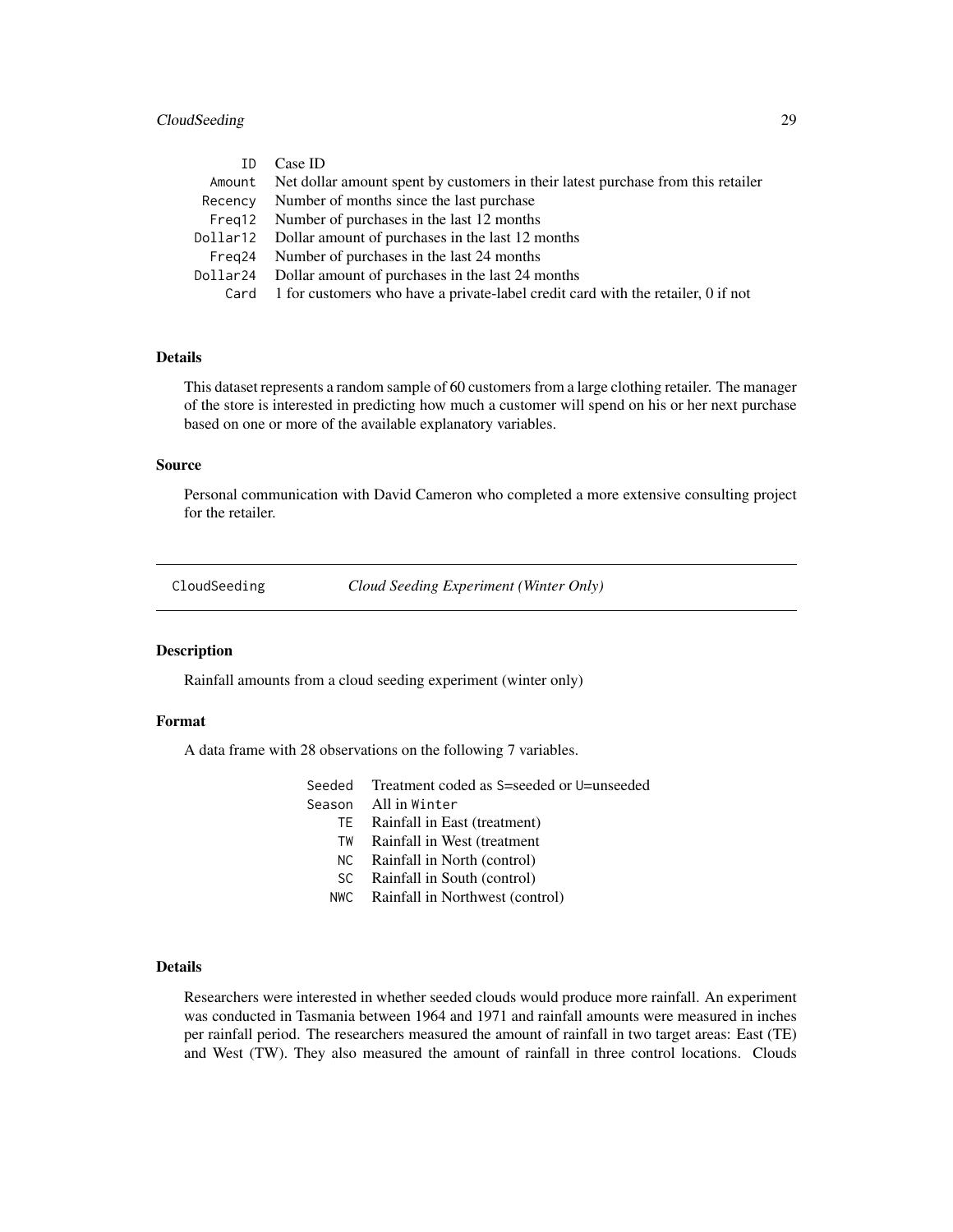<span id="page-29-0"></span>were coded as being either seeded (treatment) or unseeded (control). This is a subset (only Winter months) of the larger CloudSeeding2 dataset. All rainfall amounts are in inches.

#### Source

Data were accessed from the website www.statsci.org/data/oz/cloudtas.html. This is the web home of the Australasian Data and Story Library (OzDASL).

### References

A.J. Miller, D.E. Shaw, L.G. Veitch, and E.J. Smith, (1979) "Analyzing the results of a cloudseeding experiment in Tasmania" in Communications in Statistics: Theory and Methods, A8 (10), pp. 1017-1047.

CloudSeeding2 *Cloud Seeding Experiment (Four Seasons)*

#### **Description**

Rainfall amounts from a cloud seeding experiment

#### Format

A data frame with 108 observations on the following 8 variables.

|        | Period ID for time period                                                                                                                                                                                                                                                                                                          |
|--------|------------------------------------------------------------------------------------------------------------------------------------------------------------------------------------------------------------------------------------------------------------------------------------------------------------------------------------|
|        | Seeded Treatment coded as S=seeded or U=unseeded                                                                                                                                                                                                                                                                                   |
| Season | Coded as Autumn, Spring, Summer, or Winter                                                                                                                                                                                                                                                                                         |
|        | TE Rainfall in East (treatment)                                                                                                                                                                                                                                                                                                    |
| TW     | Rainfall in West (treatment                                                                                                                                                                                                                                                                                                        |
| NC     | Rainfall in North (control)                                                                                                                                                                                                                                                                                                        |
| SC.    | Rainfall in South (control)                                                                                                                                                                                                                                                                                                        |
|        | $\mathbf{D}$ $\mathbf{C}$ $\mathbf{H}$ $\mathbf{A}$ $\mathbf{F}$ $\mathbf{A}$ $\mathbf{F}$ $\mathbf{A}$ $\mathbf{C}$ $\mathbf{A}$ $\mathbf{C}$ $\mathbf{A}$ $\mathbf{A}$ $\mathbf{A}$ $\mathbf{C}$ $\mathbf{A}$ $\mathbf{A}$ $\mathbf{A}$ $\mathbf{C}$ $\mathbf{A}$ $\mathbf{A}$ $\mathbf{A}$ $\mathbf{C}$ $\mathbf{A}$ $\mathbf{$ |

#### NWC Rainfall in Northwest (control)

### Details

Researchers were interested in whether seeded clouds would produce more rainfall. An experiment was conducted in Tasmania between 1964 and 1971 and rainfall amounts were measured in inches per rainfall period. The researchers measured the amount of rainfall in two target areas: East (TE) and West (TW). They also measured the amount of rainfall in three control locations. Clouds were coded as being either seeded (treatment) or unseeded (control). A subset (only Winter months) of these data is stored in CloudSeeding. All rainfall amounts are in inches.

#### Source

Data were accessed from the website www.statsci.org/data/oz/cloudtas.html. This is the web home of the Australasian Data and Story Library (OzDASL).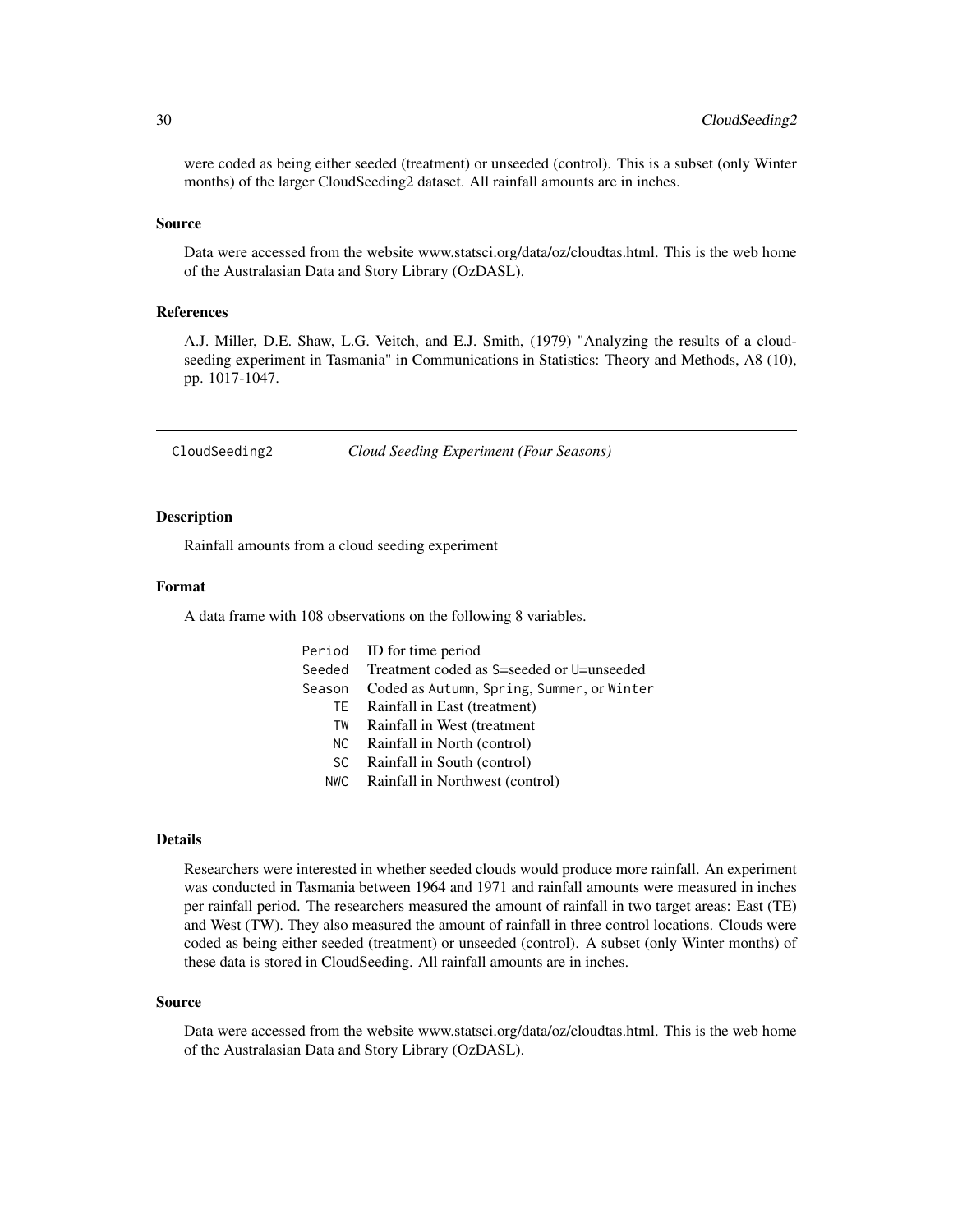### <span id="page-30-0"></span> $CO2$  31

### References

A.J. Miller, D.E. Shaw, L.G. Veitch, and E.J. Smith, (1979) "Analyzing the results of a cloudseeding experiment in Tasmania" in Communications in Statistics: Theory and Methods, A8 (10), pp. 1017-1047.

### CO2 *Daily CO2 Measurements in Germany*

### Description

Daily carbon dioxide measurements for April through November 2011

### Format

A data frame with 237 observations on the following 2 variables.

- CO2 Carbon dioxide (CO2) level (in parts per million)
- Day Number of day in 2011 (April  $1 = day 91$ )

### Details

Scientists at a research station in Brotjacklriegel, Germany recorded CO2 levels, in parts per million, in the atmosphere for each day from the start of April through November in 2011.

This dataset was renamed to CO2Germany for the second edition.

#### Source

http://gaw.empa.ch/gawsis/reports.asp?StationID=-739519191

CO2Germany *Daily CO2 Measurements in Germany*

#### Description

Daily carbon dioxide measurements for April through November 2011

#### Format

A data frame with 237 observations on the following 2 variables.

CO2 Carbon dioxide (CO2) level (in parts per million)

Day Number of day in 2011 (April  $1 = day 91$ )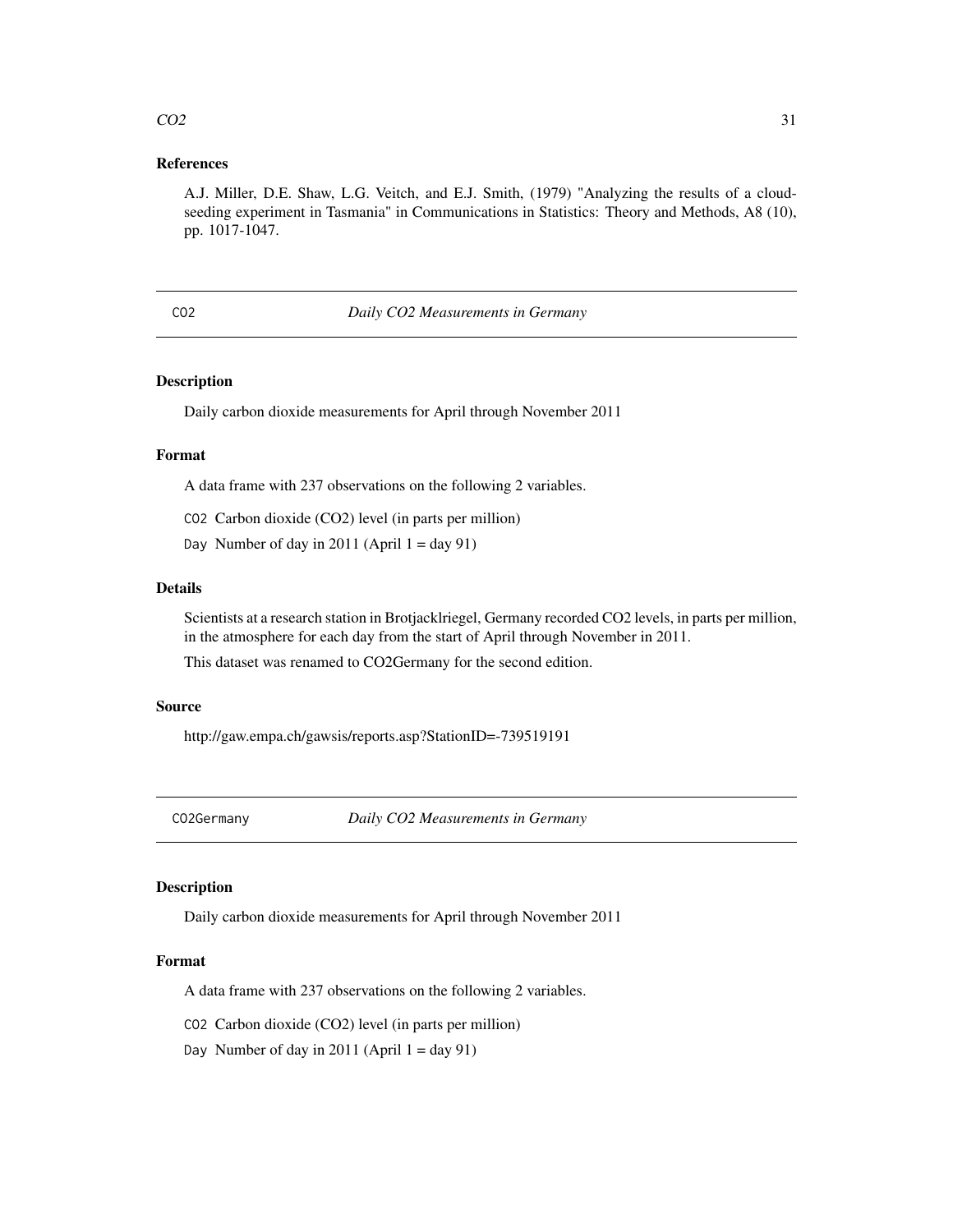<span id="page-31-0"></span>Scientists at a research station in Brotjacklriegel, Germany recorded CO2 levels, in parts per million, in the atmosphere for each day from the start of April through November in 2011.

### Source

http://gaw.empa.ch/gawsis/reports.asp?StationID=-739519191

CO2Hawaii *CO2 Readings in Hawaii*

### Description

Monthly carbon dioxide readings at Mauna Loa, Hawaii

### Format

A data frame with 360 observations on the following 4 variables.

Year Year (1988 - 2017)

Month Month (1=Jan. to 12=Dec.)

CO2 Atmospheric carbon dioxide level (ppm)

t Time interval  $(t=1 \text{ to } 360)$ 

### Details

Monthly average carbon dioxide readings (1988 - 2017) at the Mauna Loa Observatory in Hawaii. Data collected and disseminated by ERSL (Earth System Research Laboratory) of the U.S. NOAA (National Oceanic and Atmospheric Administration.

### Source

Data downloaded for MOL (Mauna Loa) from the ESRL/GMD data page at https://www.esrl.noaa.gov/gmd/ccgg/trends/data.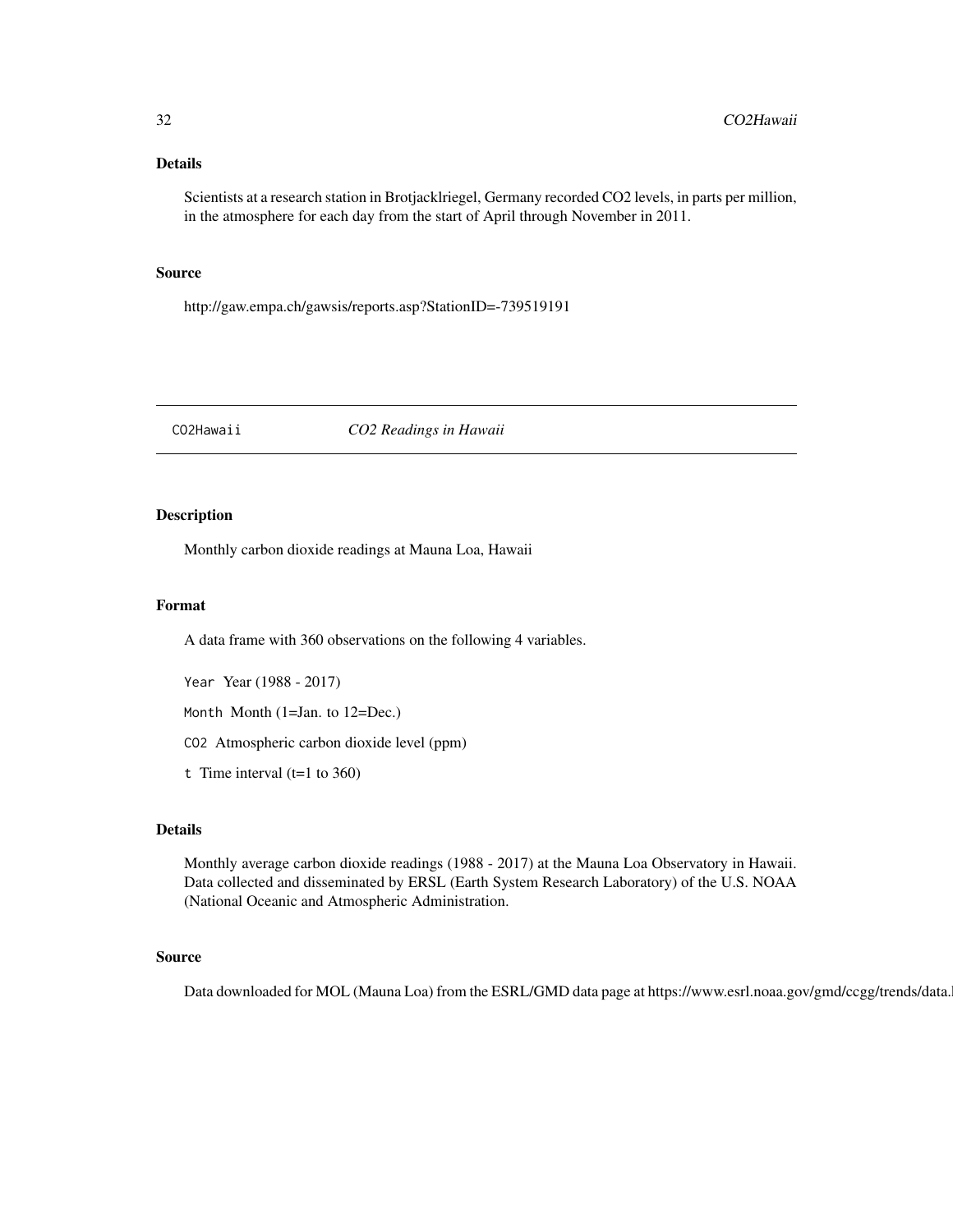<span id="page-32-0"></span>

Monthly carbon dioxide readings at the South Pole

#### Format

A data frame with 348 observations on the following 4 variables.

Year Year (1988 - 2016)

Month Month (1=Jan. to 12=Dec.)

CO2 Atmospheric carbon dioxide level (ppm)

t Time interval  $(t=1 \text{ to } 348)$ 

#### Details

Monthly average carbon dioxide readings (1988 - 2016) at the South Pole. Data collected and disseminated by ERSL (Earth System Research Laboratory) of the U.S. NOAA (National Oceanic and Atmospheric Administration.

### Source

Data downloaded for SPO (South Pole) from the ESRL/GMD data page at https://www.esrl.noaa.gov/gmd/dv/data/

Contraceptives *Drug Interaction with Contraceptives*

### Description

Drug interaction study with oral contraceptives

### Format

A data frame with 44 observations on the following 6 variables.

ID ID number for each of the women

StudyPeriod 1=first or 2=second

Treatment Drug or Placebo

EE Bioavailability of the ethinyl estradiol component of the oral contraceptive (in pg\*hr/ml)

ComparisonValues Comparison values used for a Tukey nonadditivity plot

Residuals Residuals used for a Tukey nonadditivity plot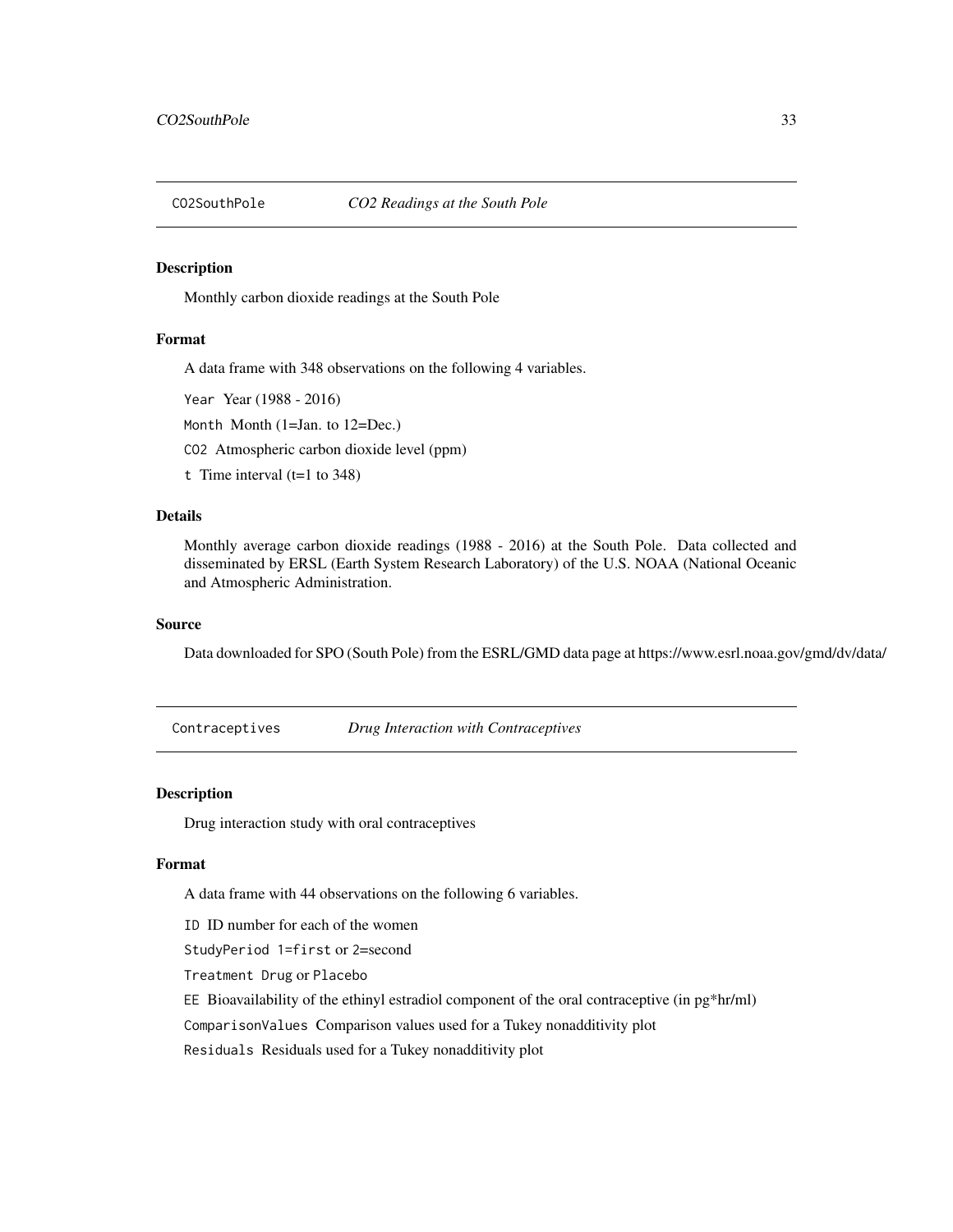Twenty-two female subjects were allocated randomly to one of two treatment sequences in a two period crossover design. The two treatments were a new Drug D or placebo, both given concomitantly with a standard oral contraceptive which was given in both study periods. The oral contraceptive has two components, ethinyl estradiol (EE) and norethindrone (NET). The purpose of the study was to evaluate whether the presence of Drug D affected the bioavailability of each of the oral contraceptive components. Note that our dataset does not include the NET variable.

### Source

Thomas E. Bradstreet & Deborah L. Panebianco (2017) "An Oral Contraceptive Drug Interaction Study", Journal of Statistics Education, 12:1, DOI: 10.1080/10691898.2004.11910719

cooksplot *Plot of standardized residuals vs. leverage with boundaries for unusual cases*

### **Description**

This function produces an plot of standardized residuals versus leverage values for a regression model. Horizontal boundaries identify mild or more extreme standardized residuals. Vertical boundaries identify mild and more severe high leverage points. Curved boundaries identify mild and more severe values of Cook's D.

#### Usage

cooksplot(mod)

### Arguments

mod a regression model from lm()

### Details

The plot shows standardized residuals (vertical) versus leverage values (horizontal) for all cases in a regression model.

Horizontal (blue) boundaries mark standardized residuals beyond +/- 2 (mild) and +/- 3 (more severe).

Vertical (green) boundaries mark leverage points beyond  $2(k+1)/4$  (mild) and  $3(k+1)/n$  (more severe), where k= number of predictors.

Curved (red) boundaries for mark influential points beyond 0.5 (mild) and 1.0 (more severe) using Cook's D.

Unusual points are labeled with a case number.

### Value

A plot showing standardized residuals versus leverage values with boundaries for unusual cases

<span id="page-33-0"></span>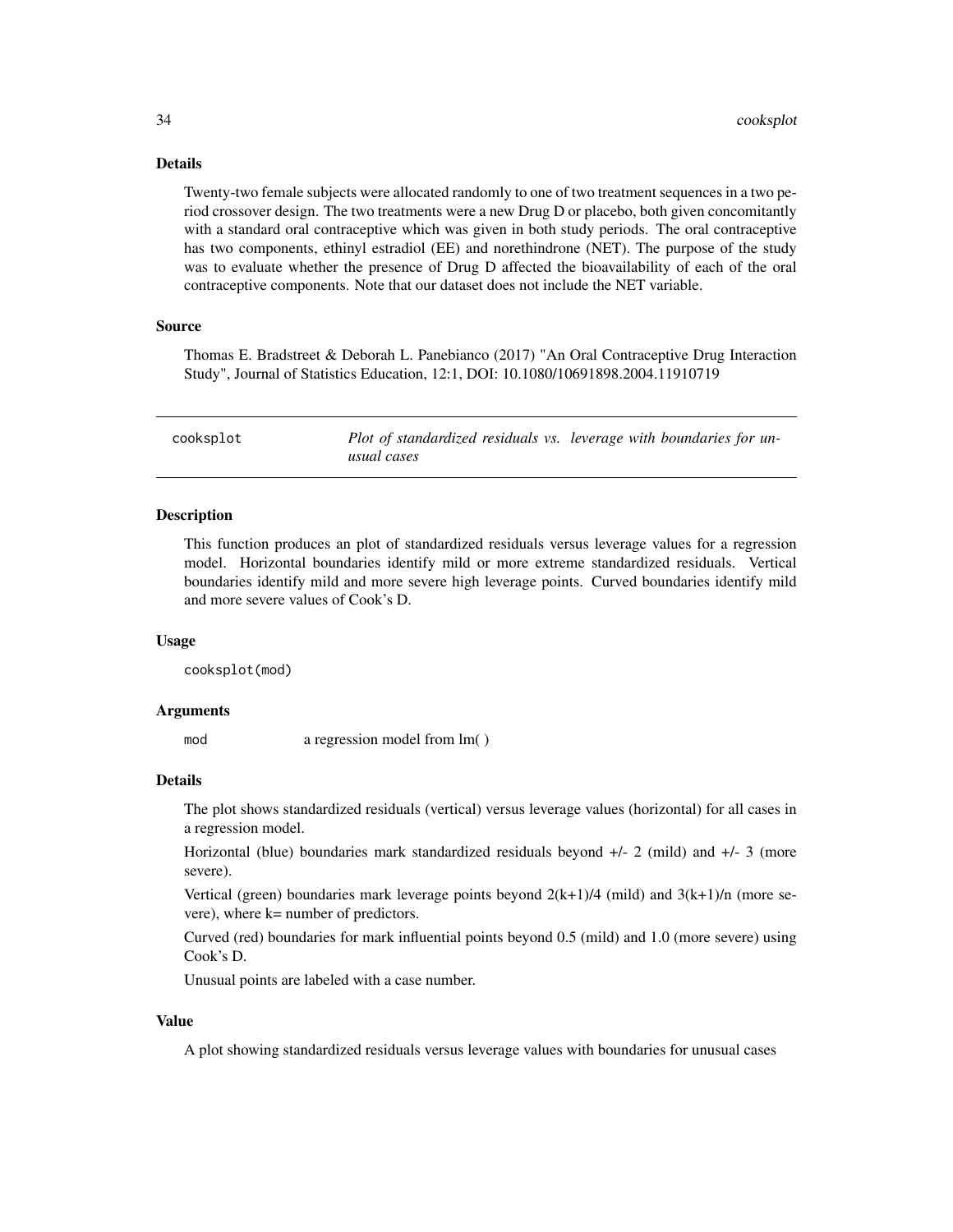### <span id="page-34-0"></span>CountyHealth 35

#### Examples

```
data(AccordPrice)
mod1=lm(Price~Age,data=AccordPrice)
cooksplot(mod1)
```
CountyHealth *County Health Resources*

### Description

Medical facilities and doctors in a sample of counties.

#### Format

A data frame with 53 observations on the following 4 variables.

County County name, state

MDs Number of medical doctors

Hospitals Number of community hospitals

Beds Number of beds in the hospitals

### Details

Data compiled from information provided by the American Medical Association on the availability of health care in counties in the United States. A random sample of 53 counties was chosen from among counties with at least two community hospitals.

### Source

Physicians–American Medical Association, Chicago, IL, Physician Characteristics and Distribution in the U.S., annual (copyright), accessed May 17, 2006. Community hospitals–Health Forum LLC, an American Hospital Association (AHA) Company, Chicago, IL, Hospital Statistics, and unpublished data (copyright), e-mail accessed May 4, 2006 (related Internet site http://www.healthforum.com).

### Other web sources:

http://www.ama-assn.org/ http://www.healthforum.com/healthforum/html/data\_statistics/data\_statistics.html http://www.cms.hhs.gov http://www.ssa.gov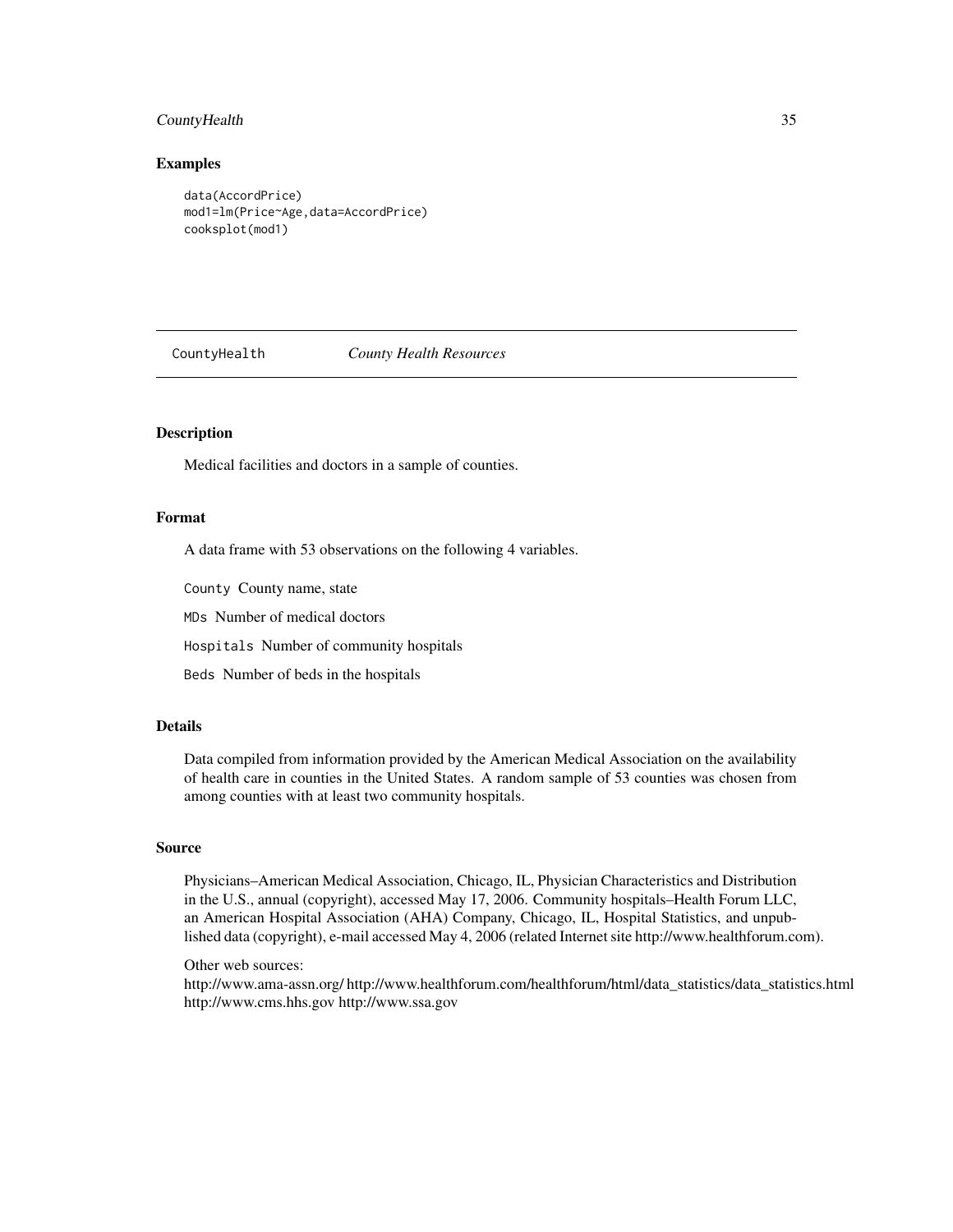<span id="page-35-0"></span>

Oxygen intake of crabs with different noise sources

### Format

A data frame with 34 observations on the following 3 variables.

Mass Oxygen intake of crabs with different noise sources

Oxygen Rate of oxygen consumption (mu moles h^-1)

Noise Source of noise (ambient or ship)

### Details

Animals that are stressed might increase their oxygen consumption. Biologists measured oxygen consumption of shore crabs that were either exposed to 7.5 minutes of ship noise or 7.5 minutes of ambient harbor noise.

#### Source

Wale MA, Simpson SD, Radford AN. (2013) "Size-dependent physiological responses of shore crabs to single and repeated playback of ship noise", Biol Lett 9: 20121194. http://dx.doi.org/10.1098/rsbl.2012.1194

CrackerFiber *Effects of Cracker Fiber on Digested Calories*

#### Description

Digested calories with different types of fiber in crackers

#### Format

A data frame with 48 observations on the following 3 variables.

Subj ID for the subject Fiber Type of fiber: bran, combo, control, or gum Calories Digested calories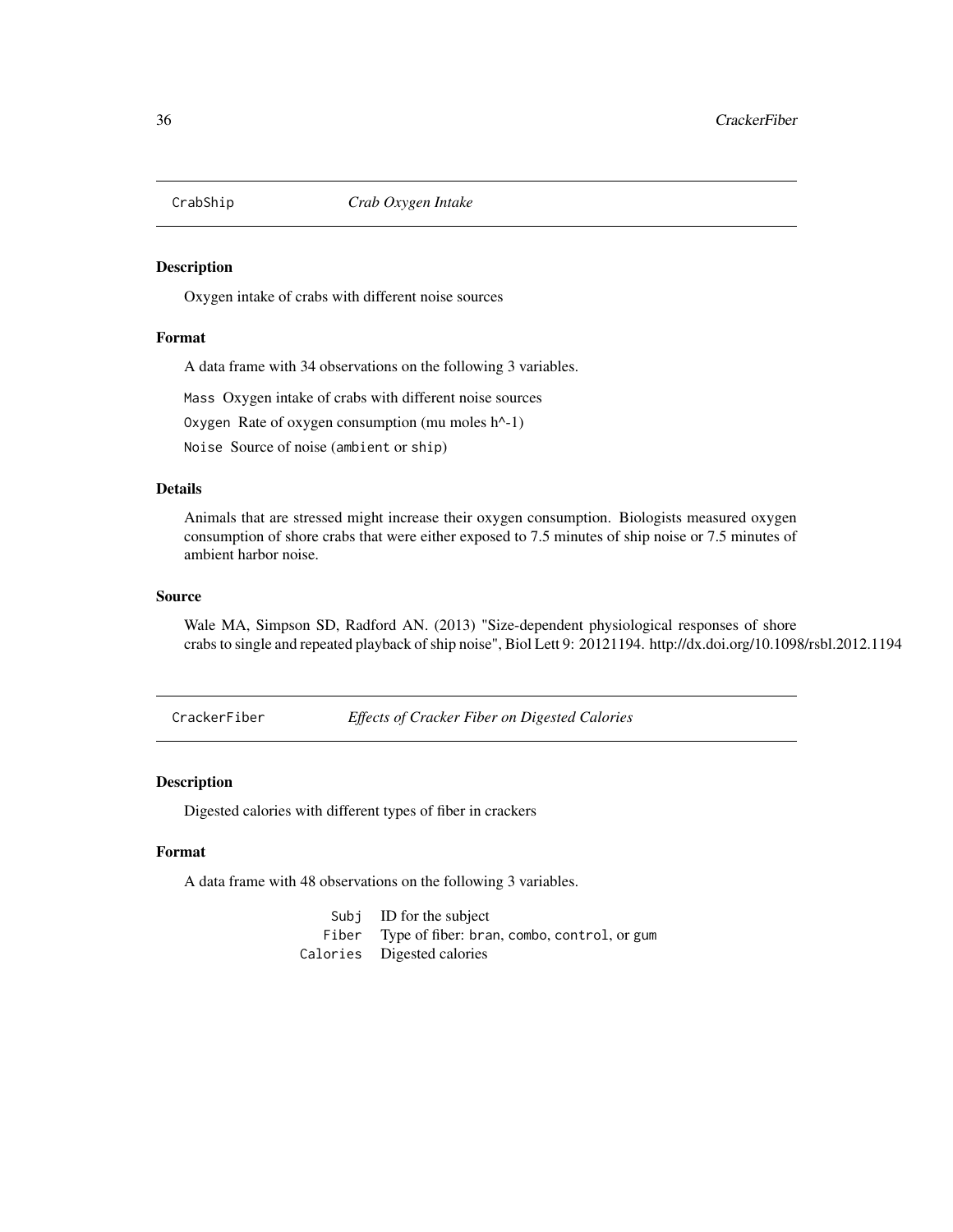## Cuckoo 37

# Details

Twelve female subjects were fed a controlled diet, with crackers before every meal. There were four different kinds of crackers: control, bran fiber, gum fiber, and a combination of both bran and gum fiber. Over the course of the study, each subject ate all four kinds of crackers, one kind at a time, for a stretch of several days. The order was randomized. The response is the number of digested calories, measured as the difference between calories eaten and calories passed through the system.

## Source

Subset of the data at http://lib.stat.cmu.edu/DASL/Datafiles/Fiber.html.

CreditRisk *Overdrawn Checking Account?*

## Description

Variables that might be related to whether students overdraw a checking account.

## Format

A data frame with 450 observations on the following 4 variables.

| Age Age of the student (in years)                                       |
|-------------------------------------------------------------------------|
| Sex $\theta$ =male or 1=female                                          |
| DaysDrink Number of days drinking alcohol (in past 30 days)             |
| Overdrawn Has student overdrawn a checking account? $0=$ no or $1=$ yes |

## Details

Researchers conducted a survey of 450 undergraduates in large introductory courses at either Mississippi State University or the University of Mississippi. There were close to 150 questions on the survey, but only four of these variables are included in this dataset. (You can consult the paper to learn how the variables beyond these 4 affect the analysis.) The primary interest for the researchers was factors relating to whether or not a student has ever overdrawn a checking account.

## Source

Worthy S.L., Jonkman J.N., Blinn-Pike L. (2010), "Sensation-Seeking, Risk-Taking, and Problematic Financial Behaviors of College Students," Journal of Family and Economic Issues, 31: 161-170

Cuckoo *Measurements of Cuckoo Eggs*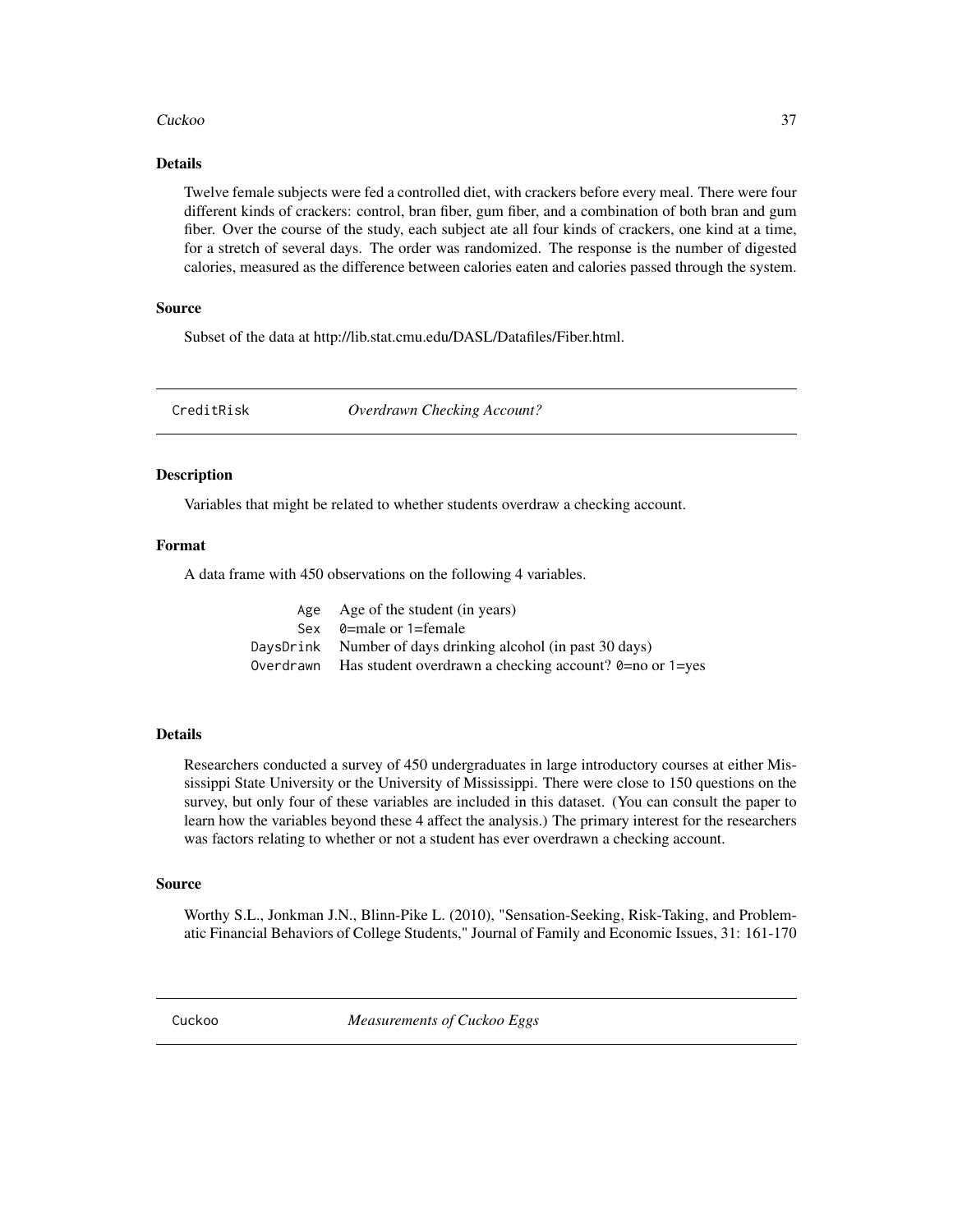Lengths of cuckoo eggs laid in other birds' nests

### Format

A data frame with 120 observations on the following 2 variables.

| Bird | Type of bird nest: mdw_pipit (meadow pipit), tree_pipit, |
|------|----------------------------------------------------------|
|      | hedge_sparrow, robin, wagtail, or wren                   |
|      | Length Cuckoo egg length (in mm)                         |

### Details

Cuckoos are knows to lay their eggs in the nests of other (host) birds. The eggs are then adopted and hatched by the host birds. The data give the lengths of cuckoo eggs found in nests of various other bird species.

# Source

Downloaded from DASL at http://lib.stat.cmu.edu/DASL/Datafiles/cuckoodat.html

# References

"The Egg of Cuculus Canorus. An Enquiry into the Dimensions of the Cuckoo's Egg and the Relation of the Variations to the Size of the Eggs of the Foster-Parent, with Notes on Coloration", by Oswald H. Latter, Biometrika, Vol. 1, No. 2 (Jan., 1902), pp. 164-176.

Day1Survey *First Day Survey of Statistics Students*

## Description

Data from a first day class survey in an introductory statistics course

## Format

A data frame with 43 observations on the following 13 variables.

|          | Section Section: 1 or 2                                      |
|----------|--------------------------------------------------------------|
|          | Class Year in school: Freshman, Sophomore, Junior, or Senior |
| Sex      | F=female or M=male                                           |
| Distance | Distance (in miles) to get to campus                         |
|          | Height Height (in inches)                                    |
|          | Handedness Left, Right, or Ambidextrous                      |
|          | Coins Value of coins student has (in class)                  |
|          | WhiteString Estimated length of a white string (in inches)   |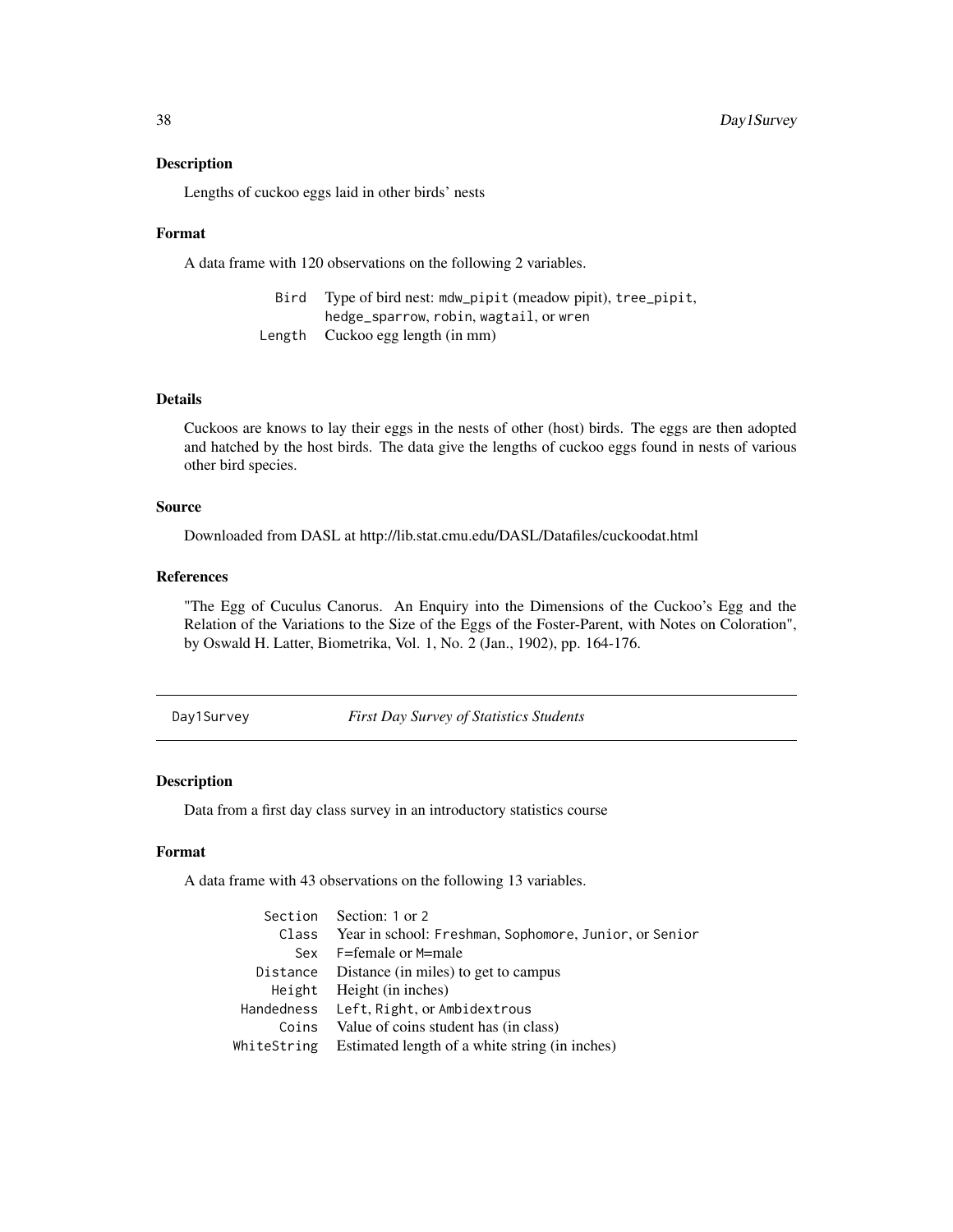# DiabeticDogs 39

|         | BlackString Estimated length of a black string (in inches)  |
|---------|-------------------------------------------------------------|
| Reading | Expected amount of reading during the semester (pages/week) |
| TV      | Hours of TV watched per week                                |
| Pulse   | Resting pulse rate (beats per minute)                       |
|         | Texting Number of text messages in past 24 hours            |
|         |                                                             |

# Details

An instructor at a small liberal arts college distributed a data survey on the first day of class. The data for two different sections of the course are given in this dataset.

### Source

Student survey in an introductory statistics class.

DiabeticDogs *Lactic Acid Turnover in Dogs*

### Description

The rate of lactic acid turnover was measured by two methods for normal and diabetic dogs.

## Format

A data frame with 20 observations on the following 4 variables.

Dog Code for individual dogs (d1 through d10)

Method Tracer method to measure response (infuse or inject)

Operation Pancreas removed to make the dog diabetic? (no or yes)

Response Rate for biochemical turnover of lactic acid

# Details

Five dogs had their pancreas removed to make them diabetic (Operation=yes), the other five were normal (Operation=no). The rate of turnover of lactic acid was measured for each dog by two methods, infusion and injection.

### Source

Forbath, N., A. B. Kenshole, and G. Hetenyi, Jr. (1967),"Turnover lactic acid in normal and diabetic dogs calculated by two tracer methods," Am. J. Physiol. v. 212, pp.1179 - 1183.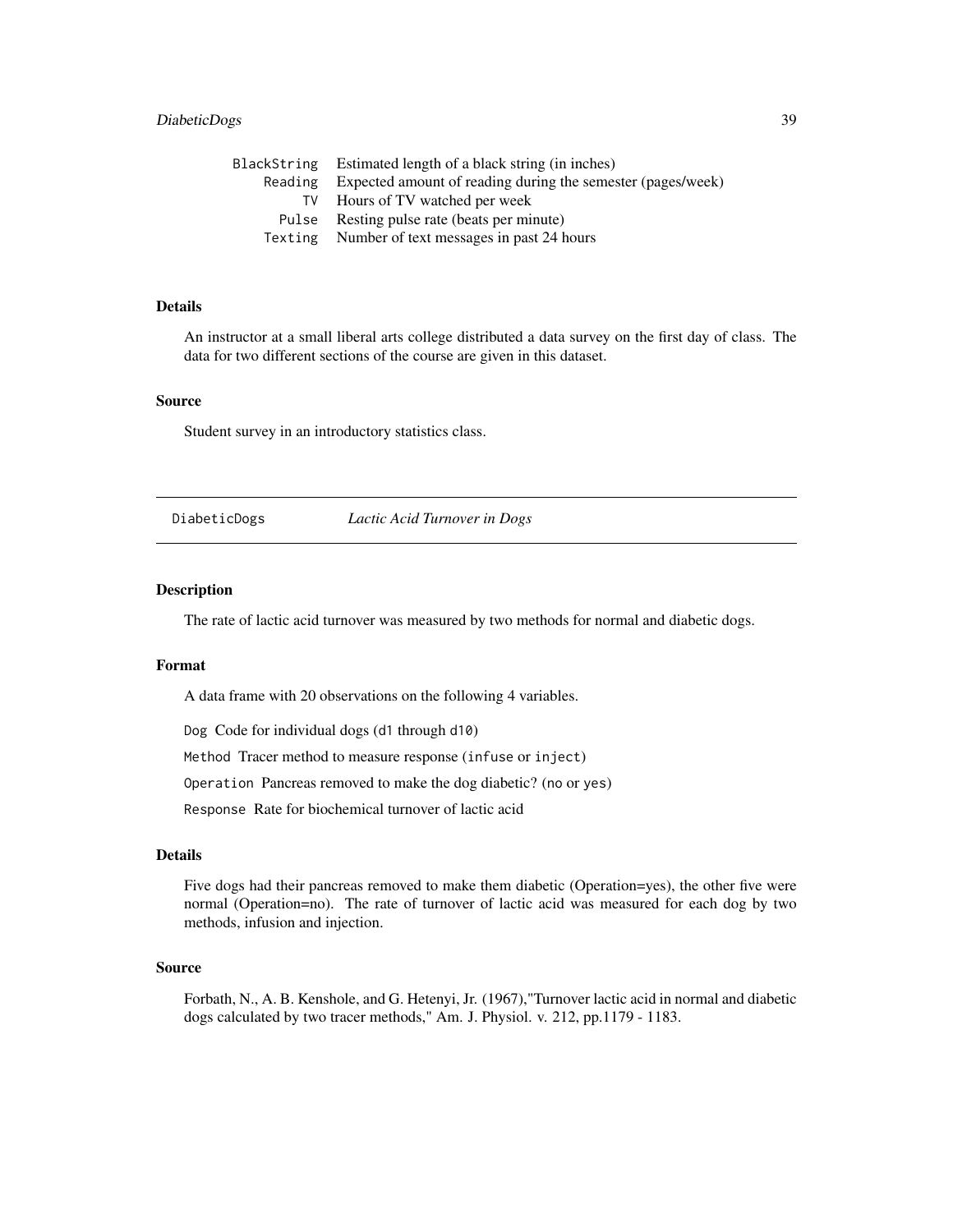Price and characteristics for a sample of 351 diamonds

## Format

A data frame with 351 observations on the following 6 variables.

| Carat Size of the diamond (in carats)                       |
|-------------------------------------------------------------|
| Color Coded as D (most white/bright) through J              |
| Clarity Coded as IF, VVS1, VVS2, VS1, VS2, SI1, SI2, or SI3 |
| Depth Depth (as a percentage of diameter)                   |
| PricePerCt Price per carat                                  |
| TotalPrice Price for the diamond (in dollars)               |

## Details

Data for a sample of diamonds. The clarity of the diamonds ranges from IF (internally flawless) through VVS1 (very,very slightly included), VS1 (very slightly included), to SI3 (slightly included) in the order listed above.

# Source

Diamond data obtained from AwesomeGems.com on July 28, 2005.

Diamonds2 *Characteristics of a Subset of the Diamond Sample*

# Description

A subset of 307 cases with the most frequent colors from the Diamonds data

## Format

A data frame with 307 observations on the following 6 variables.

| Carat Size of the diamond (in carats)                       |
|-------------------------------------------------------------|
| Color Coded as D (most white/bright) through G              |
| Clarity Coded as IF, VVS1, VVS2, VS1, VS2, SI1, SI2, or SI3 |
| Depth Depth (as a percentage of diameter)                   |
| PricePerCt Price per carat                                  |
| TotalPrice Price for the diamond (in dollars)               |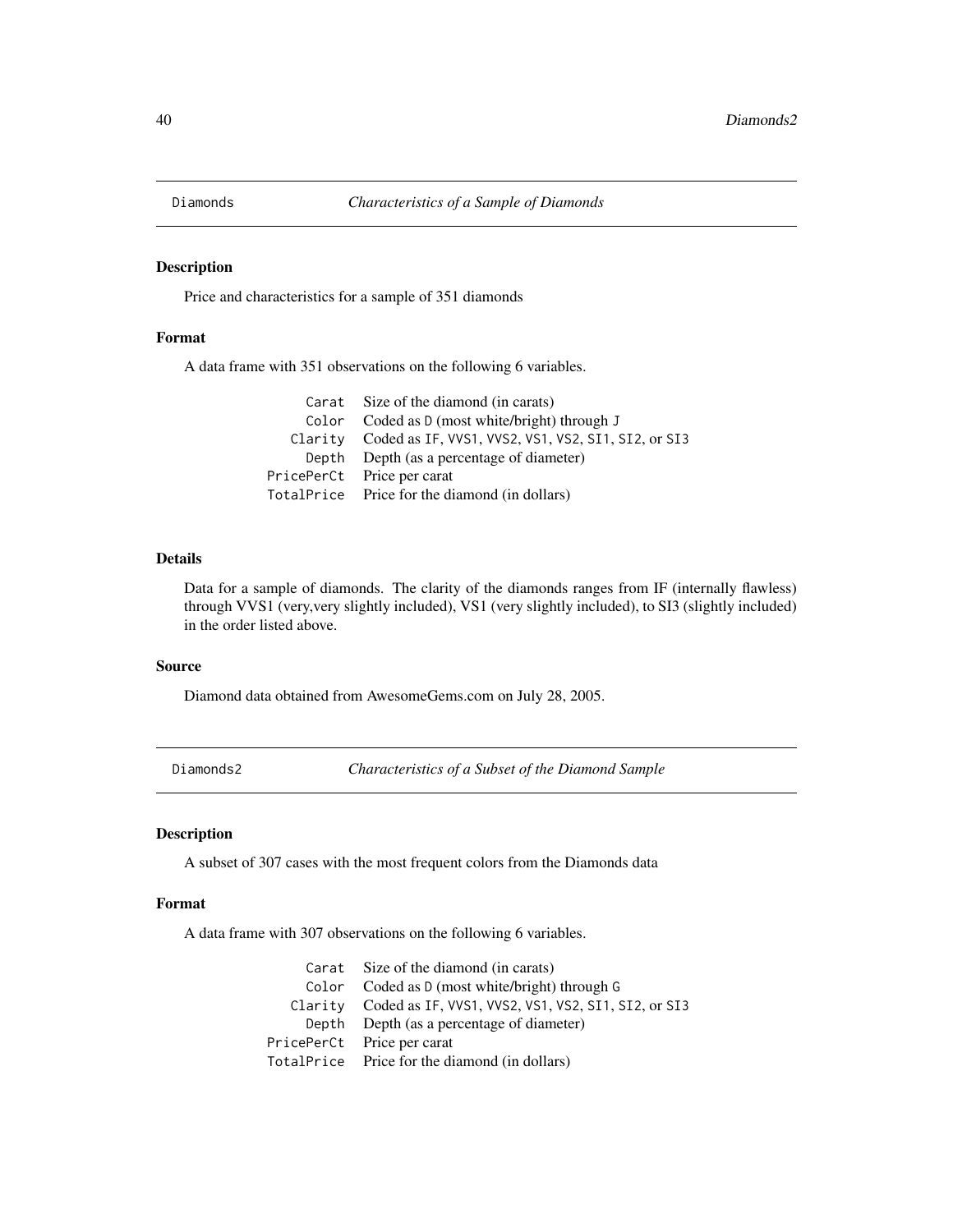### Dinosaurs 41

## Details

A subset of the Diamonds data, containing only those with most frequent colors D, E, F, and G. The clarity of the diamonds ranges from IF (internally flawless) through VVS1 (very,very slightly included), VS1 (very slightly included), to SI3 (slightly included) in the order listed above.

### Source

Diamond data obtained from AwesomeGems.com on July 28, 2005.

Dinosaurs *Iridium Levels in Rock Layers to Investigate Dinosaur Extinction*

# Description

Iridium levels in prehistoric rock layers

# Format

A data frame with 28 observations on the following 4 variables.

ID Sample identifier Source Type of rock (Limestone Shale) Depth Depth of the sample (in meters) Iridium Iridium concentration (ppb)

### Details

The question of interest is whether a volcanic eruption or asteroid strike had created a dust cloud that led to extinction of most dinosaurs. Rock samples taken in Gubbio, Italy were measured for the concentration of iridium (a rare metal which is more common in asteroids). The deeper the sample, the older the rocks are. A sudden increase in iridium at some point in time would lend support for the asteroid hypothesis.

### Source

Ramsey, Fred L. and Daniel W. Schafer (2002). The Statistical Sleuth, 2nd ed., Pacific Grove, CA, Duxbury, pp.405-407.

| Election08 | 2008 U.S. Presidential Election |  |
|------------|---------------------------------|--|
|            |                                 |  |

## Description

State-by-state information from the 2008 U.S. presidential election

## Format

A dataframe with 51 observations on the following 7 variables.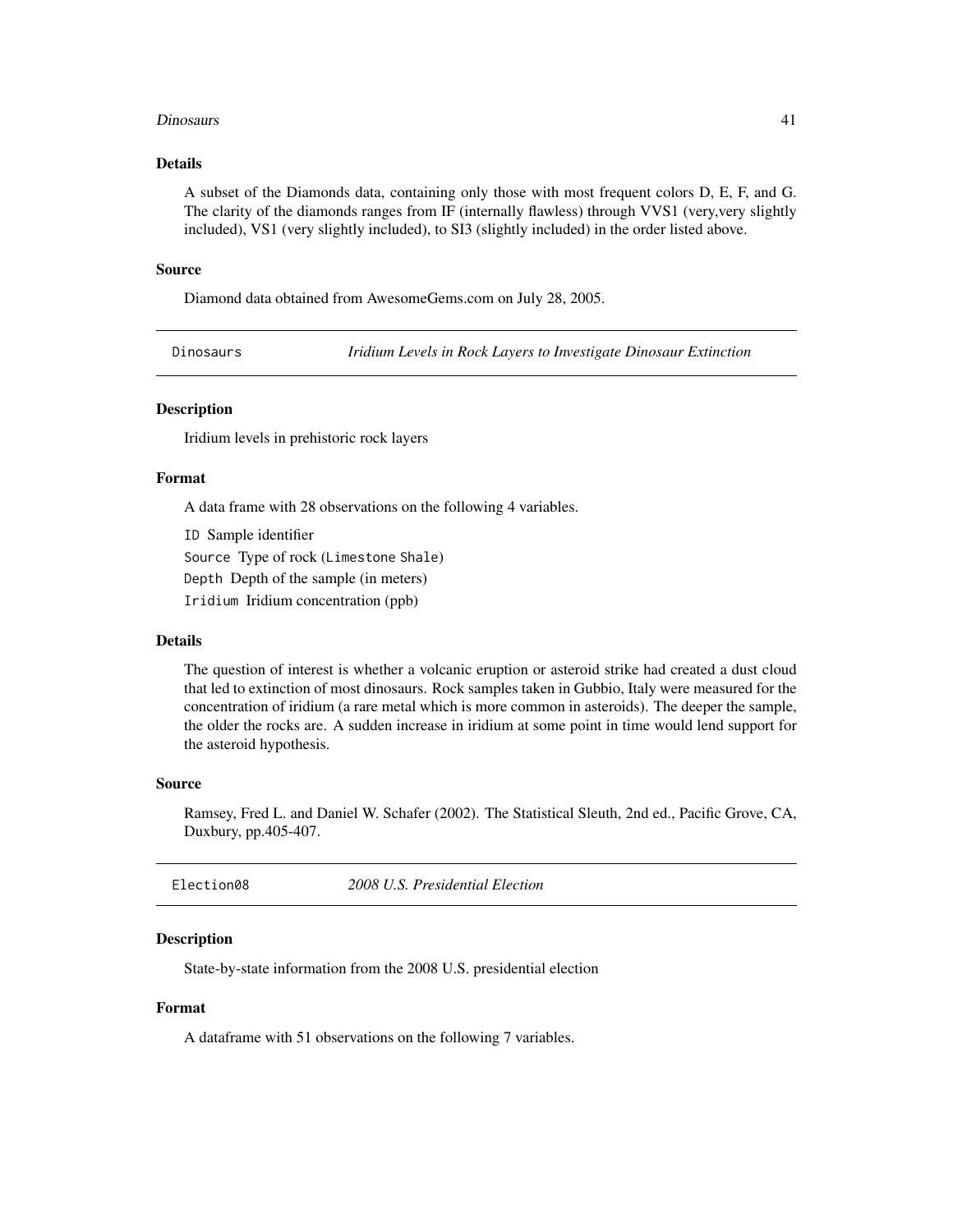|        | State Name of the state                                                                 |
|--------|-----------------------------------------------------------------------------------------|
| Abr    | Abbreviation for the state                                                              |
| Income | Per capita income in the state as of 2007 (in dollars)                                  |
| HS —   | Percentage of adults with at least a high school education                              |
| BA     | Percentage of adults with at least a college education                                  |
|        | Dem. Rep Difference in %Democrat and %Republican (according to 2008 Gallup survey)      |
|        | ObamaWin $1 = \text{Obama}$ (Democrat) wins state in 2008 or 0=McCain (Republican) wins |
|        |                                                                                         |

# Details

This dataset contains information from all 50 states and the District of Columbia for the 2008 U.S. presidential election.

### Source

State income data from: Census Bureau Table 659. Personal Income Per Capita (in 2007) High school data from: U.S. Census Bureau, 1990 Census of Population, http://nces.ed.gov/programs/digest/d08/tables/dt08\_011.asp College data from: Census Bureau Table 225. Educational Attainment by State (in 2007) % Democrat and %Republican: http://www.gallup.com/poll/114016/state-states-political-party-affiliation.aspx#1

Election16 *2016 U.S. Presidential Election*

### Description

2016 presidential election and state demographic data

### Format

A data frame with 50 observations on the following 8 variables.

State State name

Abr Abbreviation for state name

Income Per capita income in the state

HS Percent high school grads

BA Percent college grads

Adv Percent with advanced degrees

Dem.Rep Democratic lean - Republican lean in 2015 Gallup poll

TrumpWin Trump won the state? (1=yes or  $0=$ no)

# Details

This dataset contains information from all 50 states and the District of Columbia for the 2016 U.S. presidential election. It is similar to Election08 for the 2008 election.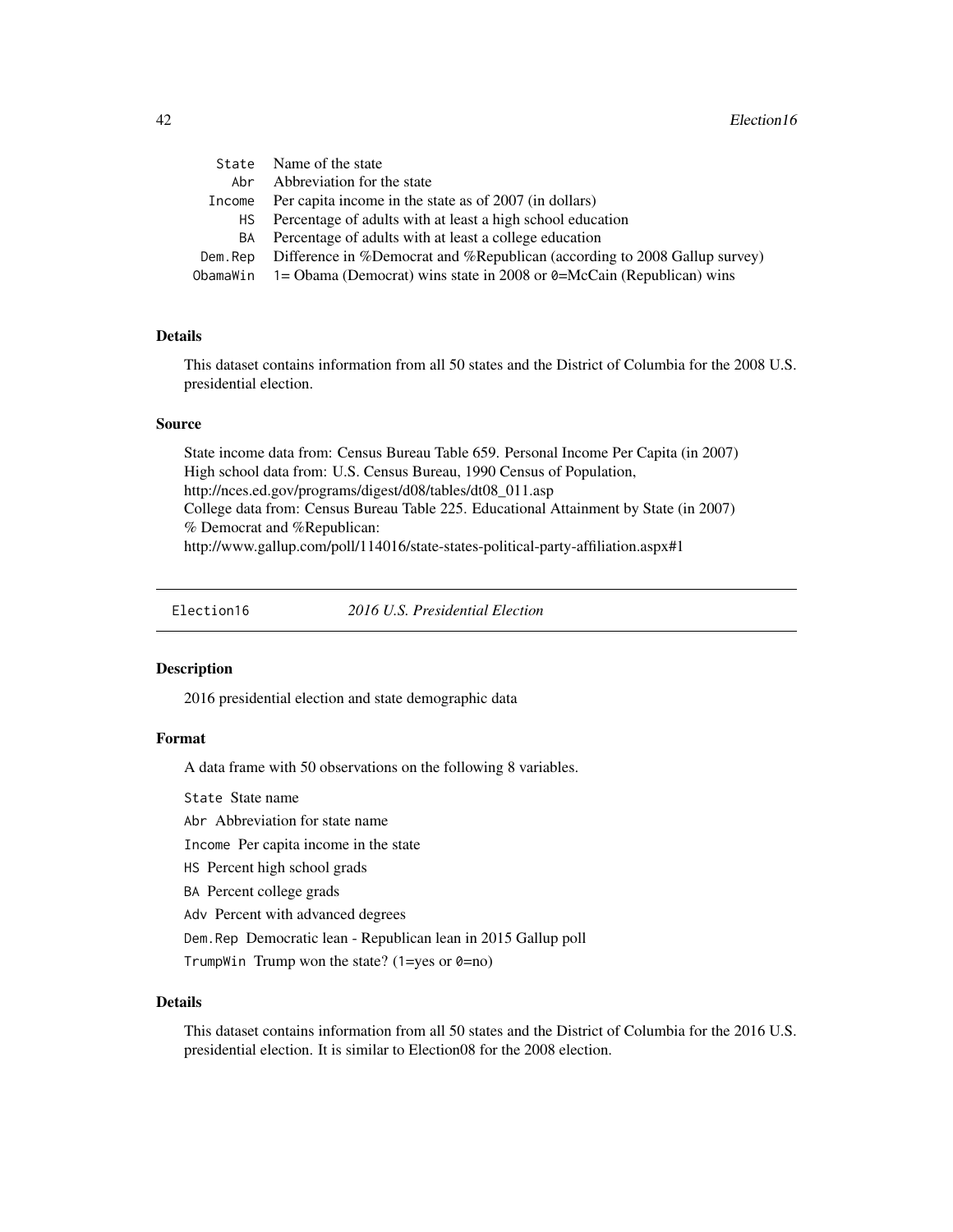# ElephantsFB 43

## Source

Income data from https://www.census.gov/search-results.html?q=per+capita+income+by+state&search.x=0 &search.y=0&search=submit&pa

2015 data via American Community Survey https://en.wikipedia.org/wiki/List\_of\_U.S.\_states\_by\_educational\_attainment from Bureau, U.S. Census. "2011-2015 American Community Survey 5-Year Estimates. factfinder.census.gov. Retrieved 2017-01-19.

http://www.gallup.com/poll/188969/red-states-outnumber-blue-first-time-gallup-tracking.aspx

ElephantsFB *Measurements of Male African Elephants*

## Description

Age and height of male African elephants

# Format

A data frame with 138 observations on the following 3 variables.

Age Age (in years)

Height Shoulder height (in cm)

Firstborn Firstborn? (1=yes, 0=no)

# Details

Data on 138 male African elephants that lived through droughts in the first two years of life.

### Source

Data are from Phyllis Lee, Stirling University, and are related to Lee, P., et al. (2013), "Enduring consequences of early experiences: 40-year effects on survival and success among African elephants (Loxodonta Africana)," Biology Letters, 9: 20130011.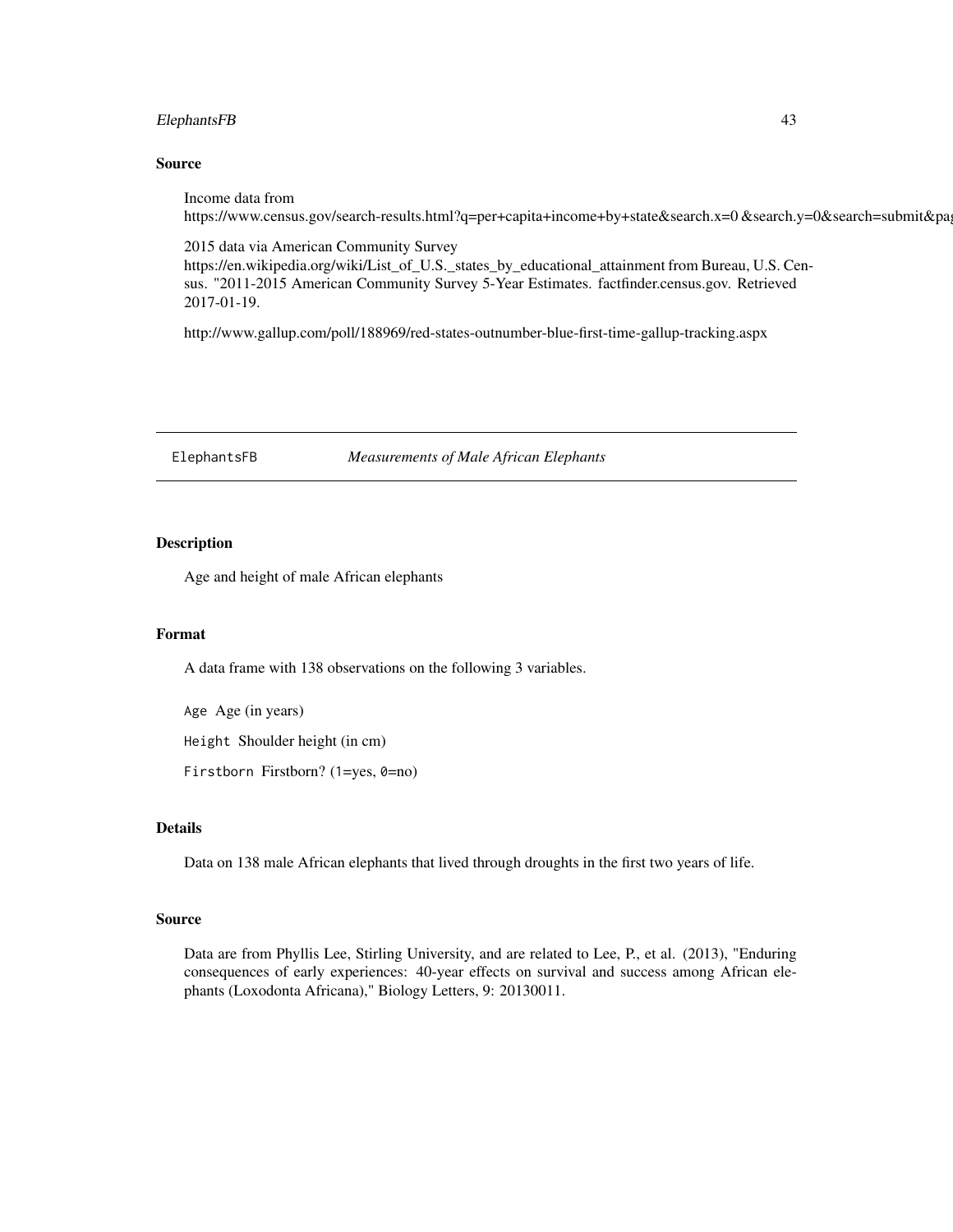Age and height of African elephants

### Format

A data frame with 288 observations on the following 3 variables.

Age Age (in years)

Height Shoulder height (in cm)

Sex F=female or M=male

# Details

Data on 288 African elephants that lived through droughts in the first two years of life.

### Source

Data are from Phyllis Lee, Stirling University, and are related to Lee, P., et al. (2013), "Enduring consequences of early experiences: 40-year effects on survival and success among African elephants (Loxodonta Africana)," Biology Letters, 9: 20130011.

emplogitplot1 *Empirical logit plot for one quantitative variable*

# Description

This function produces an empirical logit plot for a binary response variable and a single quantitative predictor variable.

## Usage

```
emplogitplot1(formula, data = NULL, ngroups = 3, breaks = NULL,
 yes = NULL, padj = TRUE, out = FALSE, showplot = TRUE,
  showline = TRUE, ylab = "Log(Odds)", xlab = NULL,
 dotcol = "black", linecol = "blue", pch = 16, main = "",
 ylim = NULL, xlim = NULL, lty = 1, lwd = 1, cex = 1)
```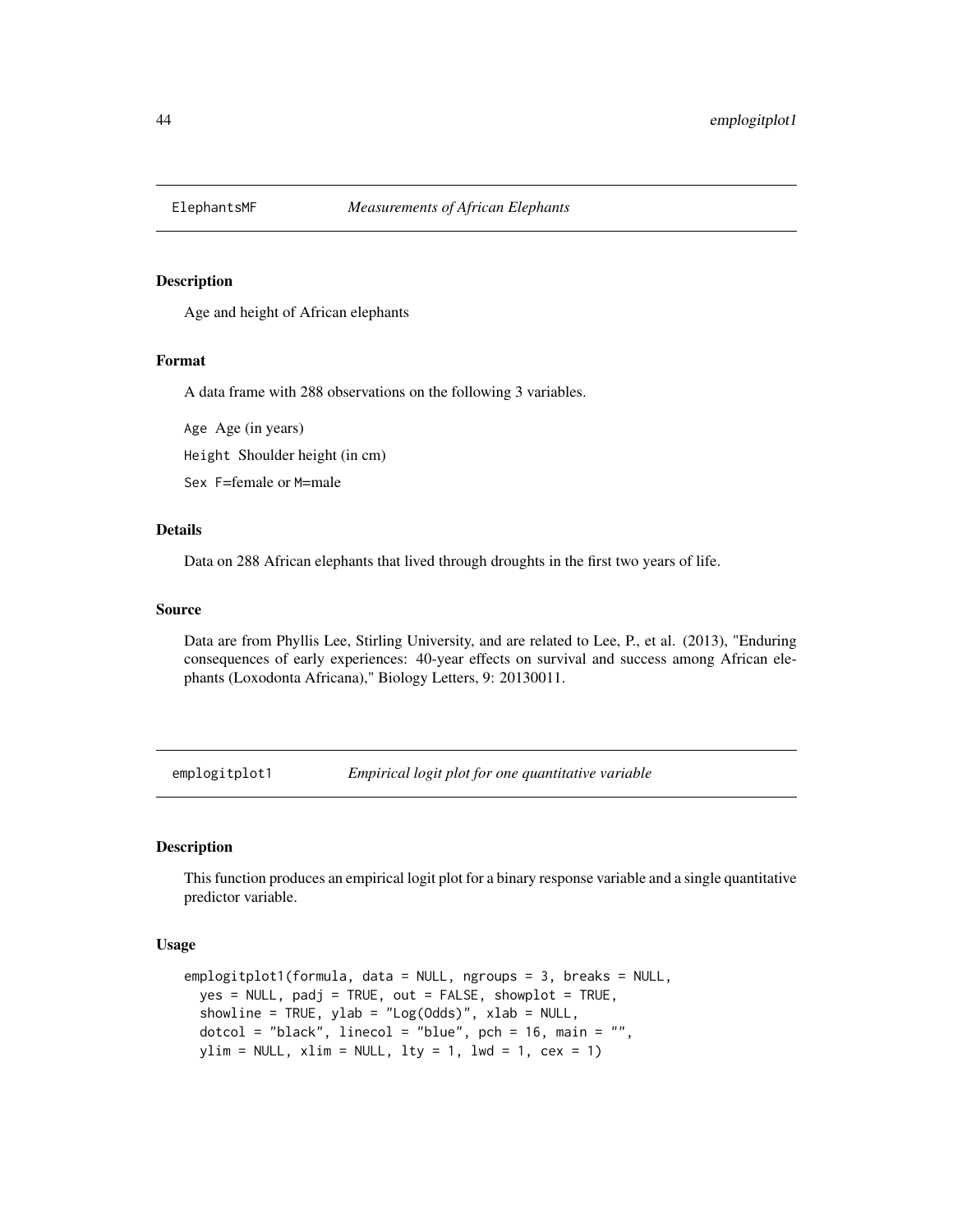# emplogitplot1 45

### Arguments

| formula  | A formula of the form (binary) Response~Predictor                                               |
|----------|-------------------------------------------------------------------------------------------------|
| data     | A dataframe                                                                                     |
| ngroups  | Number of groups to use (not needed if breaks is used), ngroups="all" uses all<br>unique values |
| breaks   | A vector of endpoints for the bins (not needed if ngroups is used)                              |
| yes      | Set a value for the response to be counted for proportions (optional)                           |
| padj     | Should proportions be adjusted to avoid zero and one? (default is TRUE)                         |
| out      | Should the function return a dataframe with group information? (default is<br>FALSE)            |
| showplot | Show the plot? default is TRUE                                                                  |
| showline | Show the regression line? default is TRUE                                                       |
| ylab     | Text label for the vertical axis (default is $"Log(Odds)"$ )                                    |
| xlab     | Text label for the horizontal axis (default is NULL)                                            |
| dotcol   | Color for the dots (default is "black")                                                         |
| linecol  | Color for the line (default is "black")                                                         |
| pch      | Plot character for the dots (default is 16)                                                     |
| main     | Title for plot                                                                                  |
| ylim     | Limits for the vertical axis                                                                    |
| xlim     | Limits for the horizontal axis                                                                  |
| lty      | Line type (default is $1$ )                                                                     |
| lwd      | Line width (default is 1)                                                                       |
| cex      | Multiplier for plot symbols                                                                     |

### Details

Values of the quantitative explanatory variable will be grouped into ngroups roughly equal sized groups, unless breaks is used to determine the boundaries of the groups. Using ngroups="all" will make each distinct value of the explanatory variable its own group

We find an adjusted proportion for the binary response variable within each of the groups with (Number yes +0.5)/(Number of cases+1). This is converted to an adjusted log odds log(adjp/(1-adjp)). The adjustment avoids problems if there are no "successes" or all "successes" in a group. What constitutes a "success" can be specified with yes= and the proportion adjustment can be turned off (if no group proportions are likely to be zero or one) with padj=FALSE.

The function plots the log odds versus the mean of the explanatory variable within each group. A least square line is fit to these points. The plot can be suppressed with showplot=FALSE.

The out=TRUE option will return a dataframe with the boundaries of each group, proportion, adjusted proportion, mean explanatory variable, and (adjusted or unadjusted) log odds.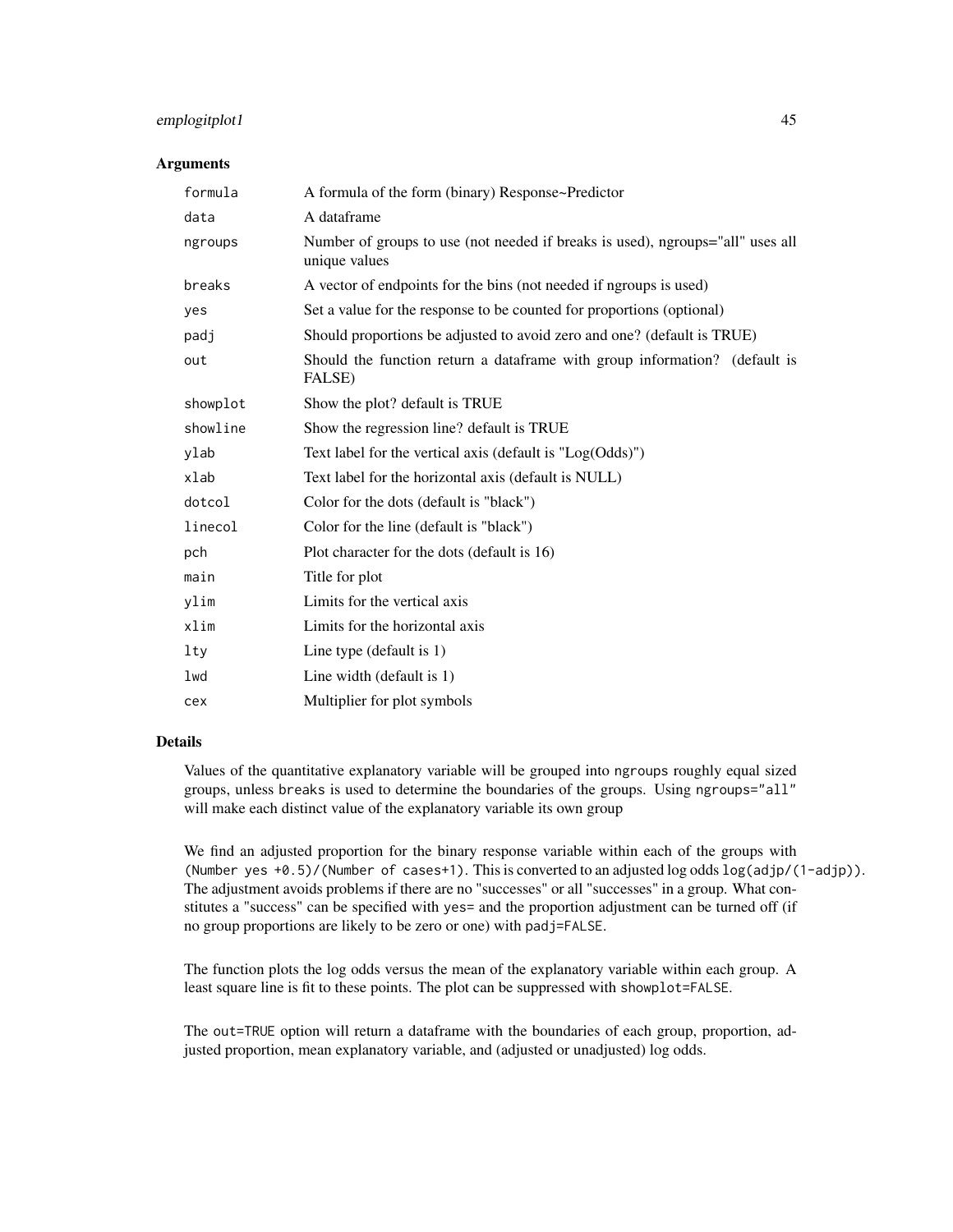## Value

A dataframe with group information (if out=TRUE)

## Examples

data(MedGPA) emplogitplot1(Acceptance~GPA,data=MedGPA)

GroupTable=emplogitplot1(Acceptance~MCAT,ngroups=5,out=TRUE,data=MedGPA)

emplogitplot1(Acceptance~MCAT,data=MedGPA,breaks=c(0,34.5,39.5,50.5),dotcol="red",linecol="black")

```
data(Putts1)
emplogitplot1(Made~Length,data=Putts1,ngroups="all")
```
emplogitplot2 *Empirical logit plot for one quantitative variable by categorical groups*

## Description

This function produces an empirical logit plot for a binary response variable and with a single quantitative predictor variable broken down by a single categorical factor.

# Usage

```
emplogitplot2(formula, data = NULL, ngroups = 3, breaks = NULL,
 yes = NULL, padj = TRUE, out = FALSE, showplot = TRUE,
 showline = TRUE, ylab = "Log(Odds)", xlab = NULL,putlegend = "n", levelcol = NULL, pch = NULL, main = "",
 ylim = NULL, xlim = NULL, lty = NULL, lwd = 1, cex = 1)
```
### Arguments

| formula  | A formula of the form (binary) Response~Quantitative Predictor+Factor                             |
|----------|---------------------------------------------------------------------------------------------------|
| data     | A dataframe                                                                                       |
| ngroups  | Number of groups to use (not needed if breaks is used), ngroups="all" uses all<br>unique values   |
| breaks   | A vector of endpoints for the bins (not needed if ngroups is used)                                |
| yes      | Set a value for the response to be counted for proportions (optional)                             |
| padj     | Should proportions be adjusted to avoid zero and one? (default is TRUE)                           |
| out      | Should the function return a dataframe with group and factor information? (de-<br>fault is FALSE) |
| showplot | Show the plot? default is TRUE                                                                    |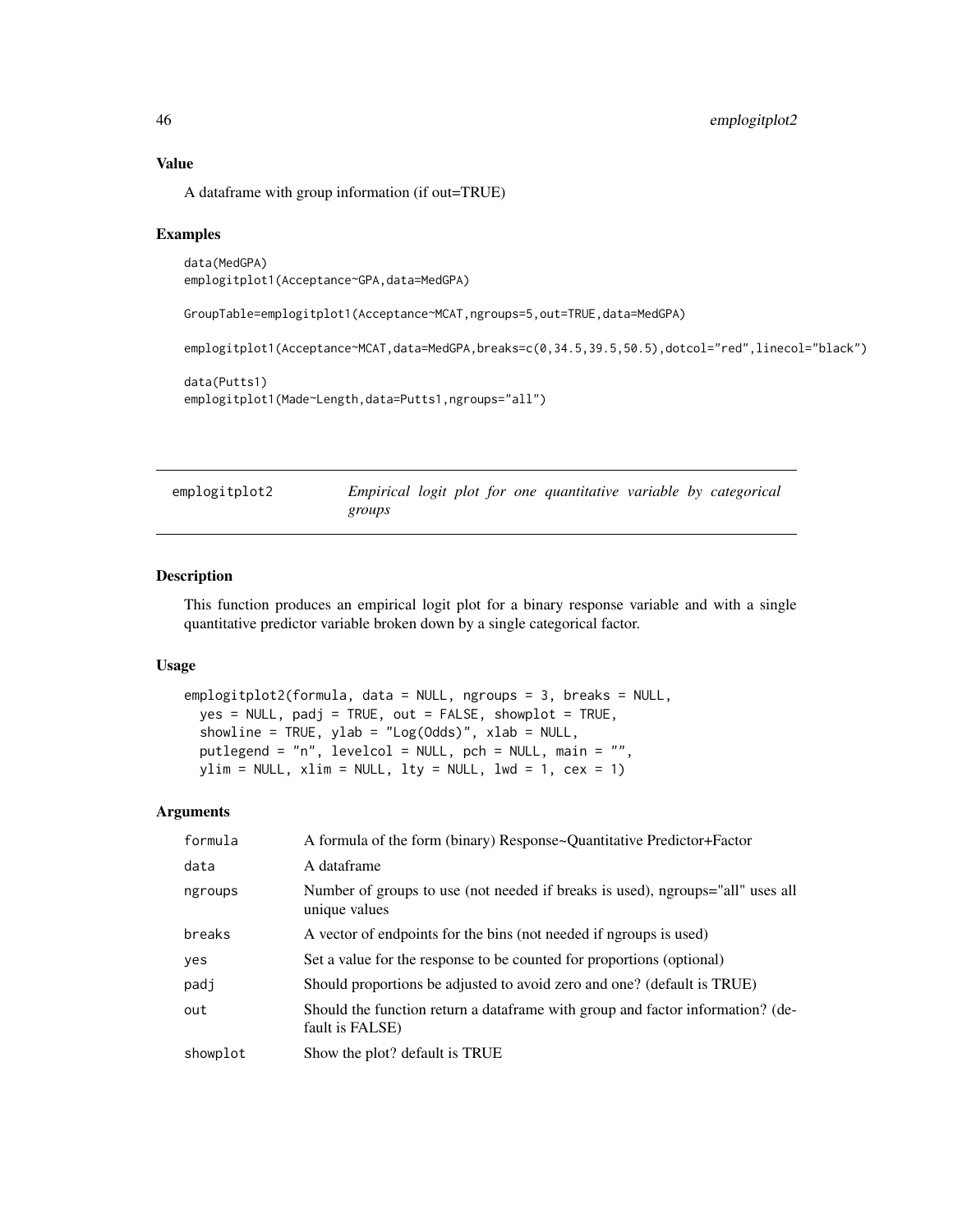# emplogitplot2 47

| showline  | Show the regression lines? default is TRUE                   |
|-----------|--------------------------------------------------------------|
| ylab      | Text label for the vertical axis (default is $"Log(Odds)"$ ) |
| xlab      | Text label for the horizontal axis (default is NULL)         |
| putlegend | Position for the legend (default is "n" for no legend)       |
| levelcol  | Vector of colors for the factor levels                       |
| pch       | Plot character for the dots                                  |
| main      | Title for plot                                               |
| vlim      | Limits for the vertical axis                                 |
| xlim      | Limits for the horizontal axis                               |
| lty       | Line type (default is $1$ )                                  |
| lwd       | Line width (default is 1)                                    |
| cex       | Multiplier for plot symbols                                  |

## Details

Values of the quantitative explanatory variable will be grouped into ngroups roughly equal sized groups, unless breaks is used to determine the boundaries of the groups. Using ngroups="all" will make each distinct value of the explanatory variable its own group

We find a proportion for the binary response variable within each of the groups created from the quantitative variable crossed with the categrical variable. To avoid problems with proportions of zero and one, we compute an adjusted proportion with (Number yes +0.5)/(Number of cases+1). This is converted to an adjusted log odds log(adjp/(1-adjp)). What constitutes a "success" can be specified with yes= and the proportion adjustment can be turned off (if no group proportions are likely to be zero or one) with padj=FALSE.

The function plots the log odds versus the mean of the explanatory variable within each group with different colors for each of the categories defined by the categorical variable. A least square line is fit to these points within each categorical group. The plot can be suppressed with showplot=FALSE.

The out=TRUE option will return a dataframe with the boundaries of each group, proportion, adjusted proportion, mean explanatory variable, and (adjusted or unadjusted) log odds.

### Value

A dataframe with group information (if out=TRUE)

## Examples

```
data(MedGPA)
emplogitplot2(Acceptance~GPA+Sex,data=MedGPA)
GroupTable2=emplogitplot2(Acceptance~MCAT+Sex,ngroups=5,out=TRUE,data=MedGPA,putlegend="topleft")
```
emplogitplot2(Acceptance~MCAT+Sex,data=MedGPA,breaks=c(0,34.5,39.5,50.5), levelcol=c("red","blue"),putlegend="bottomright")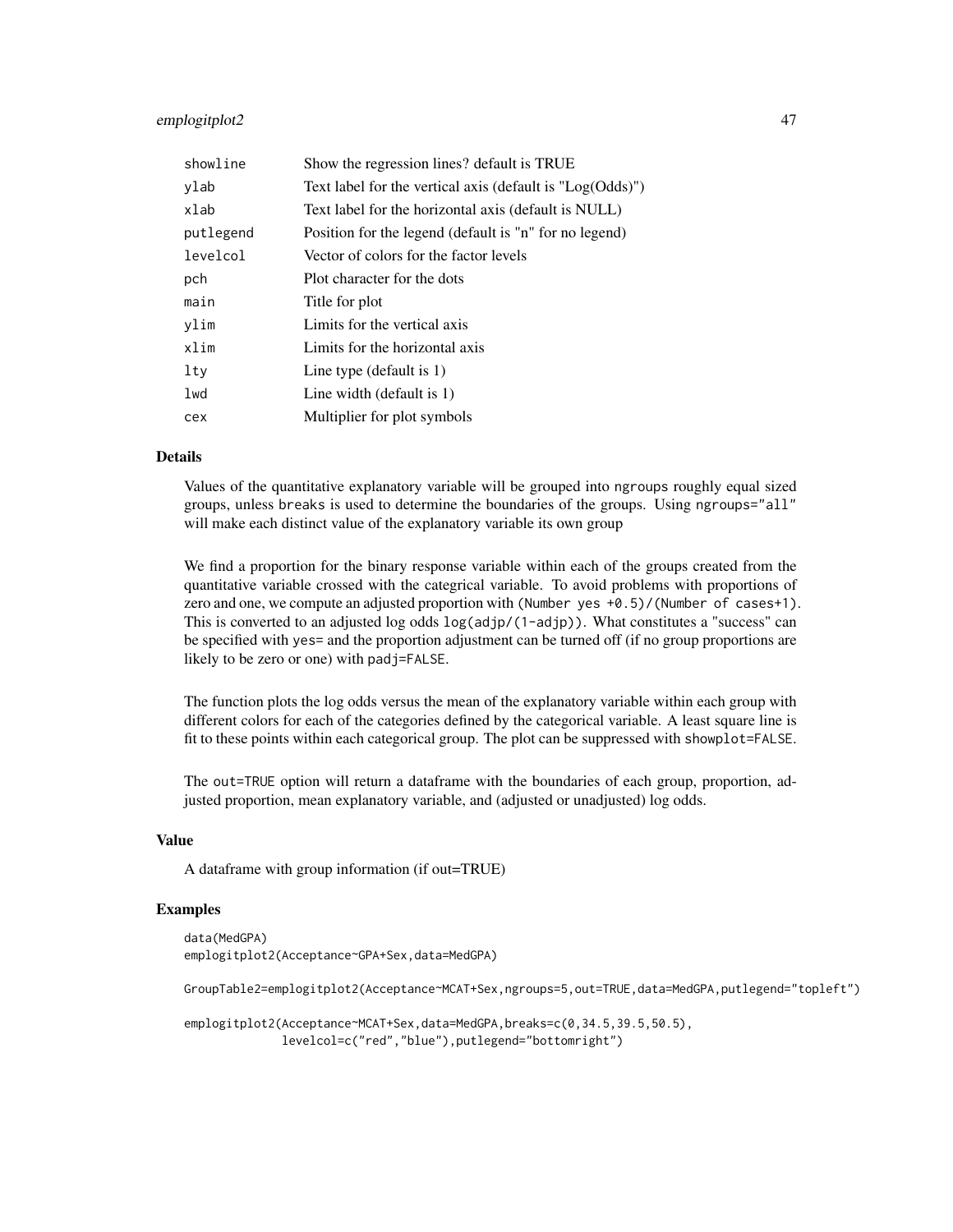Experiment on the effects of oxygen on sugar metabolism by bacteria

### Format

A data frame with 16 observations on the following 3 variables.

| Sugar Type of sugar: Galactose or Glucose |
|-------------------------------------------|
| 02Conc Oxygen concentration               |
| Ethanol Ethanol concentration             |

## Details

Many biochemical reactions are slowed or prevented by the presence of oxygen. For example, there are two simple forms of fermentation, one which converts each molecule of sugar to two molecules of lactic acid, and a second which converts each molecule of sugar to one each of lactic acid, ethanol, and carbon dioxide. This experiment was designed to compare the inhibiting effect of oxygen on the metabolism of two different sugars, glucose and galactose, by Streptococcus bacteria. In this case there were four levels of oxygen that were applied to the two kinds of sugar.

Renamed to SugarEthanol in second edition.

### Source

Data are found in Statistics: The Exploration and Analysis of Data by Jay Devore and Roxy Peck (2008). St. Paul, MN: West.

The original article is Yamada T., Takahashi-Abbe S., Abbe K. (1985) "Effects of oxygen concentration on pyruvate formatelyase in situ and sugar metabolism of Streptocucoccus mutans and Streptococcus samguis," Infection and Immunity, pp. 129-134.

Eyes *Pupil Dilation and Sexual Orientation*

## Description

Data from an experiment relating pupil dilation to sexual orientation.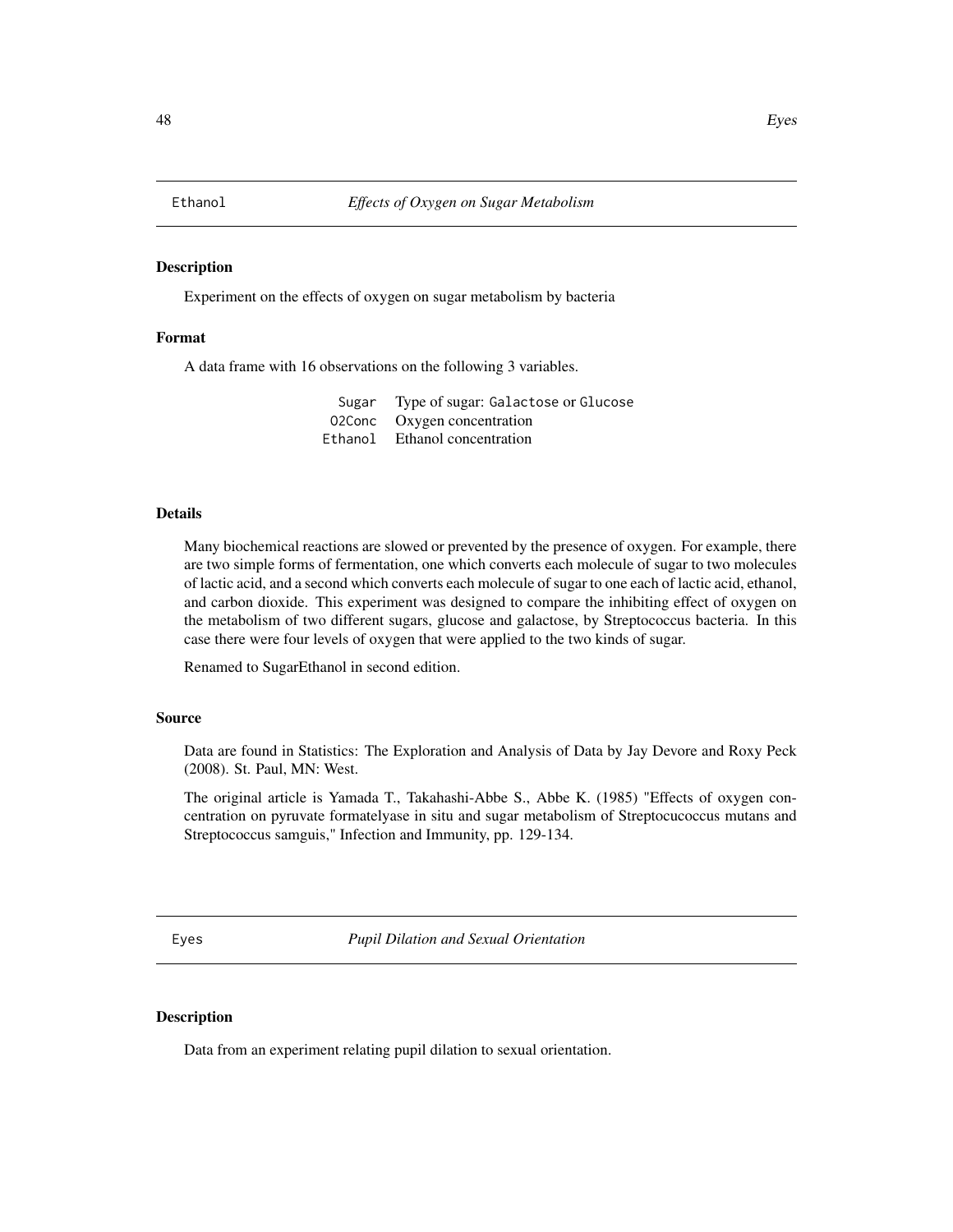### Faces **49**

## Format

A data frame with 106 observations on the following 4 variables.

- DilateDiff Difference in pupil dilation when looking at same-sex and opposite-sex nude photographs
- Sex F=female or M=male
- Gay 1=gay or 0=not, based on Kinsey scale score greater than 3

SexMale 0=female or 1=male

## Details

DilateDiff is, essentially, the difference in pupil dilation when looking at (a) same-sex nudes and (b) opposite-sex nude photographs. More specifically, multiple measurements of pupil size were taken under each of the two conditions, together with a third condition that involved a neutral stimulus. Within-subject z-scores were then computed, which led to the DilateDiff numbers used here.

## Source

G. Rieger and R.C. Savin-Williams (2012),"The Eyes Have It: Sex and Sexual Orientation Differences in Pupil Dilation Patterns," in PLoS ONE. The full study included 325 students. Here we are analyzing a subset of the data that excludes White students.

Faces *Facial Attractiveness of Men*

## Description

Grip strength, attractiveness, and shoulder-hip ratio for men

# Format

A data frame with 38 observations on the following 5 variables.

MaxGripStrength Measurement of strength of hand grip

SHR Shoulder to hip ratio

Partners Number of sexual partners (lifetime)

Attractive Attractiveness rating

AgeFirstSex Age of first sex

## Details

Facial attractiveness of several men was rated by female college students. Maximum grip strength was also measured, along with shoulder to hip ratio, age of first sex, and number of sex partners.

## Source

Shoup, M. L. and Gallup, G.G., Jr. (2008), "Men's Faces Convey Information about Their Bodies and Their Behavior: What You See is What You Get," Evolutionary Psychology, 6(3): 469-479.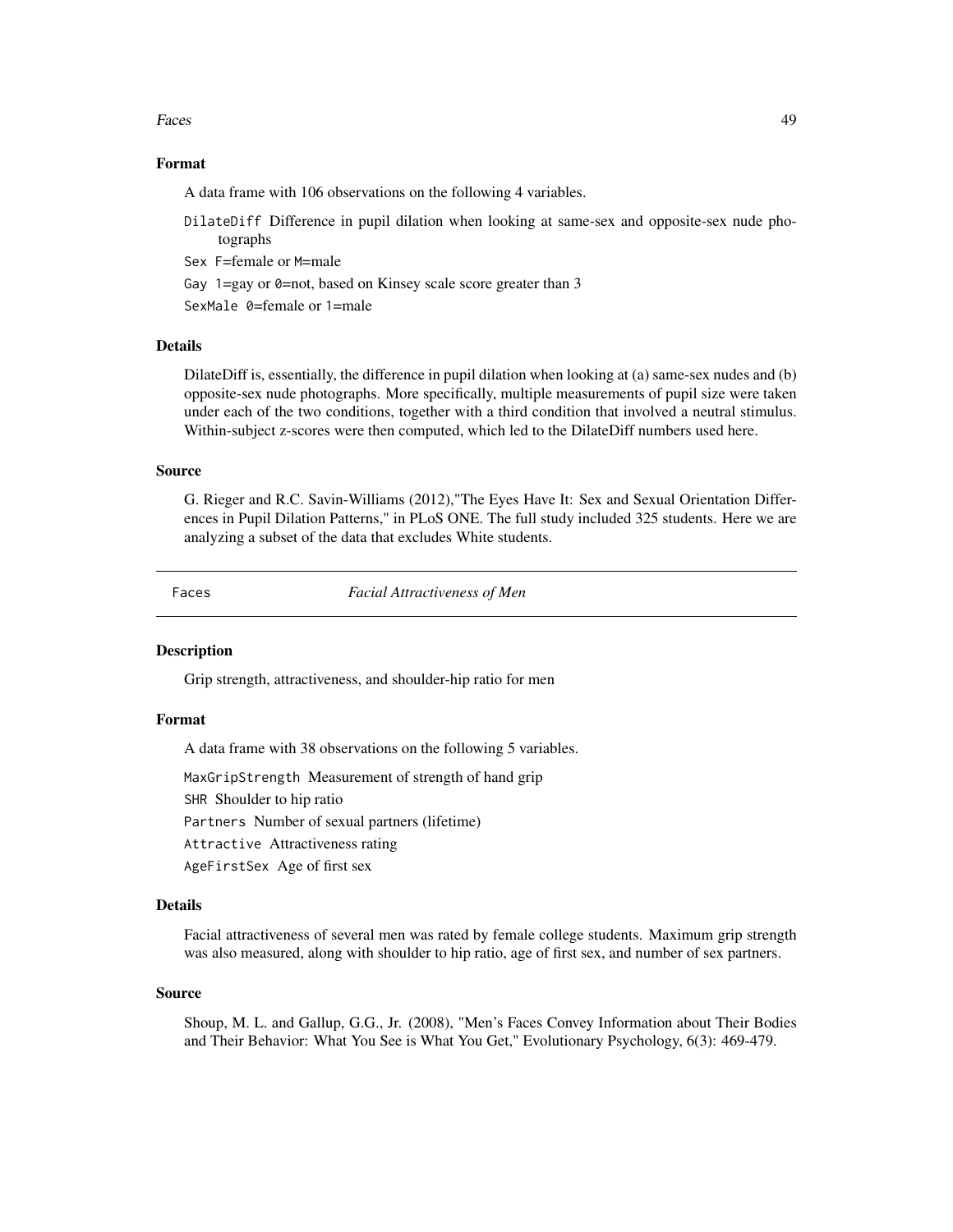Ratings from a facial photo and actual faithfulness.

# Format

A data frame with 170 observations on the following 7 variables.

SexDimorph Rating of sexual dimorphism (masculinity for males, femininity for females)

Attract Rating of attractiveness

Cheater Was the face subject unfaithful to a partner?  $(1 = yes \text{ or } 0 = no)$ 

Trust Rating of trustworthiness

Faithful Rating of faithfulness

FaceSex Sex of face (F=female or M=male)

RaterSex Sex of rater (F=female or M=male)

# Details

College students were asked to look at a photograph of an opposite-sex adult face and to rate the person, on a scale from 1 (low) to 10 (high), for attractiveness. They were also asked to rate trustworthiness, faithfulness, and sexual dimorphism (i.e., how masculine a male face is and how feminine a female face is). Overall, 68 students (34 males and 34 females) rated 170 faces (88 men and 82 women).

# Source

This dataset is based on G. Rhodes et al. (2012), "Women can judge sexual unfaithfulness from unfamiliar men's faces," Biology Letters, November 2012. All of the 68 raters were heterosexual Caucasians, as were the 170 persons who were rated. (We have deleted 3 subjects with missing values and 16 subjects who were over age 35.)

FantasyBaseball *Selection Times in a Fantasy Baseball Draft*

# **Description**

Draft selection times for a fantasy baseball league

## Format

A data frame with 24 observations on the following 9 variables.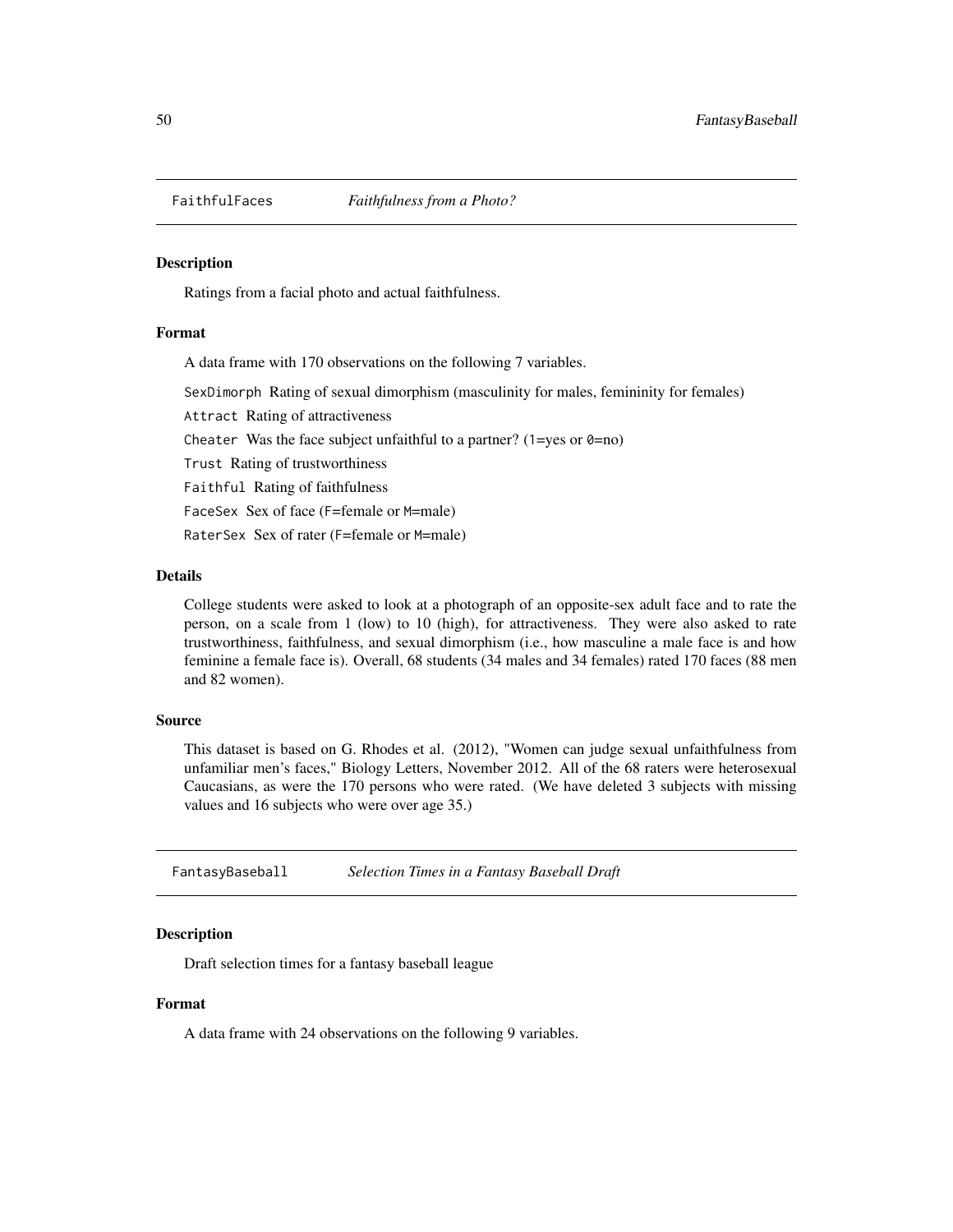- DJ Draft time (in seconds) for D.J.
- AR Draft time (in seconds) for A.R.
- BK Draft time (in seconds) for B.K.
- JW Draft time (in seconds) for J.W.
- TS Draft time (in seconds) for T.S.
- RL Draft time (in seconds) for R.L.
- DR Draft time (in seconds) for D.R.
- MF Draft time (in seconds) for M.F.

# Details

Time (in seconds) for participants in a draft for a fantasy baseball league to make a selection at each round.

# Source

Mathematical Science Baseball League historical records (online).

FatRats *Diet and Weight of Rats*

# Description

Experiment on effects of diets on weight gain of rats

# Format

A data frame with 60 observations on the following 3 variables.

Gain Weight gain (in grams per week)

Protein Level of protein (Hi or Lo)

Source Source of protein (Beef, Cereal, or Pork)

# Details

Data from this experiment compared weight gain for 60 baby rats that were fed different diets. Half of the rats had low-protein diets (Lo) and the rest had high-protein (Hi). The source of protein was either beef, cereal, or pork.

### Source

C. P. Wilsie, Iowa State College Agricultural Station (1944) via Snedecor and Cochran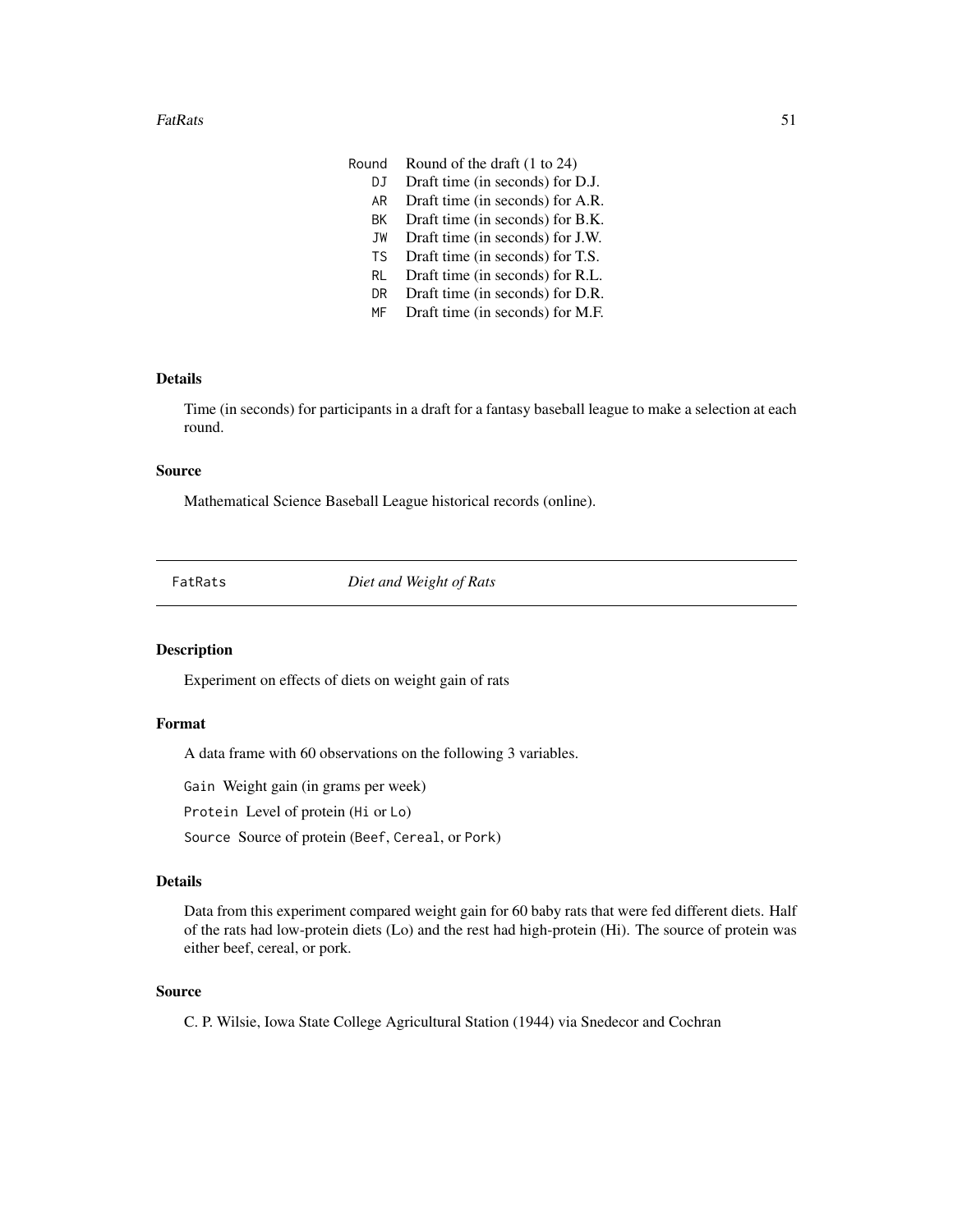Fertility measurements for a sample of women who have difficulty getting pregnant

## Format

A data frame with 333 observations on the following 10 variables.

| Age            | Age (in years)                             |
|----------------|--------------------------------------------|
| LowAFC         | Smallest antral follicle count             |
| MeanAFC        | Average antral follicle count              |
| <b>FSH</b>     | Maximum follicle stimulating hormone level |
| E <sub>2</sub> | Fertility level                            |
| MaxE2          | Maximum fertility level                    |
| MaxDailyGn     | Maximum daily gonadotropin level           |
| TotalGn        | Total gonadotropin level                   |
| Oocytes        | Number of egg cells                        |
| Embryos        | Number of embryos                          |
|                |                                            |

# Details

A medical doctor and her team of researchers collected a variety of data on women who were having trouble getting pregnant. A key method for assessing fertility is a count of antral follicles (LowAFC or MeanAFC) that can be performed with noninvasive ultrasound. Researchers are interested in how the other variables are related to these counts.

## Source

We thank Dr. Priya Maseelall and her research team for sharing these data.

FGByDistance *Results of NFL Field Goal Attempts*

## Description

Field goal results in the National Football League (NFL) by distance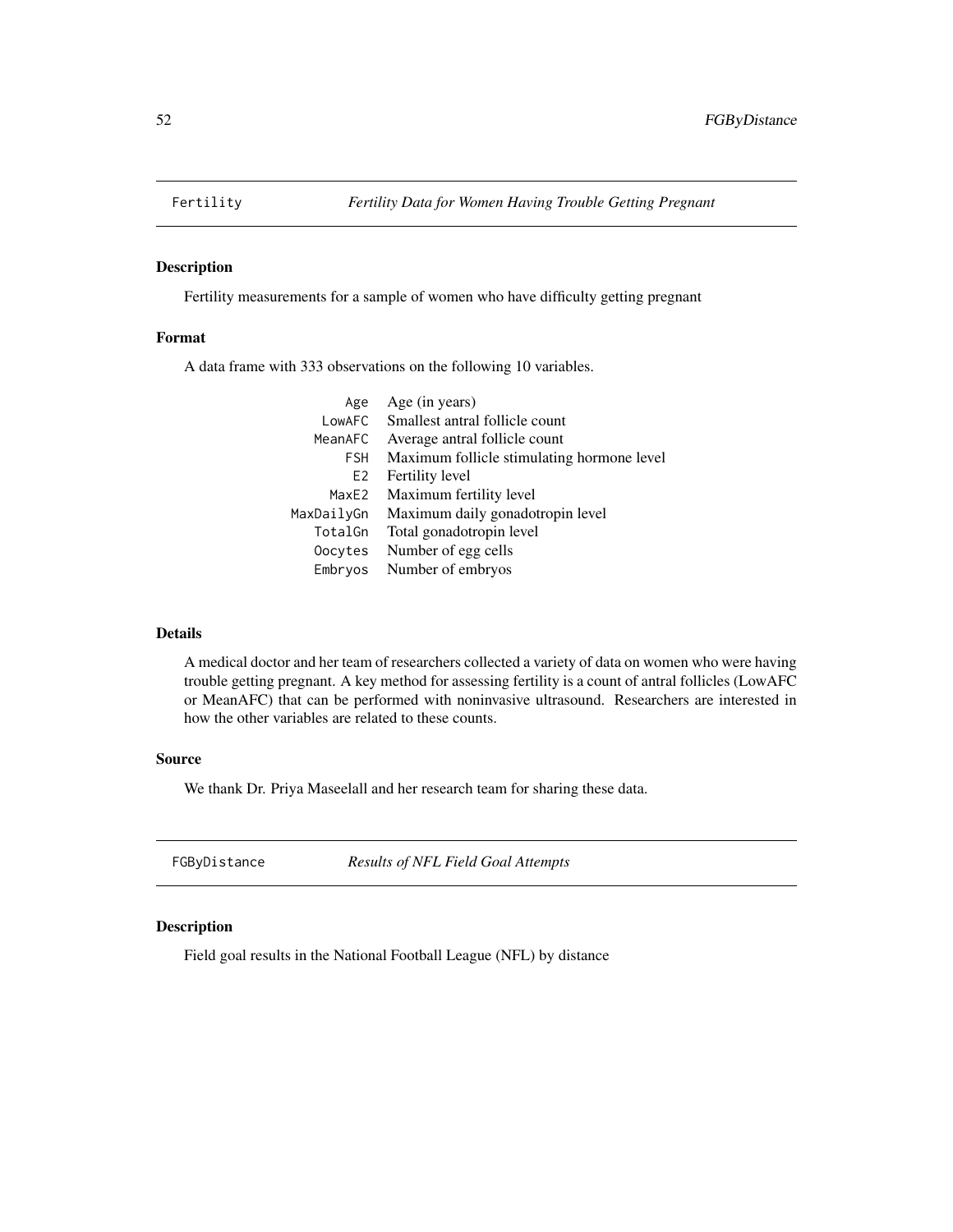## Film 53

# Format

A data frame with 51 observations on the following 7 variables.

|    | Row Case ID                                   |
|----|-----------------------------------------------|
|    | Dist Distance of the attempt (in yards)       |
| N. | Number of kicks attempted from that distance  |
|    | Makes Number of kicks made from that distance |
|    | PropMakes Proportion of attempts made         |
|    | Blocked Number of kicks blocked               |
|    | PropBlocked Proportion of kicks blocked       |
|    |                                               |

# Details

This dataset summarizes all 8520 field goals attempted by place kickers in the National Football League (NFL) during regular season games for the 2000 through the 2008 seasons. Results are counts (attempted, made, and blocked) and proportions (made and blocked) for each distance.

## Source

We thank Sean Forman and Doug Drinen of Sports Reference LLC for providing us with the NFL field goal data set.

Film *Film Data from Leonard Maltin's Guide*

## Description

Film data from Maltin's Movie and Video Guide

# Format

A data frame with 100 observations on the following 9 variables.

| Title Movie title                                                                           |
|---------------------------------------------------------------------------------------------|
| Year Year the movie was released                                                            |
| Running time (in minutes)                                                                   |
| Number of cast members listed in the guide                                                  |
| Maltin rating (range is 1 to 4, in steps of $0.5$ )                                         |
| Description Number of lines of text Maltin uses to describe the movie                       |
| Origin Country: $0 = USA$ , $1 = Great Britain$ , $2 = France$ , $3 = Italy$ , $4 = Canada$ |
| long=90 minutes or longer short=under 90 minutes                                            |
| 1=rating of 3 stars or better $\theta$ =any lower rating                                    |
|                                                                                             |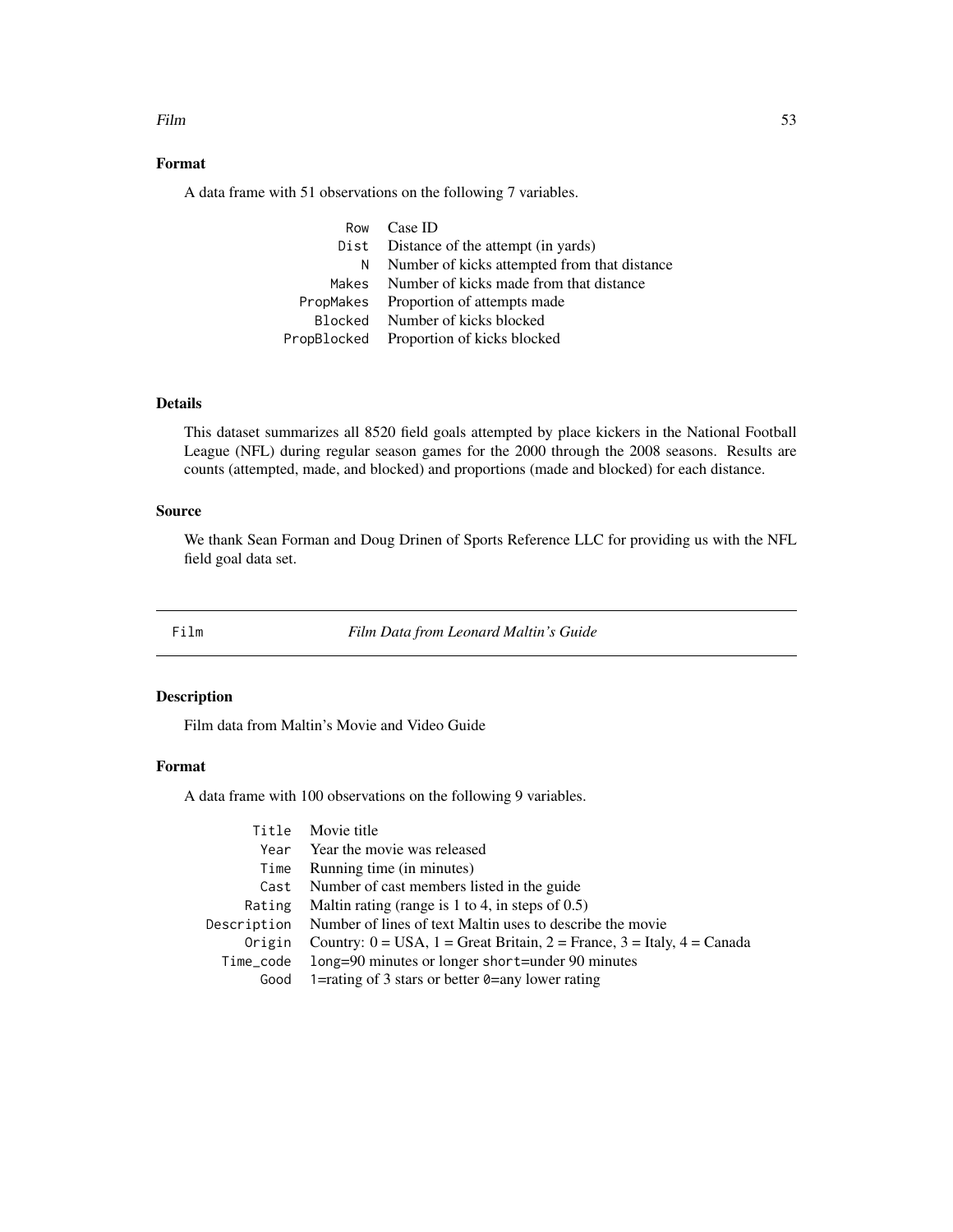# Details

One statistician movie fan decided to use statistics to study the movie ratings in his favorite movie guide, Movie and Video Guide (1996), by Leonard Maltin. Maltin rates movies on a one-star to four-star system, in increments of half-stars, with higher numbers being better. The guide also includes additional information on each film. The statistician used a random number generator to select a simple random sample of 100 movies rated by the Guide.

## Source

Data from Leonard Maltin's Movie and Video Guide (1996)

FinalFourIzzo *NCAA Final Four by Seed and Tom Izzo (through 2010)*

## **Description**

NCAA Final Four by seed with indicator for Tom Izzo's teams from 1985 - 2010.

## Format

A dataset with 1664 observations on the following 4 variables.

| Year Year $(1985 - 2010)$                                       |
|-----------------------------------------------------------------|
| Seed Seed in NCAA men's basketball tournament: 1 to 16          |
| Final 4 $\alpha$ 1=made Final Four or 0=did not make Final Four |
| Izzo 1=team coached by Tom Izzo or 0=not an Izzo team           |

## Details

Each year 64 college teams are selected for the NCAA Division I Men's Basketball tournament, with 16 teams placed in each of four regions. Within each region the teams are seeded from 1 to 16, with the (presumed) best team as the 1 seed and the (presumed) weakest team as the 16 seed; this practice of seeding teams began in 1979 for the NCAA tournament. Only one team from each region (so four teams each year) advances to the Final Four. This dataset is the same as FinalFourLong, except the data starts in 1985 and we have a extra column that is an indicator for Michigan State teams coached by Tom Izzo.

Updated to FinalFourIzzo17 in second edition.

# Source

Final Four teams and their seed can be found at http://www.championshiphistory.com/ncaahoops.php.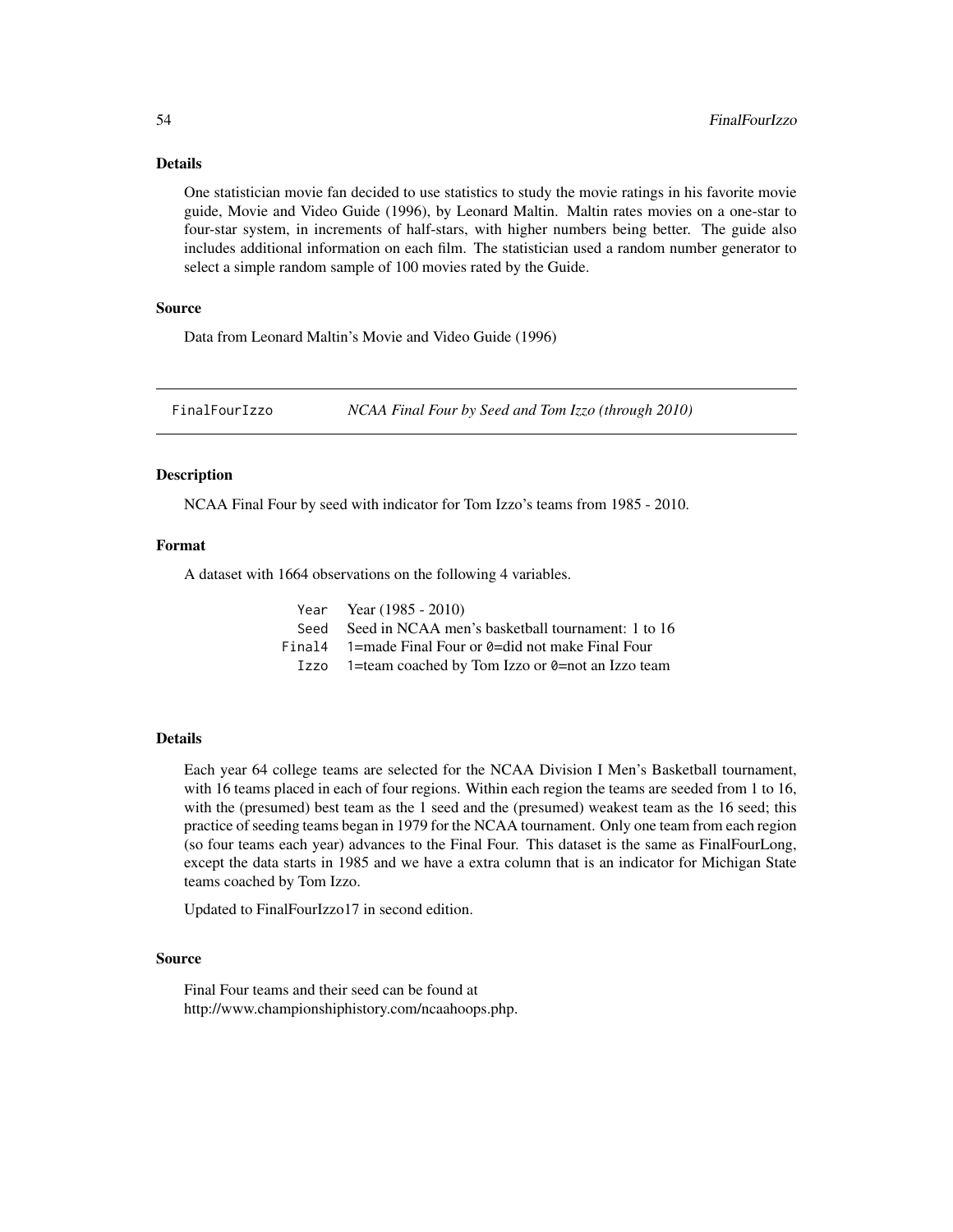NCAA Final Four by seed with indicator for Tom Izzo's teams for 1985 - 2017

### Format

A data frame with 2112 observations on the following 4 variables.

Year Year 1985 - 2017

Seed Seed in NCAA men's basketball tournament: 1 to 16

Final4 1=made Final Four or 0=did not make Final Four

Izzo 1=team coached by Tom Izzo or 0=not an Izzo team

## Details

Each year 64 college teams are selected for the NCAA Division I Men's Basketball tournament, with 16 teams placed in each of four regions. Within each region the teams are seeded from 1 to 16, with the (presumed) best team as the 1 seed and the (presumed) weakest team as the 16 seed; this practice of seeding teams began in 1979 for the NCAA tournament. Only one team from each region (so four teams each year) advances to the Final Four. This dataset is an extention of FinalFourIzzo (that ended in 2017) and the same as FinalFourLong2017, except the data starts in 1985 and we have an extra column that is an indicator for Michigan State teams coached by Tom Izzo.

### Source

Final Four teams and their seed can be found at http://www.championshiphistory.com/ncaahoops.php

FinalFourLong *NCAA Final Four by Seed (Long Version through 2010)*

## Description

NCAA Final Four by seed with individual cases for each team each year

## Format

A data frame with 2048 observations on the following 3 variables.

| Year Year $(1979 - 2010)$                                 |
|-----------------------------------------------------------|
| Seed Seed in NCAA men's basketball tournament: 1 to 16    |
| Final 4 $1$ =made Final Four or 0=did not make Final Four |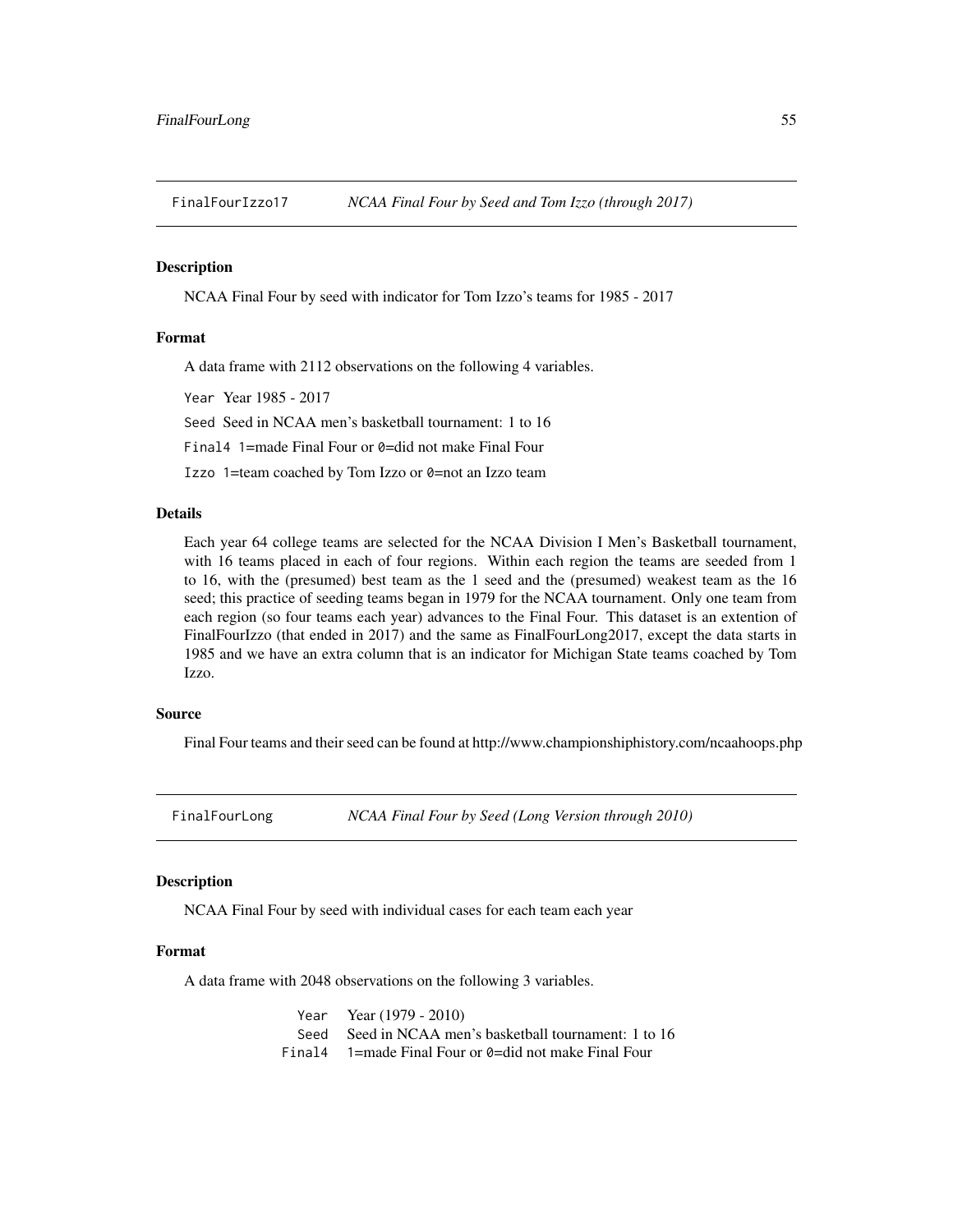# Details

Each year 64 college teams are selected for the NCAA Division I Men's Basketball tournament, with 16 teams placed in each of four regions. Within each region the teams are seeded from 1 to 16, with the (presumed) best team as the 1 seed and the (presumed) weakest team as the 16 seed; this practice of seeding teams began in 1979 for the NCAA tournament. Only one team from each region (so four teams each year) advances to the Final Four. This dataset has a row (case) for each team in the NCAA Division I Men's Basketball tournament from 1979 to 2010 along with its seed and an indicator for whether the team made the Final Four that year.

Updated to FinalFourLong17 in second edition.

### Source

Final Four teams and their seed can be found at http://www.championshiphistory.com/ncaahoops.php.

FinalFourLong17 *NCAA Final Four by Seed (Long Version through 2017)*

### Description

NCAA Final Four by seed with individual cases for each team each year

### Format

A data frame with 2496 observations on the following 4 variables.

Year Year (1979 - 2017) Seed Seed in NCAA men's basketball tournament: 1 to 16 Final4 1=made Final Four or 0=did not make Final Four

### Details

Each year 64 college teams are selected for the NCAA Division I Men's Basketball tournament, with 16 teams placed in each of four regions. Within each region the teams are seeded from 1 to 16, with the (presumed) best team as the 1 seed and the (presumed) weakest team as the 16 seed; this practice of seeding teams began in 1979 for the NCAA tournament. Only one team from each region (so four teams each year) advances to the Final Four. This dataset has a row (case) for each team in the NCAA Division I Men's Basketball tournament from 1979 to 2017 along with its seed and an indicator for whether the team made the Final Four that year. This dataset is an extention of FinalFourLong (that went through 2010).

## Source

Final Four teams and their seed can be found at http://www.championshiphistory.com/ncaahoops.php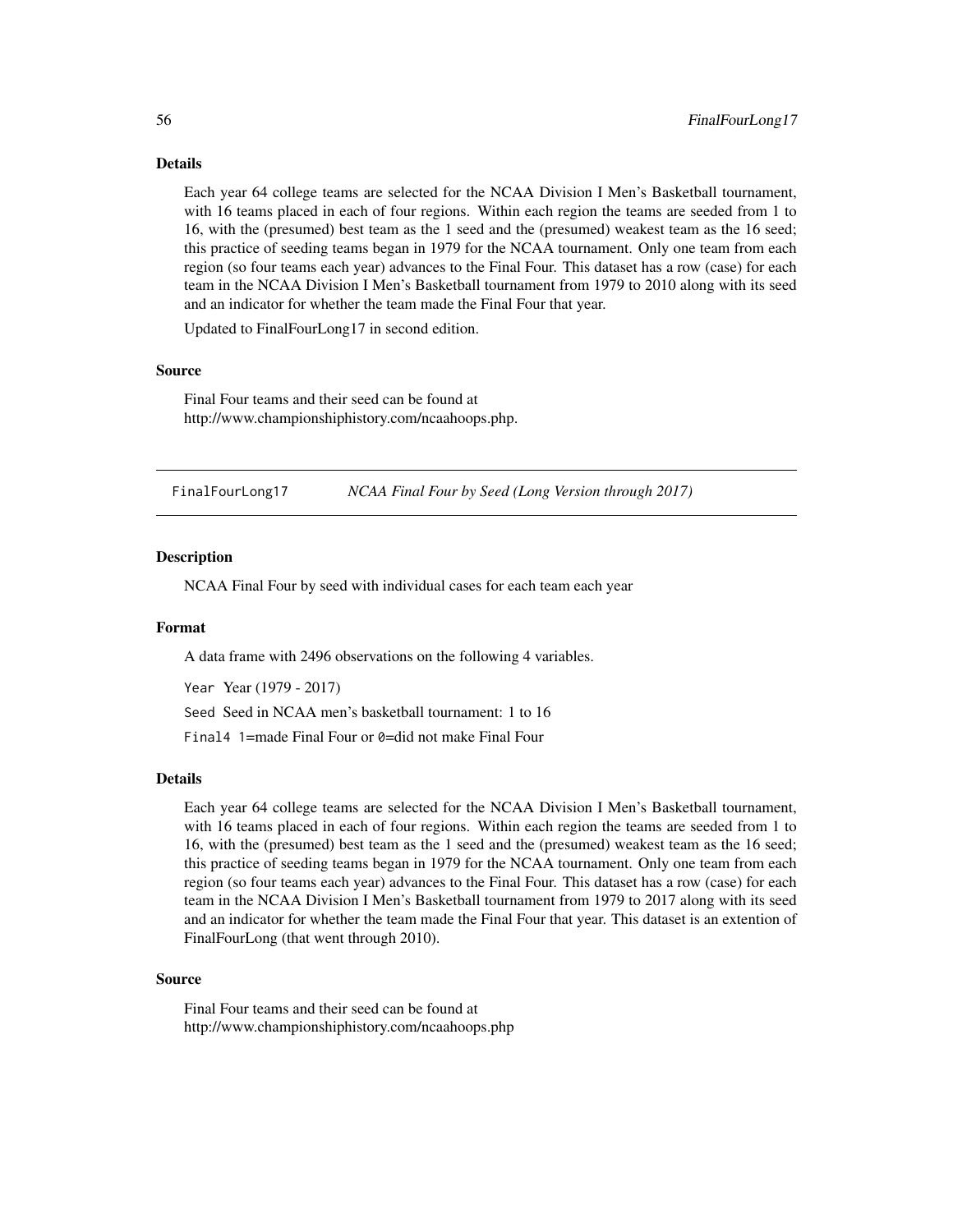NCAA Final Four participation summarized each year by seed

# Format

A data frame with 512 observations on the following 4 variables.

| Number of teams at that seed who made the Final Four that year         |
|------------------------------------------------------------------------|
| Number of teams at that seed who did not made the Final Four that year |
|                                                                        |
|                                                                        |

# Details

Each year 64 college teams are selected for the NCAA Division I Men's Basketball tournament, with 16 teams placed in each of four regions. Within each region the teams are seeded from 1 to 16, with the (presumed) best team as the 1 seed and the (presumed) weakest team as the 16 seed; this practice of seeding teams began in 1979 for the NCAA tournament. Only one team from each region (so four teams each year) advances to the Final Four. This dataset is similar to FinalFourLong, except that each row combines the count of the results (make/don't make the Final Four) for each seed, so that In+Out= 4 for each row.

Updated to FinalFourShort17 in second edition.

### Source

Final Four teams and their seed can be found at http://www.championshiphistory.com/ncaahoops.php.

FinalFourShort17 *NCAA Final Four by Seed (Short Version through 2017)*

## Description

NCAA Final Four participation summarized each year by seed

## Format

A data frame with 624 observations on the following 4 variables.

Year Year 1979 to 2017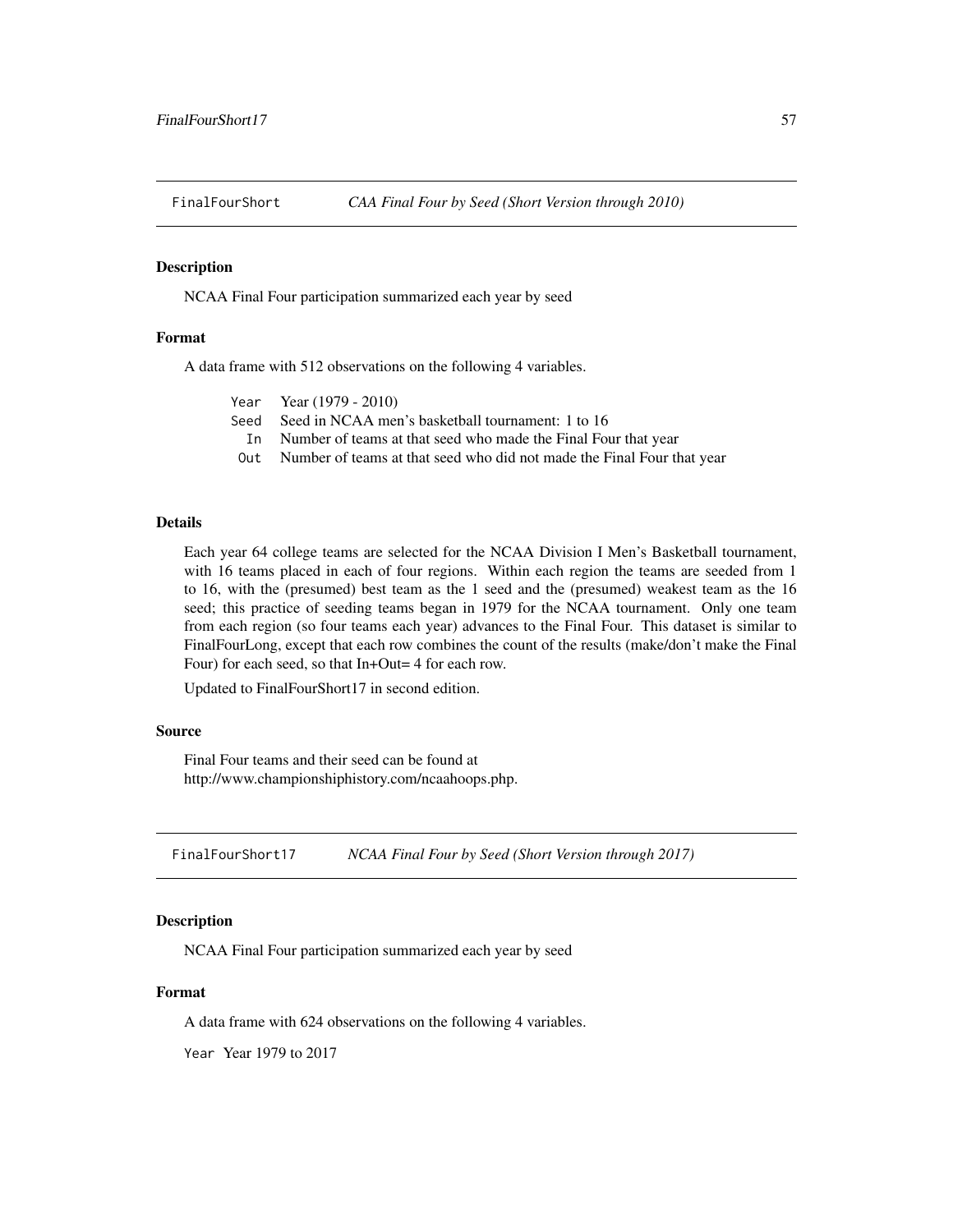58 Fingers and the contract of the contract of the contract of the contract of the contract of the contract of the contract of the contract of the contract of the contract of the contract of the contract of the contract of

Seed Seed in NCAA men's basketball tournament: 1 to 16

In Number of teams at that seed who made the Final Four that year

Out Number of teams at that seed who did not made the Final Four that year

# Details

Each year 64 college teams are selected for the NCAA Division I Men's Basketball tournament, with 16 teams placed in each of four regions. Within each region the teams are seeded from 1 to 16, with the (presumed) best team as the 1 seed and the (presumed) weakest team as the 16 seed; this practice of seeding teams began in 1979 for the NCAA tournament. Only one team from each region (so four teams each year) advances to the Final Four. This dataset is similar to FinalFourLong2017, except that each row combines the count of the results (make/don't make the Final Four) for each seed, so that In+Out= 4 for each row. This dataset is an extention of FinalFourShort (that went though 2010).

### Source

Final Four teams and their seed can be found at http://www.championshiphistory.com/ncaahoops.php

Fingers *Finger Tap Rates*

## Description

Finger tap rates after drug administration

# Format

A data frame with 12 observations on the following 4 variables.

Subject Subject code (I, II, III, or IV)

Drug Drug administered (Ca=caffeine, Pl=placebo, or Th=theobromine)

TapRate Finger taps in a fixed time interval

## Details

Scientists Scott and Chen, published research that compared the effects of caffeine with those of theobromine (a similar chemical found in chocolate) and with those of a placebo. Their experiment used four human subjects, and took place over several days. Each day each subject swallowed a tablet containing one of caffeine, theobromine, or the placebo. Two hours later they were timed while tapping a finger in a specified manner (that they had practiced earlier, to control for learning effects). The response is the number of taps in a fixed time interval.

Renamed FranticFingers in second edition.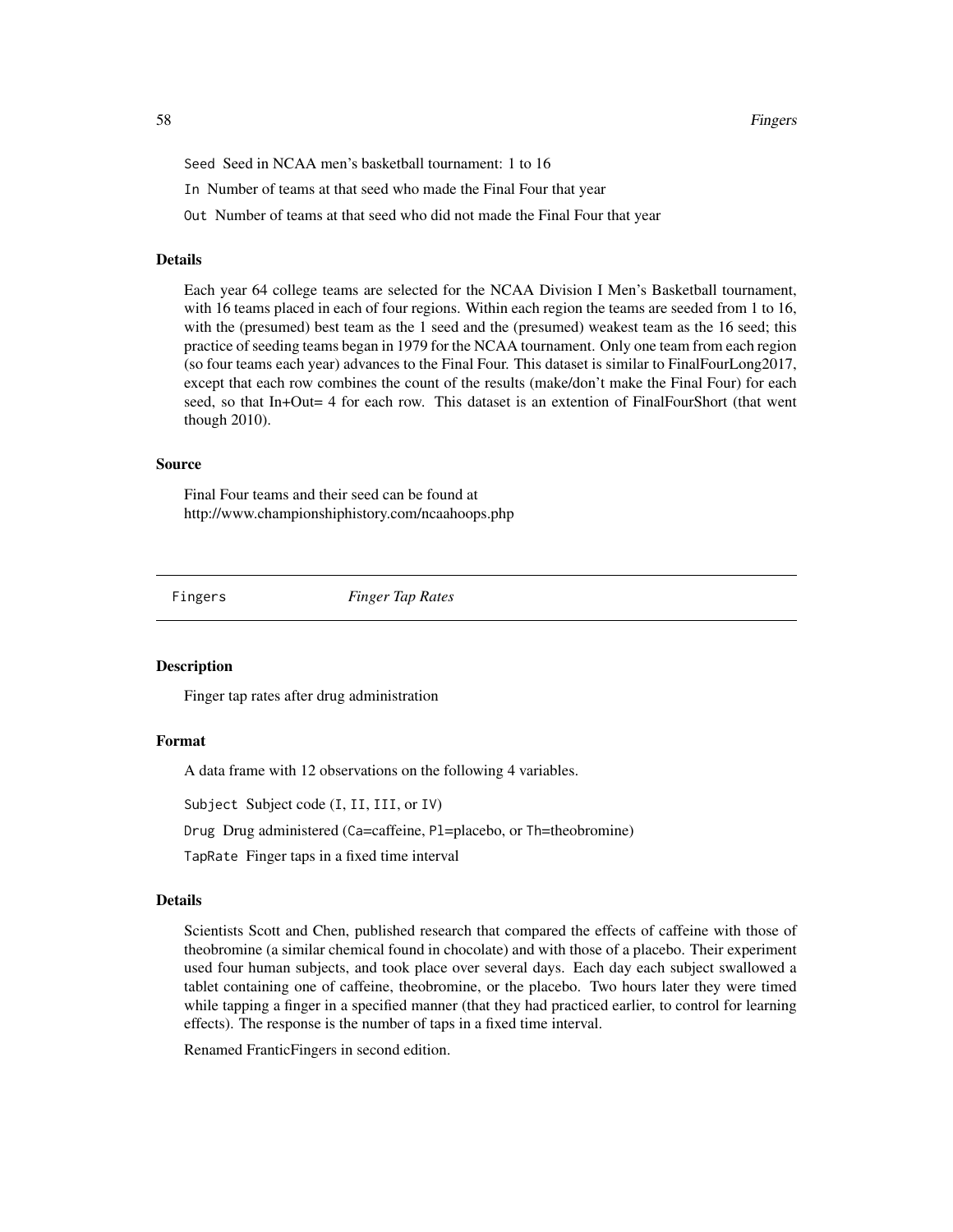### FishEggs 59

# Source

The data was found in Statistics in Biology, Vol. 1, by C. I. Bliss (1967), New York: McGraw Hill.

The original article is Scott, C. and Chen, K. (1944) "Comparison of the action of 1-ethyl theobromine and caffeine in animals and man," Journal of Pharmacological Experimental Therapy, v. 82, pp 89-97.

FirstYearGPA *First Year GPA for College Students*

# Description

Predicting first-year college GPA

## Format

A data frame with 219 observations on the following 10 variables.

| GPA          | First-year college GPA on a 0.0 to 4.0 scale                                                 |
|--------------|----------------------------------------------------------------------------------------------|
| <b>HSGPA</b> | High school GPA on a 0.0 to 4.0 scale                                                        |
| <b>SATV</b>  | Verbal/critical reading SAT score                                                            |
| SATM         | Math SAT score                                                                               |
| Male         | $1 = male$ , $0 = female$                                                                    |
| HU           | Number of credit hours earned in humanities courses in high school                           |
| SS.          | Number of credit hours earned in social science courses in high school                       |
| FirstGen     | 1= student is the first in her or his family to attend college, $\theta$ =otherwise          |
| White        | 1= white students, $\theta$ = others                                                         |
| CollegeBound | 1=attended a high school where $\ge$ =50% students intended to go on to college, 0=otherwise |
|              |                                                                                              |

# Details

The data in FirstYearGPA contains information from a sample of 219 first year students at a midwestern college that might be used to build a model to predict their first year GPA.

## Source

A sample from a larger set of data collected in 1996 by a professor at this college.

FishEggs *Fertility of Fish Eggs*

# Description

Fertility measurement for eggs from a sample of 35 lake trout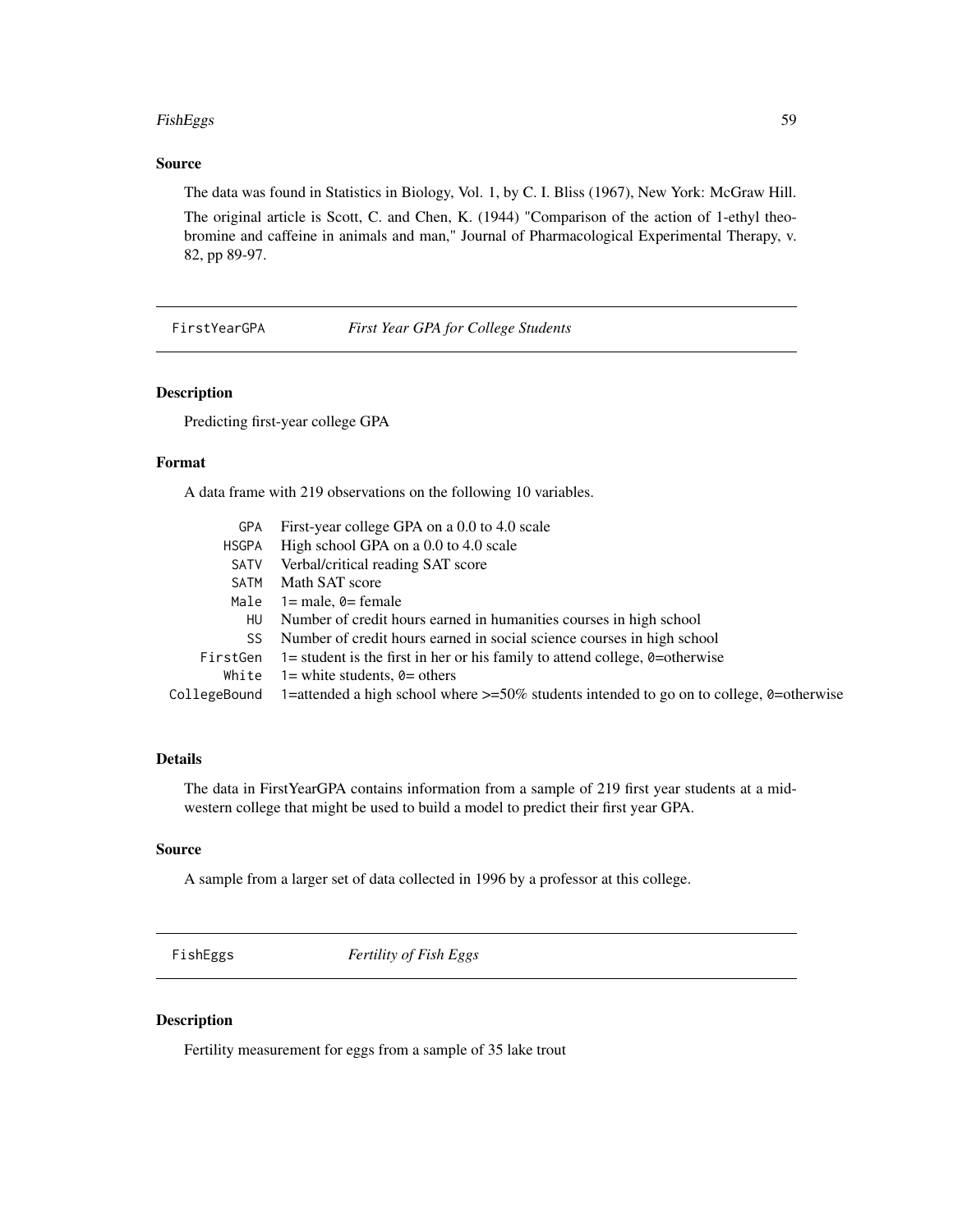# Format

A data frame with 35 observations on the following 4 variables.

| Age Age of the fish (in years)                             |
|------------------------------------------------------------|
| PctDM Percentage of the total egg material that is solid   |
| Month Month fish was caught: Sep=September or Nov=November |
| Sept Indicator with 1=September or $\theta$ =November      |

# Details

Researchers collected samples of female lake trout from Lake Ontario in September and November of 2002 through 2004. A goal of the study was to investigate the fertility of fish that had been stocked in the lake. One measure of the viability of fish eggs is percent dry mass (PctDM) which reflects the energy potential stored in the eggs by recording the percentage of the total egg material that is solid. Values of the PctDM for a sample of 35 lake trout (14 in September and 21 in November) are given in this dataset along with the age (in years) of the fish.

### Source

Lantry, OGorman, and Machut (2008) "Maternal Characteristics versus Egg Size and Energy Density," Journal of Great Lakes Research 34(4): 661-674.

Fitch *Body Measurements of Mammal Species*

## **Description**

Body measurements for a sample of 28 mammal species from a Fitch paper on acoustic allometry

# Format

A data frame with 28 observations on the following 5 variables.

Species species of mammal

Order Order (Carnivora or Primates)

Wt Body weight (in kg)

Skull Skull length (in cm)

Palate Palate length (in cm)

## Details

Data on mammal species from a Zoology paper about acoustic allometry by W. Tecumseh Fitch.

### Source

Fitch, W. Tecumseh (2000), "Skull dimensions in relation to body size in nonhuman mammals: The causal bases for acoustic allometry," Zoology, 103, 40-58.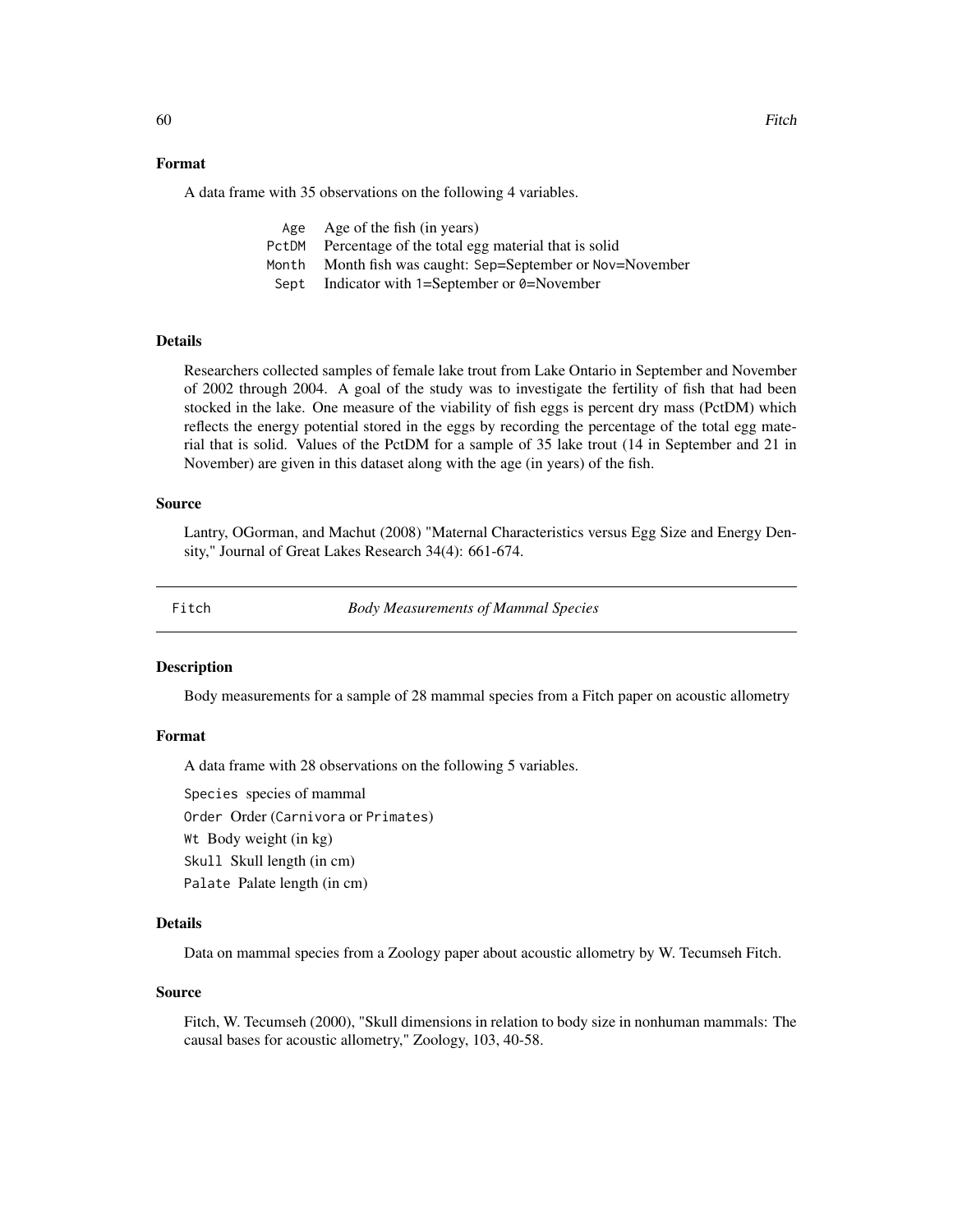Flight response of Pacific Brant to overflights of helicopters

# Format

A dataset with 464 observations on the following 7 variables.

| FlockID Flock ID |                                                                   |
|------------------|-------------------------------------------------------------------|
|                  | Altitude Altitude of the overflight by the helicopter (in 100m)   |
|                  | Lateral Lateral distance (in 100m) between the aircraft and flock |
|                  | Flight $1=$ more than 10% of flock flies away or 0=otherwise      |
| Altlat           | Product of Altitude x Lateral                                     |
|                  | AltCat Altitude categories: low=under 3, mid=3 to 6, high=over 6  |
|                  | LatCat Lateral categories: 1 under 10 to 4=over 30                |

## Details

A 1994 study collected data on the effects of air traffic on the behavior of the Pacific Brant (a small migratory goose). The data represent the flight response to helicopter "overflights" to see what the relationship between the proximity of a flight, both lateral and altitudinal, would be to the propensity of the Brant to flee the area. For this experiment, air traffic was restricted to helicopters because previous study had ascertained that helicopters created more radical flight response than other aircraft. The data are in FlightResponse. Each case represents a flock of Brant that has been observed during one overflight in the study. Flocks were determined observationally as contiguous collections of Brants, flock sizes varying from 10 to 30,000 birds.

### Source

Data come from the book Statistical Case Studies: A Collaboration Between Academe and Industry, Roxy Peck, Larry D. Haugh, and Arnold Goodman, editors; SIAM and ASA, 1998.

FloridaDP *Florida Death Penalty Cases*

## **Description**

Florida death penalty cases by race of defendant and victim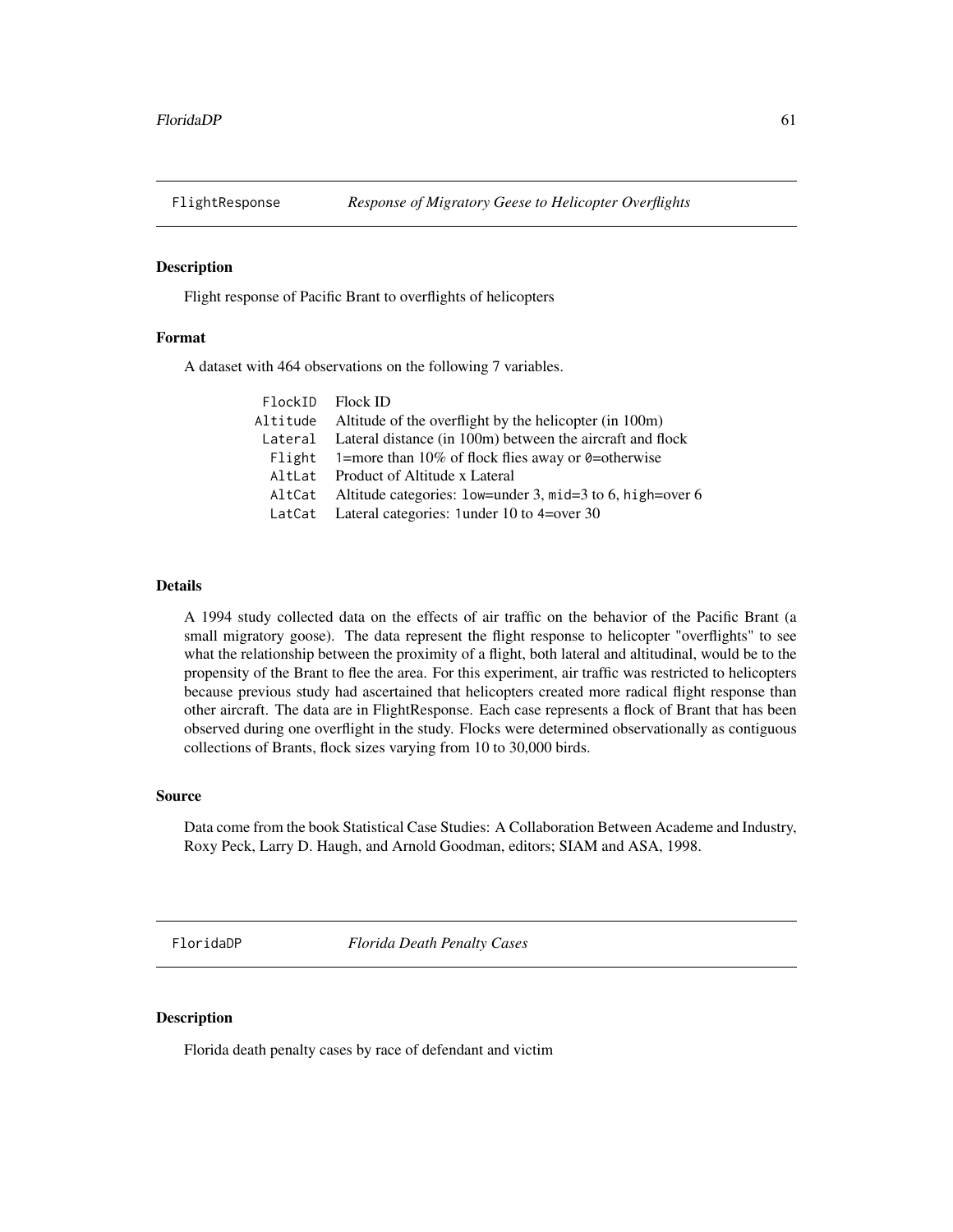### 62 Fluorescence **Fluorescence Fluorescence**

# Format

A data frame with 326 observations on the following 4 variables.

Penalty Was death penalty given? (No or Yes)

Defendant Race of the defendant (Black or White)

White. Victim Was the victim white?  $(1 = yes \text{ or } 0 = no)$ 

Black. Victim Was the victim black? (1=yes or 0=no)

# Details

Mike Radelet's data on imposition of the death penalty for murderers in Florida broken down by race of the victim and defendant.

# Source

Radelet, M. (1981), "Racial Characteristics and Imposition of the Death Penalty," American Sociological Review, 46, 918-927.

Fluorescence *Measuring Calcium Binding to Proteins*

## Description

Data from an experiment on calcium binding to proteins

### Format

A data frame with 51 observations on the following 2 variables.

Calcium Log of free calcium concentration ProteinProp Proportion of protein bound to calcium

### Details

Suzanne Rohrback used a novel approach in a series of experiments to examine calcium binding proteins.

## Source

Thanks to Suzanne Rohrback for providing these data from her honors experiments at Kenyon College.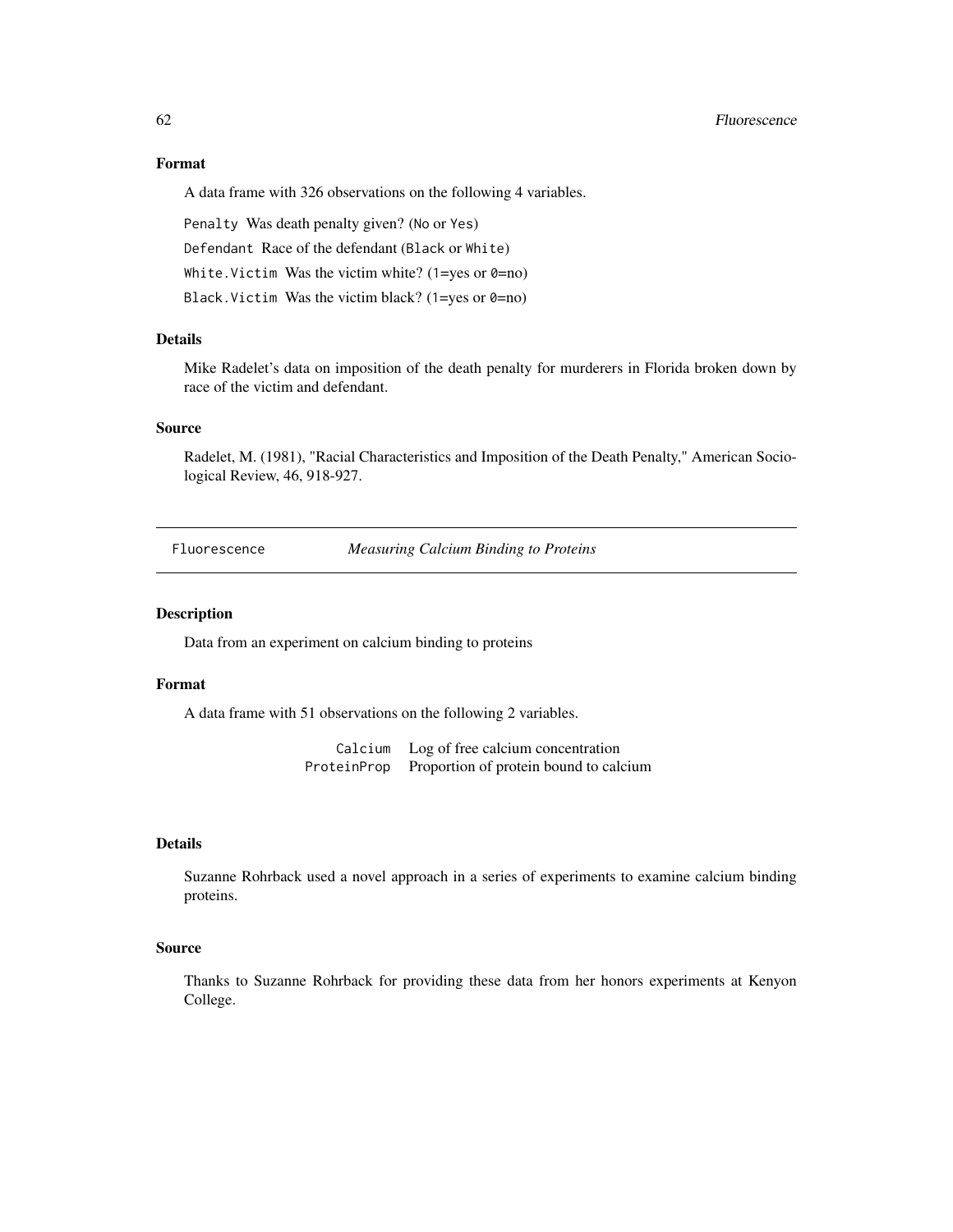FranticFingers *Finger Tap Rates*

## Description

Finger tap rates after drug administration

# Format

A data frame with 12 observations on the following 4 variables.

ID Case ID

Rate Finger taps in a fixed time interval

Subj Subject code (A, B, C, or D)

Drug Drug administered (Ca=caffeine, Pl=placebo, or Th=theobromine)

### Details

Scientists Scott and Chen published research that compared the effects of caffeine with those of theobromine (a similar chemical found in chocolate) and with those of a placebo. Their experiment used four human subjects and took place over several days. Each day each subject swallowed a tablet containing one of caffeine, theobromine, or the placebo. Two hours later they were timed while tapping a finger in a specified manner (that they had practiced earlier, to control for learning effects). The response is the number of taps in a fixed time interval.

## Source

The data was found in Statistics in Biology, Vol. 1, by C. I. Bliss (1967), New York: McGraw Hill.

The original article is Scott, C.C. and Chen, K. K. (1944), "Comparison of the action of 1-ethyl theobromine and caffeine in animals and man," Journal of Pharmacological Experimental Therapy, v. 82, pp 89-97.

FruitFlies *Fruit Fly Sexual Activity and Longevity*

## Description

Sexual activity and lifetimes of fruit flies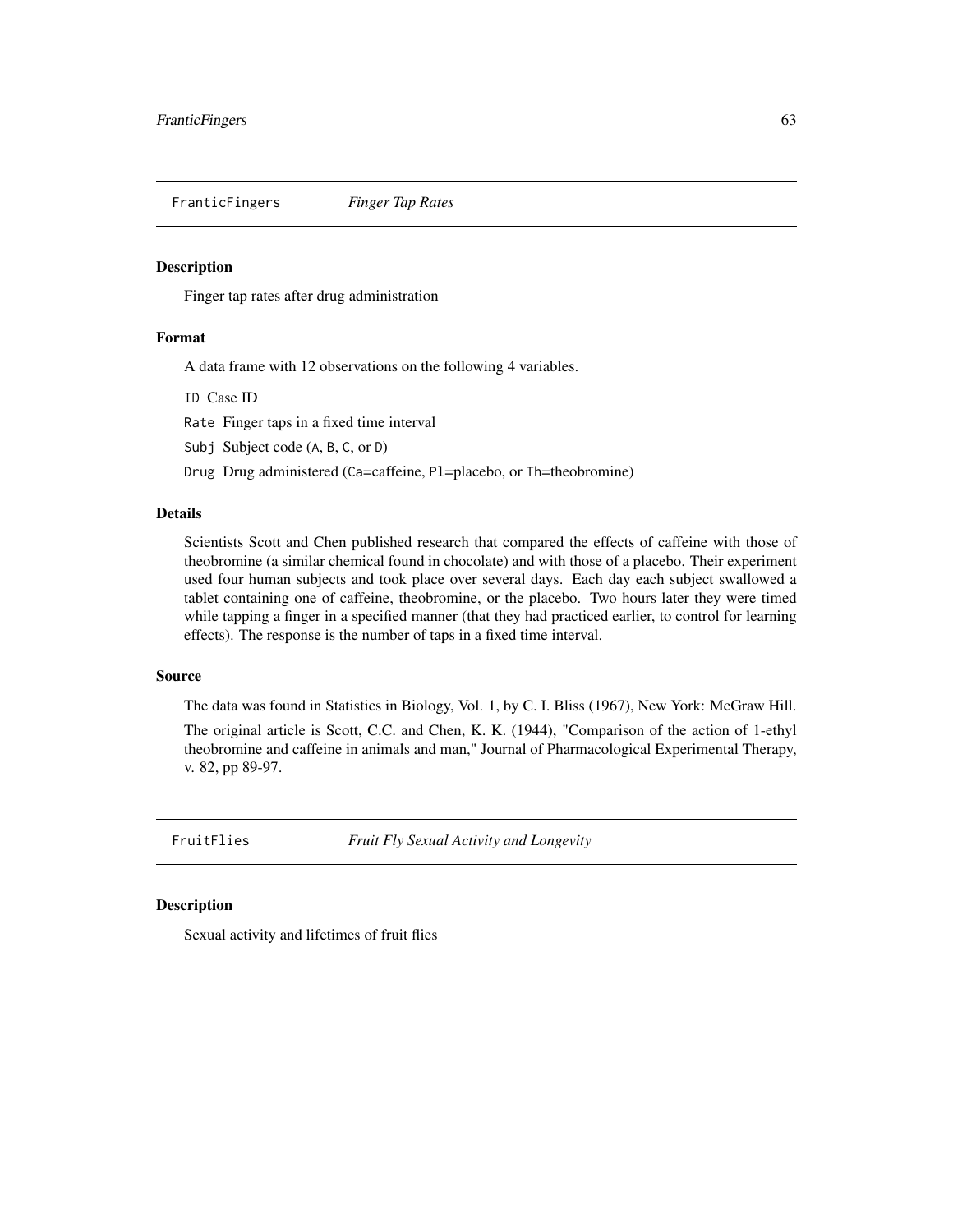## Format

A data frame with 125 observations on the following 7 variables.

| ID a numeric vector                                                 |
|---------------------------------------------------------------------|
| Partners Number of female partners: 0, 1, or 8                      |
| Type $\theta = \text{pregnant}, 1 = \text{virgin}, 9 = \text{none}$ |
| Longevity Lifespan (in days)                                        |
| Thorax Length of thorax (in mm)                                     |
| Sleep Percent of day sleeping                                       |
| Treatment 1 pregnant, 1 virgin, 8 pregnant, 8 virgin, or none       |

# Details

Hanley and Shapiro (1994) report on a study conducted by Partridge and Farquhar (1981) about the sexual behavior of fruit flies. It was already known that increased reproduction leads to shorter life spans for female fruit flies. But the question remained whether an increase in sexual activity would also reduce the life spans of male fruit flies. The researchers designed an experiment to answer this question. They had a total of 125 male fruit flies to use and they randomly assigned each of the 125 to one of the following five groups.

## Source

The data are given as part of the data archive on the Journal of Statistics Education website and can be found on the page

http://www.amstat.org/publications/jse/jse\_data\_archive.htm.

## References

Hanley and Shapiro, (1994) "Sexual Activity and the Lifespan of Male Fruitflies: A Dataset That Gets Attention," Journal of Statistics Education v.2, n.1 http://www.amstat.org/publications/jse/v2n1/datasets.hanley.html

FruitFlies2 *Fruit Fly Sexual Activity and Male Competition*

### Description

Results from an experiment on male fruit flies with different levels of sexual activity and competition from other males

## Format

A data frame with 201 observations on the following 7 variables.

Mated Was the fly allowed mating opportunities? (n or y)

Alone Did the fly live alone? ( $y = yes$  or  $n = no$ , lived near another male)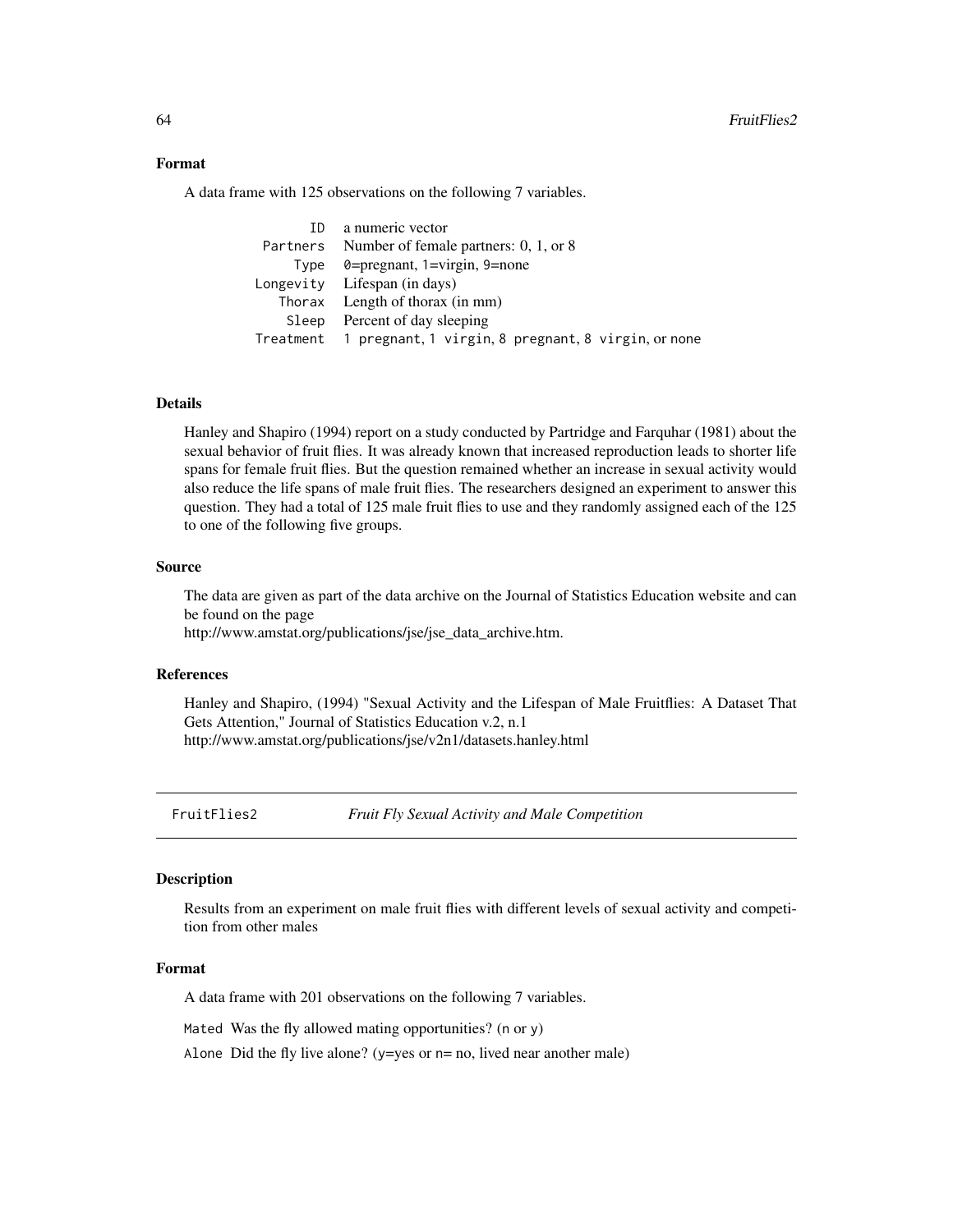## FunnelDrop 65

Mating How many mating opportunities was the fly given?

Total Total duration of mating time over all opportunities (in seconds)

Size Size of the thorax (in mm)

Lifespan Lifespan (in hours, starting at the 12th day)

Activity Number of times a movement detector was tripped starting in the 12th day

# Details

Researchers randomly assigned virgin male fruit flies to one of two treatments: live alone or live in an environment where they can sense one other male fly. Flies were randomly allocated to either have mating opportunities with female flies or to not have such opportunities. Those flies that were given mating opportunities were given 3, 4, or 5 opportunities to mate (Mating measures this number). Researchers also measured size, lifespan and activity levels of the fruit flies.

## Source

The file we are using is the link called survival at http://rsbl.royalsocietypublishing.org/content/suppl/2013/02/25/rsbl.2012.1188.DC1.html

The article talking about the data is at http://rsbl.royalsocietypublishing.org/content/9/2/20121188.full

FunnelDrop *Funnel Drop Times*

## **Description**

Experiment with a ball swirling thorough a funnel

### Format

A data frame with 120 observations on the following 3 variables.

Funnel Height of the funnel (inches)

Tube Height of the drop tube (inches)

Time Time (in seconds) for the ball to drop/swirl though the funnel

### Details

Data from a class experiment to see where a steel ball was rolled through a plastic tube into a long plastic funnel. The angle of the funnel and the angle of the tube with respect to the flat table could be adjusted by changing the height of either (Funnel measured from the table, Tube measured from the top of the funnel). The ball rolls down the tube, then swirls around the funnel until dropping out at the bottom. Total trip time was measured with a stopwatch. Heights were adjusted after every two drops in a randomized order.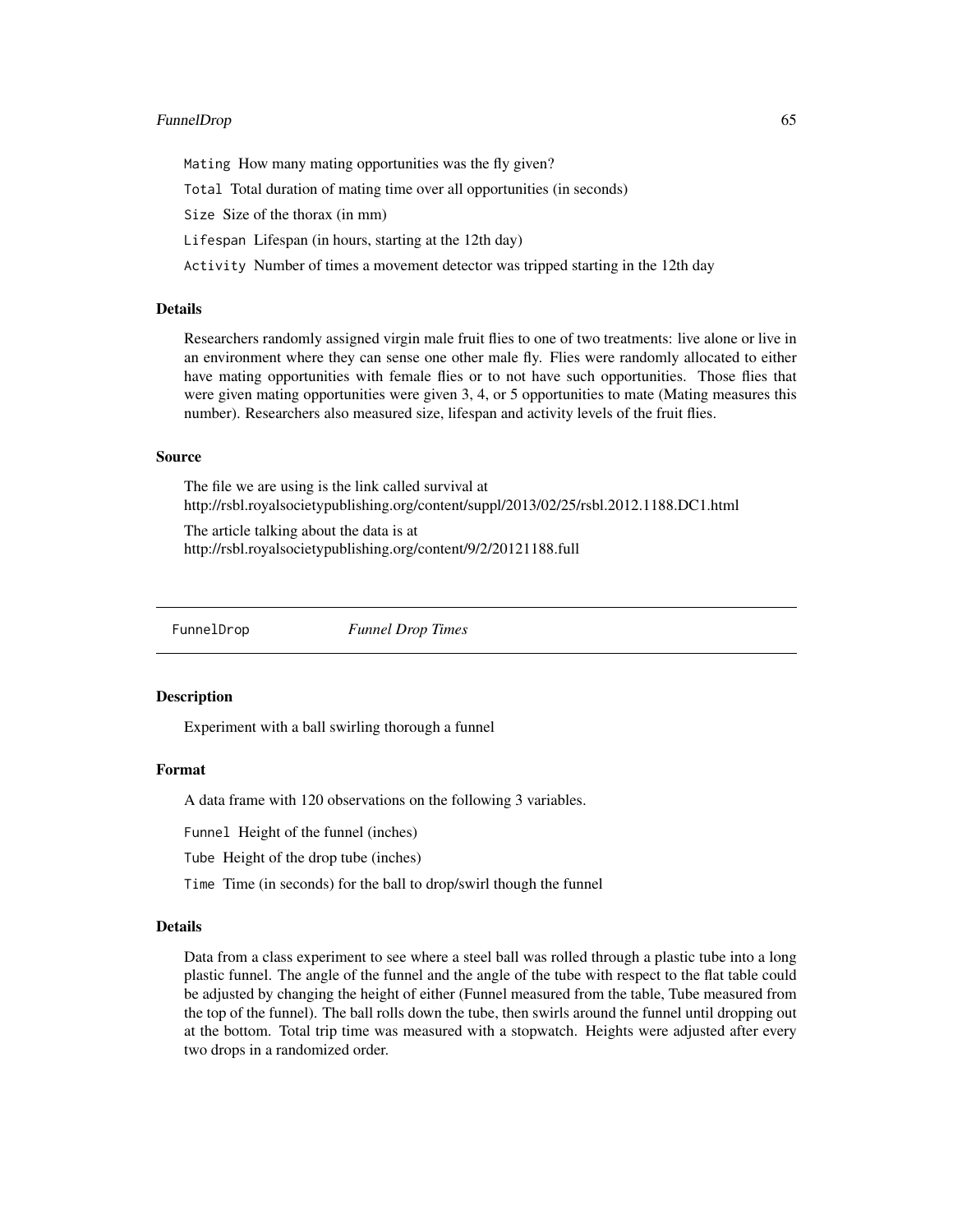## Source

The funnel dropping experiment was originally described in Gunter, B. (1993) "Through a Funnel Slowly with Ball Bearing and Insight to Teach Experimental Design," The American Statistician, Vol. 47. These data come from a class experiment based on the setup in that article.

## GlowWorms *Female Glow-worms*

# Description

Brightness and fecundity of female glow-worms

# Format

A data frame with 26 observations on the following 2 variables.

Lantern Length of glow lantern (in mm)

Eggs Number of eggs laid

# Details

Data on 26 female glow-worms captured in Finland. Female glow-worms attract males by glowing with part of their abdomen (lantern). Researchers believe the brightness of glow might be related to mating success.

### Source

Hopkins J, Baudry G, Candolin U, Kaitala A. (2015), "I'm sexy and I glow it: female ornamentation in a nocturnal capital breeder," Biol. Lett. 11: 20150599. http://dx.doi.org/10.1098/rsbl.2015.0599

Goldenrod *Goldenrod Galls*

## Description

Measurements for a sample of goldenrod galls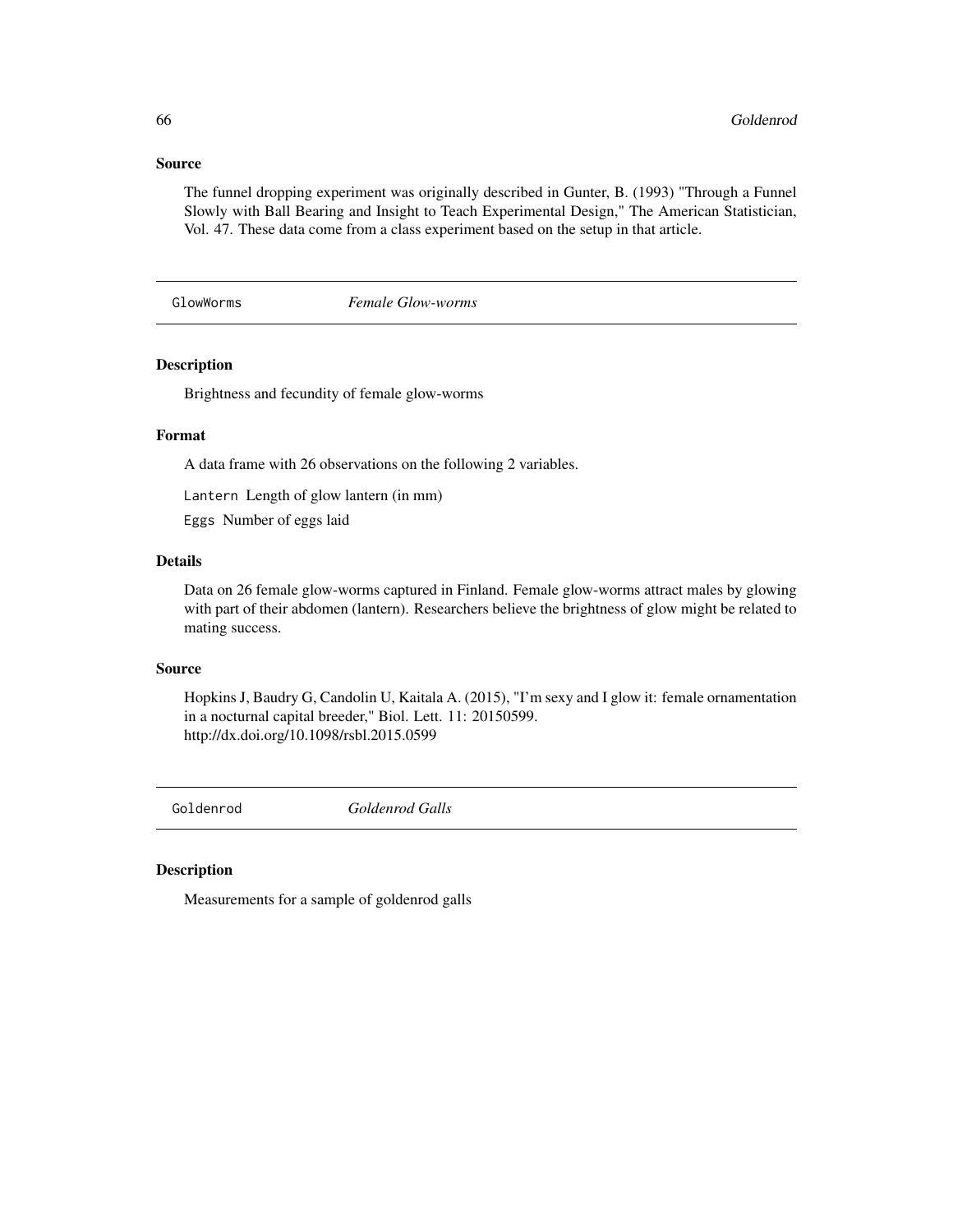## GrinnellHouses 67

# Format

A data frame with 1055 observations on the following 9 variables.

| Gdiam03  | Gall diameter in 2003 (in mm)                                                          |
|----------|----------------------------------------------------------------------------------------|
| Stdiam03 | Stem diameter in 2003 (in mm)                                                          |
| Wall03   | Wall thickness in 2003 (in mm)                                                         |
| Fate03   | b=beetle present e=early death f=living fly larva g=living wasp o=pupal case u=unknown |
| Gdiam04  | Gall diameter in 2004 (in mm)                                                          |
| Stdiam04 | Stem diameter in 2004 (in mm)                                                          |
| Wall04   | Wall thickness in 2003 (in mm)                                                         |
| Fate04   | b=beetle present e=early death f=living fly larva g=living wasp o=pupal case u=unknown |
| Flv04    | Fly in $2004$ ? n or y                                                                 |
|          |                                                                                        |

# Details

Biology students collected measurements on goldenrod galls at the Brown Family Environmental Center at Kenyon College.

# Source

Thanks to the Kenyon College Department of Biology for sharing these data.

GrinnellHouses *House Sales in Grinnell, Iowa*

## Description

Data on houses sold between 2005 and 2015 in Grinnell, Iowa

## Format

A data frame with 929 observations on the following 15 variables.

Date Coded value for date of sale (Jan 1, 2005=16436)

Address Street address of the house

Bedrooms Number of bedrooms

Baths Number of bathrooms

SquareFeet The square footage of the home's living space

LotSize Lot size (in acres)

YearBuilt Year the house was built; many pre-1900 homes are listed as 1900

YearSold The year the house was sold, for this case

MonthSold The month the house was sold (1=Jan, 2=Feb, to 12=Dec)

DaySold Day of the month the house was sold (1 to 31)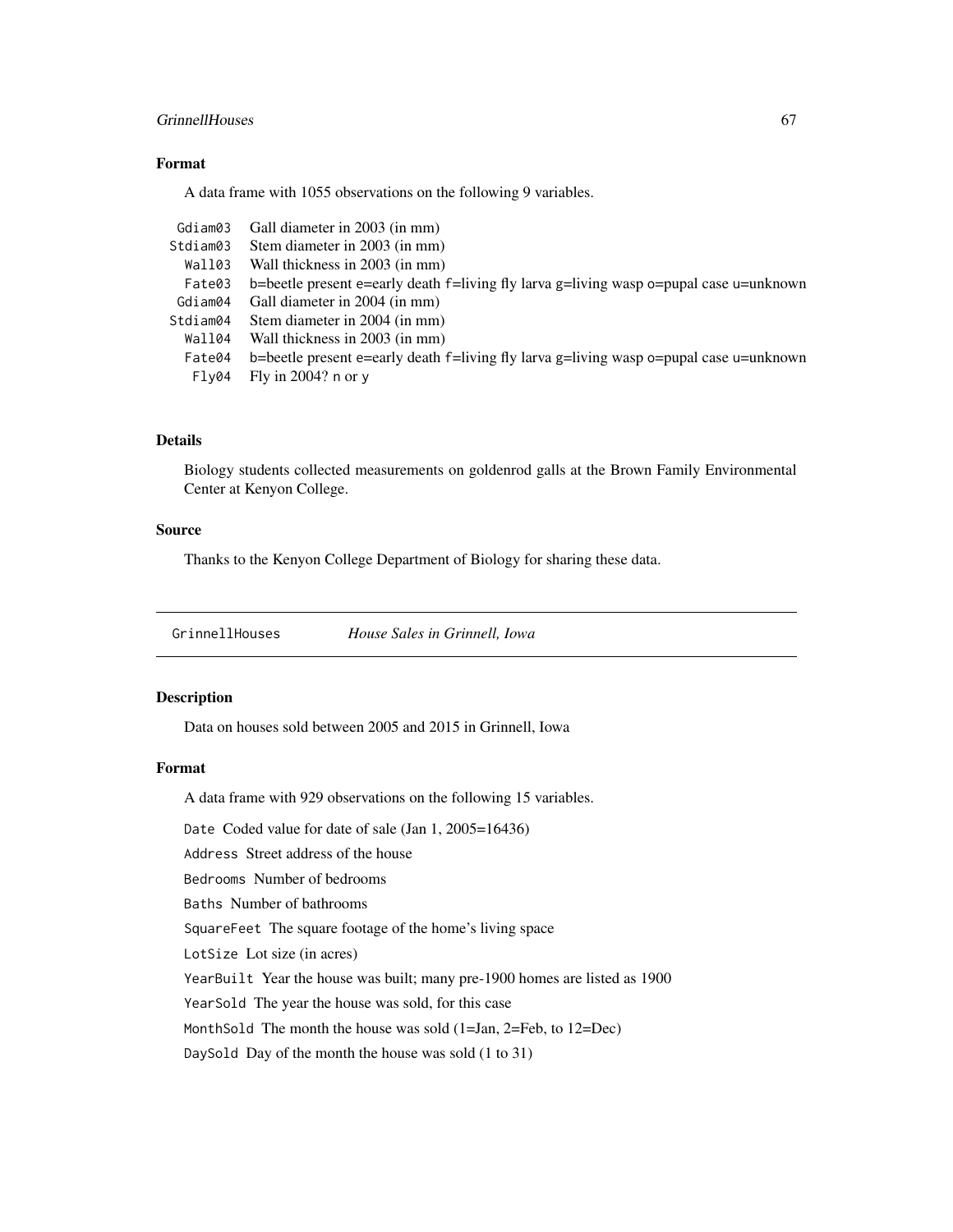68 Grocery Services and the contract of the contract of the contract of the contract of the contract of the contract of the contract of the contract of the contract of the contract of the contract of the contract of the co

CostPerSqFt SalePrice / SquareFeet (round to nearest penny) OrigPrice List price of the house when originally put on the market (dollars) ListPrice List price at the time of sale (dollars) SalePrice Sale price of the house (dollars) SPLPPct (Sale Price / List Price ) \* 100

## Details

A local Grinnell realtor, Matt Karjalahti, put these data together to see what patterns might be found, perhaps with an improvement in how one sells houses or buys them. He asked Grinnell College economists, Lee Logan and Eric Ohrn, to help with the analysis and we obtained the data from them.

### Source

Thanks to Grinnell realtor Matt Karjalahti who originally collected the data and Grinnell College economists Lee Logan and Eric Ohrn who gave us the data.

Grocery *Grocery Sales and Discounts*

## Description

Grocery store sales with different discounts

### Format

A data frame with 36 observations on the following 5 variables.

| Discount Amount of discount: 5.00%, 10.00%, or 15.00%               |
|---------------------------------------------------------------------|
| Store Store number $(1-12)$                                         |
| Display Featured End of Aisl, Featured Middle of A, or Not Featured |
| Sales Number sold during one week                                   |
| Price Wholesale price (in dollars)                                  |

# Details

Grocery stores and product manufacturers are always interested in how well the products on the store shelves sell. An experiment was designed to test whether the amount of discount given on products affected the amount of sales of that product. There were three levels of discount, 5%, 10%, and 15%, and sales were held for a week. The total number of products sold during the week of the sale was recorded. The researchers also recorded the wholesale price of the item put on sale.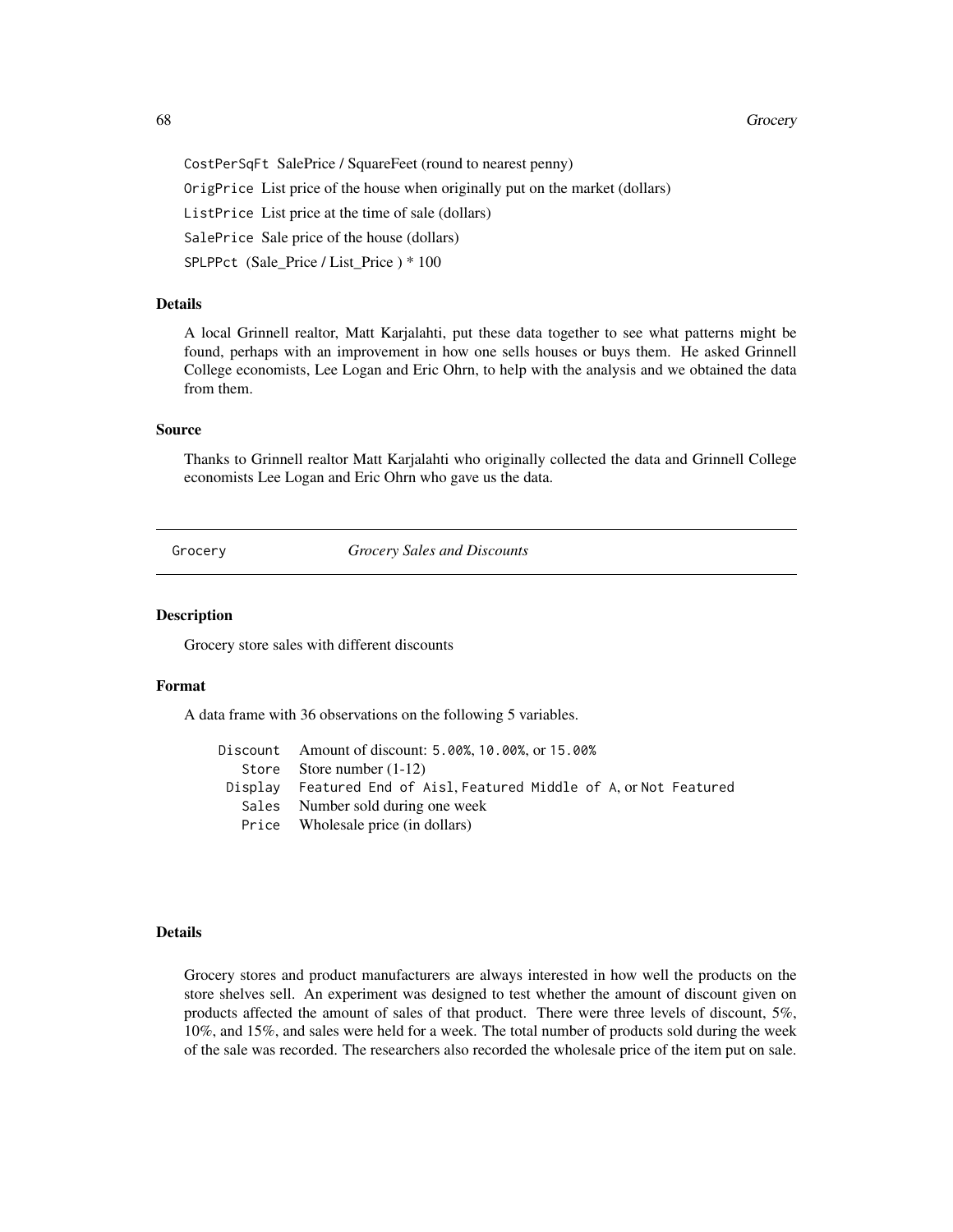# Handwriting 69

# Source

These data are not real, though they are simulated to approximate an actual study. The data come from John Grego, Director of the Stat Lab at University of South Carolina.

Gunnels *Are Gunnels Present at Shoreline?*

# Description

Presence/absence of gunnels (eels) at shoreline quadrats

### Format

A data frame with 1592 observations on the following 10 variables.

| Gunnel  | $l =$ gunnel present in the quadrat or $0 =$ gunnel absent                                   |
|---------|----------------------------------------------------------------------------------------------|
| Time    | Minutes after midnight                                                                       |
| Fromlow | Time in minutes from low tide                                                                |
| Slope   | Slope (to nearest 10 degrees) perpendicular to waterline                                     |
| Rw      | Percentage cover in quadrat of rockweed/algae/plants                                         |
| Amphiso | Density of crustacean food: 0=none to 4=high                                                 |
| Subst   | Substratum: 1=solid rock, 2=rocky cobbles, 3=mixed pebbles/sand, 4=fine sand,                |
|         | 5=mud, 6=mixed mud/shell detritus, 7=cobbles on solid rock, 8=cobbles on mixed pebbles/sand, |
|         | 9=cobbles on fine sand, 10=cobbles on mud, 11=cobbles on mixed mud/shell detritus,           |
|         | 12=cobbles on shell detritus, 13=shell detritus                                              |
| Pool    | Standing water deep? $1 = yes$ or $2 = no$                                                   |
| Water   | Standing water in the quadrat? $1 = yes$ or $2 = no$                                         |
| Cobble  | Rocky cobbles? $1 = yes$ or $2 = no$                                                         |

# Details

This dataset comes from a study on the habitat preferences of a species of eel, called a gunnel. Biologist Jake Shorty sampled quadrats along a coastline and recorded whether or not the species was found in the quadrat.

### Source

Thanks to Jake Shorty, Bowdoin biology student, for this dataset.

Handwriting *Guess Author's Sex from Handwriting?*

## Description

Survey data to see if subjects can guess author's sex from handwriting specimens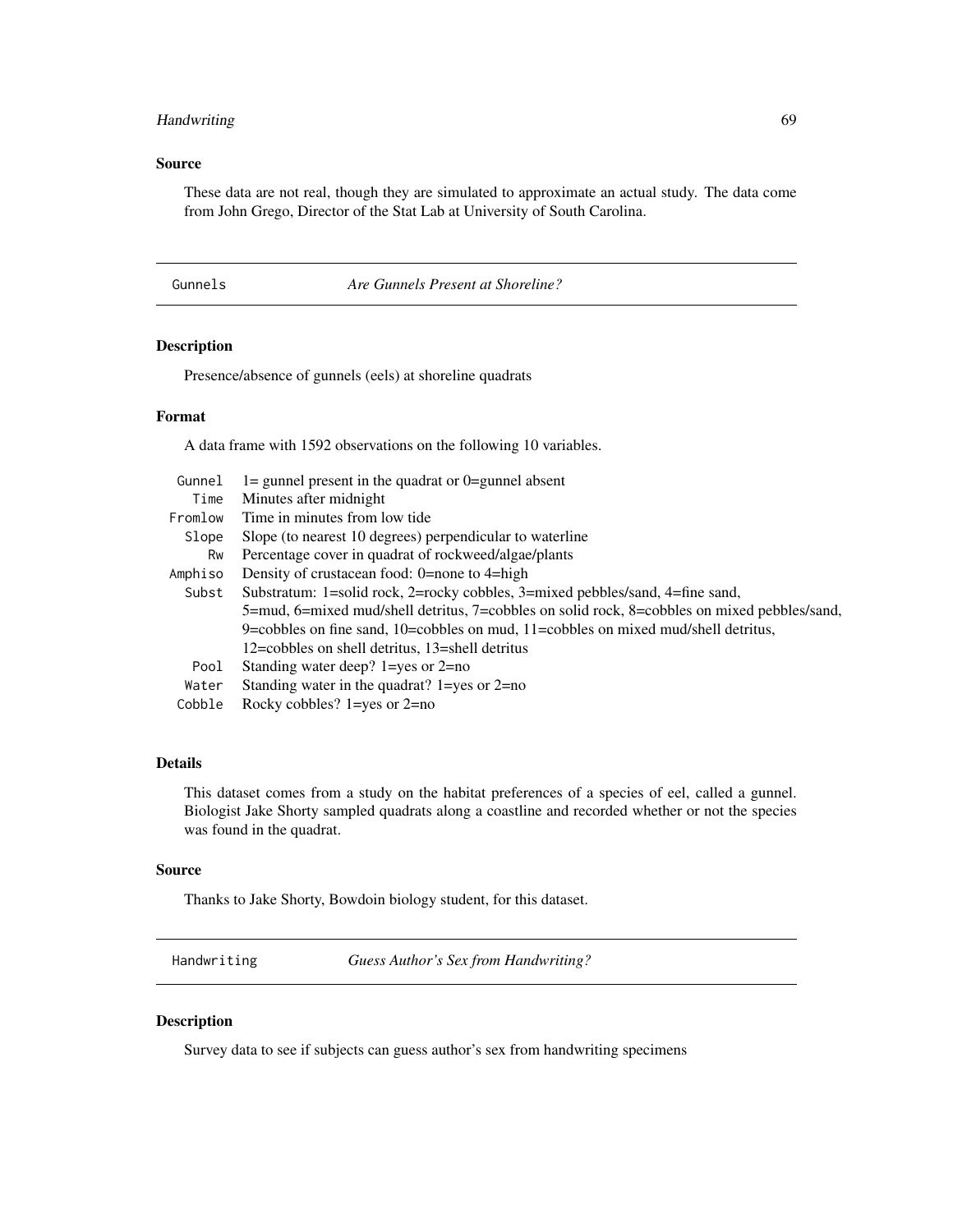# Format

A data frame with 204 observations on the following 8 variables.

Individual Survey Respondent Number

Gender Gender of Respondent ( $\theta$  = male, 1 = female)

Survey1 Percent correct on Survey 1

Survey2 Percent correct on Survey 2

FemaleID Percent correct in identifying female specimens on Survey 1

MaleID Percent correct in identifying male specimens on Survey 1

Both Percent correctly identified on Survey 1 AND Survey 2

DIFF Survey1 - Survey2

# Details

Bradley and colleagues at Clarke University gave two identical surveys to a sample of 203 students (each student did the survey twice). Each survey contains 25 writing specimens and students were asked to identify whether the author is male or female. Of the 25 specimens, 12 are written by a female, 13 by a male.

An example of the survey form can be found at https://docs.google.com/forms/d/1sO6vlsozsORbqaCTsA7Ta0qZL7\_6\_MCEPJ7tYeKYyvI/viewform

### Source

Bradley, S., (2015), "Handwriting and Gender: A Multi-use Dataset", JSE (Datasets and Stories). March 2015.

http://www.amstat.org/publications/jse/v23n1/bradley.pdf

Hawks *Measurements on Three Hawk Species*

### Description

Data for a samples of hawks from three different species

## Format

A data frame with 908 observations on the following 19 variables.

|     | Month 8=September to 12=December                     |
|-----|------------------------------------------------------|
| Dav | Date in the month                                    |
|     | Year Year: 1992-2003                                 |
|     | CaptureTime Time of capture (HH:MM)                  |
|     | ReleaseTime Time of release (HH:MM)                  |
|     | BandNumber ID band code                              |
|     | Species CH=Cooper's, RT=Red-tailed, SS=Sharp-Shinned |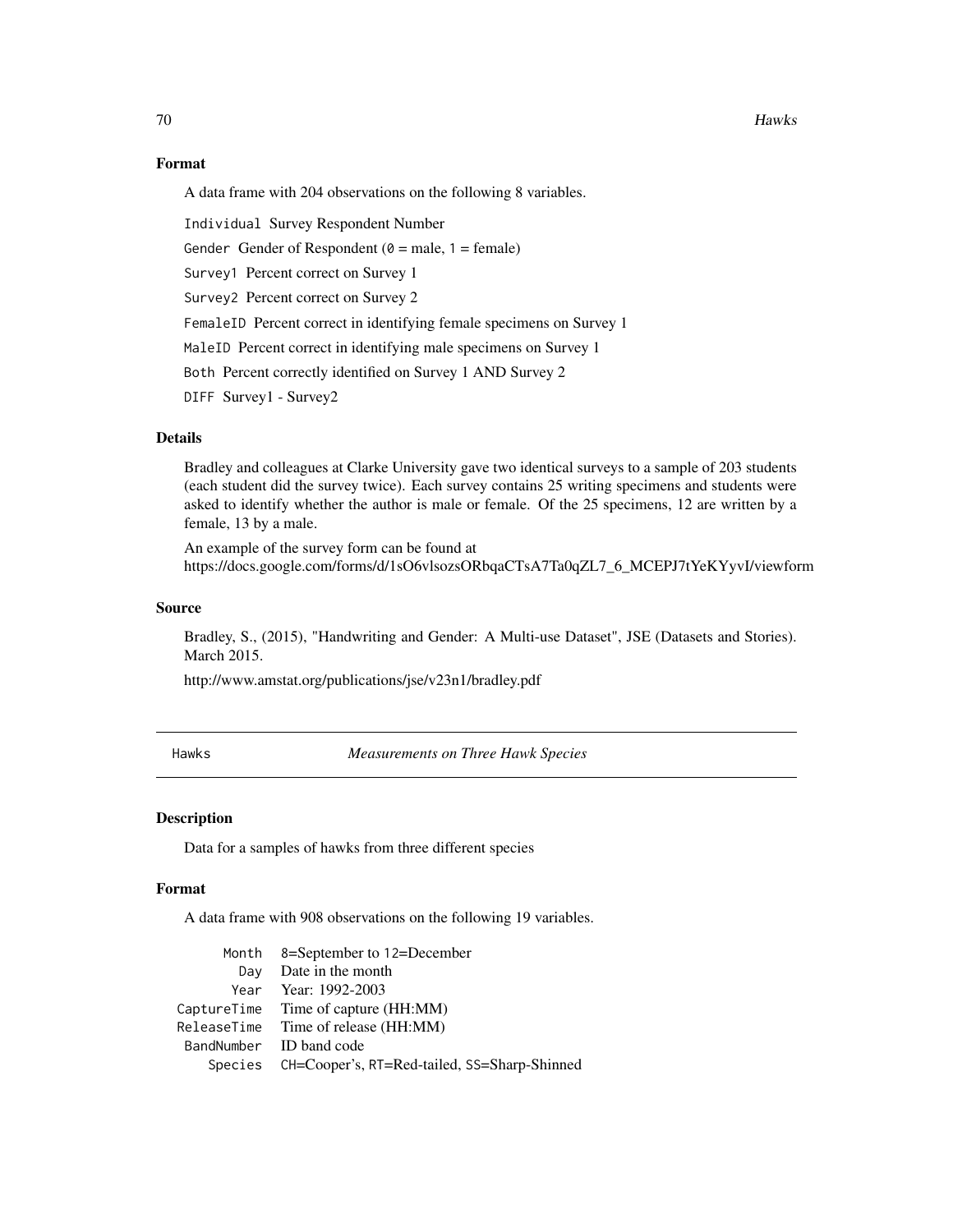### HawkTail 71

| Age          | A=Adult or I=Imature                                                                             |
|--------------|--------------------------------------------------------------------------------------------------|
| Sex          | F=Female or M=Male                                                                               |
| Wing         | Length (in mm) of primary wing feather from tip to wrist it attaches to                          |
| Weight       | Body weight (in gm)                                                                              |
| Culmen       | Length (in mm) of the upper bill from the tip to where it bumps into the fleshy part of the bird |
| Hallux       | Length (in mm) of the killing talon                                                              |
| Tail         | Measurement (in mm) related to the length of the tail (invented at the MacBride Raptor Center)   |
| StandardTail | Standard measurement of tail length (in mm)                                                      |
| Tarsus       | Length of the basic foot bone (in mm)                                                            |
| WingPitFat   | Amount of fat in the wing pit                                                                    |
| KeelFat      | Amount of fat on the breastbone (measured by feel)                                               |
| Crop         | Amount of material in the crop, coded from $1 = full$ to $0 = empty$                             |
|              |                                                                                                  |

# Details

Students and faculty at Cornell College in Mount Vernon, Iowa, collected data over many years at the hawk blind at Lake MacBride near Iowa City, Iowa. The data set that we are analyzing here is a subset of the original data set, using only those species for which there were more than 10 observations. Data were collected on random samples of three different species of hawks: Redtailed, Sharp-shinned, and Cooper's hawks.

### Source

Many thanks to the late Professor Bob Black at Cornell College for sharing these data with us.

| HawkTail | Tail Lengths of Hawks |  |
|----------|-----------------------|--|
|          |                       |  |

# Description

Tail lengths for two hawk species

## Format

A data frame with 838 observations on the following 2 variables.

Species RT=Red-tailed, SS=Sharp-shinned Tail Length of tail (in mm)

# Details

Tail lengths measured for a sample of 838 hawks observed in Mount Vernon, Iowa. Note: Hawk-Tail2 has these data in unstacked format and they are a subset of the data in Hawks which has a third species (Cooper's hawk).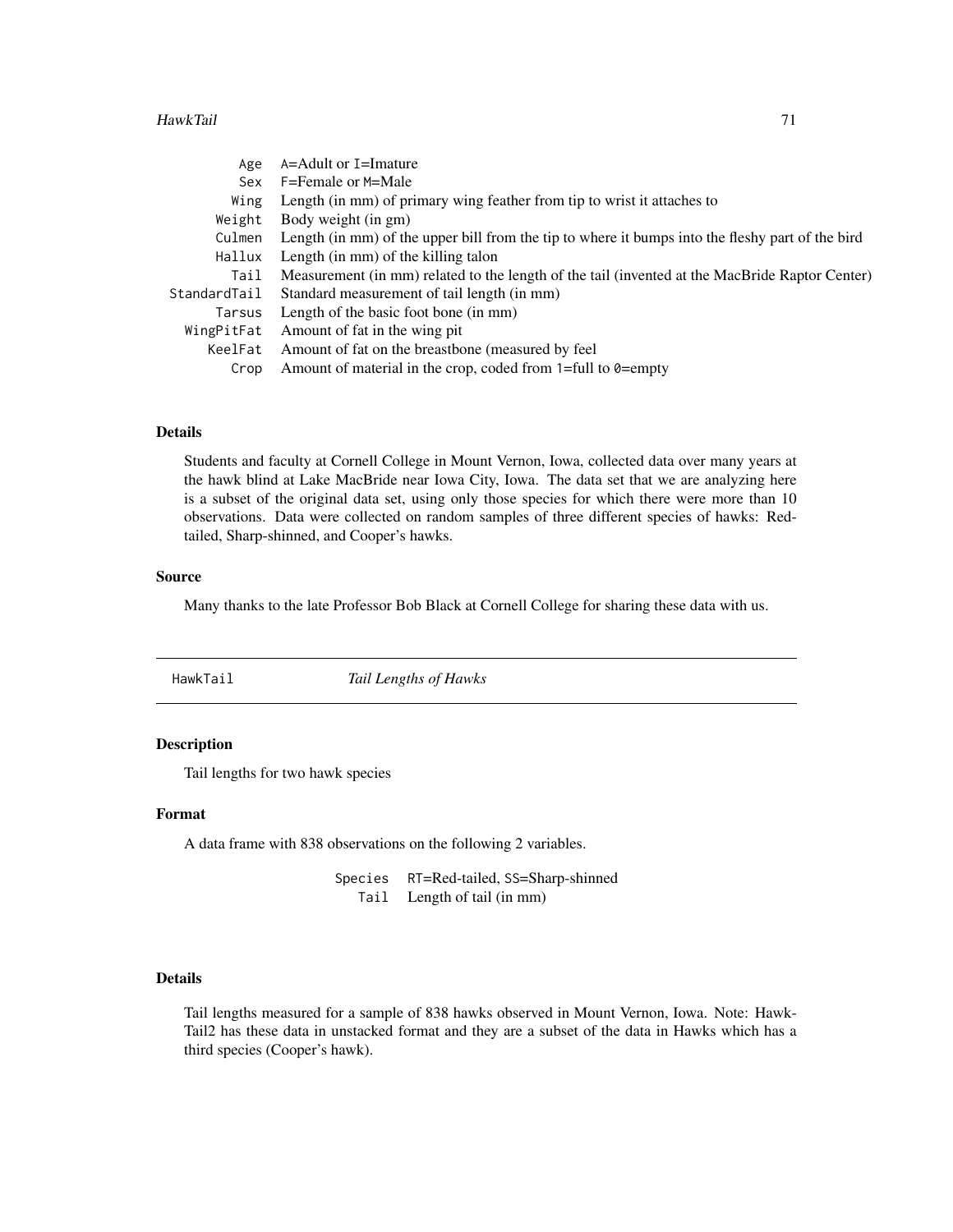## Source

Observations by students and faculty at Cornell College.

HawkTail2 *Tail Lengths of Hawks (Unstacked)*

## Description

Tail lengths for two hawk species

# Format

A data frame with observations on the following 2 variables.

Tail\_RT Tail length (in mm) for a sample of Red-tailed hawks Tail\_SS Tail length (in mm) for a sample of Sharp-shinned hawks

## Details

Tail lengths measured for a sample of hawks observed in Mount Vernon, Iowa. Note: HawkTail has similar data in stacked format. The Hawks dataset has more variables and a third species (Cooper's hawk).

## Source

Observations by students and faculty at Cornell College.

HearingTest *Correctly Identified Words in a Hearing Test*

# Description

Percentaged of correctly identified words in a hearing test

# Format

A data frame with 96 observations on the following 3 variables.

Subj Subject number (1 - 24) List List of words: L1 L2 L3 L4 Percent Percent (out of 50) of words correctly identified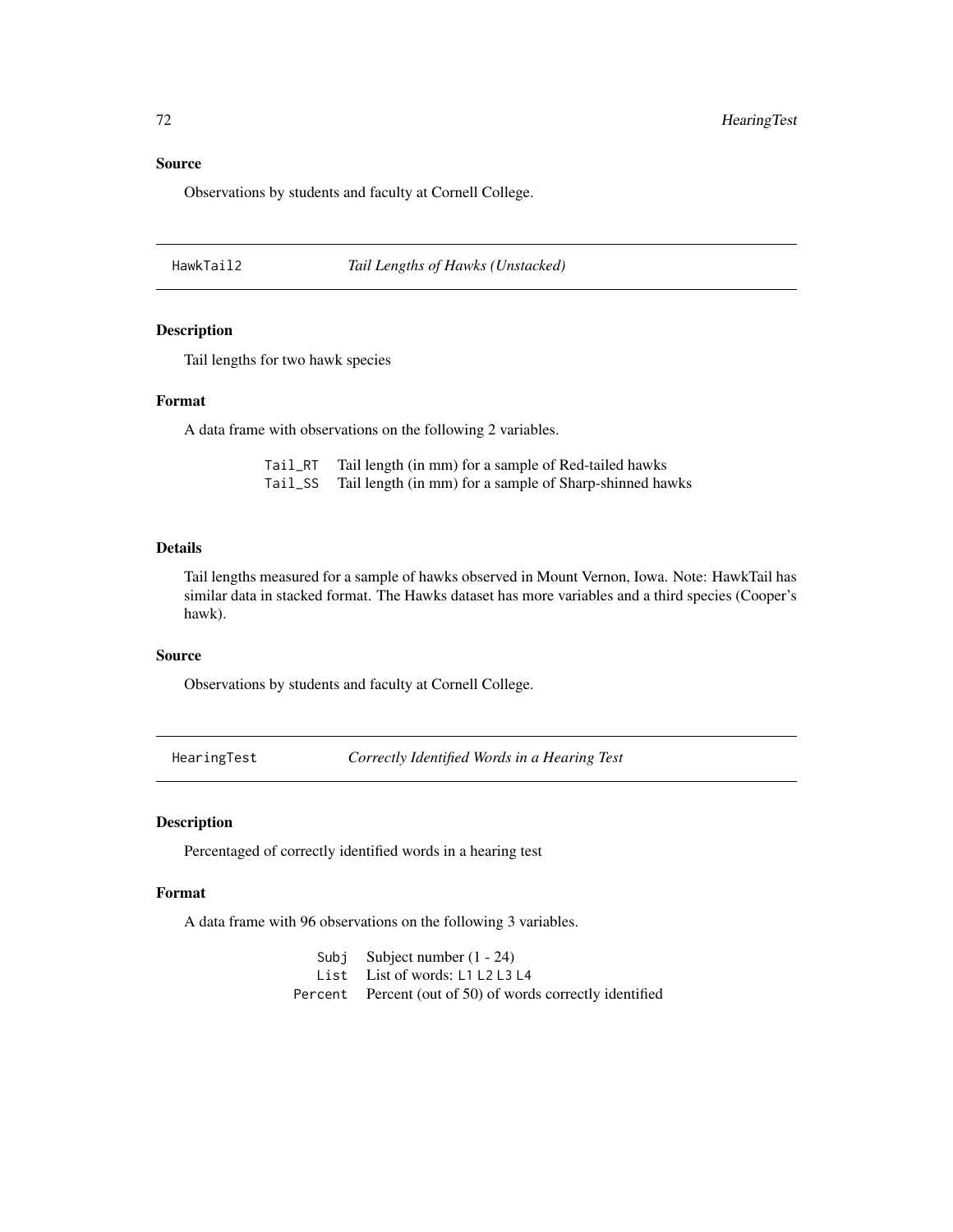# HeatingOil 73

# Details

Audiologists use standard lists of 50 words to test hearing; the words are calibrated, using subjects with normal hearing, to make all 50 words on the list equally hard to hear. The goal of the study described here was to see how four such lists, denoted by L1-L4 in this dataset, compared when played at low volume with a noisy background. The response is the percentage of words identified correctly.

# Source

Data downloaded from DASL at http://lib.stat.cmu.edu/DASL/Datafiles/Hearing.html.

# References

Loven, F. (1981), "A Study of the Interlist Equivalency of the CID W-22 Word List Presented in Quiet and in Noise." Unpublished MS Thesis, University of Iowa.

HeatingOil *Heating Oil Consumption*

#### **Description**

Monthly US residential consumption of fuel oil (1983-2016)

## Format

A data frame with 408 observations on the following 4 variables.

Year Year (1983 to 2016)

Month Month (1=Jan through 12=Dec)

t Time index (1 to 408)

FuelOil Residential consumption of fuel oil (in 1,000 barrels/day)

## Details

U.S. residential consumption of distillate fuel oil each month from January 1983 through December 2016.

## Source

U.S. Energy Information Administration website, https://www.eia.gov/totalenergy/data/monthly/index.php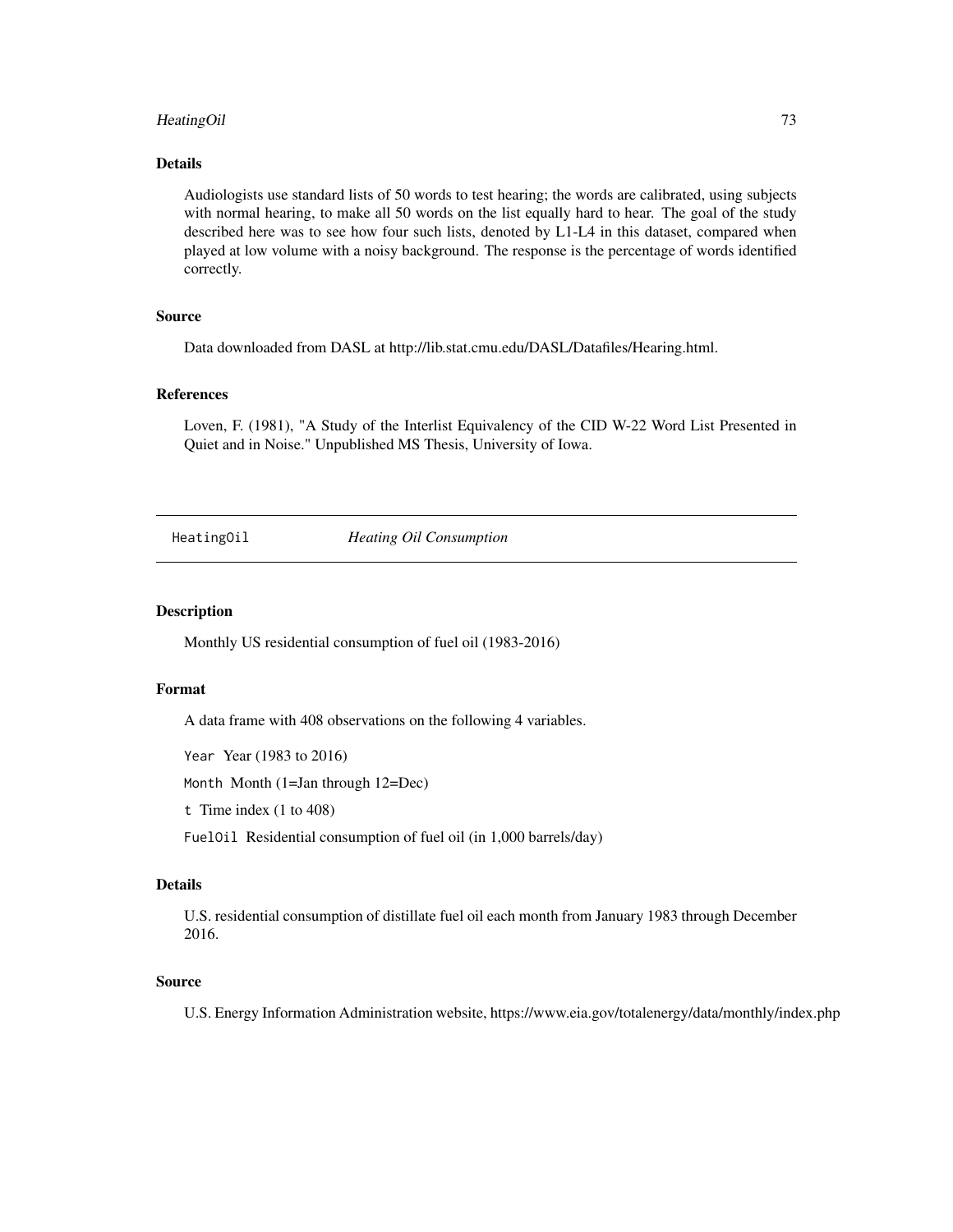Data on hiking trails for each of the 46 "High Peaks" in the Adirondack mountains

# Format

A data frame with 46 observations on the following 6 variables.

| Peak Name of the mountain                                                   |
|-----------------------------------------------------------------------------|
| Elevation Elevation at the highest point (in feet)                          |
| Difficulty Rating of difficulty of the hike: 1 (easy) to 7 (most difficult) |
| Ascent Vertical ascent (in feet)                                            |
| Length Length of hike (in miles)                                            |
| Time Expected trip time (in hours)                                          |

## Details

Forty-six mountains in the Adirondacks of upstate New York are known as the High Peaks with elevations near or above 4000 feet (although modern measurements show a couple of the peaks are actually slightly under 4000 feet). A goal for hikers in the region is to become a "46er" by scaling each of these peaks. This dataset gives information about the hiking trails up each of these peaks.

#### Source

High Peaks data avaialble at http://www.adirondack.net/tour/hike/highpeaks.cfm. Thanks to Jessica Chapman at St. Lawrence University for recommending this dataset.

Hoops *Grinnell College Basketball Games*

# Description

Data from games played by the Grinnell College men's basketball team between 1997 and 2006

## Format

A data frame with 147 observations on the following 22 variables.

| Game An ID number assigned to each game                           |
|-------------------------------------------------------------------|
| Opp Name of the opponent school for the game                      |
| Home Indicator variable where $1 =$ home game and $0 =$ away game |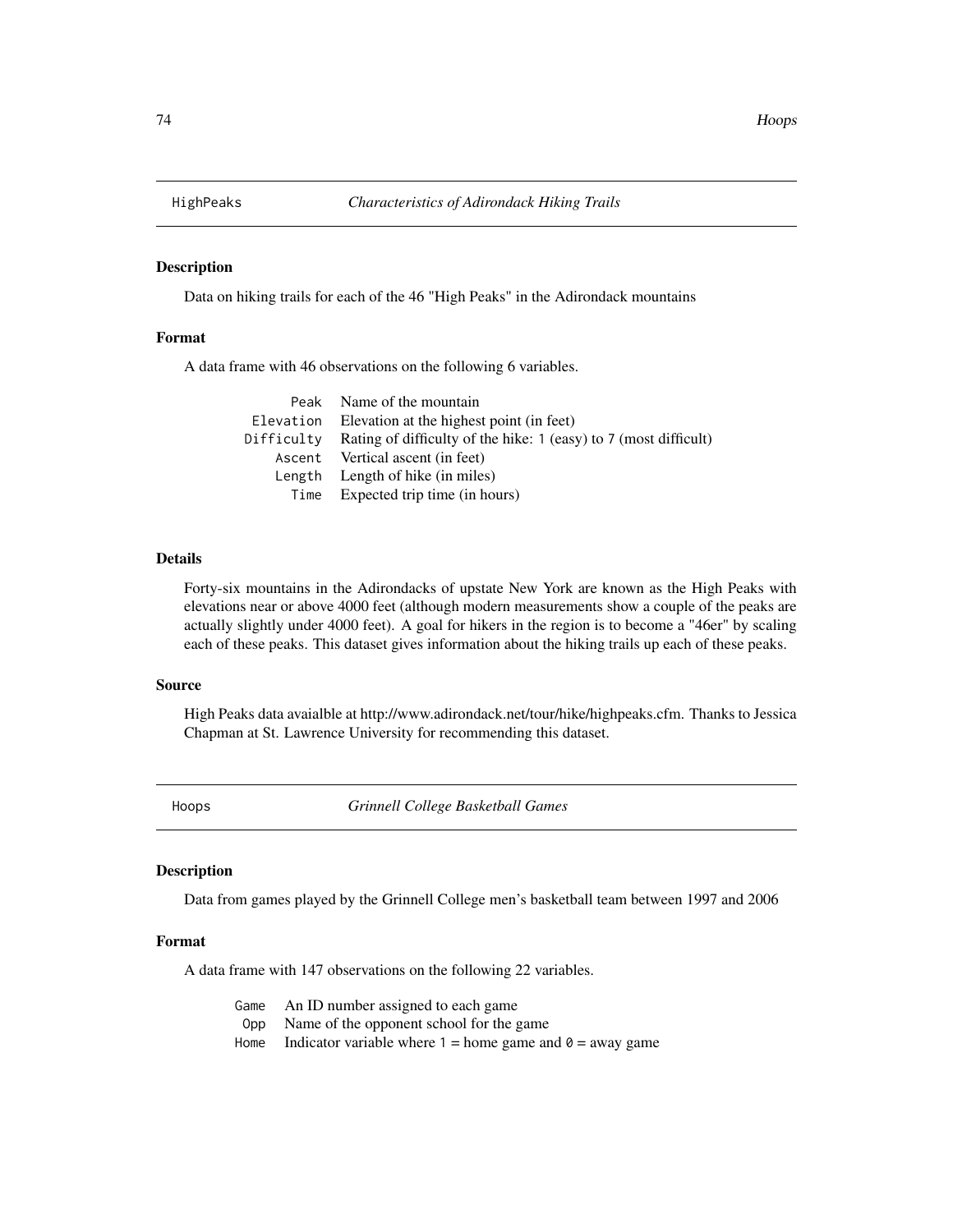#### HorsePrices 75

| OppAtt   | Number of field goal attempts by the opposing team                            |
|----------|-------------------------------------------------------------------------------|
| GrAtt    | Number of field goal attempts by Grinnell                                     |
| Gr3Att   | Number of three-point field goal attempts by Grinnell                         |
| GrFT     | Number of free throw attempts by Grinnell                                     |
| OppFT    | Number of free throw attempts by the opponent                                 |
| GrRB     | Total number of Grinnell rebounds                                             |
| GrOR     | Number of Grinnell offensive rebounds                                         |
| OppDR    | Number of defensive rebounds the opposing team had                            |
| OppPoint | Points scored in the game by the opponent                                     |
| GrPoint  | Points scored in the game by Grinnell                                         |
| GrAss    | Number of assists Grinnell had in the game                                    |
| OppT0    | Number of turnovers the opposing team gave up                                 |
| GrTO     | Number of turnovers Grinnell gave up                                          |
| GrBlocks | Number of blocks Grinnell had in the game                                     |
| GrSteal  | Number of steals Grinnell had in the game                                     |
| X40Point | Indicator variable that is 1 if some Grinnell player scored 40 or more points |
| X30Point | Indicator variable that is 1 if some Grinnell player scored 30 or more points |
| WinLoss  | 1=Grinnell win or $\theta$ =Grinnell loss                                     |
| PtDiff   | Point differential for the game (Grinnell score minus Opponent's score)       |

## Details

Since 1991, David Arseneault, men's basketball coach of Grinnell College, has developed a unique, fast-paced style of basketball that he calls "the system." This dataset comes from the 147 games the Grinnell team played within its athletics conference between the 1997-98 season through the 2005-06 season.

# Source

These data were collected by Grinnell College students Eric Ohrn and Ben Johannsen.

HorsePrices *Prices of Horses*

# Description

Price and related characteristics of horses listed for sale on the internet

# Format

A data frame with 50 observations on the following 5 variables.

| HorseID ID code for each horse        |
|---------------------------------------|
| Price Price (in dollars)              |
| Age Age of the horse (in years)       |
| Height Height of the horse (in hands) |
| Sex f=female m=male                   |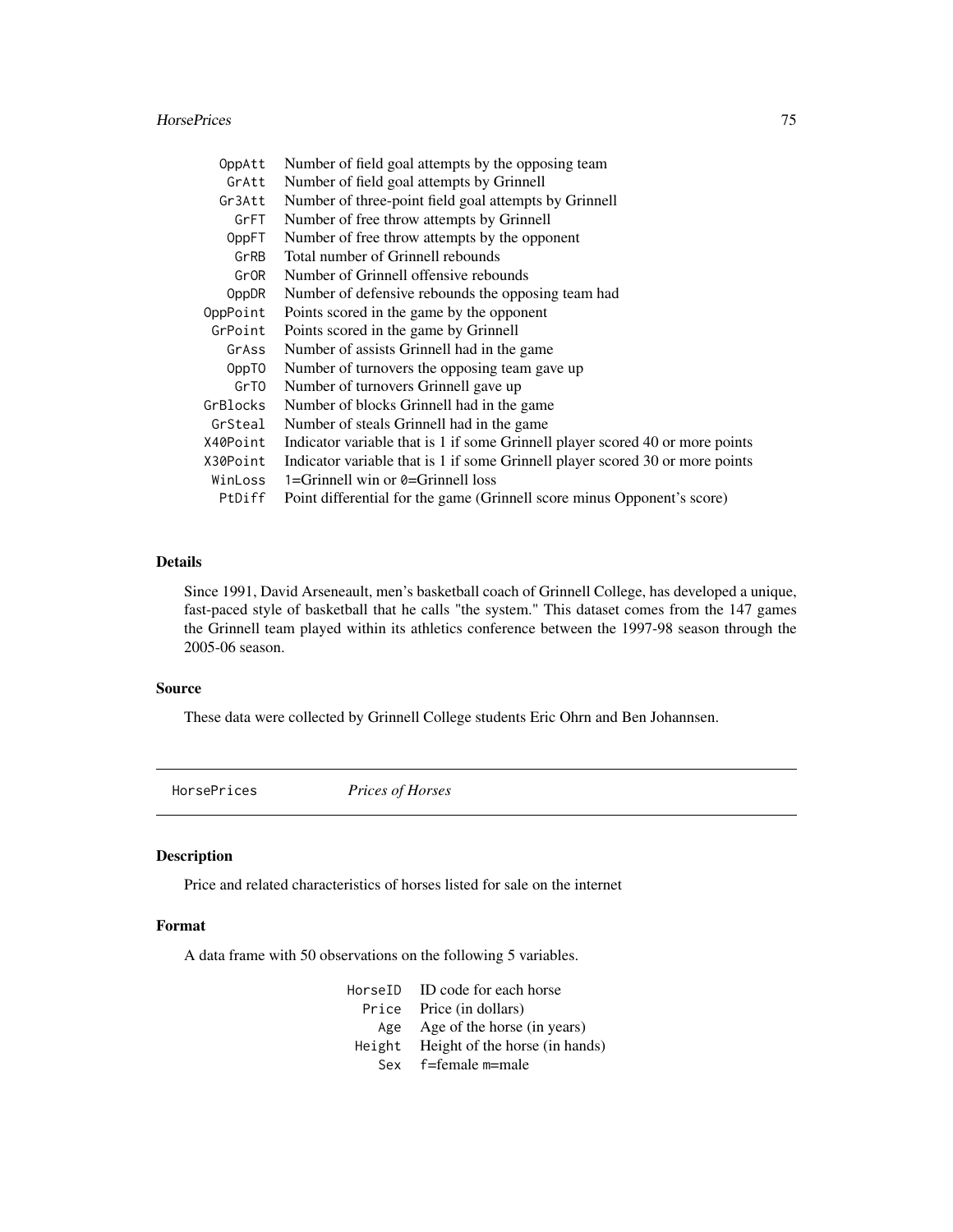# Details

Undergraduate students at Cal Poly collected data on prices of 50 horses advertised for sale on the internet. Predictor variables of price include the age and height of the horse (in hands), as well as its sex.

## Source

Cal Poly students using a horse sale website.

Houses *House Prices, Sizes, and Lot Areas*

# Description

Selling price and characteristics for a sample of 20 houses in a small town

# Format

A data frame with 20 observations on the following 3 variables.

|     | Price Selling price (in dollars)         |
|-----|------------------------------------------|
|     | Size Size of the house (in square feet)  |
| Lot | Area of the house's lot (in square feet) |

# Details

This dataset contains selling prices for 20 houses that were sold in 2008 in a small midwestern town. The file also contains data on the size of each house (in square feet) and the size of the lot (in square feet) that the house is on.

Updated to HousesNY in second edition.

# Source

Data collected from zillow.com in June 2008.

HousesNY *House Prices in Rural NY*

# Description

House prices for a sample of houses in Canton NY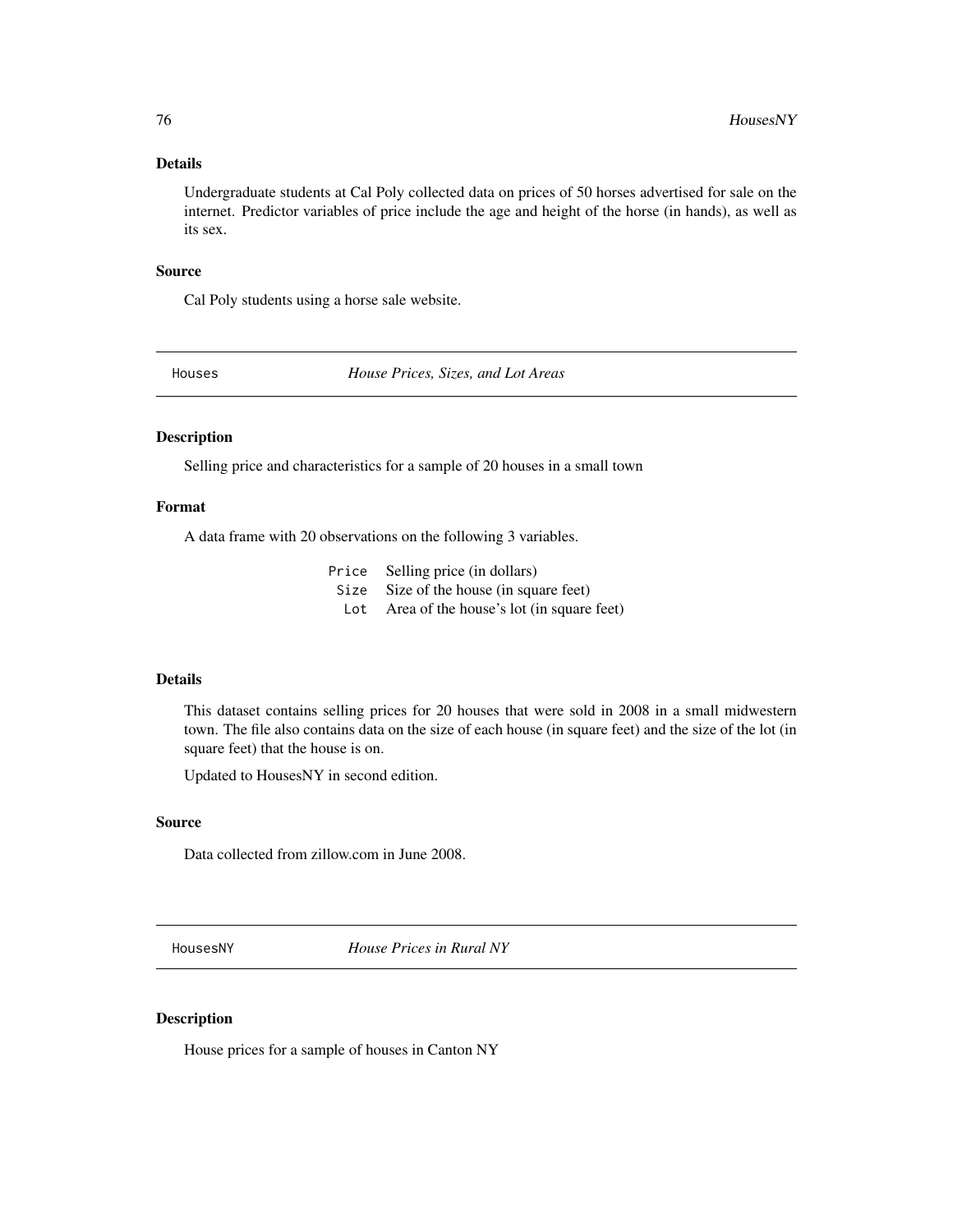$\mathbf{ICU}$  77

# Format

A data frame with 53 observations on the following 5 variables.

Price Estimated price (in \$1,000's)

Beds Number of bedrooms

Baths Number of bathrooms

Size Floor area of the house (in 1,000 square feet)

Lot Size of the lot (in acres)

# Details

Data scraped from Zillow.com for a sample of houses near the 13617 area code (Canton, NY a small town in upstate NY). Houses on lots bigger than five acres (often farms) were excluded.

# Source

Data scraped from the Zillow.com website using tools an app at http://myslu.stlawu.edu/~clee/dataset/zillow/ (April 2017)

| I             |                 |
|---------------|-----------------|
| . .<br>$\sim$ | ۰.<br>۰.<br>n a |

**Intensive Care Unit Patients** 

# Description

Data for a sample of 200 patients at an Intensive Care Unit (ICU)

## Format

A data frame with 200 observations on the following 9 variables.

| TD        | Patient ID code                                           |
|-----------|-----------------------------------------------------------|
| Survive   | 1=patient survived to discharge or $\theta$ =patient died |
| Age       | Age (in years)                                            |
| AgeGroup  | 1= young (under 50), 2= middle (50-69), 3 = old (70+)     |
| Sex       | 1=female or $\theta$ =male                                |
| Infection | 1=infection suspected or $\theta$ =no infection           |
| SysBP     | Systolic blood pressure (in mm of Hg)                     |
| Pulse     | Heart rate (beats per minute)                             |
| Emergency | 1=emergency admission or 0=elective admission             |

# Details

This dataset contains information for a sample of 200 patients who were part of a larger study conducted in a hospital's Intensive Care Unit (ICU). Since an ICU often deals with serious, lifethreatening cases, a key variable to study is patient survival, which is coded in the Survive variable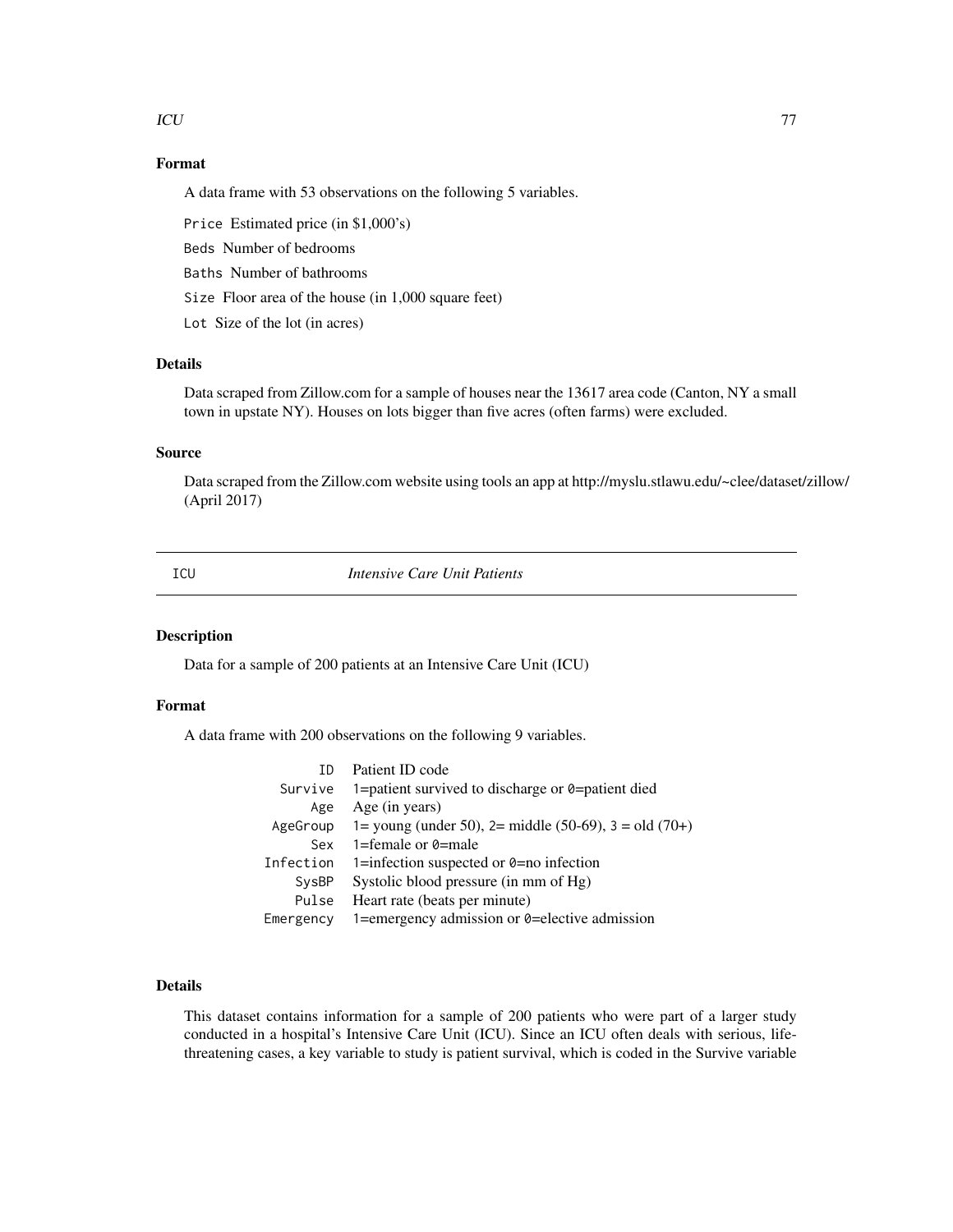78 Inflation

as 1 if the patient lived to be discharged and 0 if the patient died.

## Source

Data downloaded from The Data and Story Library (DASL), http://lib.stat.cmu.edu/DASL/Datafiles/ICU.html.

InfantMortality2010 *Infant Mortality Rates*

#### **Description**

Infant mortality rates in the United States by decade (1920-2010)

## Format

A data frame with 10 observations on the following 2 variables.

Mortality Deaths within one year of birth (per 1000 births)

Year Year (1920-2010 by decades)

## Details

Infant mortality (deaths within one year of birth per 1,000 births) in the US from 1920 - 2010 (by decade).

#### Source

CDC National Vital Statistics Reports at http://www.cdc.gov/nchs/data/nvsr/nvsr57/nvsr57\_14.pdf and https://www.cdc.gov/nchs/data/nvsr/nvsr64/nvsr64\_09.pdf

Inflation *Monthly Consumer Price Index (2009-2016)*

## Description

Consumer Price Index (CPI) each month for 2009 through 2016

#### Format

A data frame with 96 observations on the following 5 variables.

Month Month: 1=January to 12=December

Year Year (2009 to 2016)

CPI Consumer Price Index (base=100 in 1984)

CPIPctDiff Monthly percent change in CPI

t Time index (1 to 96)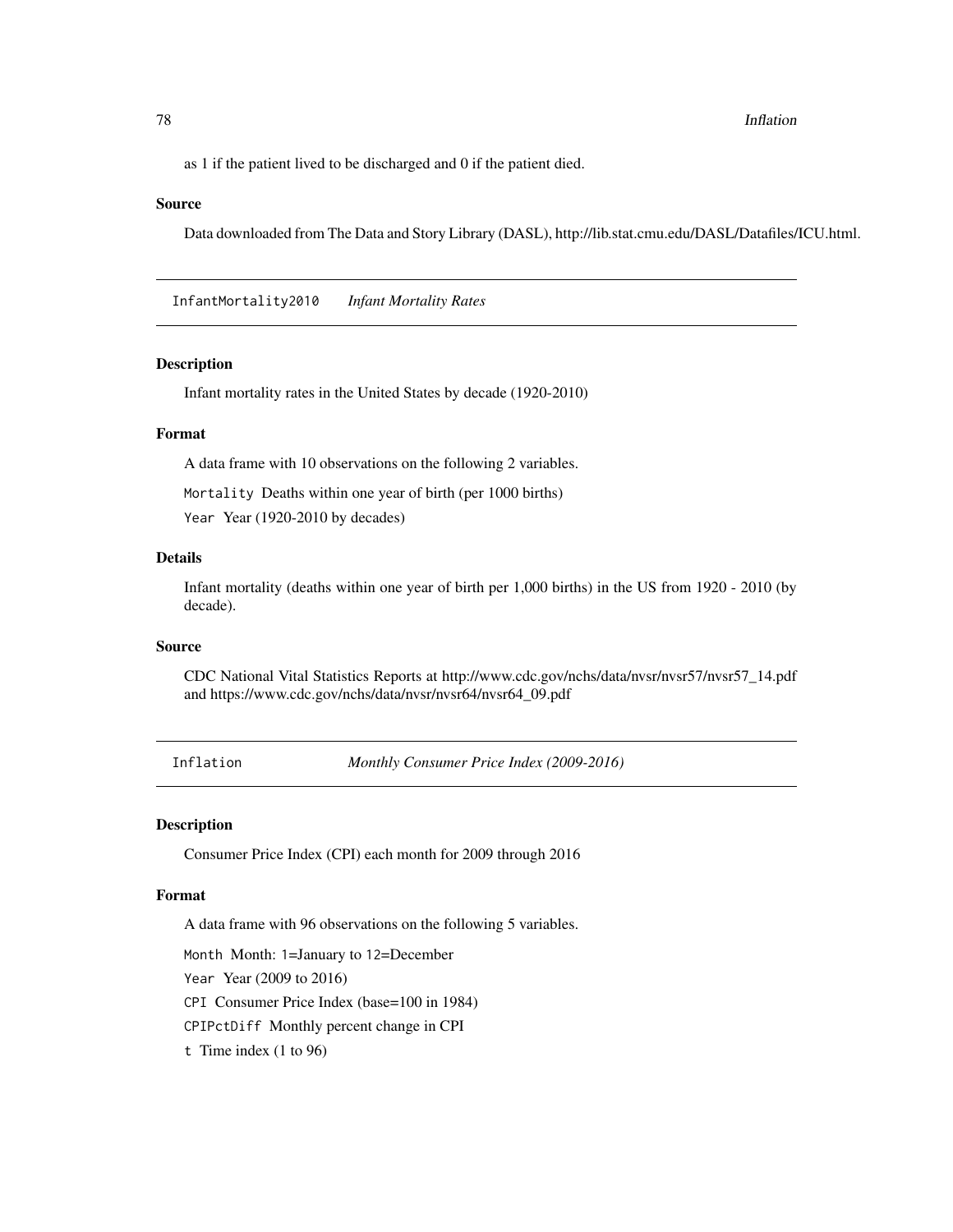# Insurance Vote 79

# Details

Monthly Consumer Price Index for 2009 to 2016 as produced by the Bureau of Labor Statistics (Series Id. CUUR0000SA0). Based on prices for all items in U.S. city average for all consumers (not seasonally) Base period is 1982-1984-100.

## Source

Data downloaded from Bureau of Labor Statistics at https://www.bls.gov/data/

InsuranceVote *Congressional Votes on a Health Insurance Bill*

#### Description

Congressional votes on an ObamaCare health insurance bill in 2009

#### Format

A dataset with 435 observations on the following 9 variables.

| Party     | Party affiliation: D=Democrat or R=Republican                               |
|-----------|-----------------------------------------------------------------------------|
| Dist.     | Congressional district (State-Number)                                       |
| InsVote   | Vote on the health insurance bill: $1 = yes$ or $0 = no$                    |
| Rep       | <b>Indicator for Republicans</b>                                            |
| Dem       | Indicator for Democrats                                                     |
| Private   | Percentage of non-senior citizens in district with private health insurance |
| Public    | Percentage of non-senior citizens in district with public health insurance  |
| Uninsured | Percentage of non-senior citizens in district with no health insurance      |
|           | Obama District winner in 2008 presidential election: 1=Obama 0=McCain       |

#### Details

On 7 November 2009 the U.S. House of Representatives voted, by the narrow margin of 220-215, for a bill to enact health insurance reform. Most Democrats voted yes while almost all Republicans voted no. This dataset contains data for each of the 435 representatives.

# Source

Insurance data are from the American Community Survey (http://www.census.gov/acs/www/data\_documentation/data\_main/). Roll call of congressional votes on this bill can be found at http://clerk.house.gov/evs/2009/roll887.xml.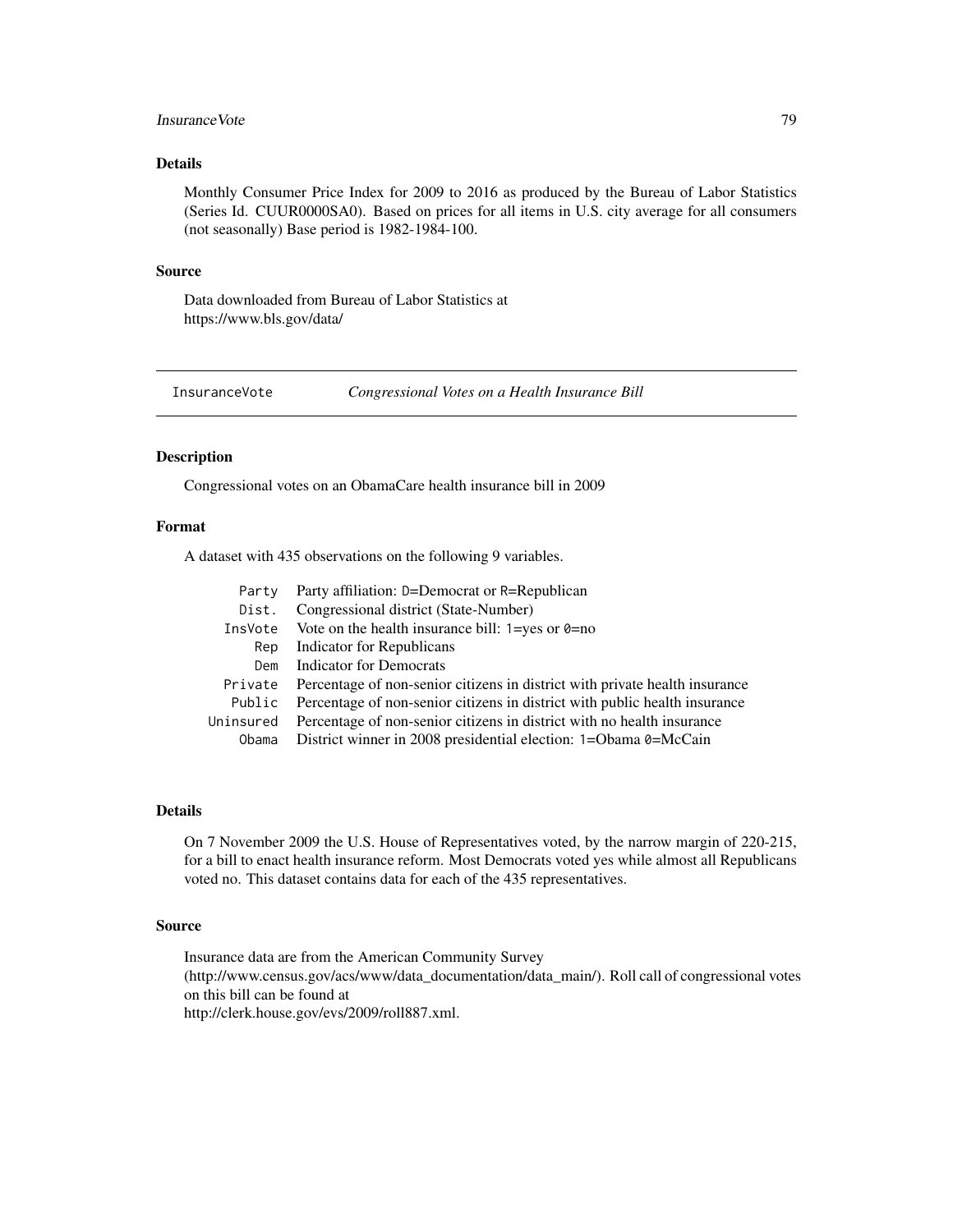True IQ and guessed IQ (from a photo) for 40 women

# Format

A data frame with 40 observations on the following 3 variables.

Age Age of woman

GuessIQ Guessed IQ

TrueIQ Actual IQ

# Details

One hundred sixty raters (75 men and 85 women) took part in judging intelligence (on a 1=high to 7=low scale) based on photographs of students. The ratings were converted to z-scores and then put on an IQ scale to compare to actual measured IQ. There were photos of 80 students, 40 men and 40 women. This data set contains data for the 40 women.

## Source

Kleisner K, Chvatalova V, Flegr J (2014), "Perceived Intelligence Is Associated with Measured Intelligence in Men but Not Women," PLoS ONE 9(3): e81237. doi:10.1371/journal.pone.0081237.

Jurors *Reporting Rates for Jurors*

#### Description

Reporting rates for bi-weekly jury pools in Franklin County Court (Columbus, OH).

## Format

A data frame with 52 observations on the following 4 variables.

Period Sequential 2-week periods ove the course of a year PctReport Percentage of selected jurors who report Year 1998 or 2000 I2000 Indicator for data from the year 2000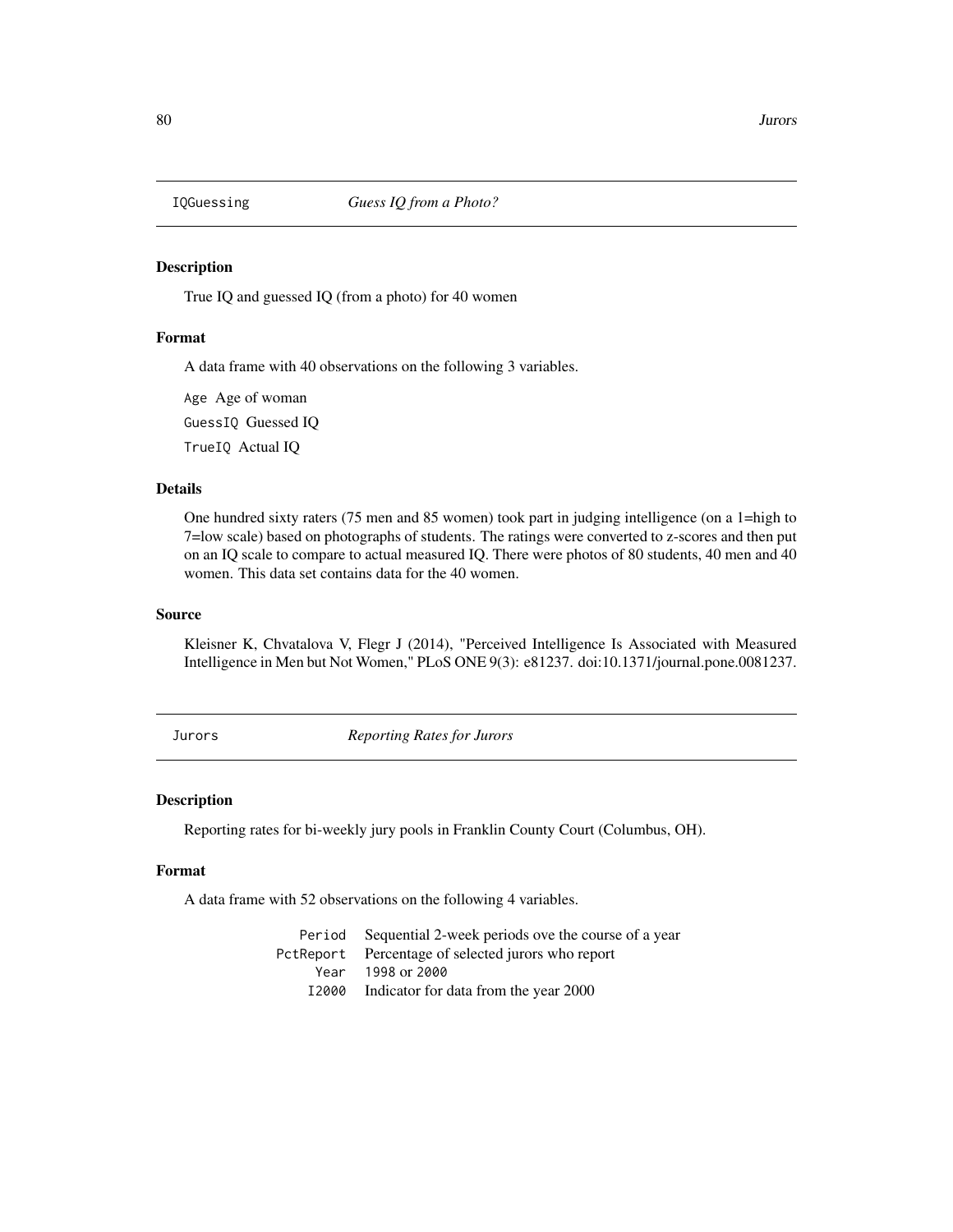#### Kershaw 81

#### Details

Tom Shields, jury commissioner for the Franklin County Municipal Court in Columbus, Ohio, is responsible for making sure that the judges have enough potential jurors to conduct jury trials. Jury duty for this court is two weeks long, so Tom must bring together a new group of potential jurors twenty-six times a year. Random sampling methods are used to obtain a sample of registered voters in Franklin County every two weeks, and these individuals are sent a summons to appear for jury duty. One of the most difficult aspects of Tom's job is to get those registered voters who receive a summons to actually appear at the courthouse for jury duty. This dataset contains the 1998 and 2000 data for the percentages of individuals who reported for jury duty after receiving a summons. The reporting dates vary slightly from year to year, so they are coded sequentially from 1, the first group to report in January, to 26, the last group to report in December. A variety of methods were used after 1998 to try to increase participation rates.

## Source

Franklin County Municipal Court

Kershaw *Kershaw Pitch Data*

#### **Description**

Pitch-by-pitch data for baseball pitcher Clayton Kershaw in the 2013 season

#### Format

A data frame with 3402 observations on the following 24 variables.

BatterNumber Number of batters faced so far that game

Outcome One of 14 possible results for a pitch (e.g. Ball, Ball In Dirt, Called Strike, ..., Swinging Strike (Blocked))

Class One of three classifications (B=ball, S=strike, or X=in play)

Result From pitcher's perspective (Neg=ball or hit, Pos=strike or out)

Swing Did the batter swing at the pitch? (No or Yes)

Time Date and time of the pitch (format yyyy-mm-ddThh:mm:ssZ)

StartSpeed Speed leaving the pitcher's hand (in mph)

EndSpeed Speed crossing home plate (in mph)

HDev Horizontal movement (inches)

VDev Vertical movement (inches)

HPos Horizontal position at home plate (inches from center, positive is catcher's right)

VPos Vertical position at home plate (inches above the ground)

PitchType Code for pitch type (CH=changeup, CU=curve, FF=fastball, or SL=slider)

Zone 1-9 in theoretical strike zone (upper left to lower right), 11-14 are out of strike zone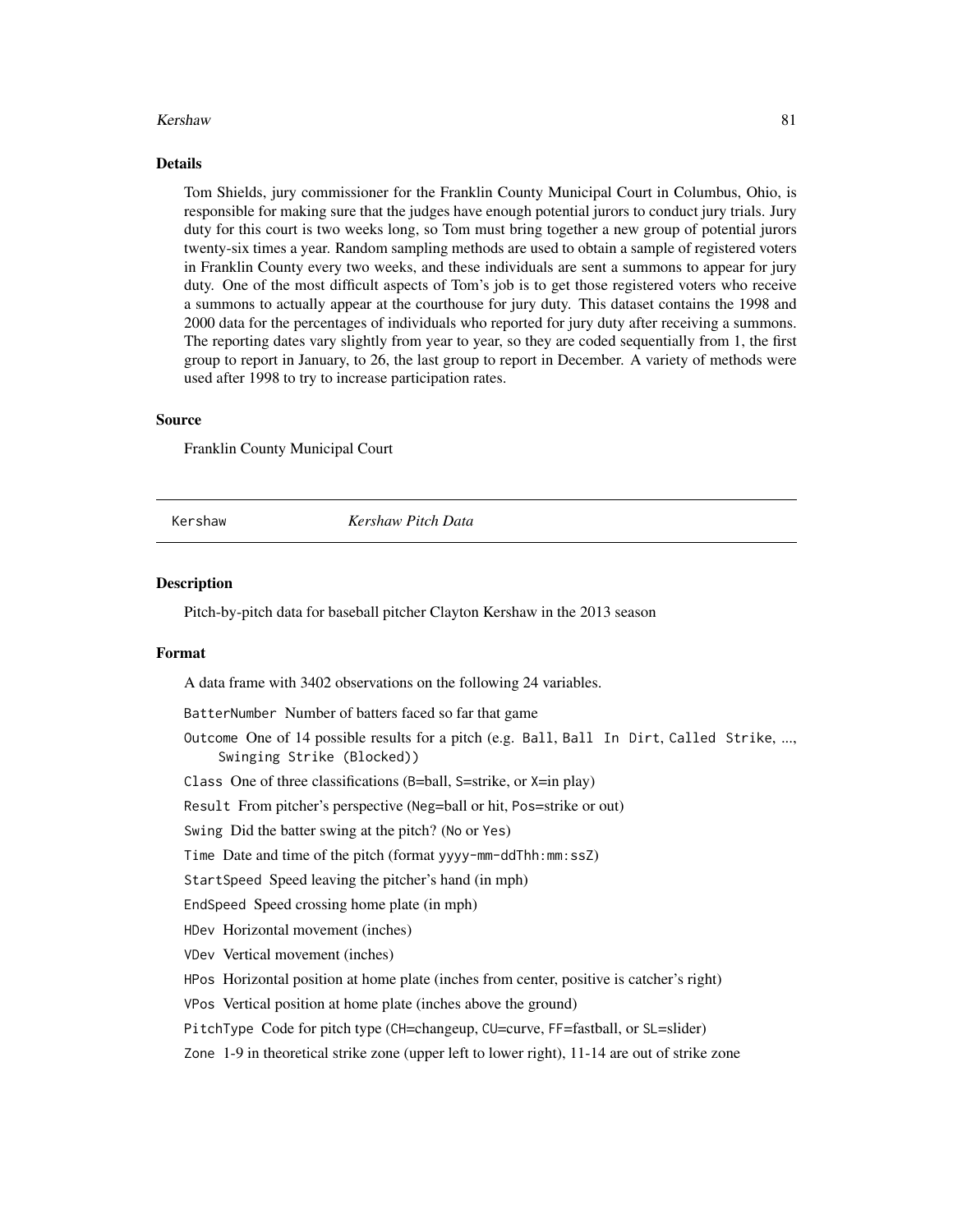Nasty A measure on a 0-100 scale of difficulty of the pitch to hit (100 is most difficult) Count Ball strike count (0-0, 0-1, 0-2, 1-1, 1-2, 2-1, 2-2, 3-1, or 3-2) BallCount Number of balls before the pitch (0, 1, 2, or 3) StrikeCount Number of strikes before the pitch (0, 1, or 2) Inning Inning of the game InningSide Portion of the inning (bottom= pitcher at home or top=pitcher away) Outs Number of outs when the pitch is thrown BatterHand Batter's stance (L=left or R=right) ABEvent Result of the at bat (several possibilities) Batter Name of the batter faced

# Details

Dataset includes information for 3,402 individual pitches thrown by Los Angeles Dodger baseball pitcher Clayton Kershaw during the 2013 regular season when he won the Cy Young award as the best pitcher in the National League. Many variables are measured using Major League Baseball's PITCHf/x system that uses camera systems in each ballpark to track characteristics of each pitch thrown.

#### Source

Data scraped from the MLB GameDay website (http://gd2.mlb.com/components/game/mlb/) using pitchRx

KeyWestWater *Key West Water Temperatures*

## **Description**

Hourly water temperatures from Gulf of Mexico near Key West, Florida

#### Format

A data frame with 6572 observations on the following 3 variables.

DateTime Date and time of reading (format mm/dd/yyyy h:00)

WaterTemp Water temperature (in degrees Fahrenheit)

t Time index (1 to 673)

#### Details

Hourly readings of water temperatures from a measuring device in the Gulf of Mexico near Key West, Florida. The hourly temperatures are provided from October 3, 2016 to October 3, 2017 and were obtained from station 8724580. A few missing values have been interpolated to provide a complete series.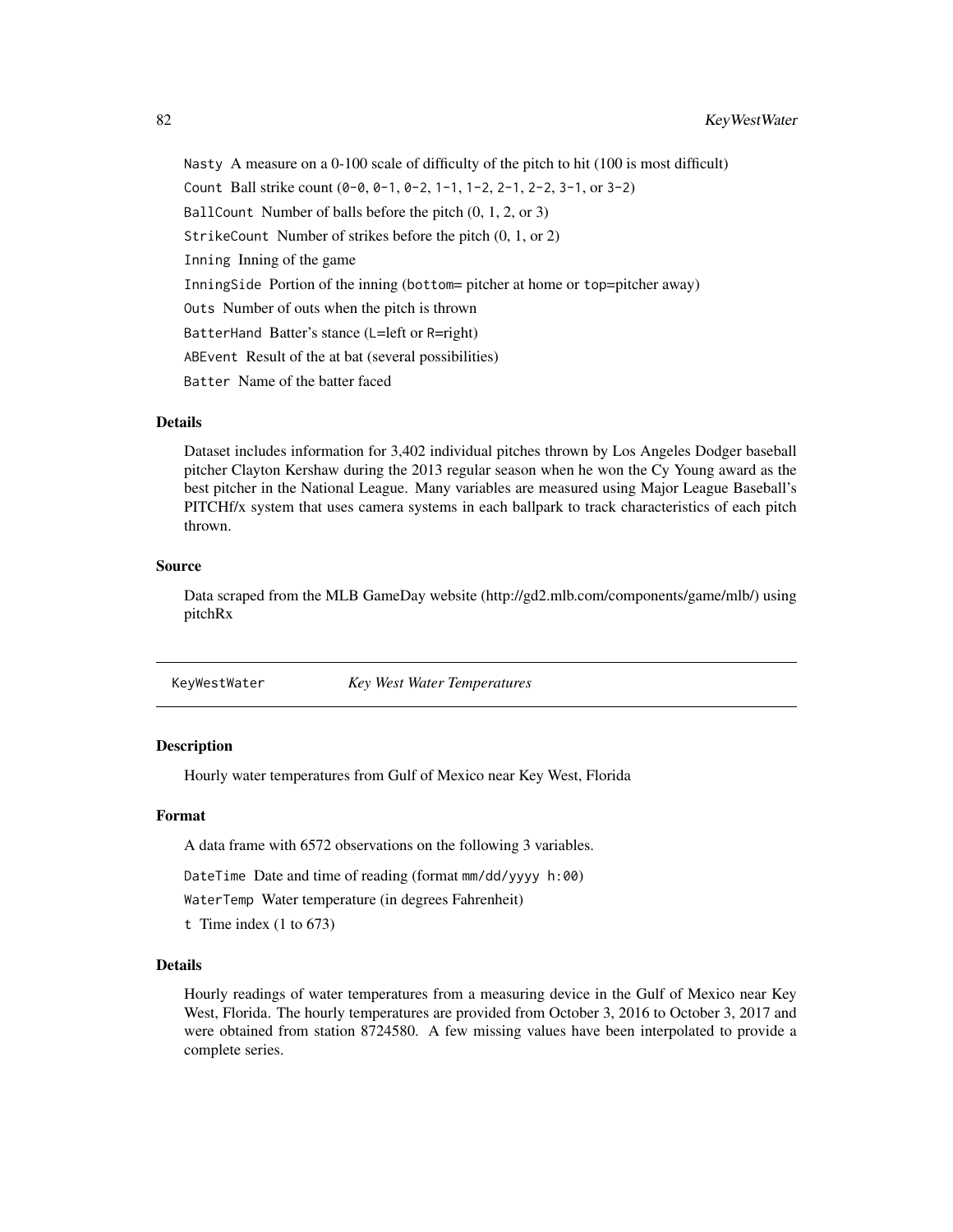# Leafhoppers 83

## Source

National Oceanographic and Atmospheric Administration (2017), Key West Ocean Temperature Data, October 3, 2016 to October 3, 2017, https://www.nodc.noaa.gov, Accessed on October 4, 2017

Data were obtained by Kyle Johnston for his Senior Exercise (a capstone project).

Kids198 *Body Measurements of Children*

#### Description

Body measurements for a sample of 198 children

#### Format

A data frame with 198 observations on the following 5 variables.

| Height | Height (in inches)         |
|--------|----------------------------|
| Weight | Weight (in pounds)         |
| Age    | Age (in months)            |
| Sex    | 0=male or 1=female         |
| Race   | $\theta$ =white or 1=other |

#### Details

This dataset comes from a 1977 anthropometric study of body measurements for children. Subjects in this sample are between the ages of 8 and 18 years old, selected at random from the much larger dataset of the original study.

#### Source

A sample of 198 cases from the NIST's AnthroKids dataset at http://ovrt.nist.gov/projects/anthrokids/

Leafhoppers *Leafhopper Diet and Longevity*

# Description

Lifetimes for potato leafhoppers on various sugar diets

# Format

A data frame with 8 observations on the following 2 variables.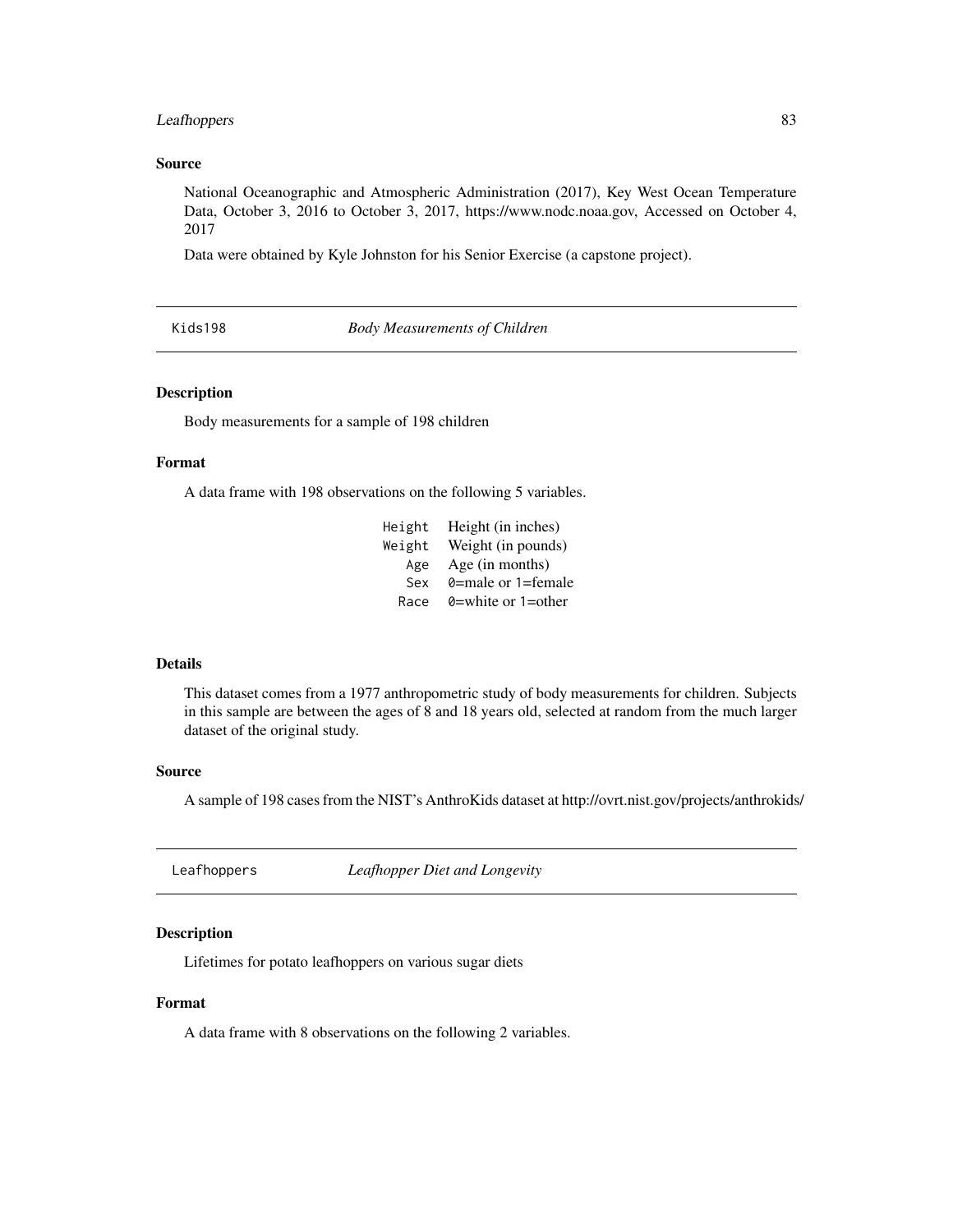Diet Control, Fructose, Glucose, or Sucrose Days Number of days until half the leafhoppers in a dish died

# Details

The goal of this study was to compare the effects of four diets on the lifespan of small insects called potato leafhoppers. One of the four was a control diet: just distilled water with no nutritive value. Each of the other three diets had a particular sugar added to the distilled water, one of glucose, sucrose, or fructose. Leafhoppers were sorted into groups of eight and each group was put into one of eight lab dishes. Each of the four diets was added to two dishes, chosen using chance.

## Source

"Survival and behavioral responses of the potato leafhopper, Empoasca Fabae (Harris), on synthetic media," MS thesis by Douglas Dahlman (1963), Iowa State University. The data can be found in Analyzing Experimental Data by Regression by David M. Allen and Foster B. Cady, Belmont, CA: Lifetime Learning (Wadsworth).

LeafWidth *Leaf Measurements*

# **Description**

Measurements of Dodonaea viscosa leaves

## Format

A data frame with 252 observations on the following 5 variables.

Width Average width (in mm)

Length Average length (in mm)

LWRatio Length divided by Width

Area Area (in sq. mm)

Year Year the leaves were collected

## Details

Data on samples of leaves from the species Dodonaea viscosa subsp. angustissima (common name hopbush), which have been collected in a certain region of South Australia for many years.

#### Source

Guerin, G., Wen, H., Lowe, A. (2012), "Leaf morphology shift linked to climate change," Biol. Lett., 8, doi: 10.1098/rsbl.2012.0458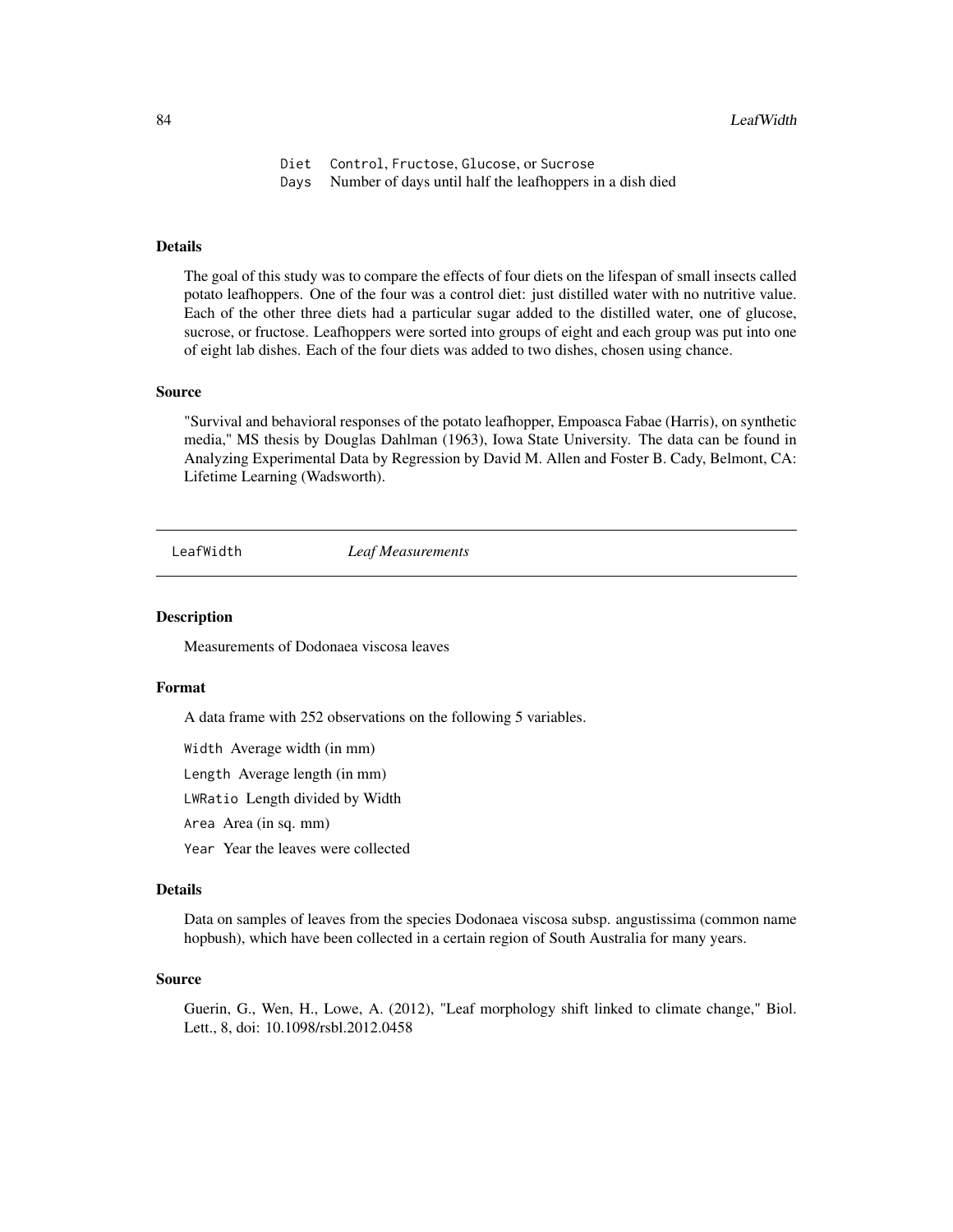Treatment results for leukemia patients

## Format

A data frame with 51 observations on the following 9 variables.

| Age    | Age at diagnosis (in years)                                                  |
|--------|------------------------------------------------------------------------------|
| Smear  | Differential percentage of blasts                                            |
| Infil  | Percentage of absolute marrow leukemia infiltrate                            |
| Index  | Percentage labeling index of the bone marrow leukemia cells                  |
| Blasts | Absolute number of blasts, in thousands                                      |
| Temp   | Highest temperature of the patient prior to treatment, in degrees Fahrenheit |
| Resp   | 1=responded to treatment or $\theta$ =failed to respond                      |
| Time   | Survival time from diagnosis (in months)                                     |
| Status | $\theta$ =dead or 1=alive                                                    |

# Details

A study involved 51 untreated adult patients with acute myeloblastic leukemia who were given a course of treatment, after which they were assessed as to their response.

#### Source

Data come from Statistical Analysis Using S-Plus (Brian S. Everitt; first edition 1994, Chapman & Hall).

LeveeFailures *Levee Failures along the Mississippi River*

# Description

Factors relating to Mississippi River levee failure

# Format

A data frame with 82 observations on the following 14 variables.

Failure Did the levee fail? (1=yes or  $0=$ no)

Year Year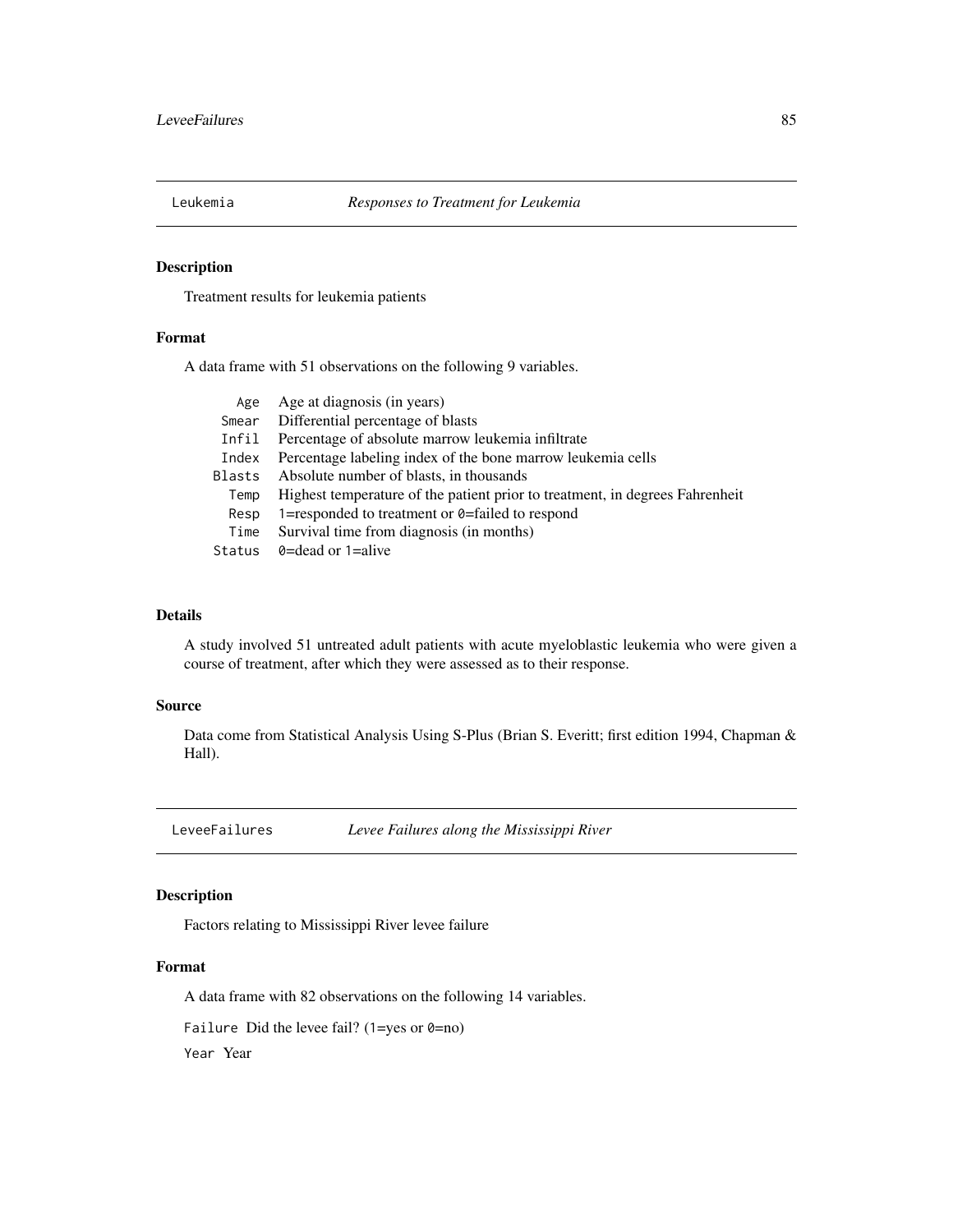RiverMile Location along the river (mile marker) Sediments Sediments present? (1=yes or  $0=$ no) BorrowPit Borrow pit present? (1=yes or  $\theta$ =no) Meander Type of meander (1=inside bend, 2=outside bend, 3=chute, 4=straight) ChannelWidth Width of the river channel (in meters) FloodwayWidth Width of floodway (in meters, levee to levee, levee to bluff, or bluff to bluff, as appropriate) ConstrictionFactor Constriction of the floodway over time (1880s to present) LandCover 1=open water, 2=grassy, 3=agricultural, 4=forest VegWidth Vegative buffer width (in meters) Sinuosity River length divided by valley length for 10 miles up- and down-valley from levee site Dredging Dredging intensity Revetement Is there a stone structure (wall) meant to hold up the bank? (1=yes or  $\theta$ =no)

#### Details

The goal of this investigation was to test the relative importance of geologic, geomorphic, and other physical factors that have led to levee failures through the past century along much of the Mississippi River.

## Source

A. Flor, N. Pinter, W.F. Remo (2010), "Evaluating Levee Failure Susceptibility on the Mississippi River Using Logistic Regression Analysis," Engineering Geology, Vol. 116, pp. 139-148

LewyBody2Groups *Lewy Bodies and Dimentia*

## **Description**

Dementia study comparing two groups of patients

#### Format

A data frame with 39 observations on the following 3 variables.

Type DLB=Dementia with Lewy Bodies or DLB/AD=DLB and Alzheimer's Disease

APC Annualized Percentage Change from baseline volume of the brain

MMSE Change in functional performance on the Mini Mental State Examination

#### Details

Brain MRIs were used to study the brains of patients with Dementia with Lewy Bodies, some of whom also were diagnosed with Alzheimer's Disease.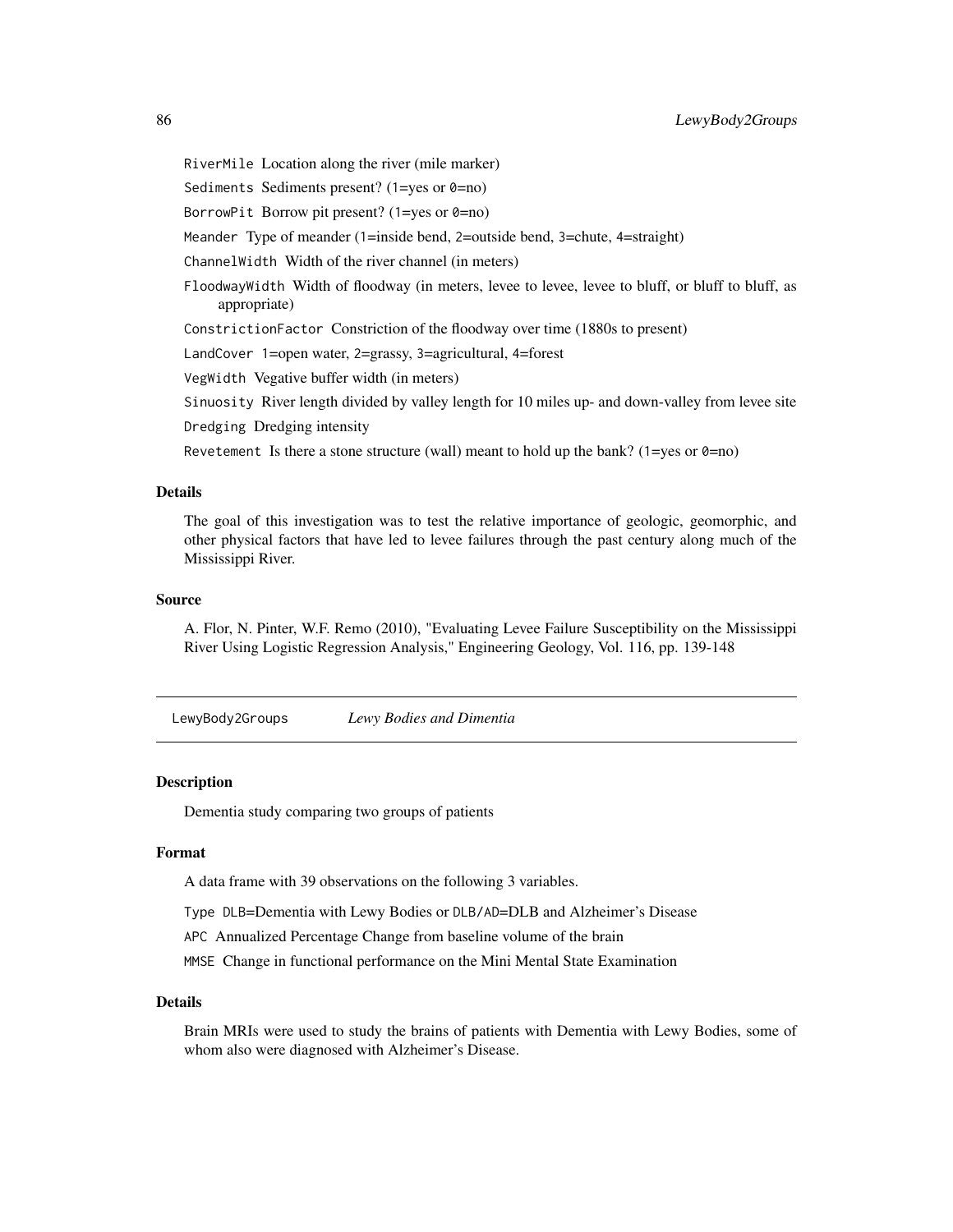# LongJumpOlympics 87

# Source

Z. Nedelksa et al. (2015), "Pattern of brain atrophy rates in autopsy-confirmed dementia with Lewy bodies,"" Neurobiology of Aging, 36: 452-461.

LewyDLBad *Lewy Bodies and Dimentia with Alzheimer's*

# Description

Dementia Study with Lewy Bodies

# Format

A data frame with 20 observations on the following 3 variables.

group DLB/AD=DLB and Alzheimer's Disease

APC Annualized Percentage Change from baseline volume of the brain

MMSE Change in functional performance on the Mini Mental State Examination

# Details

Brain MRIs were used to study the brains of patients with Dementia with Lewy Bodies. These are the cases that were also diagnosed with Alzheimer's Disease. This is a subset of LewBody2Groups

## Source

Z. Nedelksa et al. (2015), "Pattern of brain atrophy rates in autopsy-confirmed dementia with Lewy bodies," Neurobiology of Aging, 36: 452-461.

LongJumpOlympics *Olympic Men's Long Jump Gold Medal Distance (1900 - 2008)*

# Description

Winning distances in men's Olympic long jump competitions (1900 - 2008)

## Format

A data frame with 26 observations on the following 2 variables.

Year Year of the Olympics (1900 - 2008)

Gold Winning men's long jump distance (in meters)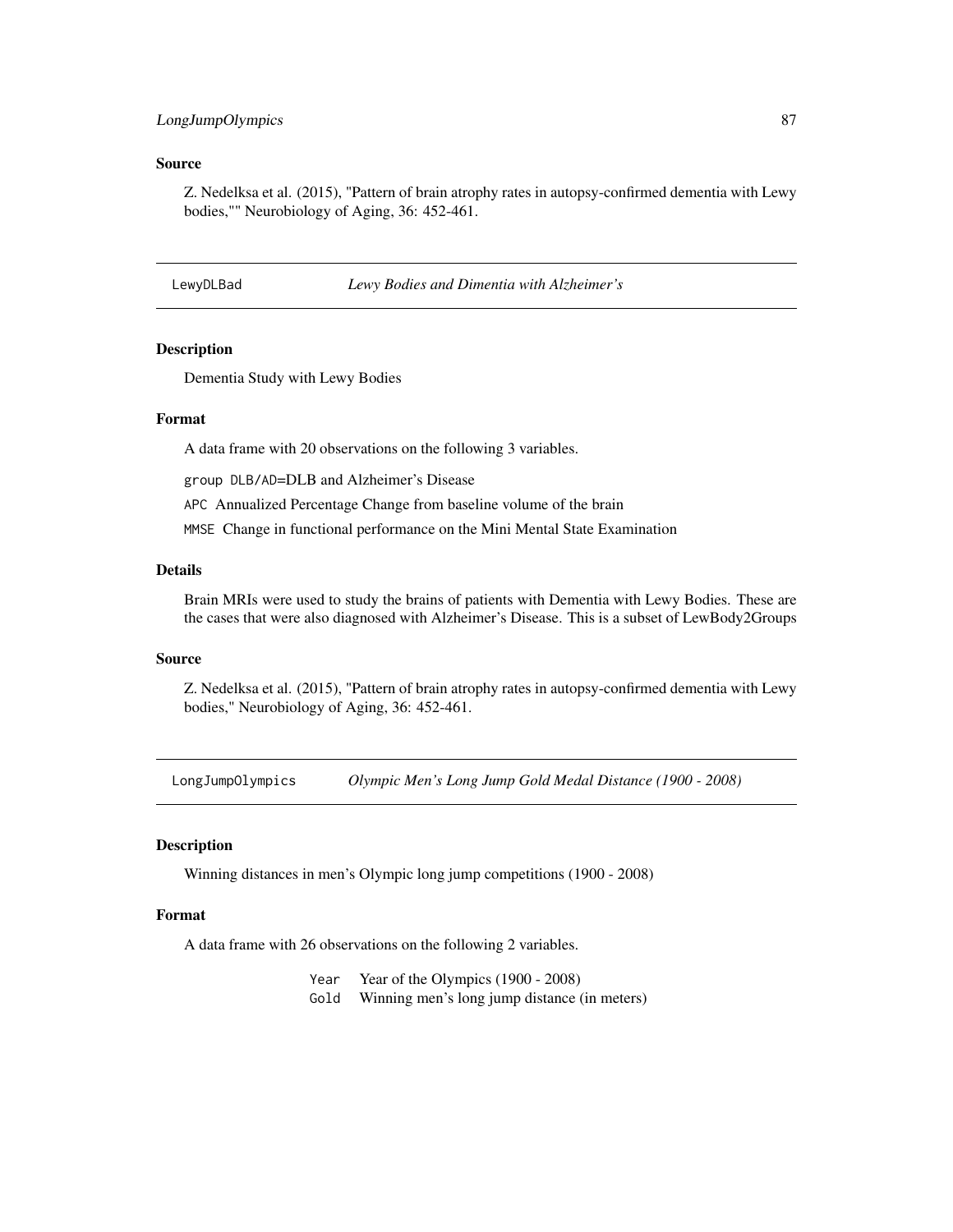# Details

Gold medal winning distances for the men's long jump at the Olympics from 1900 to 2008. Updated to LongJumpOlympics2016 in second edition.

# Source

Historical Olympic long ump results at http://trackandfield.about.com/od/longjump/qt/olymlongjumpmen.htm

LongJumpOlympics2016 *Olympic Men's Long Jump Gold Medal Distance (1900 - 2016)*

# Description

Gold medal distance for Olympic men's long jump

## Format

A data frame with 28 observations on the following 2 variables.

Year Olympic Year (1900-2016)

Gold Gold medal distance (in meters)

#### Details

Gold medal winning distances for the men's long jump at the Olympics from 1900 to 2016.

#### Source

Historical Olympic long jump results at http://trackandfield.about.com/od/longjump/qt/olymlongjumpmen.htm

LosingSleep *Sleep Hours for Teenagers*

#### Description

Hours of sleep for teenagers

#### Format

A data frame with 446 observations on the following 3 variables.

Person Cased ID number

Age Age (in years)

Outcome Average at least 7 hours of sleep? (1=yes or  $\theta$ =no)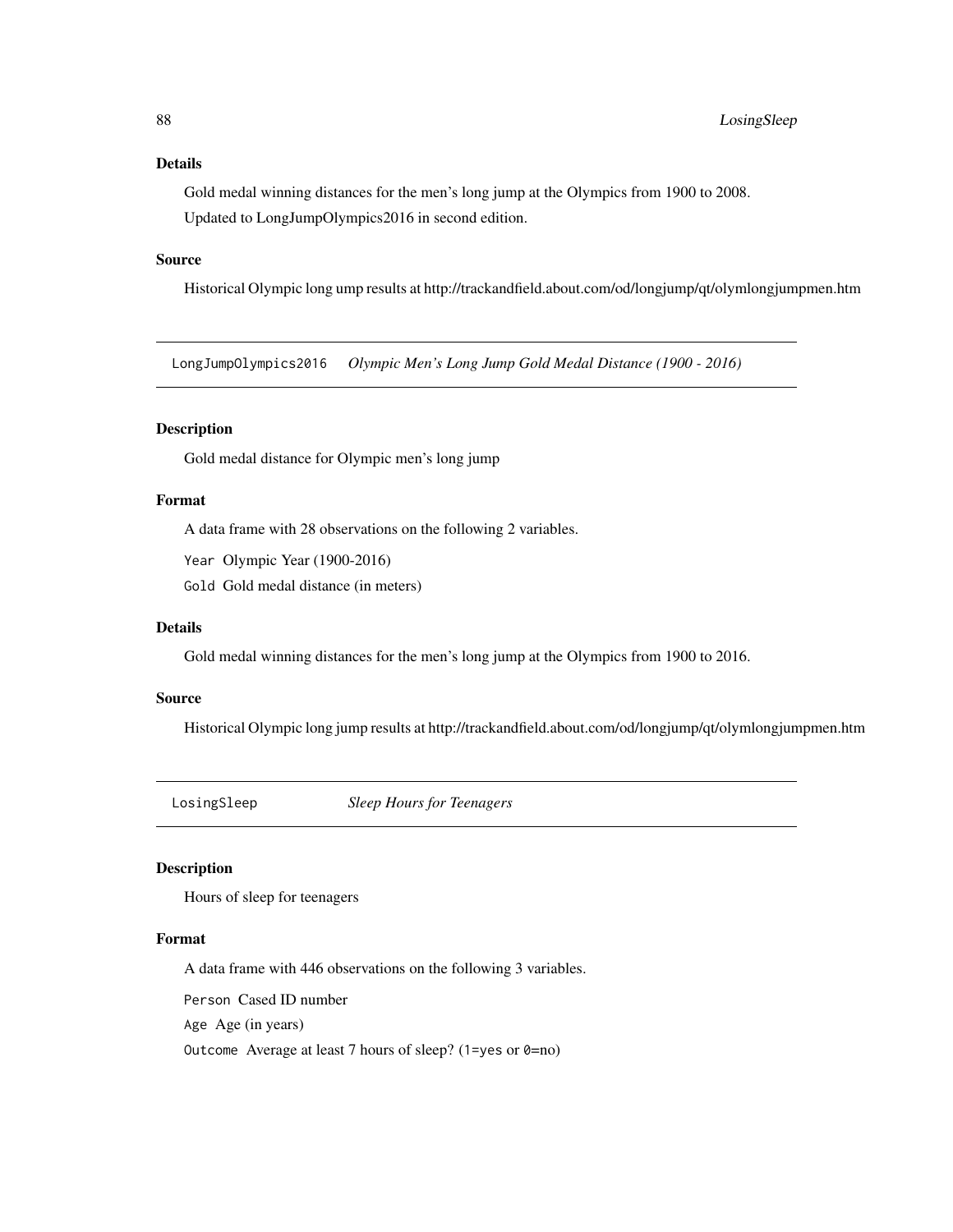#### LostLetter 89

# Details

Data from a sample of 446 teens, aged 14 to 18, who answer the question, "On an average school night, how many hours of sleep do you get?" The outcome variable records whether or not each person averages at least 7 hours of sleep.

## Source

Wahlstrom, K., Dretzke, B., Gordon, M., Peterson, K., Edwards, K., & Gdula, J. (2014) "Examining the Impact of Later School Start Times on the Health and Academic Performance of High School Students: A Multi-Site Study," Center for Applied Research and Educational Improvement. St Paul, MN: University of Minnesota.

LostLetter *Return Rates for "Lost" Letters*

## Description

Which "lost" letters will be returned by the public?

# Format

A data frame with 140 observations on the following 8 variables.

|            | Location Where letter was "lost": DesMoines, GrinnellCampus, or GrinnellTown |
|------------|------------------------------------------------------------------------------|
|            | Address Address on the letter: Confederacy or Peaceworks                     |
|            | Returned 1= letter was returned or $\theta$ = letter was not returned        |
|            | DesMoines Indicator for letters left in Des Moines                           |
|            | Grinnell Town Indicator for letters left in the town of Grinnell             |
|            | GrinellCampus Indicator for letters left on the Grinnell campus              |
| Peaceworks | Indicator for letters addressed to Iowa Peaceworks                           |
|            | Confederacy Indicator for letters addressed to Friends of the Confederacy    |

# Details

In 1999 Grinnell College students Laurelin Muir and Adam Gratch conducted an experiment for an introductory statistics class. They intentionally "lost" 140 letters in either the city of Des Moines, the town of Grinnell, or on the Grinnell College campus. Half of each sample were addressed to Friends of the Confederacy and the other half to Iowa Peaceworks. The students kept track of which letters were eventually returned.

## Source

Student project at Grinnell College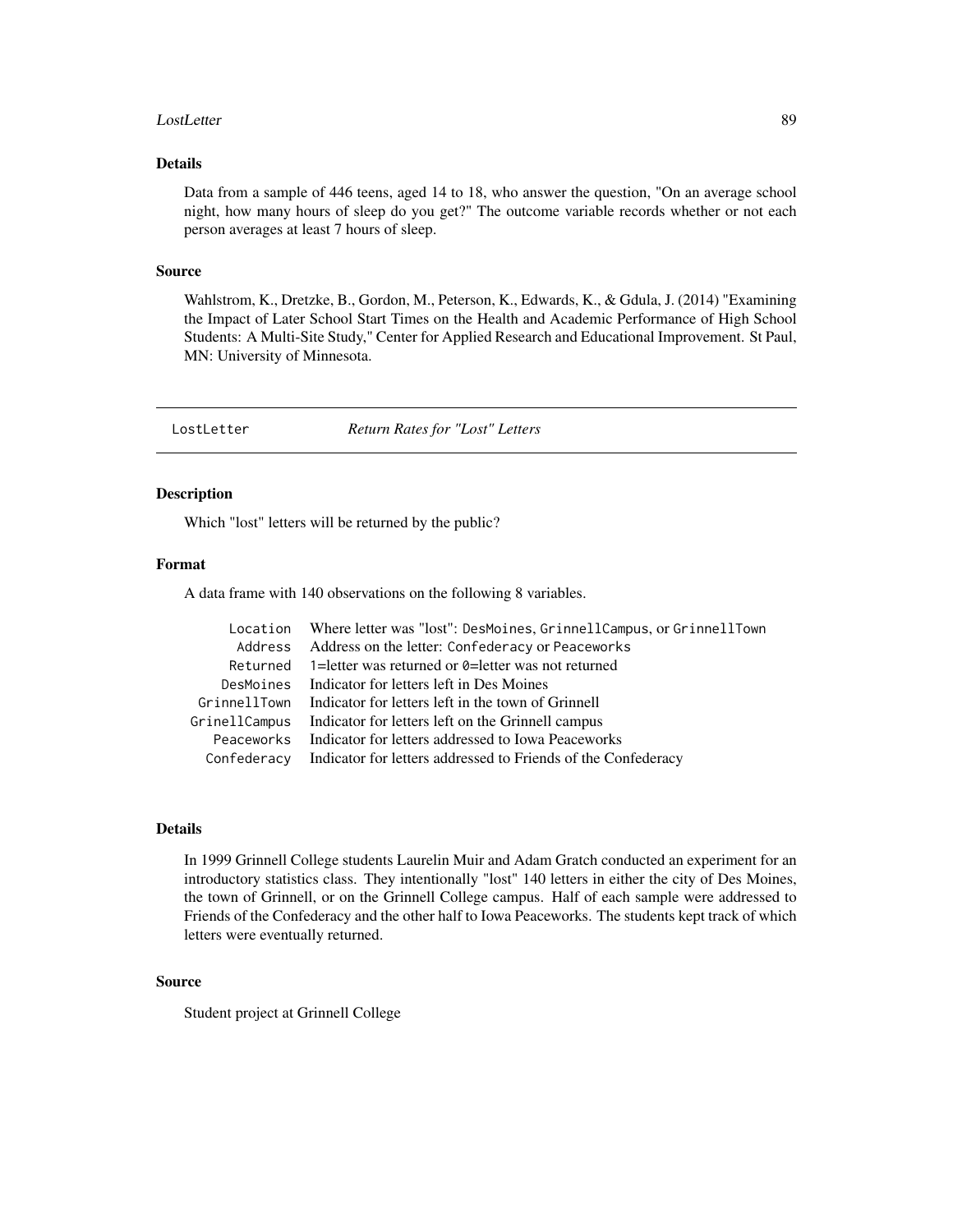Training records for a marathon runner

# Format

A dataset with 1128 observations on the following 9 variables.

|           | Date Training date                                       |
|-----------|----------------------------------------------------------|
|           | Miles Miles for training run                             |
| Time      | Training time (in minutes: seconds: hundredths)          |
| Pace      | Running pace (in minutes: seconds: hundred ths per mile) |
| ShoeBrand | Addidas, Asics, Brooks, Izumi, Mizuno, or New Balance    |
| TimeMin   | Training time (in minutes)                               |
| PaceMin   | Running pace (in minutes per mile)                       |
| Short     | $1=5$ miles or less or 0=more than 5 miles               |
| After2004 | 1= for runs after 2004 or $\theta$ =for earlier runs     |
|           |                                                          |

# Details

Information from training records of a marathoner over a five-year period from 2002-2006.

#### Source

Data from training records of one of the Stat2 authors.

Markets *Daily Change in Dow Jones and Nikkei Stock Market Indices*

# Description

Daily changes in two stock market indices

# Format

A dataset with 56 observations on the following 5 variables.

|      | DJIAch Change in Dow Jones Industrial Average |
|------|-----------------------------------------------|
| Date | Date: 06-Aug-09 to 02-Nov-09                  |
|      | Nik225ch Change in Nikkei 225 stock average   |
| Up.  | Indicator for positive Nikkei change          |
|      | lagNik Previous day's Nikkei change           |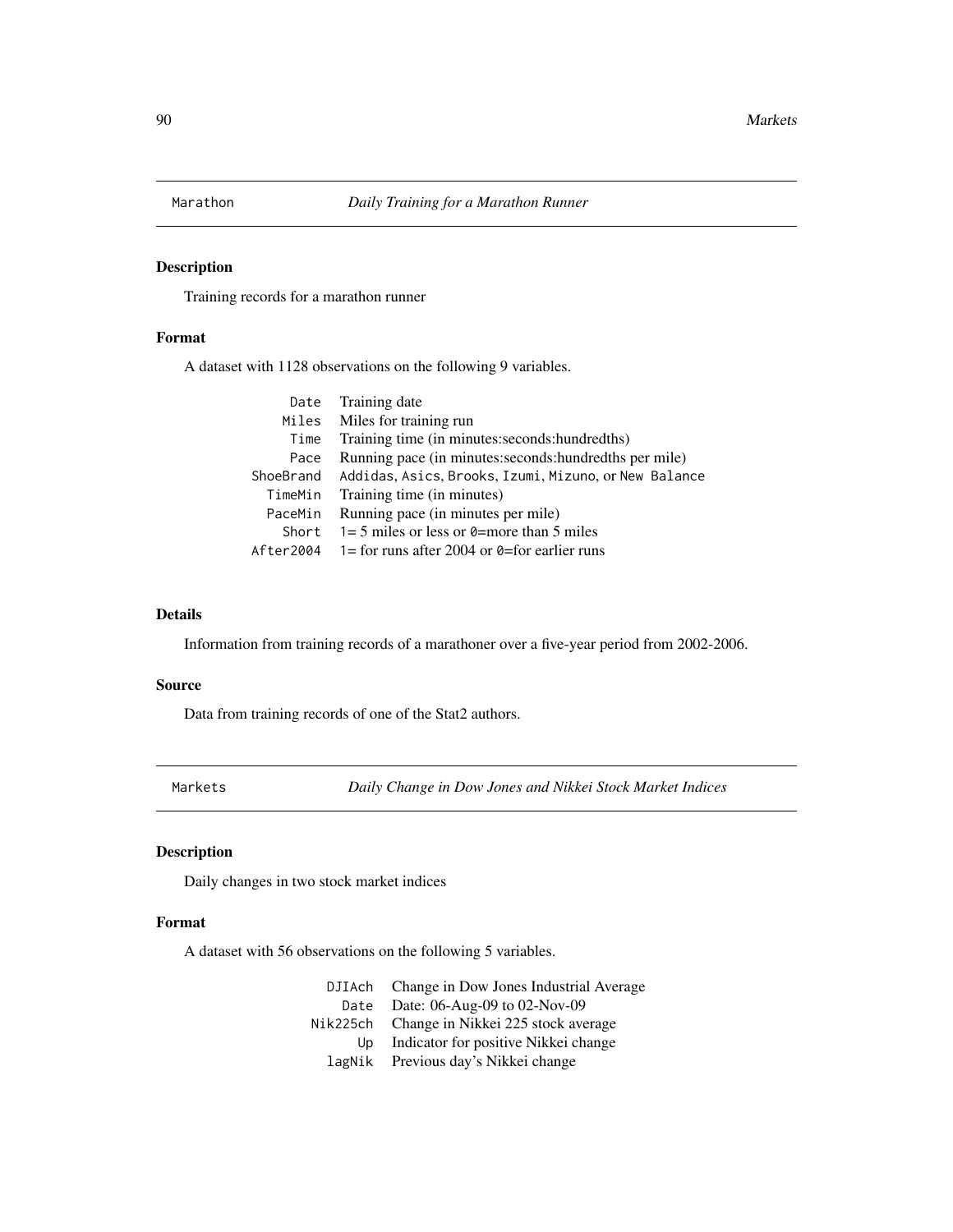# MathPlacement 91

# Details

This dataset contains data on daily changes from two stock markets over 56 days from 06-Aug-09 to 02-Nov-09. The Dow Jones Industrial Average is based in New York and the Nikkei 225 is a stock index in Japan.

#### Source

Dow Jones Industrial Average: http://markets.cbsnews.com/cbsnews/quote/historical? Month=11&Symbol=310%3A998313&Year=2009&Range=12&tag=cbsnewsSectionsArea Historical Nikkei 225 index: http://markets.cbsnews.com/cbsnews/quote/historical? Month=11&Symbol=992%3A1900000035&Year=2009&Range=12&tag=cbsnewsSectionsArea

MathEnrollment *Enrollments in Math Courses*

## Description

Semester enrollments in mathematics courses

# Format

A dataset with 11 observations on the following 3 variables.

| AYear Academic year (for the fall)       |
|------------------------------------------|
| Fall Fall semester total enrollments     |
| Spring Spring semester total enrollments |

## Details

Total enrollments in mathematics courses at a small liberal arts college were obtained for each semester from Fall 2001 to Spring 2012.

# Source

The data were obtained from http://Registrar.Kenyon.edu on June 1, 2012.

MathPlacement *Math Placement Exam Results*

# Description

Results from a Math Placement exam at a liberal arts college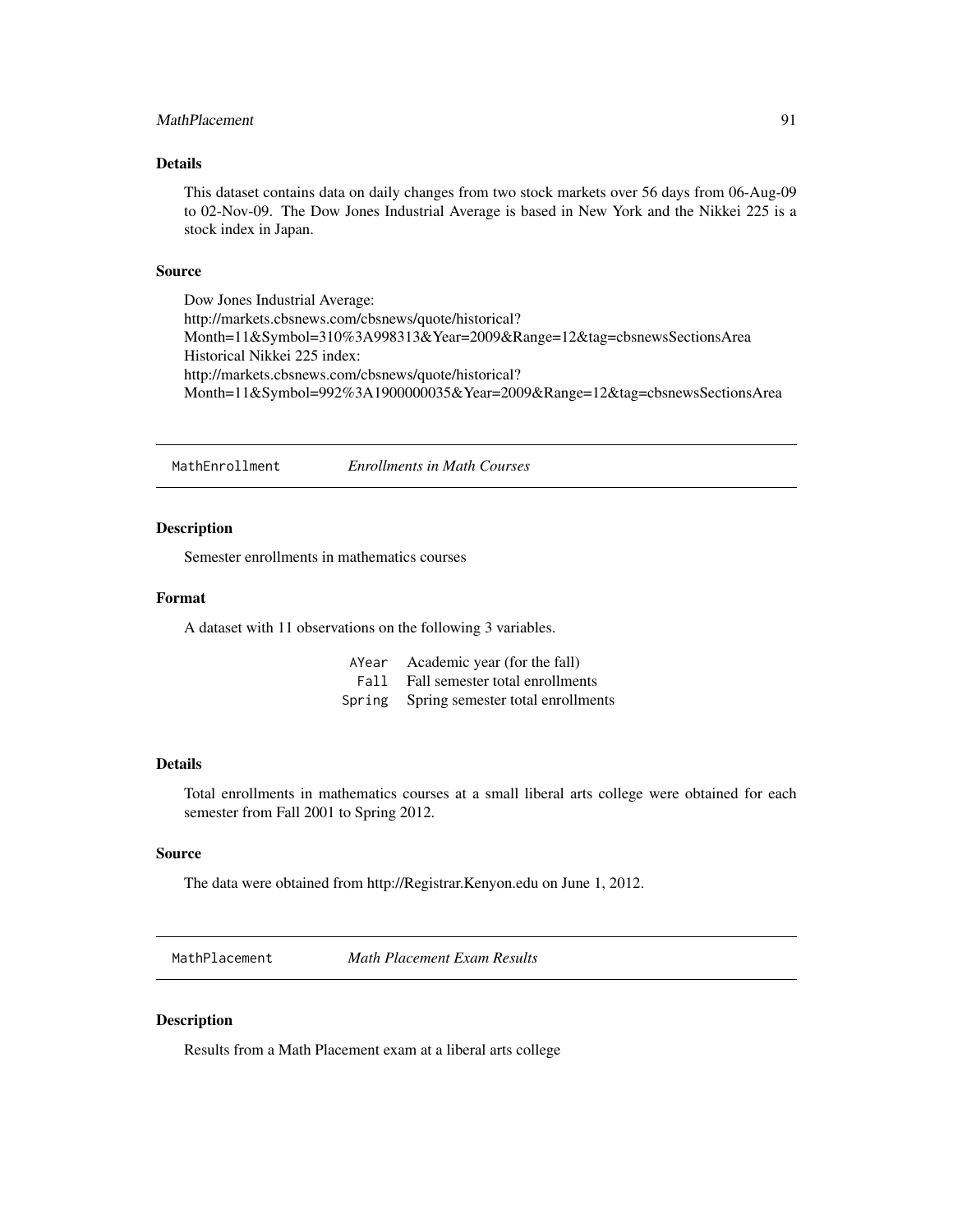# Format

A dataset with 2696 observations on the following 16 variables.

| Student       | Identification number for each student           |
|---------------|--------------------------------------------------|
| Gender        | 0=Female, $1=$ Male                              |
| <b>PSATM</b>  | <b>PSAT</b> score in Math                        |
| SATM          | SAT score in Math                                |
| ACTM          | ACT Score in Math                                |
| Rank          | Adjusted rank in HS class                        |
| Size          | Number of students in HS class                   |
| GPAadi        | Adjusted GPA                                     |
| PlcmtScore    | Score on math placement exam                     |
| Recommends    | Recommended course: R0 R01 R1 R12 R2 R3 R4 R6 R8 |
| Course        | Actual course taken                              |
| Grade         | Course grade                                     |
| RecTaken      | 1=recommended course, 0=otherwise                |
| TooHigh       | 1=took course above recommended, 0=otherwise     |
| TooLow        | 1=took course below recommended, 0=otherwise     |
| CourseSuccess | $1 = B$ or better grade, 0=grade below B         |

# Details

Scores and course results for students taking a math placement exam at a college.

## Source

Personal correspondence

MedGPA *GPA and Medical School Admission*

# Description

Medical school admission status and information on GPA and standardized test scores

## Format

A dataset with 55 observations on the following 11 variables.

| Accept      | Status: A=accepted to medical school or D=denied admission |
|-------------|------------------------------------------------------------|
| Acceptance  | Indicator for Accept: 1=accepted or 0=denied               |
| Sex.        | F=female or M=male                                         |
| <b>BCPM</b> | Bio/Chem/Physics/Math grade point average                  |
| <b>GPA</b>  | College grade point average                                |
|             | VR Verbal reasoning (subscore)                             |
|             | PS Physical sciences (subscore)                            |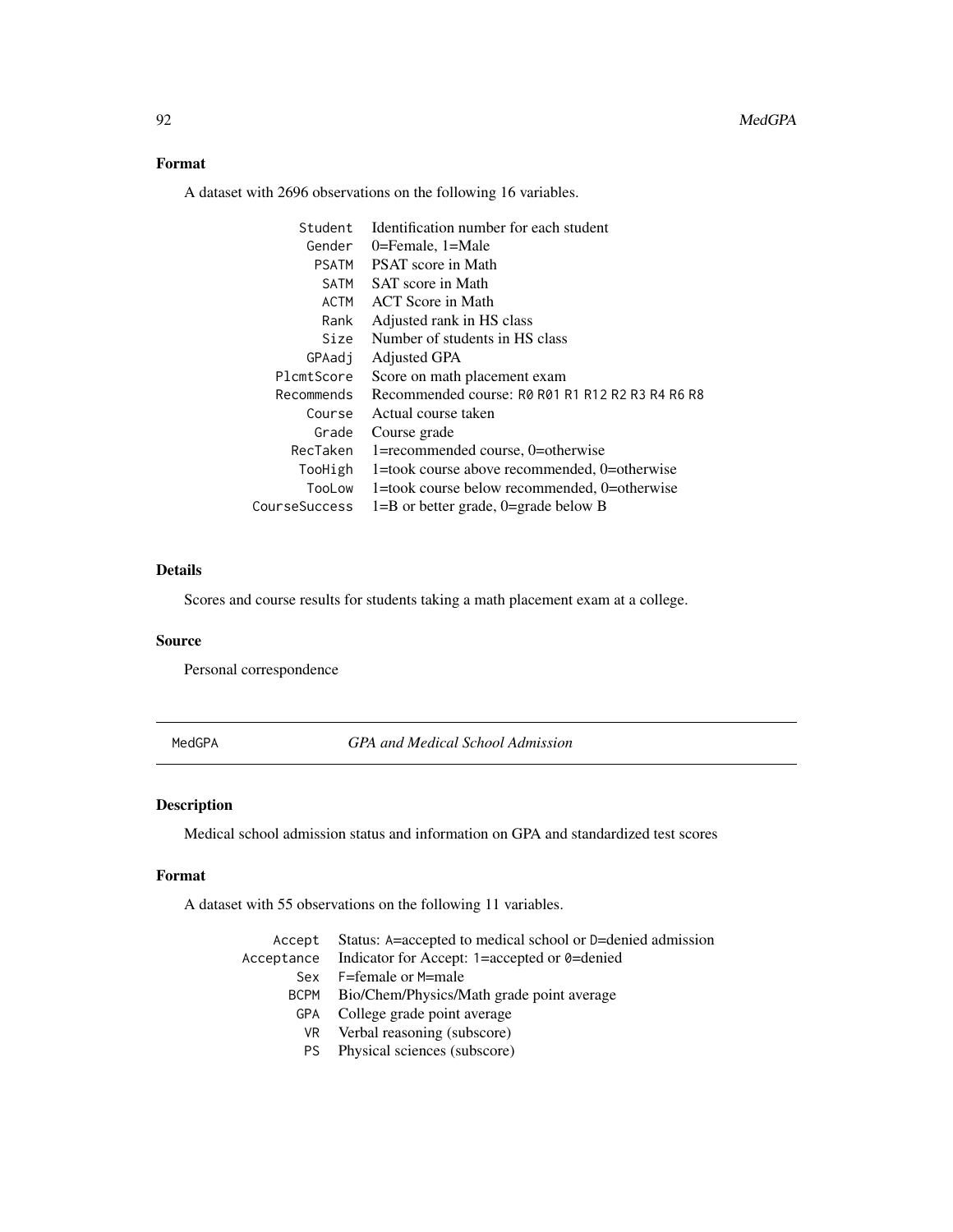#### Meniscus 93

- WS Writing sample (subcore)
- BS Biological sciences (subscore)
- MCAT Score on the MCAT exam (sum of CR+PS+WS+BS)
- Apps Number of medical schools applied to

## Details

This dataset has information gathered on 55 medical school applicants from a liberal arts college in the Midwest.

#### Source

Data collected at a midwestern liberal arts college.

Meniscus *Meniscus Repair Methods*

#### **Description**

Comparing meniscus repair methods on cadaver knees

#### Format

A data frame with 18 observations on the following 4 variables.

Method Meniscus repair method  $(1 = \text{Vertical Sature}, 2 = \text{Meniscus Arrow}, 3 = \text{Fast-Fix})$ 

FailureLoad Load at failure (in Newtons)

Displacement Displacement (in mm)

Stiffness Stiffness (Newtons/mm)

## Details

Eighteen, lightly embalmed, cadaveric knee specimens were used in a study to compare three different methods of meniscus repair. The specimens were randomly assigned to one of the three treatments: vertical suture, meniscus arrow, FasT-Fix. They were evaluated on three different response variables: load at failure, stiffness, and displacement.

#### Source

P. Borden, J. Nyland, D.N.M. Caborn, D. Pienkowski (2003), "Biomechanical Comparison of the FasT-Fix Meniscal Repair Suture System with Vertical Mattress Sutures and Meniscus Arrows," The American Journal of Sports Medicine, Vol. 31, #3, pp. 374-378

Dataset downloaded from http://www.stat.ufl.edu/~winner/data/meniscus.txt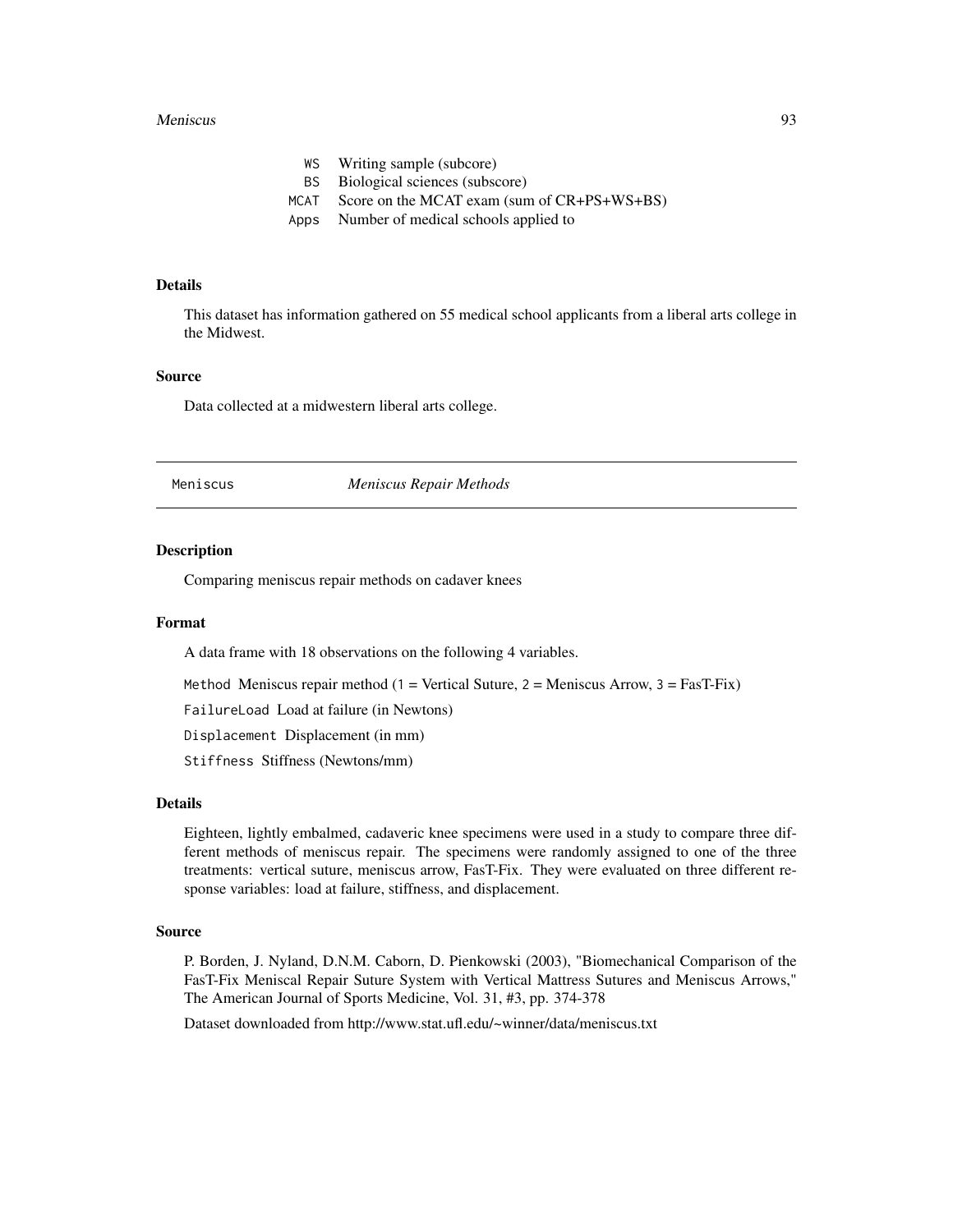Admissions to a mental health emergency room and full moons

# Format

A dataset with 36 observations on the following 3 variables.

| Month Month of the year                                  |
|----------------------------------------------------------|
| Moon Relationship to full moon: After, Before, or During |
| Admission Number of emergency room admissions            |

#### Details

Some researchers in the early 1970s set out to study whether there is a "full-moon" effect on emergency room admissions at a mental health hospital. They separated the data over 12 months into rates before the full moon (mean number of patients seen 4-13 days before the full moon), during the full moon (the number of patients seen on the full moon day), and after the full moon (mean number of patients seen 4-13 days after the full moon).

#### Source

Introduction to Mathematical Statistics and its Applications by Richard J. Larsen and Morris L. Marx. Prentice Hall:Englewood Cliffs, NJ, 1986.

# References

The original discussion of the study is in Blackman, S., and Catalina, D. (1973). "The moon and the emergency room." Perceptual and Motor Skills 37, 624-626.

MetabolicRate *Metabolic Rate of Caterpillars*

## Description

Body size and metabolic rate of Manduca Sexta caterpillars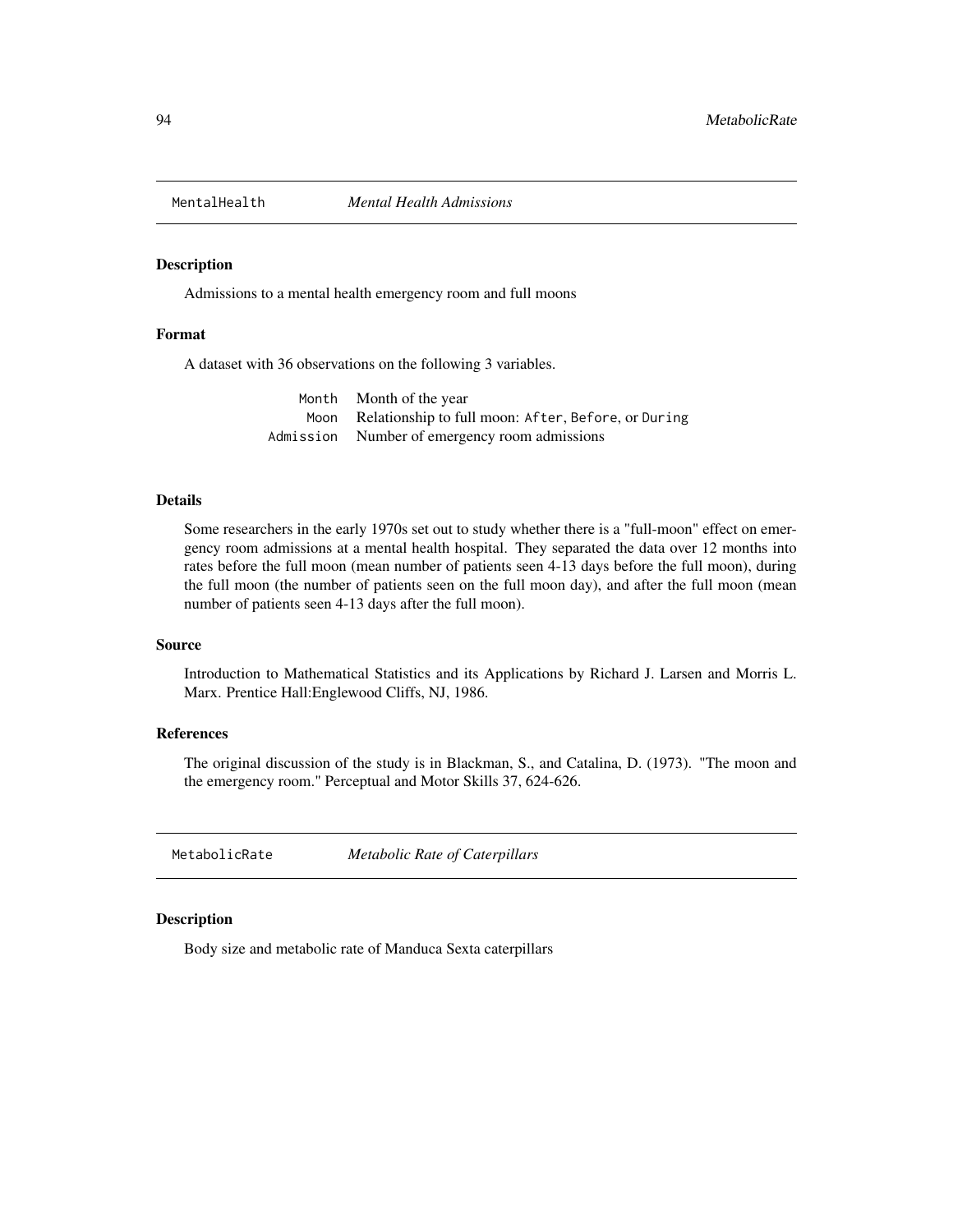# MetroCommutes 95

# Format

A dataset with 305 observations on the following 7 variables.

| Computer ID number of the computer used to measure metabolic rate                         |
|-------------------------------------------------------------------------------------------|
| BodySize Size of the caterpillar (in grams)                                               |
| $LogBodySize$ $Log (base 10)$ of $BodySize$                                               |
| Instar Number from 1 (smallest) to 5 (largest) indicating stage of the caterpillar's life |
| CO2ppm Carbon dioxide concentration (in ppm)                                              |
| Mrate Metabolic rate                                                                      |
| LogMrate $Log (base 10)$ of metabolic rate                                                |

# Details

Marisa Stearns collected and analyzed body size and metabolic rates for Manduca Sexta caterpillars.

# Source

We thank Professor Itagaki and his research students for sharing these data.

MetroCommutes *Commute Times*

# Description

Commute times for four cities

## Format

A data frame with 2000 observations on the following 3 variables.

City Boston, Houston, Minneapolis, or Washington

Distance Distance of commute (in miles)

Time Time of commute (in minutes)

# Details

The data are distances (miles) and times (minutes) of daily commute (one-way) for random samples of 500 commuters in each of four cities (Boston, Houston, Minneapolis, Washington) in 2007. The random samples were taken from the Metropolitan Public Use File of the 2007 American Housing Survey

## Source

2007 American Housing Survey https://www.census.gov/programs-surveys/ahs/data/2007/ahs-2007 public-use-file–puf-.html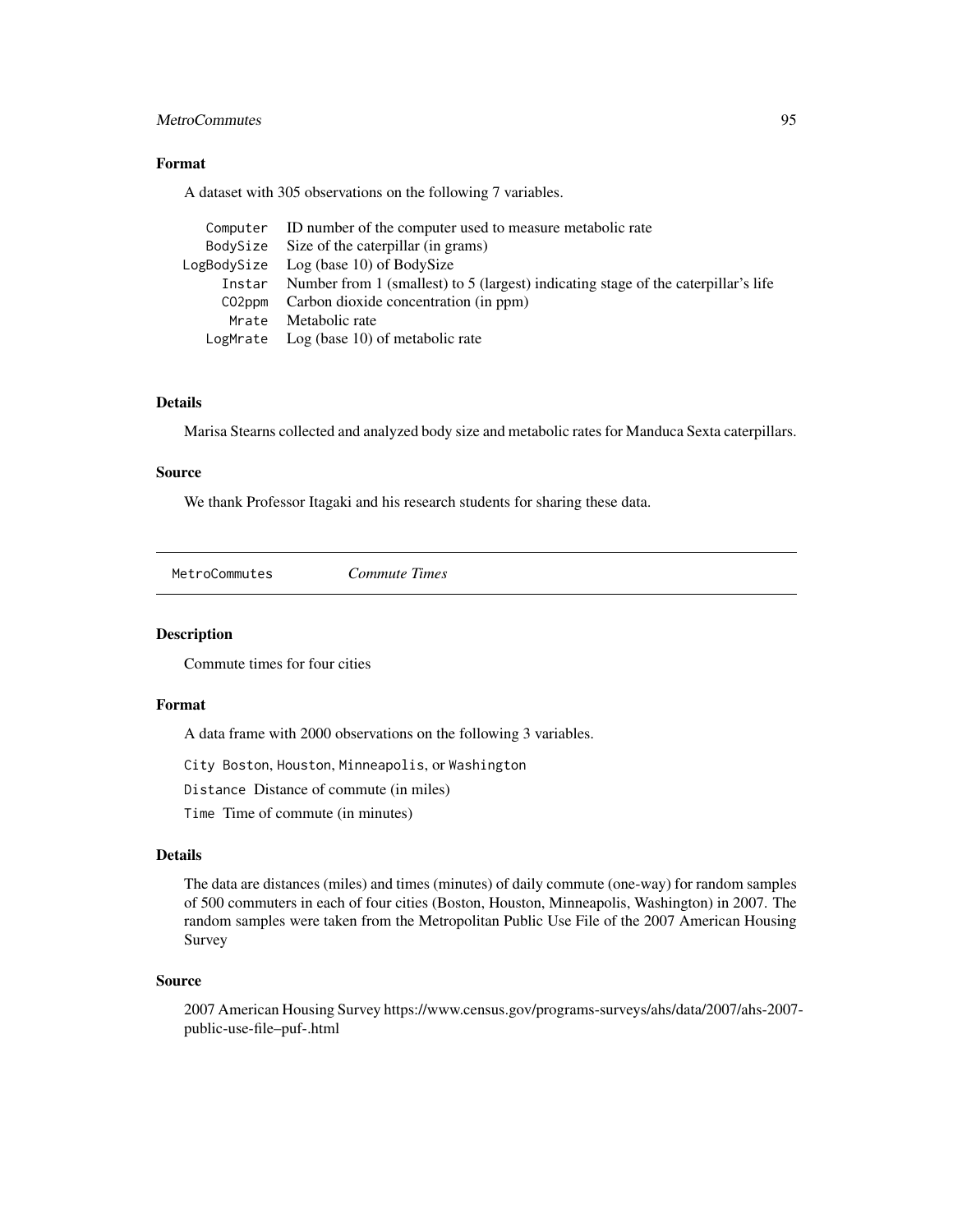Health services data for 83 metropolitan areas

# Format

A dataset with 83 observations on the following 16 variables.

| City              | Name of the metropolitan area                                        |
|-------------------|----------------------------------------------------------------------|
| <b>NumMDs</b>     | Number of physicians                                                 |
| RateMDs           | Number of physicians per 100,000 people                              |
| NumHospitals      | Number of community hospitals                                        |
| NumBeds           | Number of hospital beds                                              |
| RateBeds          | Number of hospital beds per 100,000 people                           |
| NumMedicare       | Number of Medicare recipients in 2003                                |
| PctChangeMedicare | Percent change in Medicare recipients (2000 to 2003)                 |
| MedicareRate      | Number of Medicare recipients per 100,000 people                     |
| <b>SSBNum</b>     | Number of Social Security recipients in 2004                         |
| SSBRate           | Number of Social Security recipients per 100,000 people              |
| SSBChange         | Percent change in Social Security recipients (2000 to 2004)          |
| NumRetired        | Number of retired workers                                            |
| SSINum            | Number of Supplemental Security Income recipients in 2004            |
| SSIRate           | Number of Supplemental Security Income recipients per 100,000 people |
| SartMDs           | Square root of number of physicians                                  |
|                   |                                                                      |

# Details

The U.S. Census Bureau regularly collects information for many metropolitan areas in the United States, including data on number of physicians and number (and size) of hospitals. This dataset has such information for 83 different metropolitan areas.

This dataset is in the first edition, but replaced by CountyHealth in the second edition.

#### Source

U.S. Census Bureau: 2006 State and Metropolitan Area Data Book (Table B-6) http://www.census.gov/prod/2006pubs/smadb/smadb-06.pdf

Migraines *Migraines and TMS*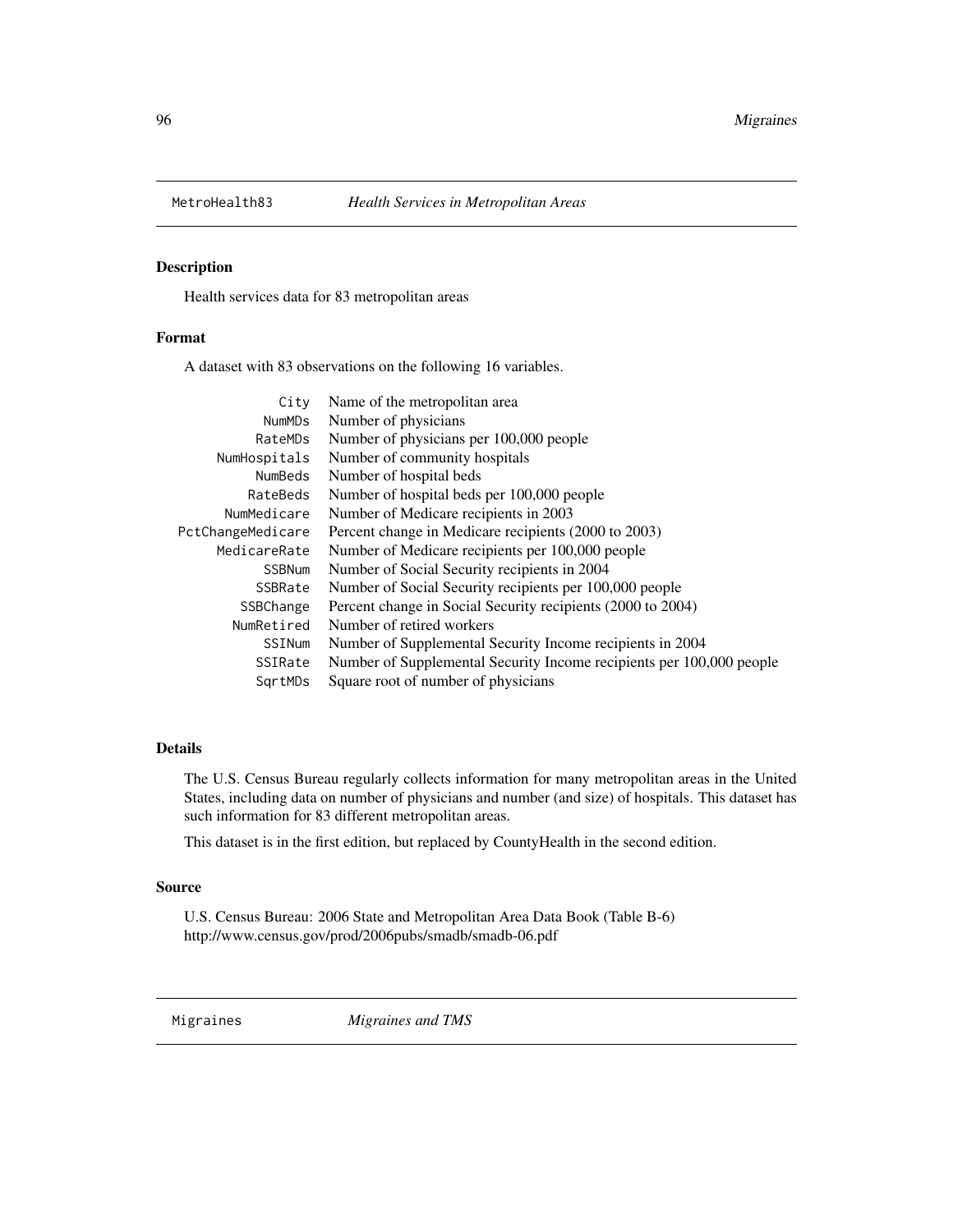#### Milgram 97

## Description

Effects of transcranial magnetic stimulation (TMS) on migraine headaches

#### Format

A data frame with 2 observations on the following 4 variables.

Group Treatment group (Placebo or TMS)

Yes Count of number of patients that were pain-free in each group

No Count of number of patients that had pain in each group

Trials Number of patients in each group

# Details

A study investigated whether a handheld device that sends a magnetic pulse into a person's head might be an effective treatment for migraine headaches. Researchers recruited 200 subjects who suffered from migraines and randomly assigned them to receive either the TMS (transcranial magnetic stimulation) treatment or a sham (placebo) treatment from a device that did not deliver any stimulation. Subjects were instructed to apply the device at the onset of migraine symptoms and then assess how they felt two hours later. This dataset is a two-way table of the results.

This dataset was called TMS in the first edition.

## Source

Based on results in R. B. Lipton, et al, (2010) "Single-pulse Transcranial Magnetic Stimulation for Acute Treatment of Migraine with Aura: A Randomised, Double-blind, Parallel-group, Shamcontrolled Trial," Lancet Neurology, 9(4):373-380.

Milgram *Ethics and a Milgram Experiment*

#### Description

Attitudes towards ethics of a famous Milgram experiment

## Format

A dataset with 37 observations on the following 2 variables.

Results Treatment group: Actual, Complied, or Refused Score Ethical score from 1 (not at all ethical) to 9 (completely ethical)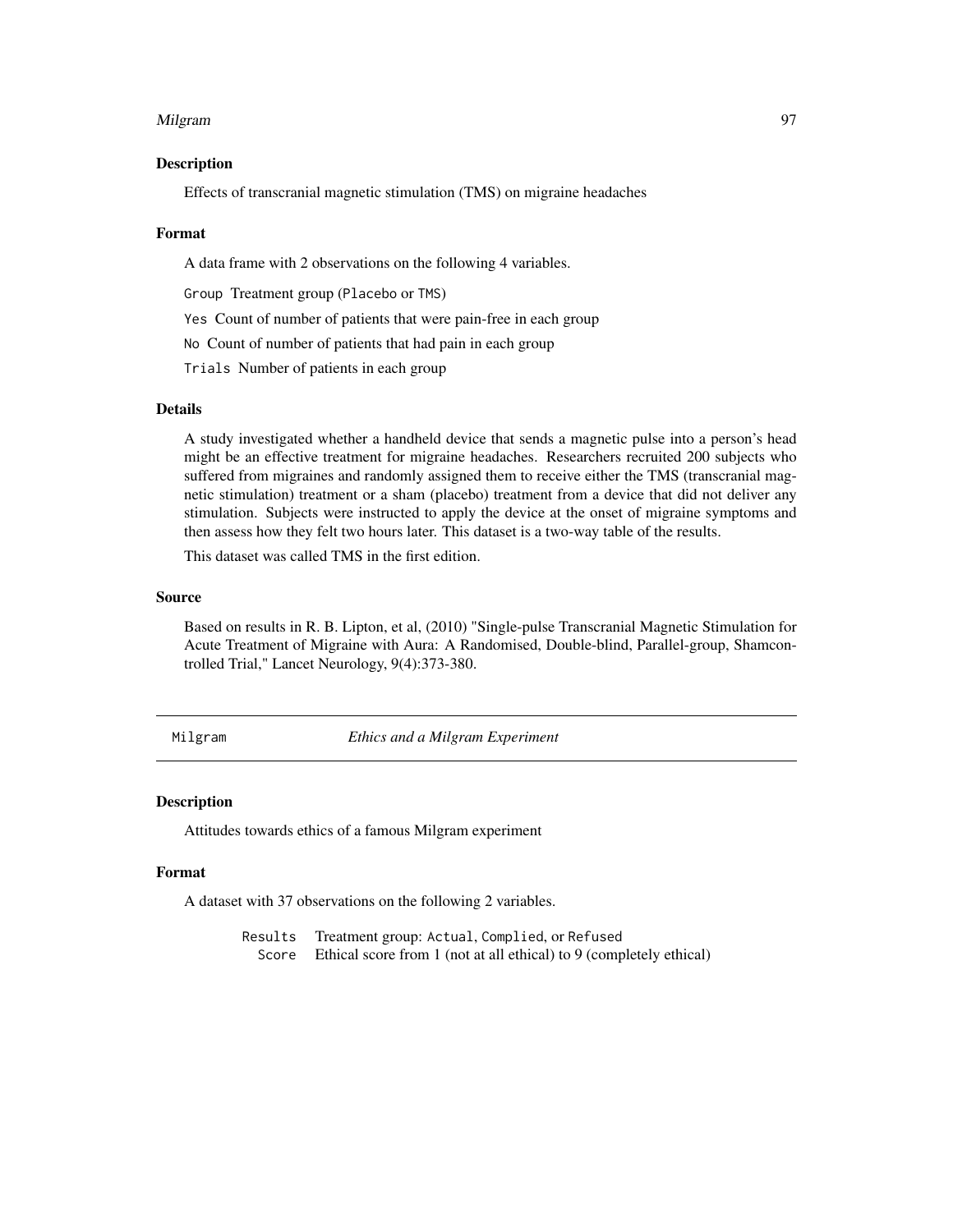#### Details

One of the most famous and most disturbing psychological studies of the twentieth century took place in the laboratory of Stanley Milgram at Yale University. Milgram's subjects were asked to monitor the answers of a "learner" and to push a button to deliver shocks whenever the learner gave a wrong answer. The more wrong answers, the more powerful the shock. Even Milgram himself was surprised by the results: Every one of his subjects ended up delivering what they thought was a dangerous 300-volt shock to a slow "learner" as punishment for repeated wrong answers.

Even though the "shocks" were not real and the "learner" was in on the secret, the results triggered a hot debate about ethics and experiments with human subjects. To study attitudes on this issue, Harvard graduate student Maryann de Mateo conducted a randomized comparative experiment. Her subjects were 37 high school teachers who did not know about the Milgram study. Using chance, Maryann assigned each teacher to one of three treatment groups:

Group 1: Actual results. Each subject in this group read a description of Milgram's study, including the actual results that every subject delivered the highest possible "shock."

Group 2: Many complied. Each subject read the same description given to the subjects in Group 1, except that the actual results were replaced by fake results, that many but not all subjects complied.

Group 3. Most refused. For subjects in this group, the fake results said that most subjects refused to comply.

After reading the description, each subject was asked to rate the study according to how ethical they thought it was, from 1 (not at all ethical) to 9 (completely ethical.)

## Source

"An experimental study of attitudes toward deception" by Mary Ann DiMatteo. Unpublished manuscript, Department of Psychology and Social Relations, Harvard University (1972).

MLB2007Standings *Standings and Team Statistics from the 2007 Baseball Season*

#### **Description**

Data for Major League Baseball teams from the 2007 regular season

## Format

A dataset with 30 observations on the following 21 variables.

Team Name of the team League League: AL or NL Wins Number of wins for the season (out of 162 games)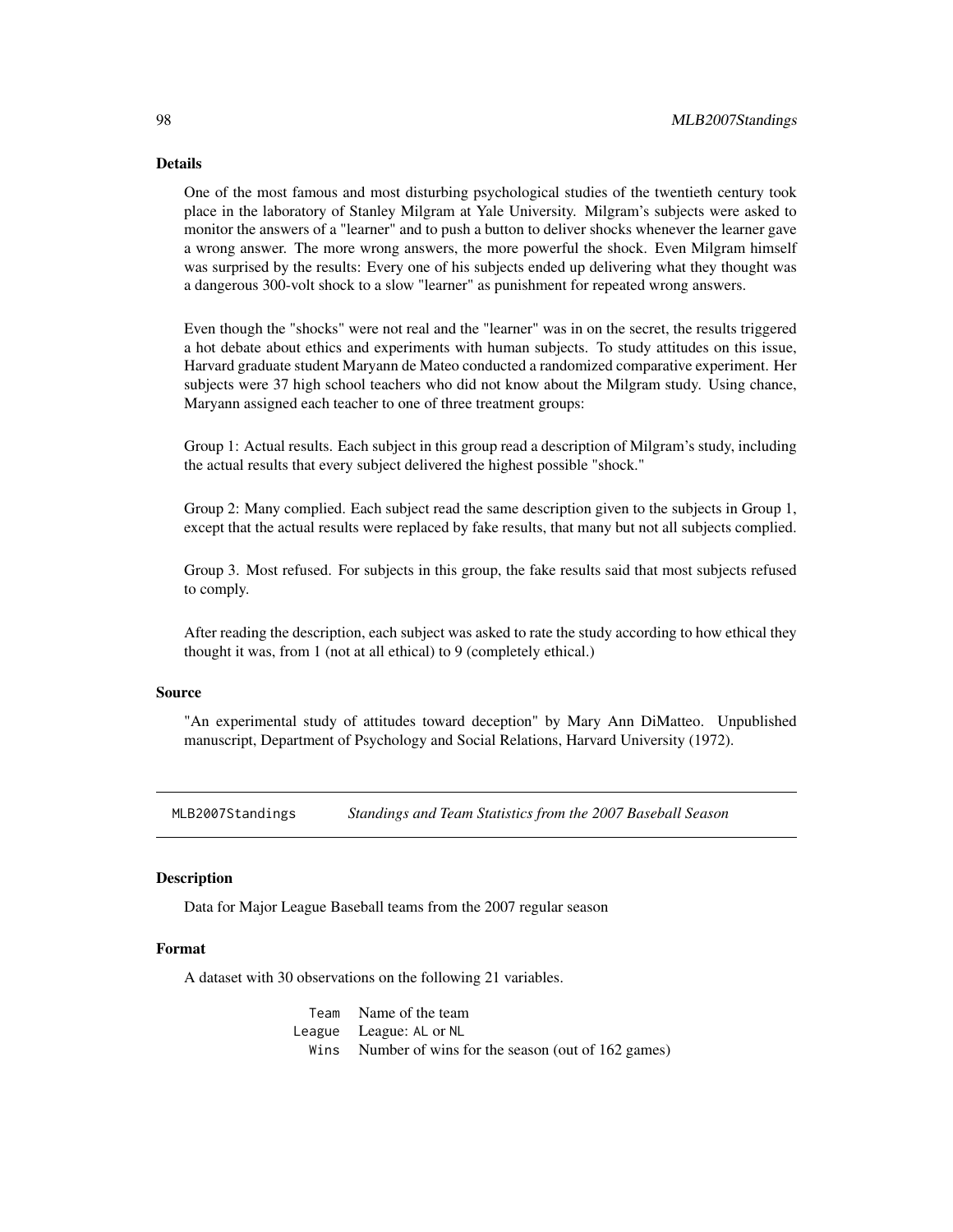| Losses      | Number of losses for the season                        |  |
|-------------|--------------------------------------------------------|--|
| WinPct      | Proportion of games won (Wins/162)                     |  |
| BattingAvg  | Team batting average                                   |  |
| Runs        | Number of runs runs scored                             |  |
| Hits        | Number of hits                                         |  |
| HR.         | Number of home runs hit                                |  |
| Doubles     | Number of doubles hit.                                 |  |
| Triples     | Number of triple hit                                   |  |
| RBI         | Number of runs batted in                               |  |
| SB.         | Number of stolen bases                                 |  |
| 0BP         | On base percentage                                     |  |
| <b>SLG</b>  | Slugging percentage                                    |  |
| ERA         | Earned run average (earned runs allowed per 9 innings) |  |
| HitsAllowed | Number of hits against the team                        |  |
| Walks       | Number of walks allowed                                |  |
| StrikeOuts  | Number of strikeouts (by the team's pitchers)          |  |
| Saves       | Number of games saved (by the team's pitchers)         |  |
| WHIP        | Number of walks and hits per inning pitched            |  |

# Details

Data for all 30 Major League Baseball (MLB) teams for the 2007 regular season. This includes team batting statistics (BattingAvg through SLG) and team pitching statistics (ERA through WHIP) Updated to MLBStandings2016 in second edition.

#### Source

Data downloaded from baseball-reference.com: http://www.baseball-reference.com/leagues/MLB/2007-standings.shtml http://www.baseball-reference.com/leagues/MLB/2007.shtml

MLBStandings2016 *MLB Standings in 2016*

#### Description

Major League Baseball (MLB) standings and team statistics for the 2016 season

## Format

A data frame with 30 observations on the following 21 variables.

Team Team name

League AL=American or NL=National

Wins Number of wins for the season (out of 162 games)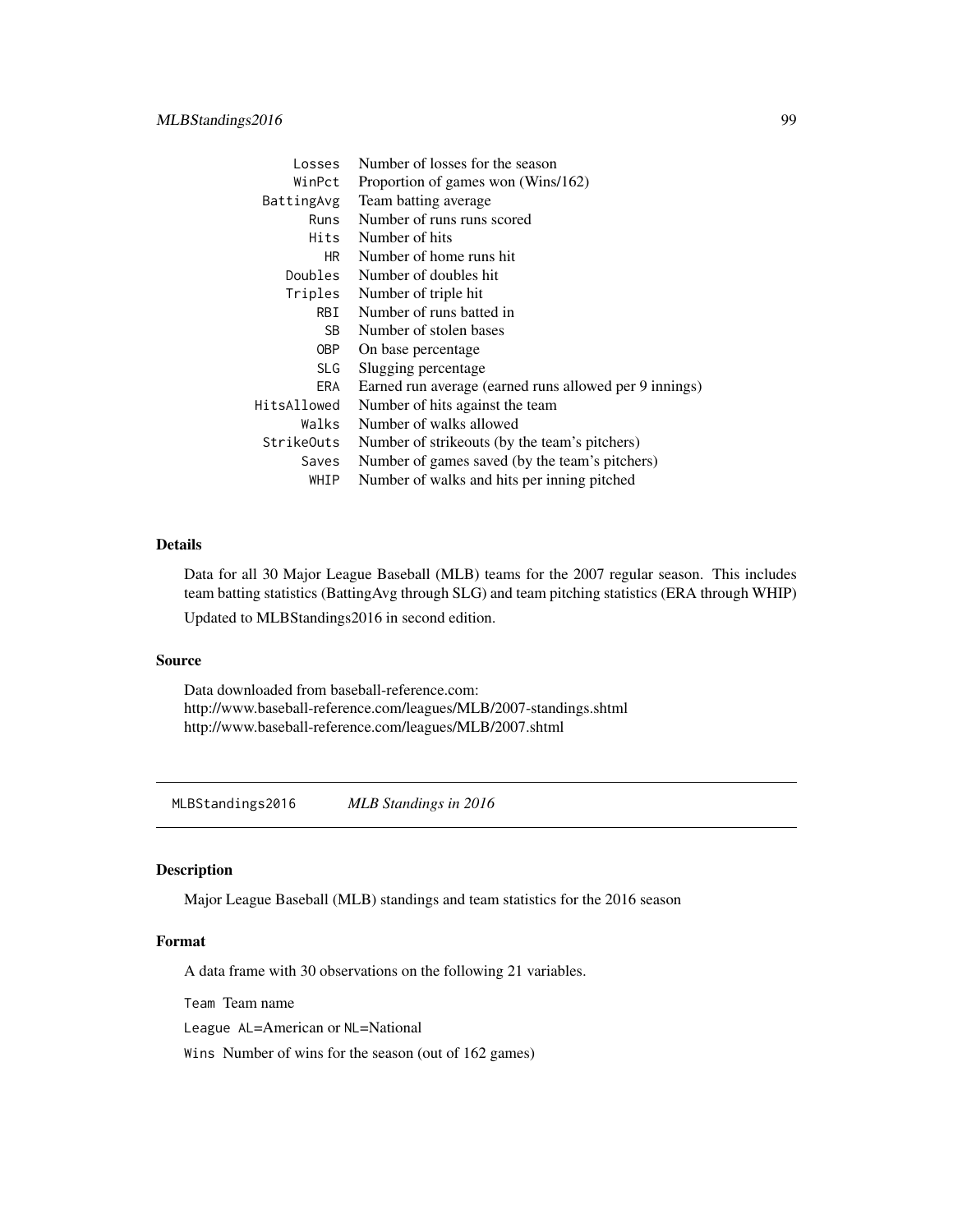Losses Number of losses for the season

WinPct Proportion of games won

BattingAverage Team batting average

Runs Number of runs scored

Hits Number of hits

HR Number of home runs hit

Doubles Number of doubles hit

Triples Number of triples hit

- RBI Number of runs batted in
- SB Number of stolen bases

OBP On base percentage

SLG Slugging percentage

ERA Earned run average (earned runs allowed per 9 innings)

HitsAllowed Number of hits against the team

Walks Number of walks allowed

StrikeOuts Number of strikeouts (by the team's pitchers)

Saves Number of games saved (by the team's pitchers)

WHIP Number of walks and hits per inning pitched

# Details

Data for all 30 Major League Baseball (MLB) teams for the 2016 regular season. This includes team batting statistics (BattingAvg through SLG) and team pitching statistics (ERA through WHIP)

# Source

Data downloaded from baseball-reference.com: http://www.baseball-reference.com/leagues/MLB/2016-standings.shtml http://www.baseball-reference.com/leagues/MLB/2016.shtml

MothEggs *Moth Eggs*

## Description

Body size and eggs produced for a species of moths

#### Format

A dataset with 39 observations on the following 2 variables.

BodyMass Log of body size measured in grams Eggs Number of eggs present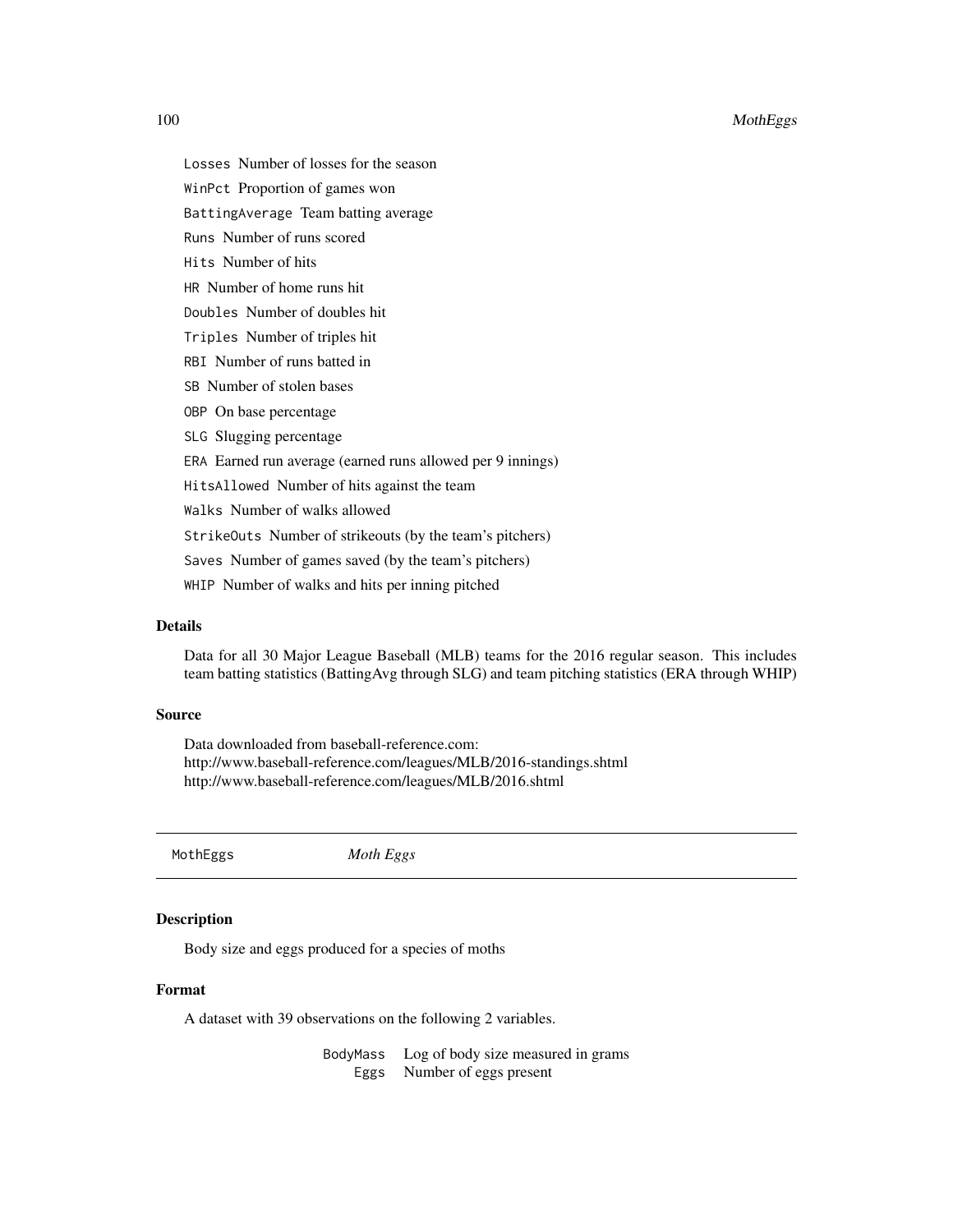#### MouseBrain 2012 101

# Details

Researchers were interested in an association between body size and the number of eggs produced by a species of moths.

#### Source

We thank Professor Itagaki and his students for sharing this data from experiments on Manduca Sexta.

MouseBrain *Effects of Serotonin in Mice*

## Description

Effects of altering serotonin levels on social interactions of mice

# Format

A data frame with 48 observations on the following 3 variables.

Contacts Number of social contacts the mouse had during the experiment

Sex F=female or M=male

Genotype Minus, Mixed, or Plus (see description below)

## **Details**

Serotonin is a chemical that influences mood balance in humans. But how does it affect mice? Scientists genetically altered mice by "knocking out" the expression of a gene, tryptophan hydroxylase 2 (Tph2), that regulates serotonin production. With careful breeding, the scientists produced three types of mice that we label as "Minus" for Tph2-/-, "Plus" for Tph2+/+, "Mixed" for Tph2+/-. The variable Genotype records Minus/Plus/Mixed. The variable Contacts is the number of social contacts that a mouse had with other mice during an experiment and the variable Sex is "M" for males and "F" for females.

#### Source

Beis D, Holzwarth K, Flinders M, Bader M, Wohr M, Alenina N., (2015) "Brain serotonin deficiency leads to social communication deficits in mice," Biol. Lett. 11:20150057. http://dx.doi.org/10.1098/rsbl.2015.0057

Once you go to the above link, to get the data, click on the "Figures and Data" tab. Then click on the "Juvenile SocInter Behavior Data" link to download a hairy data file that needs to be cleaned a great deal to get our data.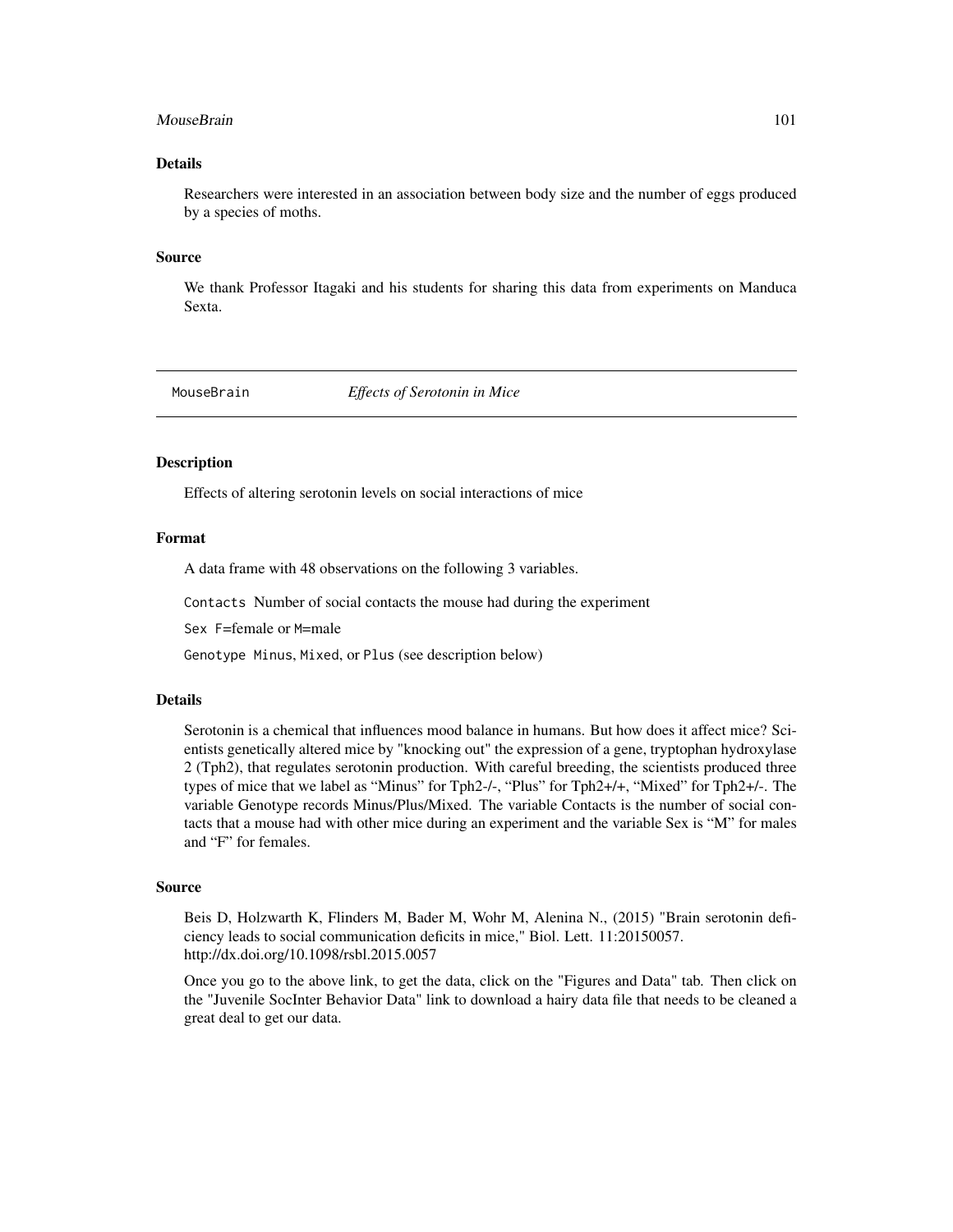Estimates of 45 seconds with different music playing

# Format

A data frame with 60 observations on the following 6 variables.

MusicBg Music playing in the background (no or yes)

Subject Code for each subject (subj1 through subj20)

Sex Subject's sex (f=female or m=male)

TimeGuess Subject's time estimating 45 seconds (in seconds)

Music Type of music (calm, control, or upbeat)

Accuracy Absolute value of TimeGuess minus 45

# Details

Participants were asked to judge when 45 seconds had passed in silence (control), while listening to an upbeat song (Metropolis, by David Guetta and Nicky Romero), and while listening to a calm song (Bach's Das Wohltemperierte Klavier, Prelude in C Major). The order in which the three conditions were experienced was randomized for each participant. Time until subject guessed 45 seconds had elapsed (TimeGuess) and the magnitude of the difference from 45 (Accuracy) were recorded.

## Source

Data collected by Ksenia Vlasov at Oberlin College.

NCbirths *North Carolina Birth Records*

#### Description

Data from births in North Carolina in 2001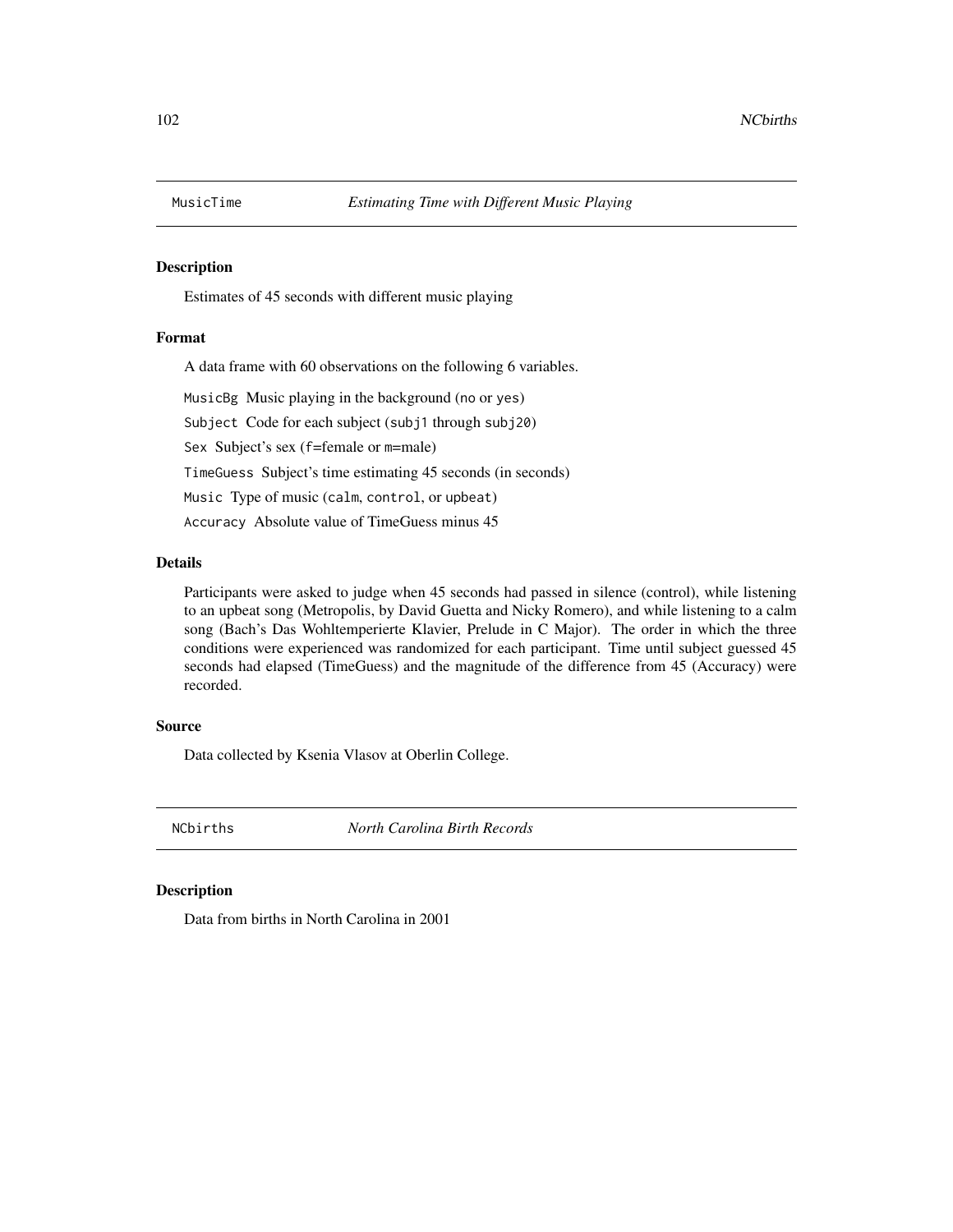# Format

A dataset with 1450 observations on the following 15 variables.

| ID            | Patient ID code                                                                                     |  |
|---------------|-----------------------------------------------------------------------------------------------------|--|
| Plural        | $1 = \frac{\sin \theta}{\sinh}$ , $2 = \frac{\sin \theta}{\sinh}$ , $3 = \frac{\sin \theta}{\sinh}$ |  |
| Sex           | Sex of the baby 1=male 2=female                                                                     |  |
| MomAge        | Mother's age (in years)                                                                             |  |
| Weeks         | Completed weeks of gestation                                                                        |  |
| Marital       | Marital status: 1=married or 2=not married                                                          |  |
| RaceMom       | Mother's race: 1=white, 2=black, 3=American Indian, 4=Chinese                                       |  |
|               | 5=Japanese, 6=Hawaiian, 7=Filipino, or 8=Other Asian or Pacific Islander                            |  |
| HispMom       | Hispanic origin of mother: C=Cuban, M=Mexican, N=not Hispanic                                       |  |
|               | 0=Other Hispanic, P=Puerto Rico, S=Central/South America                                            |  |
| Gained        | Weight gained during pregnancy (in pounds)                                                          |  |
| Smoke         | Smoker mom? $1 = yes$ or $0 = no$                                                                   |  |
| BirthWeightOz | Birth weight in ounces                                                                              |  |
| BirthWeightGm | Birth weight in grams                                                                               |  |
| Low           | Indicator for low birth weight, $1=2500$ grams or less                                              |  |
| Premie        | Indicator for premature birth, $1=36$ weeks or sooner                                               |  |
| MomRace       | Mother's race: black, hispanic, other, or white                                                     |  |

# Details

This dataset contains data on a sample of 1450 birth records that statistician John Holcomb selected from the North Carolina State Center for Health and Environmental Statistics.

# Source

Thanks to John Holcomb at Cleveland State University for sharing these data.

NFL2007Standings *NFL Standings for 2007 Regular Season*

# Description

Standings for National Football League teams in 2007

# Format

A dataset with 32 observations on the following 10 variables.

| Team Team name                                                              |
|-----------------------------------------------------------------------------|
| Conference Conference: AFC or NFC                                           |
| Division Division within conference: ACE, ACN, ACS, ACW, NCE, NCN, NCS, NCW |
| Wins Number of wins (out of 16 games)                                       |
| Losses Number of losses                                                     |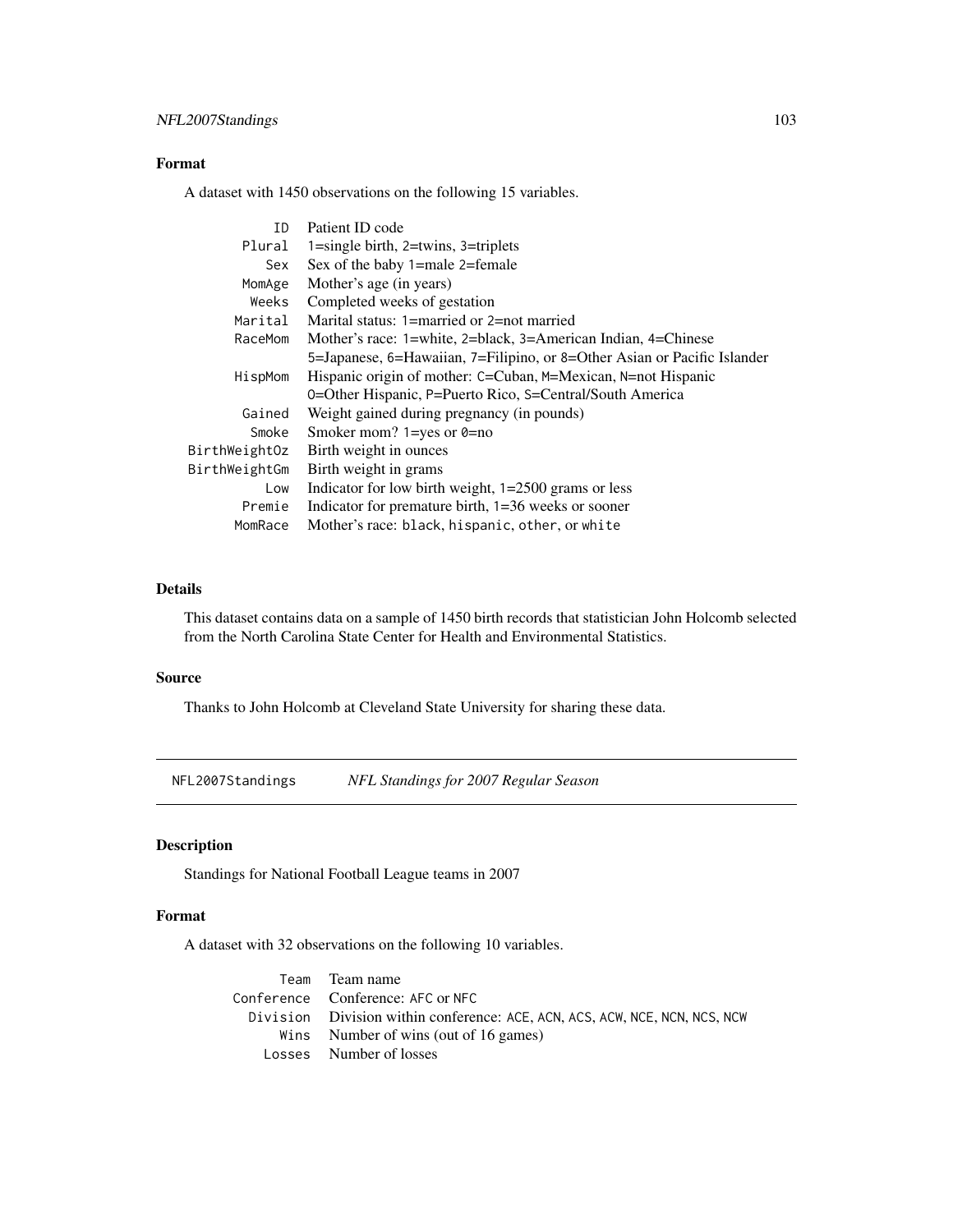WinPct Proportion of games won (Wins/16) PointsFor Total points scored by the team PointsAgainst Total points scored against the team NetPts PointsFor minus PointsAgainst TDs Number of touchdowns scored by the team

# Details

Data for all 32 National Football League (NFL) teams for the 2007 regular season. Updated to NFLStandings2016 in the second edition.

## Source

Data downloaded from www.nfl.com

NFLStandings2016 *NFL Standings for 2016 Regular Season*

# Description

Standings and team statistics for National Football League (NFL) teams in the 2016 season

#### Format

A data frame with 32 observations on the following 11 variables.

Team Team name Wins Wins in the 2016 regular season (out of 16 games) Losses Losses in the 2016 regular season Ties Ties in the 2016 regular season (ties are very rare in the NFL) WinPct Winning percentage = (Wins+0.5\*Ties)/16 games PointsFor Points scored PointsAgainst Points allowed NetPts Points scored minus Points allowed YardsFor Offensive yards gained by the team YardsAgainst Offensive yards against the team TDs Touchdowns scored

# Details

Standings for the 2016 regular season of the National Football League (NFL) along with points and scored and allowed for each team in its16 games.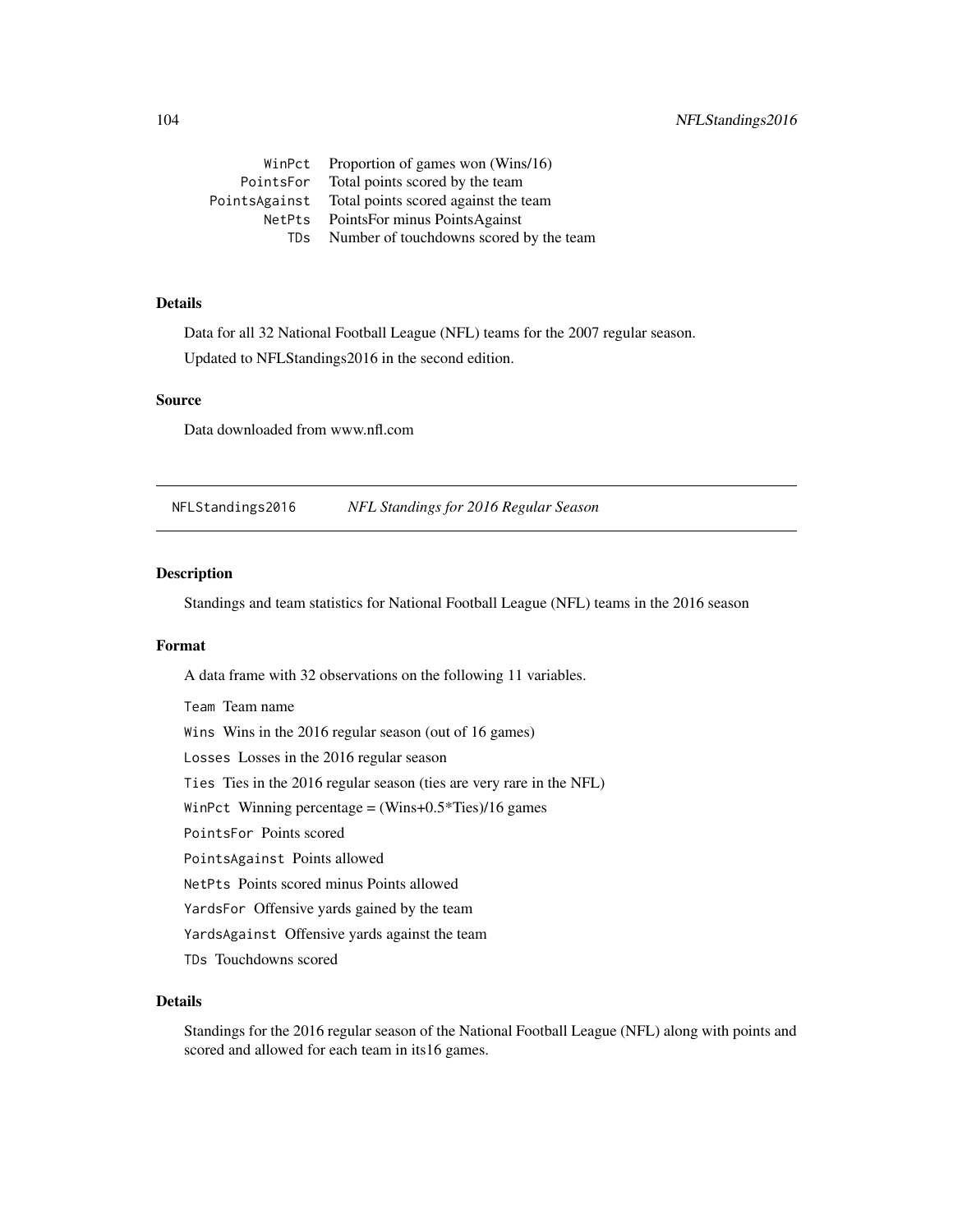# OilDeapsorbtion 105

# Source

Data downloaded from: http://www.pro-football-reference.com/years/2016/

Nursing *Nursing Homes*

## Description

Characteristics of nursing homes in New Mexico.

# Format

A dataset with 52 observations on the following 7 variables.

|                | Beds Number of beds in the nursing home                                 |
|----------------|-------------------------------------------------------------------------|
| InPatientDays  | Annual medical in-patient days (in hundreds)                            |
| AllPatientDays | Annual total patient days (in hundreds)                                 |
|                | Patient Revenue Annual patient care revenue (in hundreds of dollars)    |
|                | NurseSalaries Annual nursing salaries (in hundreds of dollars)          |
|                | FacilitiesExpend Annual facilities expenditure (in hundreds of dollars) |
|                | Rural 1=rural or 0=non-rural                                            |

# Details

The data were collected by the Department of Health and Social Services of the State of New Mexico and cover 52 of the 60 licensed nursing facilities in New Mexico in 1988.

## Source

Downloaded from DASL at http://lib.stat.cmu.edu/DASL/Datafiles/Nursingdat.html

#### References

Howard L. Smith, Niell F. Piland, and Nancy Fisher, "A Comparison of Financial Performance, Organizational Characteristics, and Management Strategy Among Rural and Urban Nursing Facilities," Journal of Rural Health, Winter 1992, pp 27-40.

OilDeapsorbtion *Effect of Ultrasound on Oil Deapsorbtion*

# Description

Experiment to measure the effect of ultrasound on deapsorbing oil from sand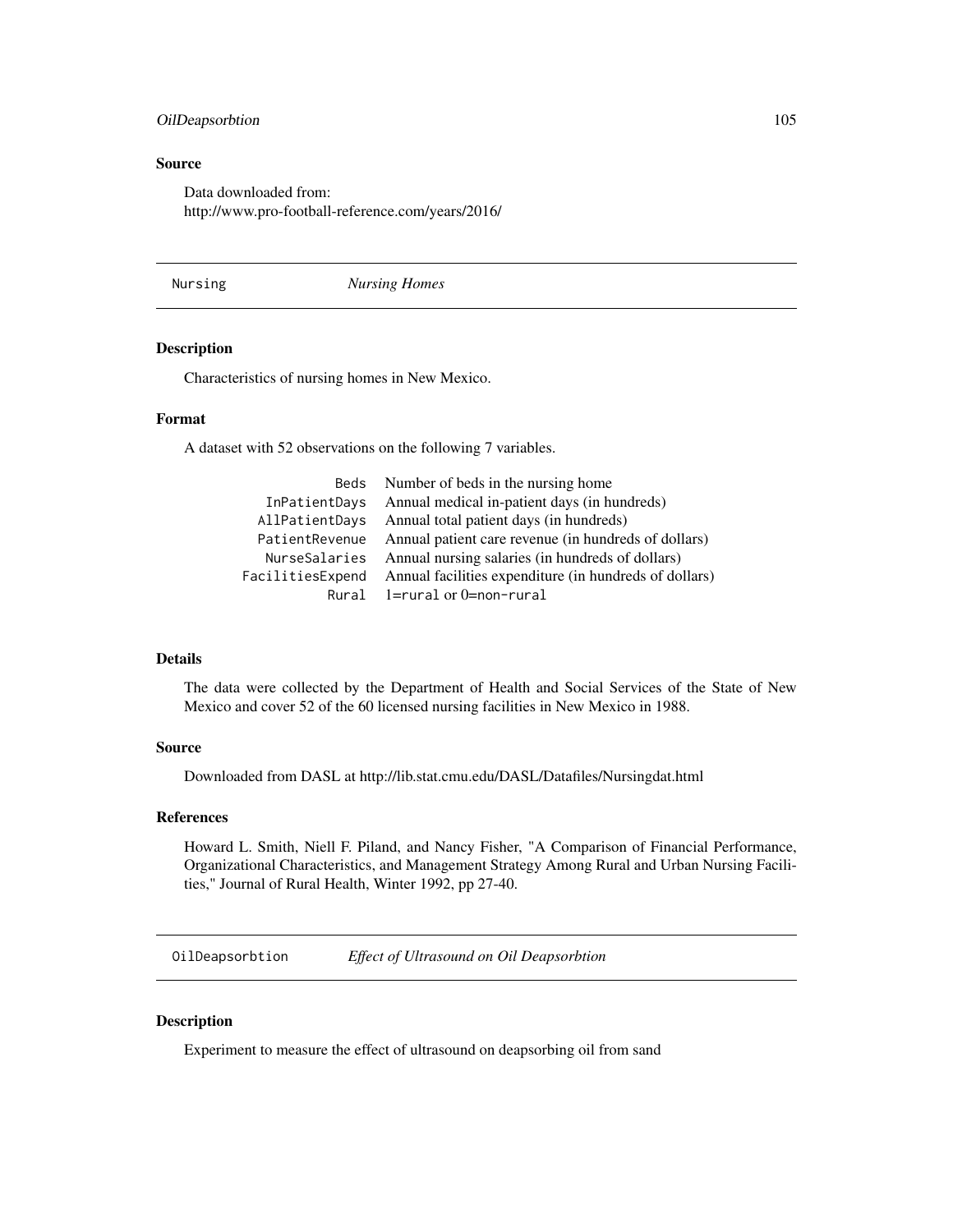## Format

A data frame with 40 observations on the following 4 variables.

- Salt Type of water (1=salt water or 0=distilled water)
- Ultra Amount of time each sample was exposed to ultrasound (5 or 10 minutes)
- Oil Amount of oil in the sample (5ml or 10 ml)
- Diff Difference in the amount of oil removed between the ultrasound run and an equivalent control run (no ultrasound) (Diff = Treatment - Control)

# Details

This data set is the result of a science fair experiment run by a high school student. The basic question was whether exposing sand with oil in it (think oil spill) to ultrasound could help the oil deapsorb from it better than sand that was not exposed to ultrasound. There were two levels of ultrasound tested (5 minutes and 10 minutes) and two levels of oil (5 ml and 10 ml). There was also a question of whether exposure to salt water or fresh water made a difference so half the samples had salt water, the others distilled water. Each combination of factor levels was replicated 5 times. There were also an equivalent number of control observations run, all factors being the same but without any exposure to ultrasound. Each experimental run was paired with an appropriate control run and the response variable is the difference in the amount of oil removed in the experimental run and the control run.

## Source

Experiment run by Las Vegas high school student Chris Mathews for a science fair project in spring 2016.

Olives *Fenthion in Olive Oil*

#### Description

Measurements of the pesticide fenthion in olive oil over time

#### Format

A dataset with 18 observations on the following 7 variables.

|      | SampleNumber Code (1-6) for sample of olive oil         |
|------|---------------------------------------------------------|
|      | Group Code for group: 1 or 2                            |
| Dav  | Time (in days) when sample was measured: 0, 281, or 365 |
|      | Fenthion Amount of fenthion (pesticide)                 |
|      | FenthionSulphoxide Amount of fenthion sulfide           |
|      | FenthionSulphone Amount of fenthion sulphone            |
| Time | Code $(0, 3, or 4)$ for the number of days              |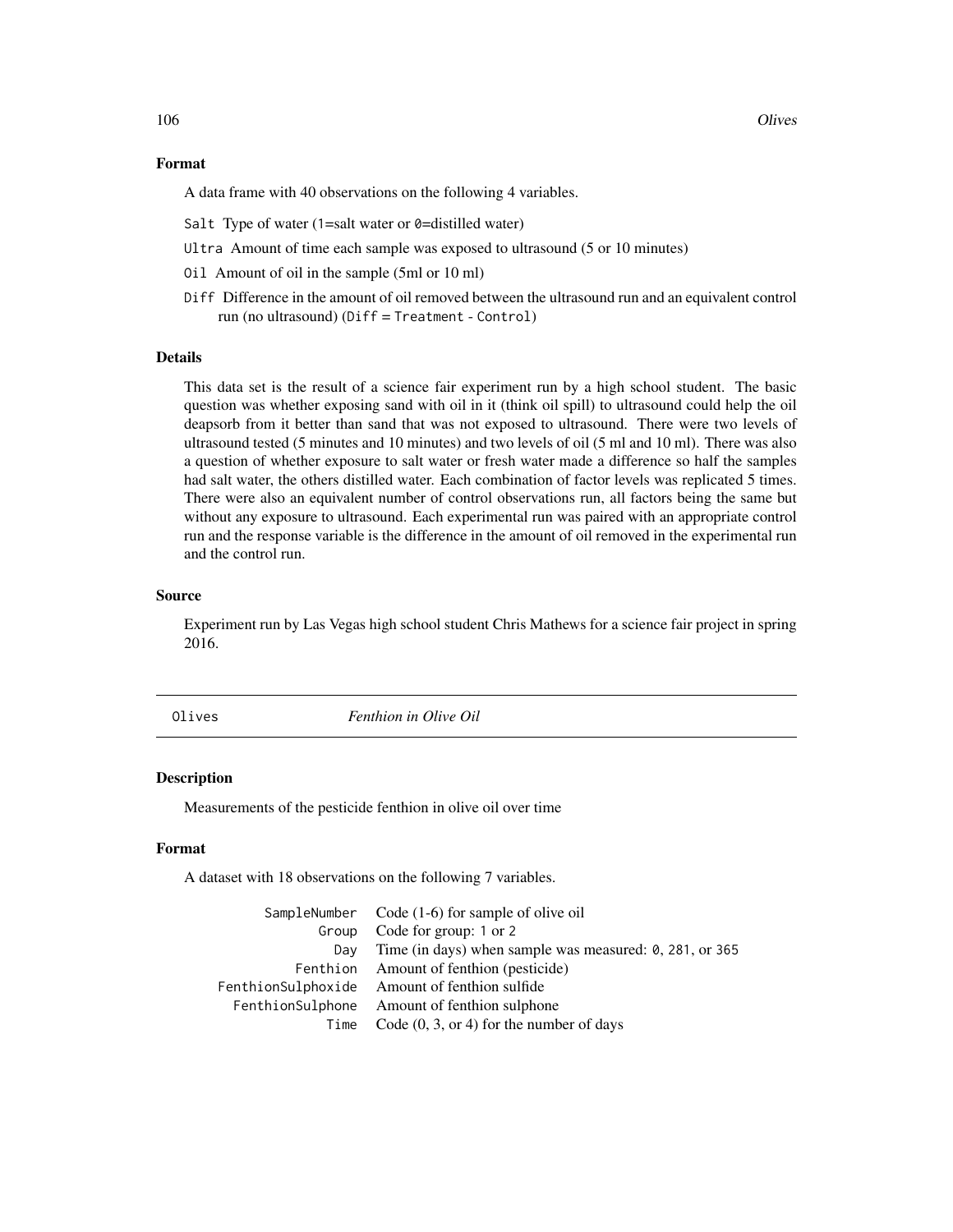## Orings 2012 107

#### Details

Fenthion is a pesticide used against the olive fruit fly in olive groves. It is toxic to humans so it is important that there be no residue left on the fruit or in olive oil that will be consumed. One theory was that if there is residue of the pesticide left in the olive oil, it would dissipate over time. Chemists set out to test that theory by taking a random sample of small amounts of olive oil with fenthion residue and measuring the amount of fenthion in the oil at three different times over the year - day 0, day 281 and day 365.

# Source

Data provided by Rosemary Roberts and discussed in "Persistence of fenthion residues in olive oil" by Chaido Lentza-Rizos, Elizabeth J. Avramides, and Rosemary A. Roberts in Pest Management Science, Vol. 40, Issue 1, Jan. 1994, pp. 63-69.

Orings *Space Shuttle O-Rings*

## Description

Number of damaged O-rings on space shuttle launches and launch temperature

# Format

A dataset with 24 observations on the following 2 variables.

Temp Code for temperature (in degrees F): Above65 Below65 Failures Number of O-ring failures

# Details

The space shuttle Challenger exploded shortly after liftoff in 1987. The subsequent investigation focused on the failure of O-ring seals, which allowed liquid hydrogen and oxygen to mix and explode. These failures might be related to temperature at the launch site which was near freezing (32 degrees F) on that day. This dataset shows the number of O-ring failures on previous shuttle launches, along with an indicator for whether the temperature was above or below 65 degrees F.

## Source

Data can be found in "Risk analysis of the space shuttle: Pre-challenger prediction of failure" by Siddhartha R. Dalal, Edward B. Fowlke, and Bruce Hoadley in Journal of the American Statistical Association, Vol. 84, No. 408 (Dec. 1989), pp 945-957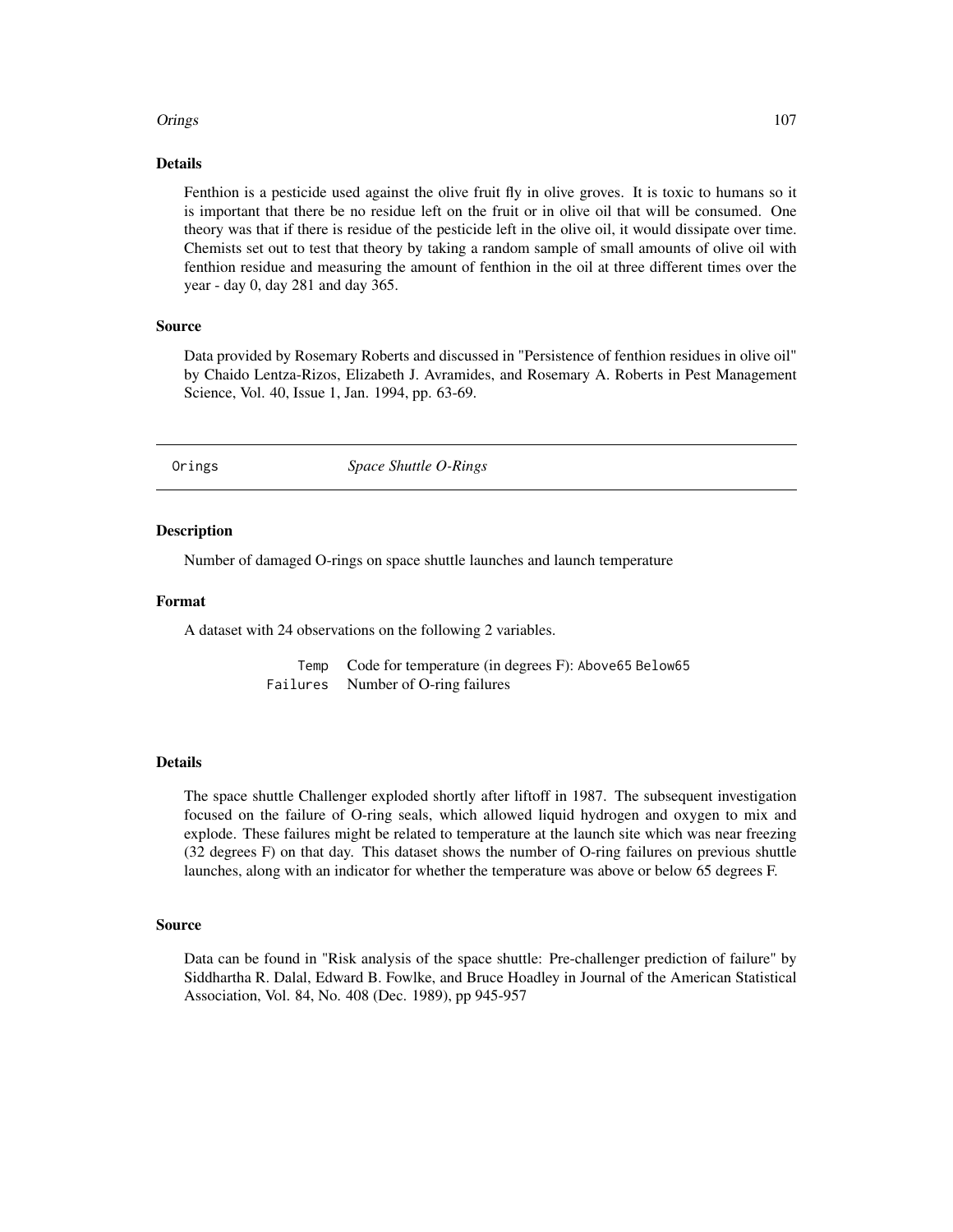Survey of college students to took at factors related to having overdrawn a checking account.

# Format

A dataset with 450 observations on the following 4 variables.

| Age Age of the student (in years)                                       |
|-------------------------------------------------------------------------|
| Sex $\theta$ =male or 1=female                                          |
| DaysDrink Number of days drinking alcohol (in past 30 days)             |
| Overdrawn Has student overdrawn a checking account? $0=$ no or $1=$ yes |

## Details

Researchers conducted a survey of 450 undergraduates in large introductory courses at either Mississippi State University or the University of Mississippi. There were close to 150 questions on the survey, but only four of these variables are included in this dataset. (You can consult the paper to learn how the variables beyond these 4 affect the analysis.) The primary interest for the researchers was factors relating to whether or not a student has ever overdrawn a checking account.

Renamed as CreditRisk in second edition.

## Source

Worthy S.L., Jonkman J.N., Blinn-Pike L. (2010), "Sensation-Seeking, Risk-Taking, and Problematic Financial Behaviors of College Students," Journal of Family and Economic Issues, 31: 161-170

Oysters *Size of Oysters*

#### Description

Comparing methods for measuring the size of oysters

#### Format

A data frame with 30 observations on the following 5 variables.

ID ID number of each oyster

Weight Weight (in grams)

Volume Volume (in cubic centimeters)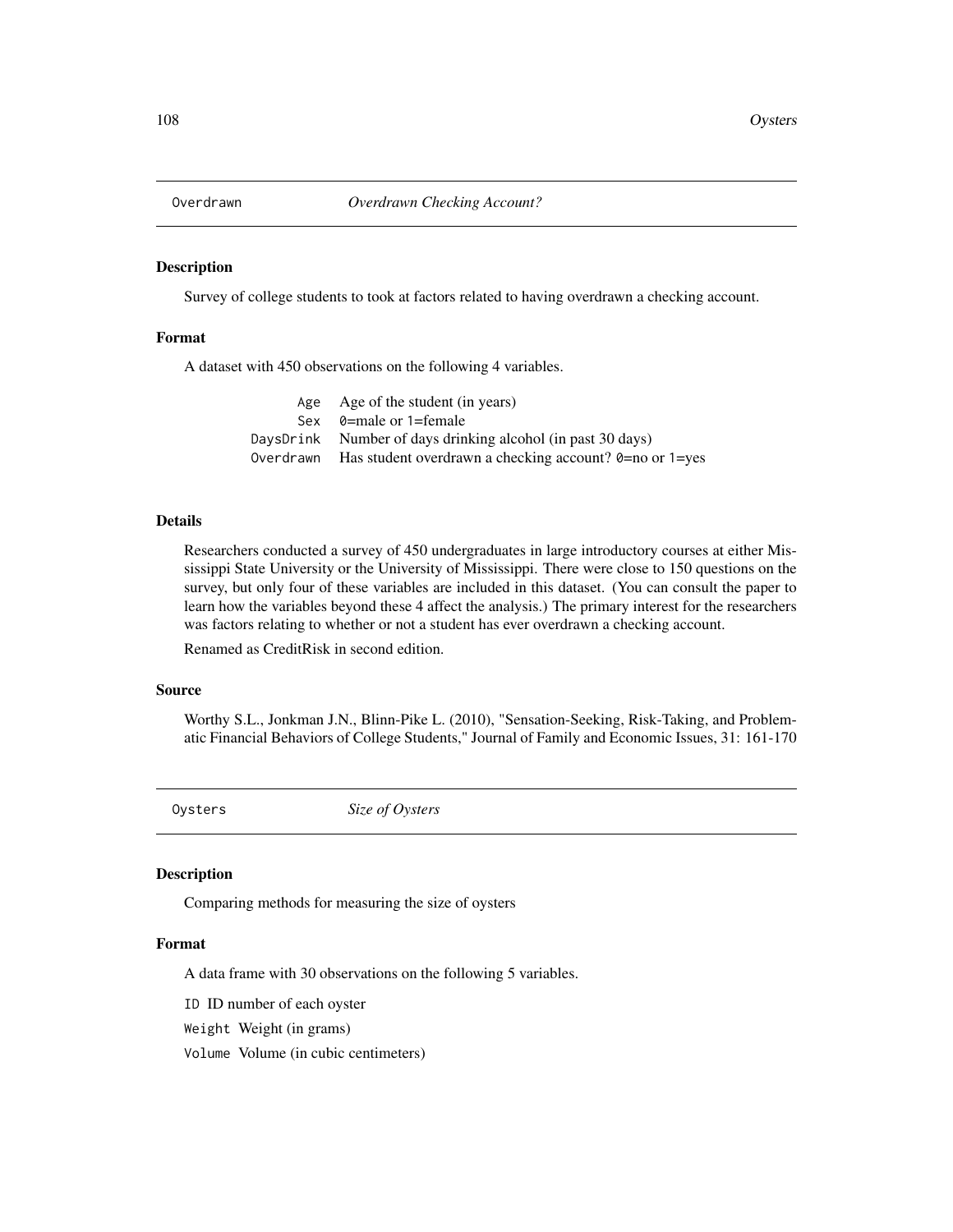#### PalmBeach 109

ThreeD Measurement from a 3D system (pixels)

TwoD Measurement from a 2D cross-section (pixels)

### Details

In 2001 engineers at an R&D lab Agri-Tech, Inc, in Woodstock, Virginia, designed a 3-D system that they hoped would improve on the existing 2-D system for measuring the size of oysters. The 3-D system used computer scanning to estimate an oyster volume, whereas the old 2-D system estimated a cross-sectional area. Data shows the result of both systems, as well as the actual weight and volume of each oyster used in calibration.

### Source

Data found at JSE data archive: http://ww2.amstat.org/publications/jse/jse\_data\_archive.htm with the filenames of 30oysters. Contributors are G. Andy Chang, G. Jay Kerns, D. J. Lee, and Gary L. Stanek.

Original article is: Lee, D., Lane, R., and Chang, G., (2001) "Three-dimension Reconstruction for High-speed Volume Measurement," Proceedings of the International Society for Optical Engineering, Machine Vision and Three-Dimensional Imaging Systems for Inspection and Metrology, Volume 4189, p.258-267.

PalmBeach *Palm Beach Butterfly Ballot*

## Description

Votes for Geroge Bush and Pat Buchanan in Florida counties for the 2000 U.S. presidential election

## Format

A dataset with 67 observations on the following 3 variables.

County Name of the Florida county Buchanan Number of votes for Pat Buchanan Bush Number of votes for George Bush

#### Details

The race for the presidency of the United States in the fall of 2000 was very close, with the electoral votes from Florida determining the outcome. In the disputed final tally in Florida, George W. Bush won by just 537 votes over Al Gore, out of almost 6 million votes cast. About 2.3% of the votes cast in Florida were awarded to other candidates. One of those other candidates was Pat Buchanan, who did much better in Palm Beach County than he did anywhere else. Palm Beach County used a unique "butterfly ballot" that had candidate names on either side of the page with "chads" to be punched in the middle. This non-standard ballot seemed to confuse some voters, who punched votes for Buchanan that may have been intended for a different candidate. This dataset shows the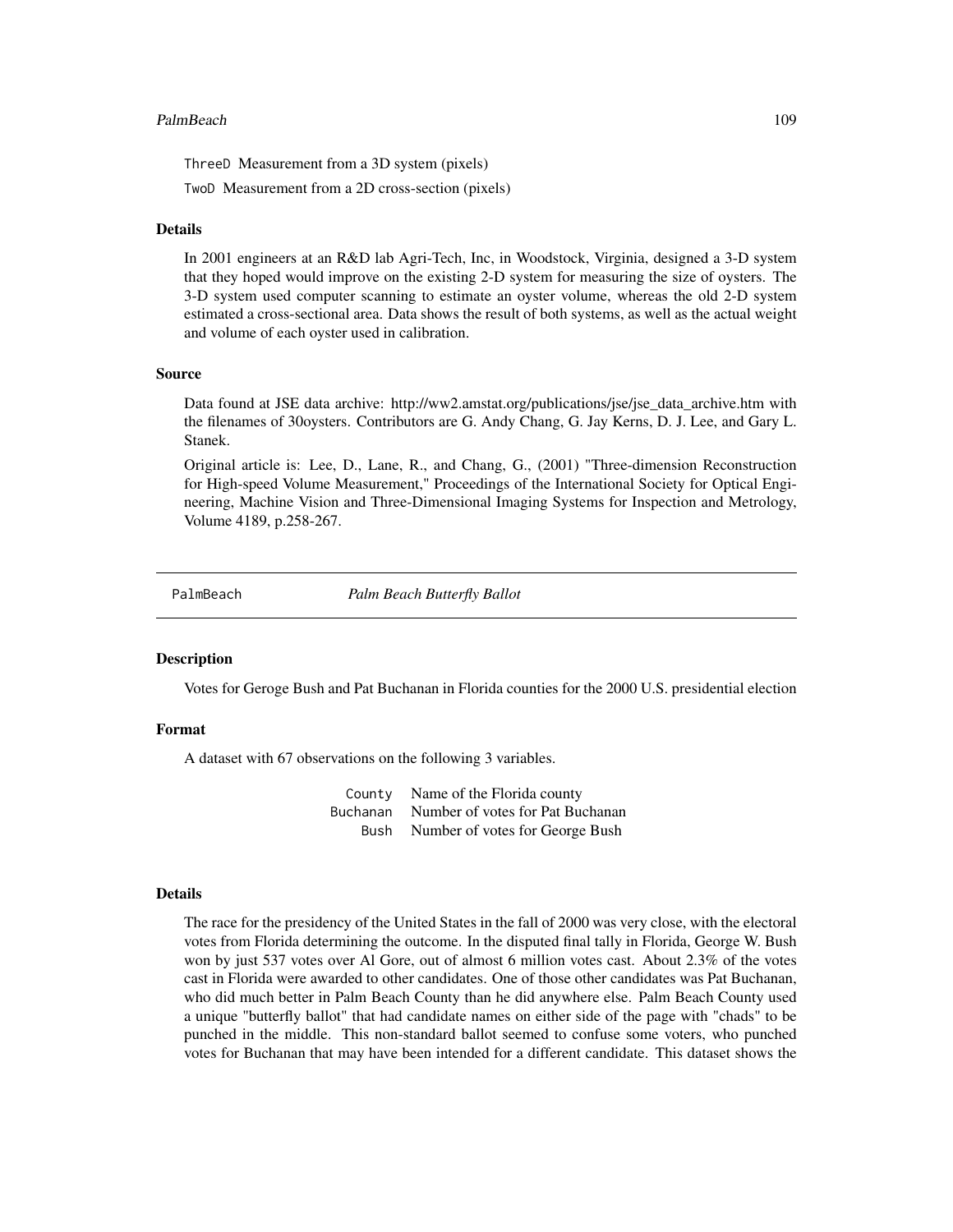number of votes for Bush and Buchanan in each Florida county.

## Source

Florida county data for the 2000 presidential election can be found at http://election.dos.state.fl.us/elections/resultsarchive/Index.asp?ElectionDate=11/7/00

PeaceBridge2003 *Monthly Peace Bridge Traffic ( 2003-2015)*

## Description

Monthly traffic (in 1,000's) across the Peace Bridge between Canada and the U.S.

# Format

A data frame with 156 observations on the following 4 variables.

Year Year (2003 to 2015) Month Month (1 to 12) Traffic Vehicles (in 1,000's) t Time frame (1 to 156)

#### Details

Monthly traffic (in thousands of vehicles) across the Peace Bridge between the U.S. and Canada near Niagara Falls between January 2003 and December 2015. Note PeaceBridge2012 has only the last four years of this series.

#### Source

http://www.peacebridge.com/index.php/historical-traffic-statistics/yearly-volumes

PeaceBridge2012 *Monthly Peace Bridge Traffic ( 2012-2015)*

# **Description**

Monthly traffic (in 1,000's) across the Peace Bridge between Canada and the U.S.

# Format

A data frame with 48 observations on the following 4 variables.

Year Year (2012 to 2015) Month Month (1 to 12) Traffic Vehicles (in 1,000's) t Time frame (1 to 48)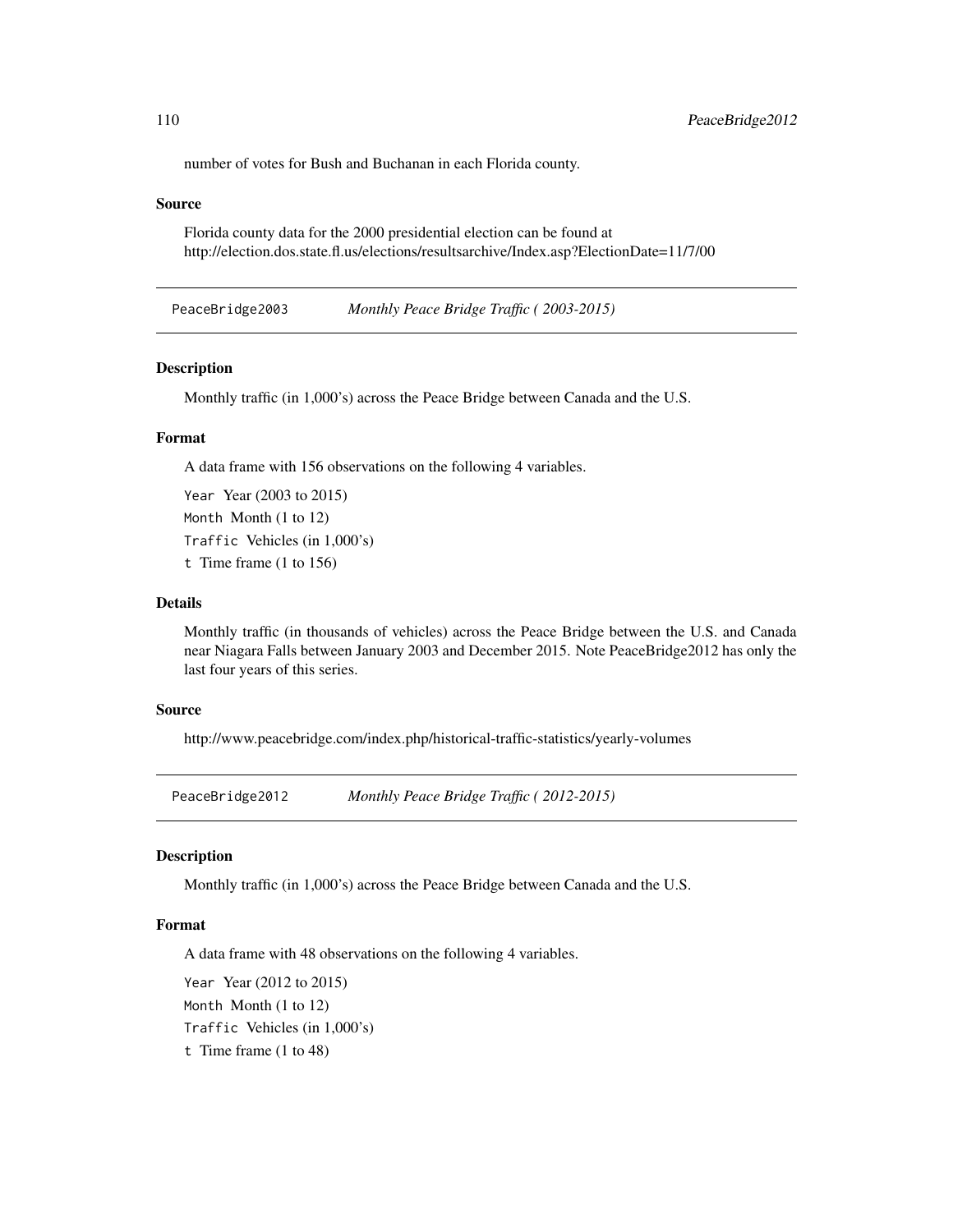#### Perch 111

# Details

Monthly traffic (in thousands of vehicles) across the Peace Bridge between the U.S. and Canada near Niagara Falls between January 2012 and December 2015. Note PeaceBridge2003 has similar data starting in 2003.

#### Source

http://www.peacebridge.com/index.php/historical-traffic-statistics/yearly-volumes

Pedometer *Pedometer Walking Data*

## Description

Daily walking amounts recorded on a personal pedometer from September-December 2011

# Format

A dataset with 68 observations on the following 8 variables.

| Steps    | Total number of steps for the day                                                             |
|----------|-----------------------------------------------------------------------------------------------|
| Moderate | Number of steps at a moderate walking speed                                                   |
| Min      | Number of minutes walking at a moderate speed                                                 |
| kcal     | Number of calories burned walking at a moderate speed                                         |
| Mile     | Total number of miles walked                                                                  |
| Rain     | Type of weather (rain or shine)                                                               |
| Dav      | Day of the week (U=Sunday, M=Monday, T=Tuesday, W=Wednesday, R=Thursday, F=Friday, S=Saturday |
| DayType  | Coded as Weekday or Weekend                                                                   |

## Details

A statistics professor regularly keeps a pedometer in his pocket. It records not only the number of steps taken each day, but also the number of steps taken at a moderate pace, the number of minutes walked at a moderate pace, and the number of miles total that he walked. He also added to the data set the day of the week, whether it was rainy, sunny, or cold (on sunny days he often biked, but on rainy or cold days he did not), and whether it was a weekday or weekend.

## Source

One of the Stat2 authors

Perch *Perch Sizes*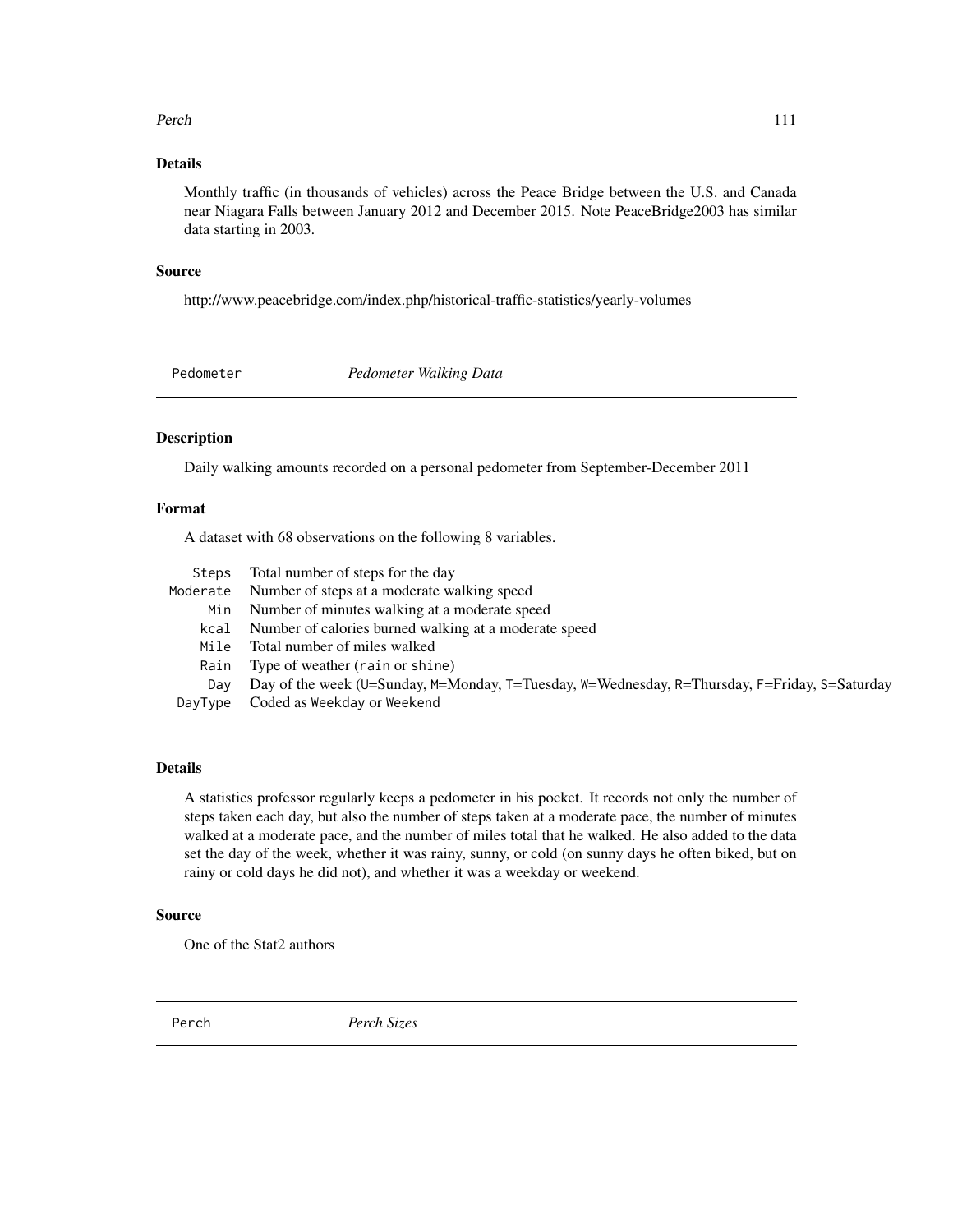Size of perch caught in a Finnish lake

#### Format

A dataset with 56 observations on the following 4 variables.

| 0bs    | Observation number      |
|--------|-------------------------|
| Weight | Weight (in grams)       |
| Length | Length (in centimeters) |
| Width  | Width (in centimeters   |

## Details

This dataset comes from a sample of fish (perch) caught at Lake Laengelmavesi in Finland.

## Source

JSE Data Archive, http://www.amstat.org/publications/jse/jse\_data\_archive.htm, submitted by Juha Puranen.

PigFeed *Additives in Pig Feed*

### Description

Effects of additives to pig feed on weight gain

# Format

A dataset with 12 observations on the following 3 variables.

WgtGain Daily weight gain (hundredths of a pound over 1.00) Antibiotic Antibiotic in the feed? No or Yes B12 Vitamin B12 in the feed? No or Yes

# Details

A scientist in Iowa was interested in additives to standard pig chow that might increase the rate at which the pigs gained weight. Two factors of interest were vitamin B12 and antibiotics. To perform the experiment, the scientist randomly assigned 12 pigs, three to each of the diet combinations (Antibiotic only, B12 only, both, and neither).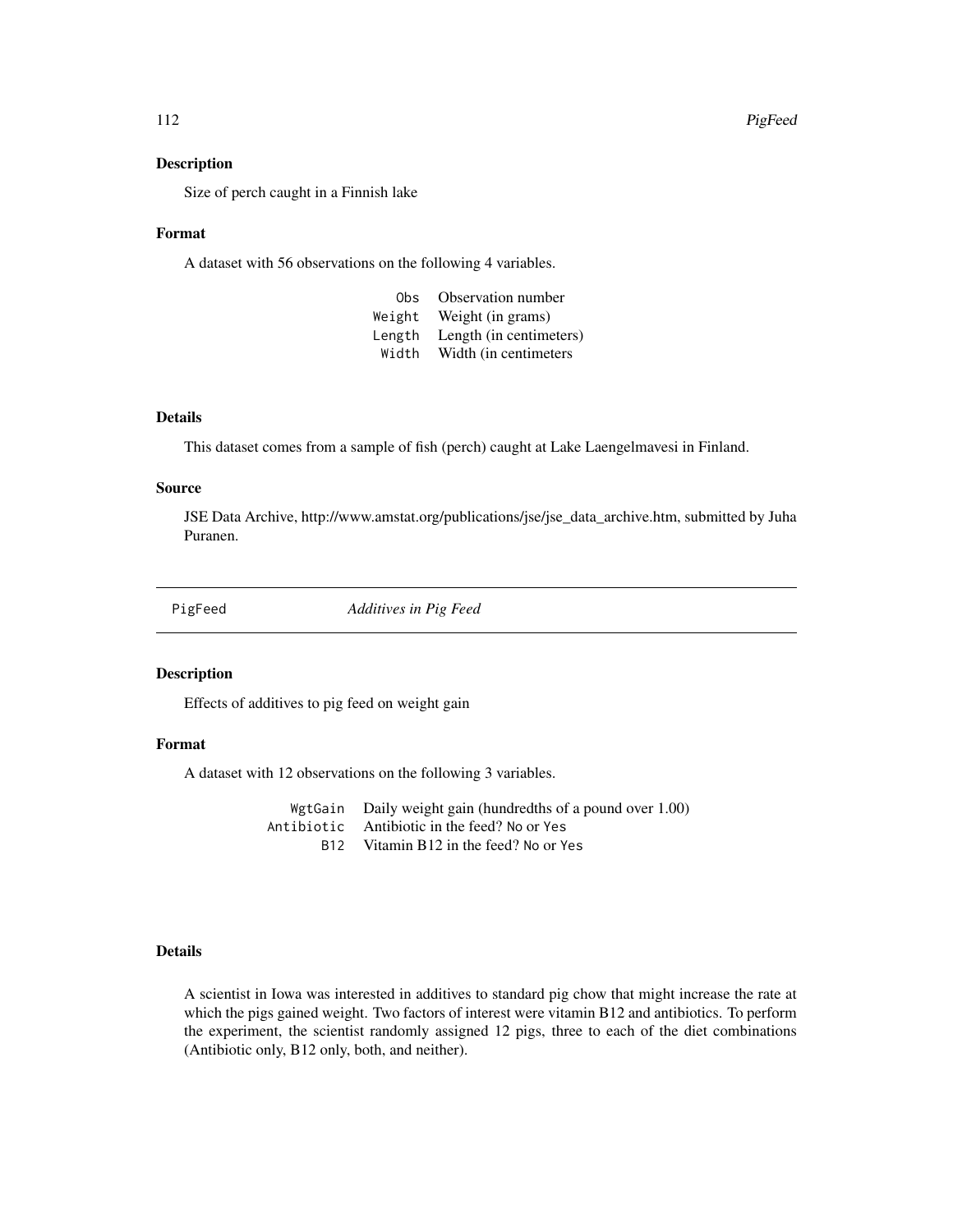#### Pines 2013 and 2014 and 2014 and 2014 and 2014 and 2014 and 2014 and 2014 and 2014 and 2014 and 2014 and 2014 and 2014 and 2014 and 2014 and 2014 and 2014 and 2014 and 2014 and 2014 and 2014 and 2014 and 2014 and 2014 and

## Source

Data are found in Statistical Methods by George W. Snedecor and William G. Cochran (1967). Ames, IA: The Iowa State University Press.

## References

Original source is Iowa Agricultural Experiment Station (1952). Animal Husbandry Swine Nutrition Experiment No. 577.

Pines *Measurements of Pine Tree Seedlings*

# Description

Data from pine seedlings planted in 1990

#### Format

A dataset with 1000 observations on the following 15 variables.

| Row       | Row number in pine plantation                                                         |
|-----------|---------------------------------------------------------------------------------------|
| Col       | Column number in pine plantation                                                      |
| Hgt90     | Tree height at time of planting (cm)                                                  |
| Hgt96     | Tree height in September 1996 (cm)                                                    |
| Diam96    | Tree trunk diameter in September 1996 (cm)                                            |
| Grow96    | Leader growth during 1996 (cm)                                                        |
| Hgt97     | Tree height in September 1997 (cm)                                                    |
| Diam97    | Tree trunk diameter in September 1997 (cm)                                            |
| Spread97  | Widest lateral spread in September 1997 (cm)                                          |
| Needles97 | Needle length in September 1997 (mm)                                                  |
| Deer95    | Type of deer damage in September 1995: $0 = none$ , $1 = b$ rowsed                    |
| Deer97    | Type of deer damage in September 1997: $0 = none$ , $1 = b$ rowsed                    |
| Cover95   | Thorny cover in September 1995: $0 = none$ ; $1 = some$ ; $2 = moderate$ ; $3 = lots$ |
| Fert      | Indicator for fertilizer: $0 = no$ , $1 = yes$                                        |
| Spacing   | Distance (in feet) between trees (10 or 15)                                           |
|           |                                                                                       |

# Details

This dataset contains data from an experiment conducted by the Department of Biology at Kenyon College at a site near the campus in Gambier, Ohio. In April 1990, student and faculty volunteers planted 1000 white pine (Pinus strobes) seedlings at the Brown Family Environmental Center. These seedlings were planted in two grids, distinguished by 10- and 15-foot spacings between the seedlings. Several variables were measured and recorded for each seedling over time (in 1990, 1996, and 1997).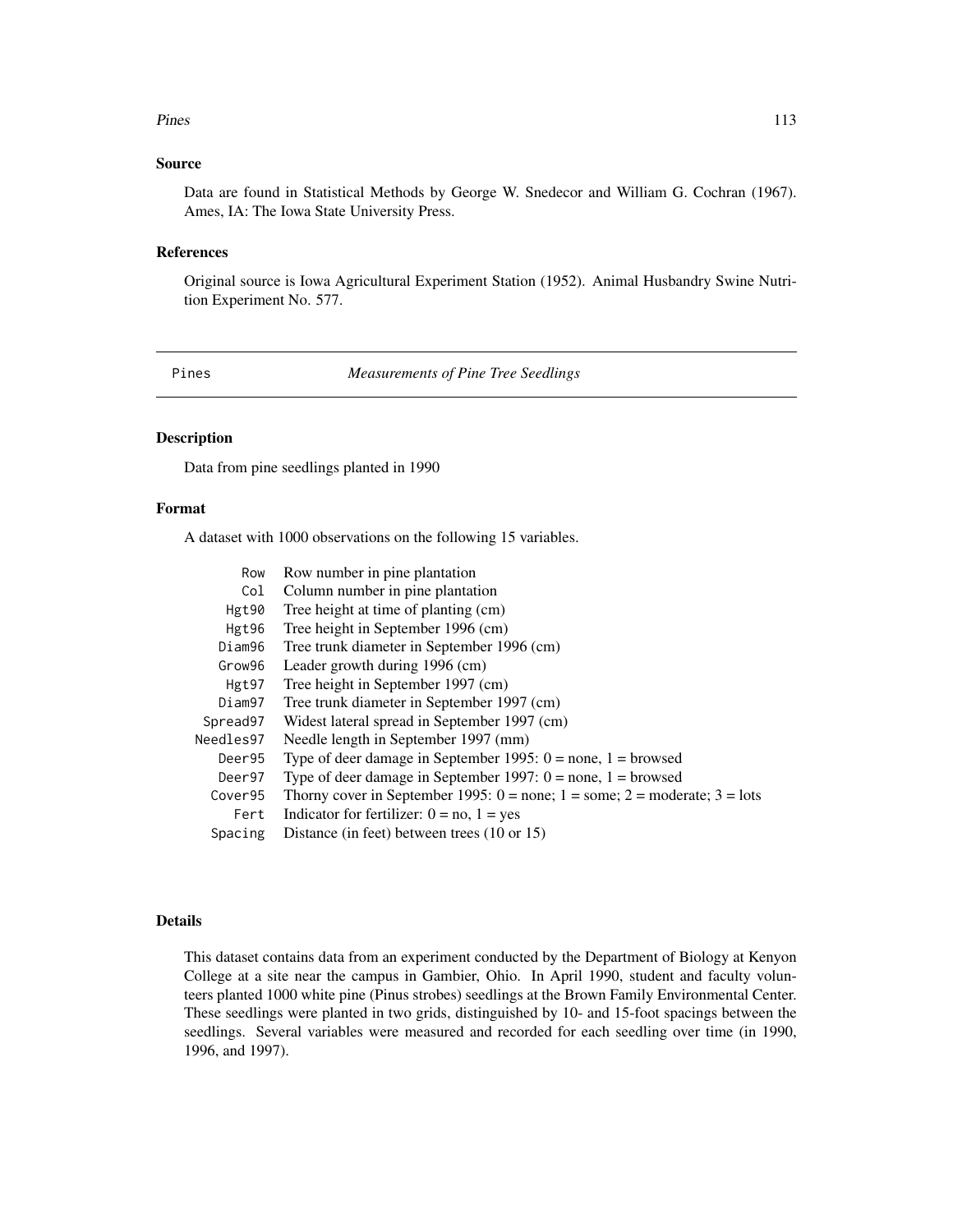## Source

Thanks to the Kenyon College Department of Biology for sharing these data.

PKU *Dopamine levels with PKU in diets*

## **Description**

Dopamine levels with different amounts of phenylalanine in diets

#### Format

A data frame with 20 observations on the following 4 variables.

Subject Initials to identify each subject

Diet Level of phenylalanine in diet (Low or Normal)

DietControl Ability to follow prescribed diet (Good or Poor)

Y Concentration of dopamine (micrograms per milligram of creatinine)

# Details

Phenylketonuria (PKU) is an enzyme deficiency that keeps a person from being able to synthesize enough dopamine. The amino acid phenylalanine inhibits the enzyme needed to synthesize dopamine, and so to some extent, a diet low in phenylalanine can moderate the symptoms of PKU. In short, less phenylalanine in the diet should lead to more dopamine in the brain. The dopamine level for each patient was measured after a normal diet and after a week on a low phenylalanine diet.

#### Source

Krause, Halminski, McDonald, Dembure, Salvo, Freides, and Elsas (1985) "Biochemical and Neuropsychological Effects of Elevated Plasma Phenylalanine in Patients with Treated Phenylketonuria," J. of Clinical Investigation, Volume 75, January 1985, 40-48

Several of the values were altered slightly in ways that would not change the analysis except to simplify the arithmetic.

Political *Political Behavior of College Students*

## **Description**

Survey of political activity for Grinnell College students

# Format

A dataset with 59 observations on the following 9 variables.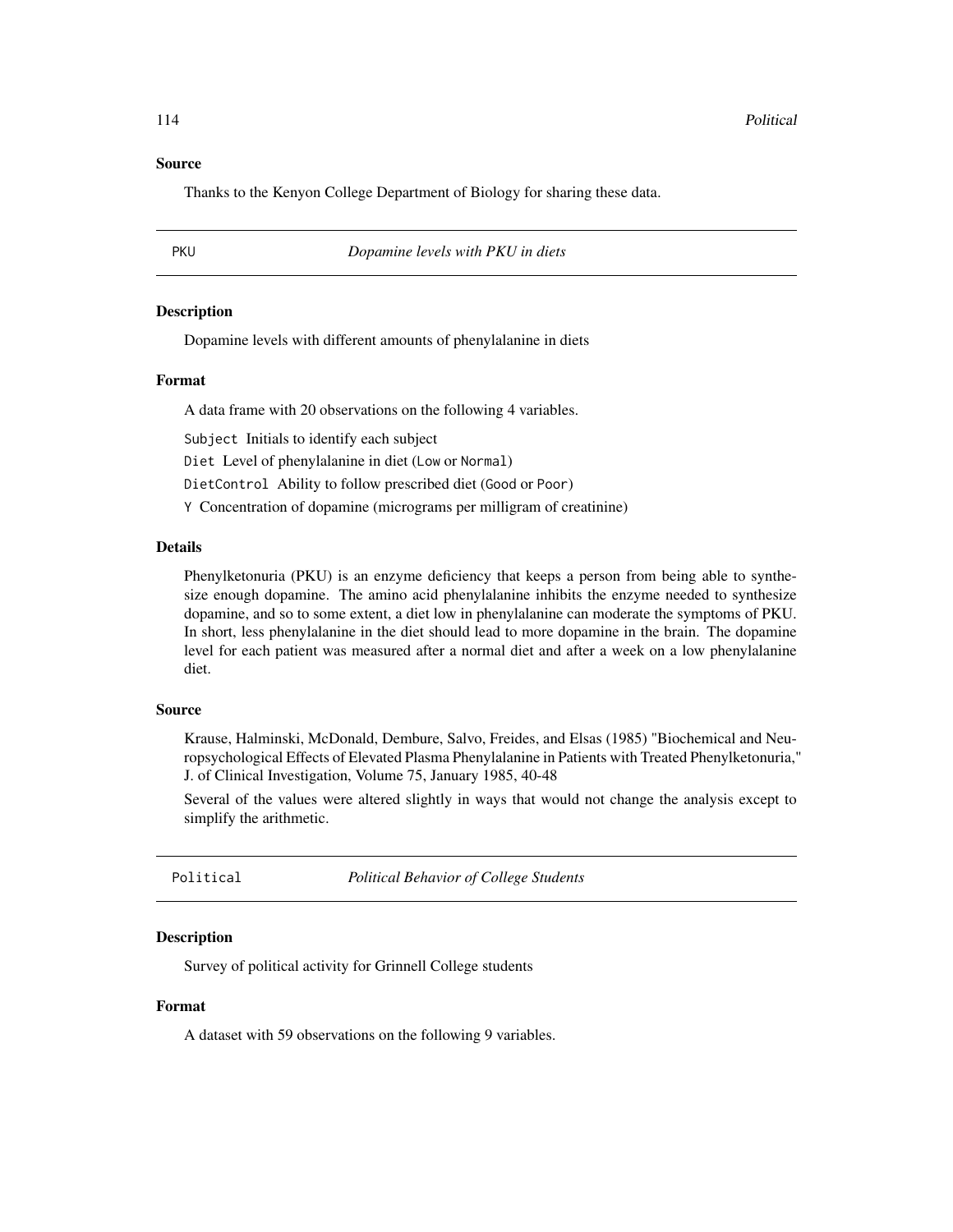## Pollster08 115

| Year        | Class year $(1 \text{ to } 4)$                                                              |
|-------------|---------------------------------------------------------------------------------------------|
| Sex         | $\theta$ =male or 1=female                                                                  |
| Vote        | Voting status: 0=not eligible, 1=eligible/not registered, 2=registered/didn't vote, 4=voted |
| Paper       | Read news (per week): $\theta$ =never, 1=less than once, 2=once, 3=2 or 3 times, 4=daily    |
| Edit        | Read editorial page? $0=$ no or 1=yes                                                       |
| TV          | Watch TV news: 0=never, 1=less than once, 2=once, $3=2$ or 3 times, 4=daily                 |
| Ethics      | Politics should be ruled by: 1=ethical considerations to 5=practical power                  |
| Inform      | How informed are you about politics? 1=uninformed to 5=very well informed                   |
| Participate | Missing if Vote=0, $\theta$ if Vote=1 or 2, 1 if Vote=3                                     |

# Details

Students Jennifer Wolfson and Meredith Goulet conducted a survey in the spring of 1992 of Grinnell College students to ascertain patterns of political behavior. They took a simple random sample of 60 students who were U.S. citizens and conducted phone interviews. Using several "call backs" they obtained 59 responses.

# Source

Student survey at Grinnell College

Pollster08 *2008 U.S. Presidential Election Polls*

# Description

Polls for 2008 U.S. presidential election

# Format

A dataset with 102 observations on the following 11 variables.

| PollTaker | Polling organization                                                                    |
|-----------|-----------------------------------------------------------------------------------------|
| PollDates | Dates the poll data were collected                                                      |
| MidDate   | Midpoint of the polling period                                                          |
| Days      | Number of days after August 28th (end of Democratic convention)                         |
| n         | Sample size for the poll                                                                |
| Pop       | A=all, LV=likely voters, RV=registered voters                                           |
| McCain    | Percent supporting John McCain                                                          |
| Obama     | Percent supporting Barack Obama                                                         |
| Margin    | Obama percent minus McCain percent                                                      |
| Charlie   | Indicator for polls after Charlie Gibson interview with VP candidate Sarah Palin (9/11) |
| Meltdown  | Indicator for polls after Lehman Brothers bankruptcy (9/15)                             |
|           |                                                                                         |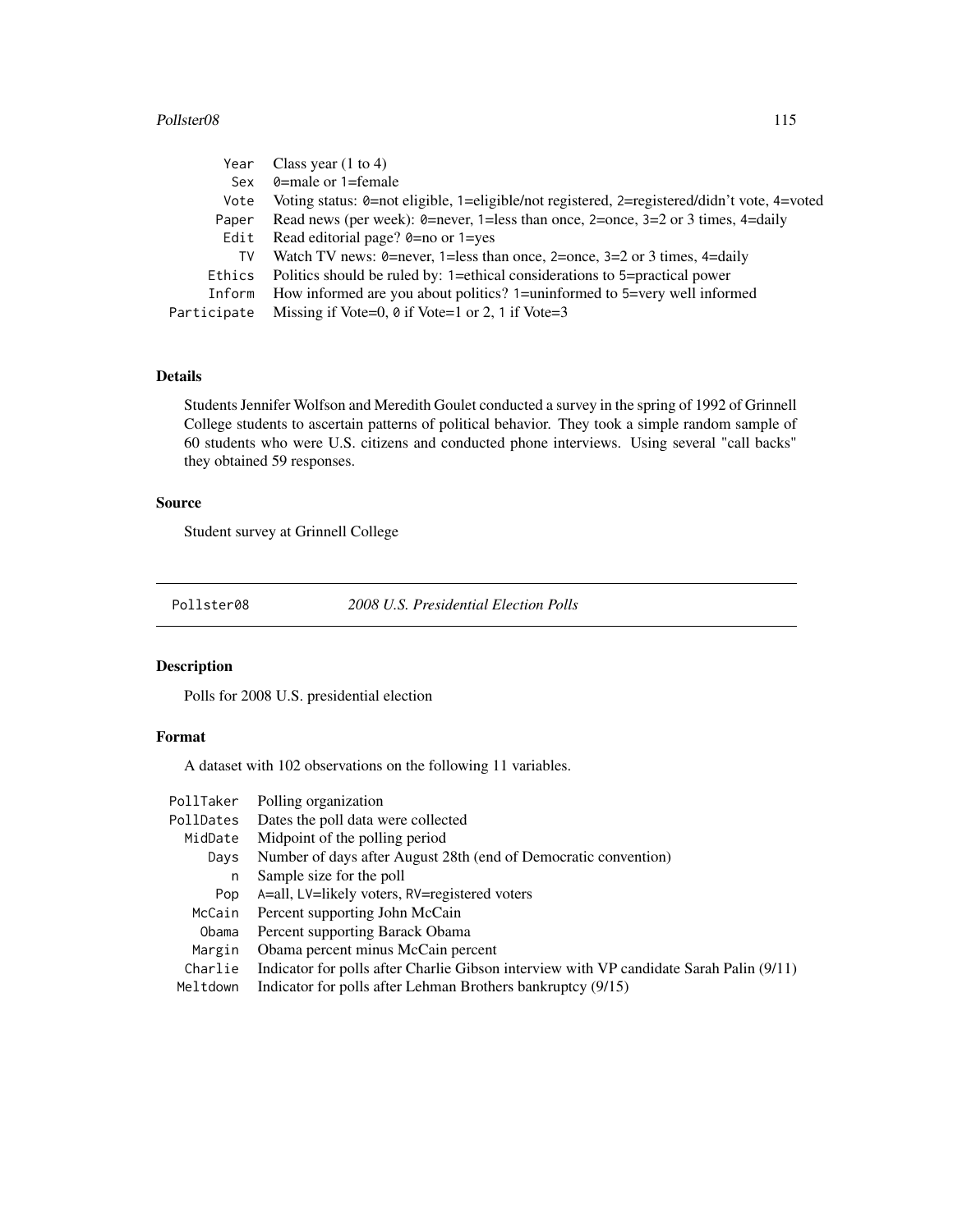# Details

The file Pollster08 contains data from 102 polls that were taken during the 2008 U.S. Presidential campaign. These data include all presidential polls reported on the internet site pollster.com that were taken between August 29th, when John McCain announced that Sarah Palin would be his running mate as the Republican nominee for vice president, and the end of September.

## Source

Downloaded from pollster.com

Popcorn *Popcorn Popping Success*

#### **Description**

Unpopped kernels in bags of microwave popcorn

#### Format

A dataset with 12 observations on the following 3 variables.

Unpopped Number of unpopped kernels (adjusted for size difference) Brand Orville or Seaway Trial Trial number

# Details

Two students, Lara and Lisa, conducted an experiment to compare Orville Redenbacher's Light Butter Flavor vs. Seaway microwave popcorn. They made 12 batches of popcorn, 6 of each type, cooking each batch for four minutes. They noted that the microwave oven seemed to get warmer as they went along so they kept track of six trials and randomly chose which brand would go first for each trial. For a response variable they counted the number of unpopped kernels and then adjusted the count for Seaway for having more ounces per bag of popcorn (3.5 vs 3.0).

## Source

Student project

PorscheJaguar *Porsche and Jaguar Prices*

### Description

Compare prices for Porsche and Jaguar cars offered for sale at an internet site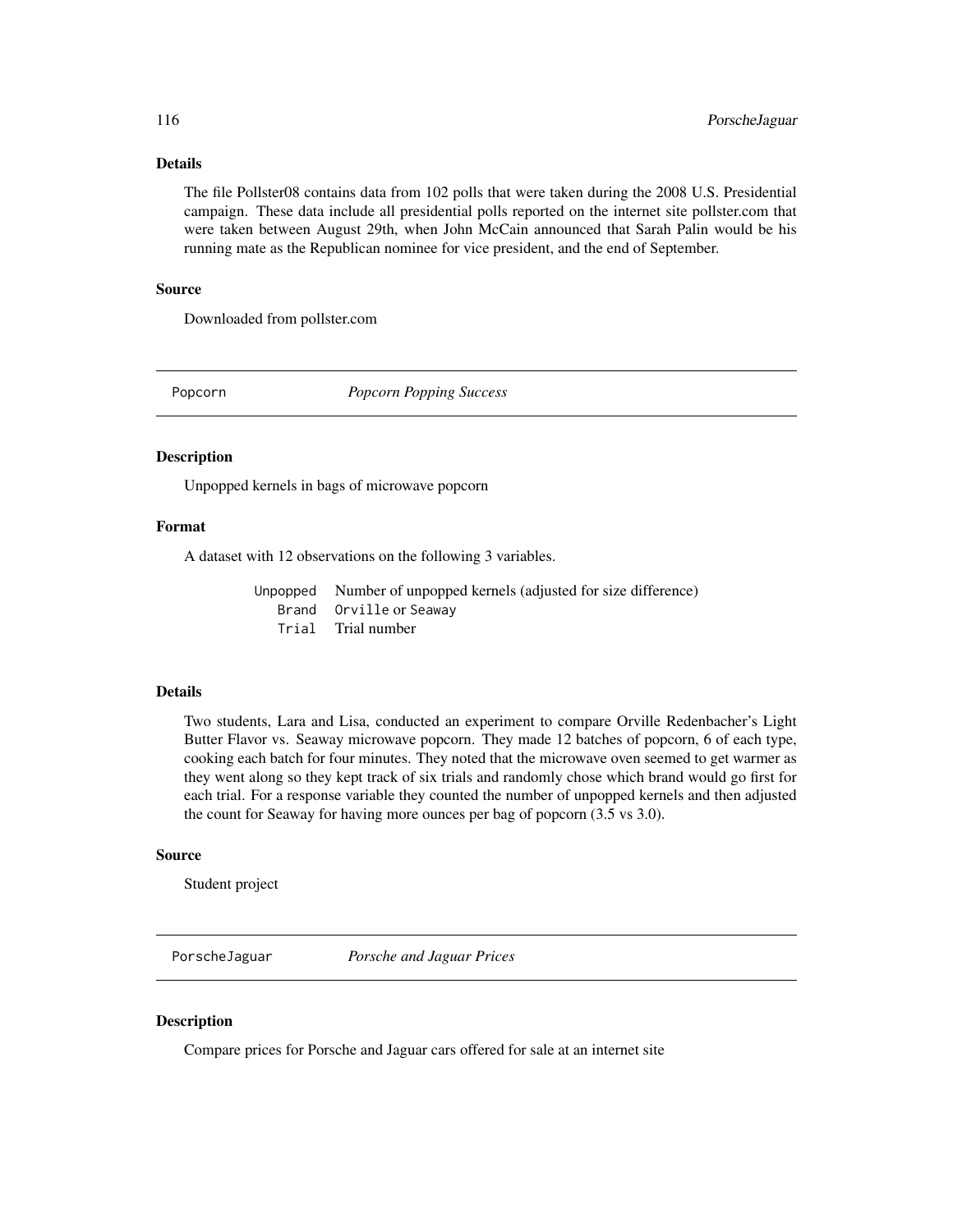#### PorschePrice 2012 117

# Format

A dataset with 60 observations on the following 5 variables.

| Car Car model: Jaguar or Porsche                |
|-------------------------------------------------|
| Price Price $(in $1,000's)$                     |
| Age Age of the car (in years)                   |
| Mileage Previous miles driven $(in 1,000's)$    |
| Porsche Indicator for Porsche (1) or Jaguar (0) |

#### Details

Two students collected samples of Porsche and Jaguar cars that were offered for sale at an internet site. In addition to asking price, they recorded the model year (converting to age) and mileage of each advertised car.

# Source

Student project data collected from autotrader.com in Spring 2007.

PorschePrice *Porsche Prices*

# Description

Prices for Porsche cars offered for sale at an internet site.

# Format

A dataset with 30 observations on the following 3 variables.

Price Asking price for the car (in \$1,000's) Age Age of the car (in years) Mileage Previous miles driven (in 1,000's)

## Details

A student was interested in prices for used Porsche sports cars being sold on the internet. He selected a random sample of 30 Porsches from the ones being advertised at autotrader.com. For each car he recorded the asking price, mileage, and model year (which he converted to age).

This dataset was replaced by AccordPrice for second edition.

#### Source

Data collected for a student project from autotrader.com in February 2007.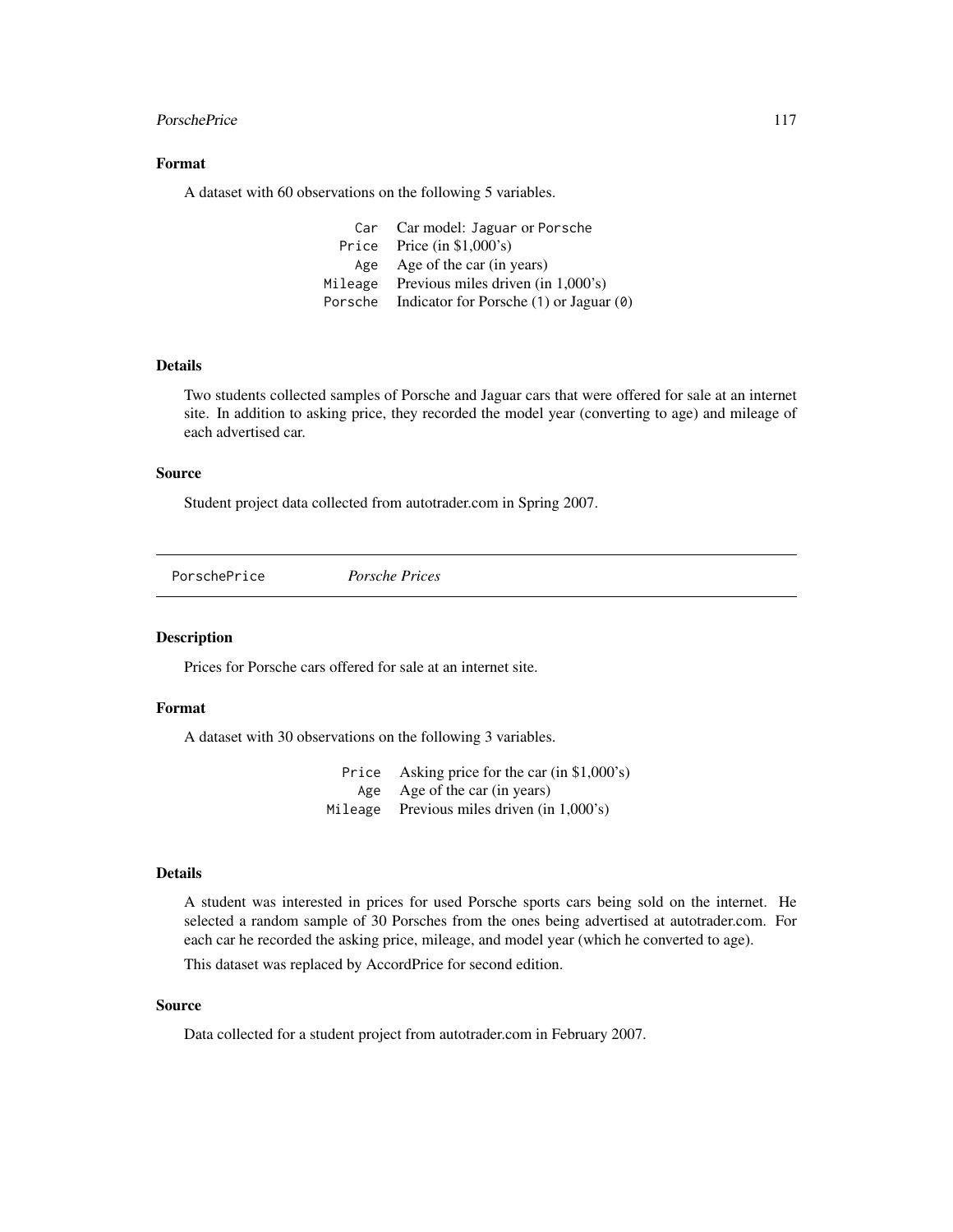Pulse rates before and after exercise for a sample of statistics students

# Format

A dataset with 232 observations on the following 7 variables.

|      | Active Pulse rate (beats per minute) after exercise |
|------|-----------------------------------------------------|
| Rest | Resting pulse rate (beats per minute)               |
|      | Smoke $1 =$ smoker or 0 = nonsmoker                 |
| Sex  | 1=female or 0=male                                  |
|      | Exercise Typical hours of exercise (per week)       |
| Hgt  | Height (in inches)                                  |
| Wgt  | Weight (in pounds)                                  |
|      |                                                     |

# Details

Students in a Stat2 class recorded resting pulse rates (in class), did three "laps" walking up/down a nearby set of stairs, and then measured their pulse rate after the exercise. They provided additional information about height, weight, exercise, and smoking habits via a survey.

#### Source

Data compiled over several semesters from students taking a Stat2 course.

Putts1 *Putting Success by Length (Long Form)*

# Description

Putting results for a golfing statistician

#### Format

A dataset with 587 observations on the following 2 variables.

Length Length of the putt (in feet) Made  $1=$ made the putt or 0=missed the putt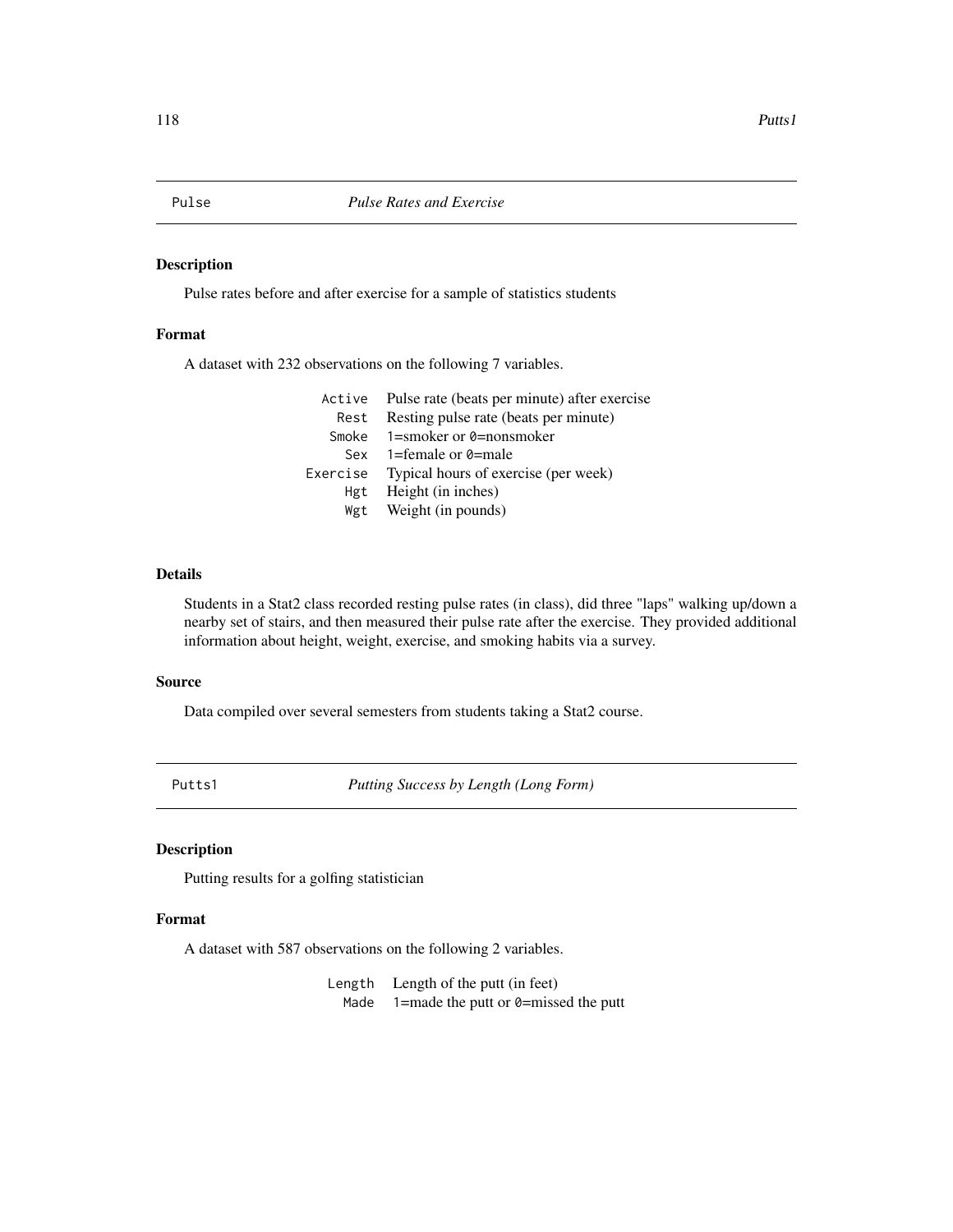## Putts3 and the contract of the contract of the contract of the contract of the contract of the contract of the contract of the contract of the contract of the contract of the contract of the contract of the contract of the

# Details

A statistician golfer kept careful records of every putt he attempted when playing golf, recording the length of the putt and whether or not he was successful in making the putt. This dataset has one case for each of the 587 attempted putts. A different form of the same data (Putts2) accumulates counts of makes and misses for each putt length.

## Source

Personal observations by one of the Stat2 authors

Putts2 *Putting Success by Length (Short Form)*

#### Description

Putting results for a golfing statistician (by length of the putts)

## Format

A dataset with 5 observations on the following 4 variables.

|        | Length Length of the attempted putt (in feet)  |
|--------|------------------------------------------------|
|        | Made Number of putts made at this length       |
| Missed | Number of putts missed at this length          |
| Trials | Total number of putts attempted at this length |

#### Details

A statistician golfer kept careful records of every putt he attempted when playing golf, recording the length of the putt and whether or not he was successful in making the putt. For each different length, this dataset records the number of putts made, missed, and the total number of attempts from that length. A similar dataset, Putts1, has one case for each of the 587 attempted putts, showing the length and outcome.

# Source

Personal observations by one of the Stat2 authors

Putts3 *Hypothetical Putting Data (Short Form)*

### Description

Hypothetical putting results for a golfing statistician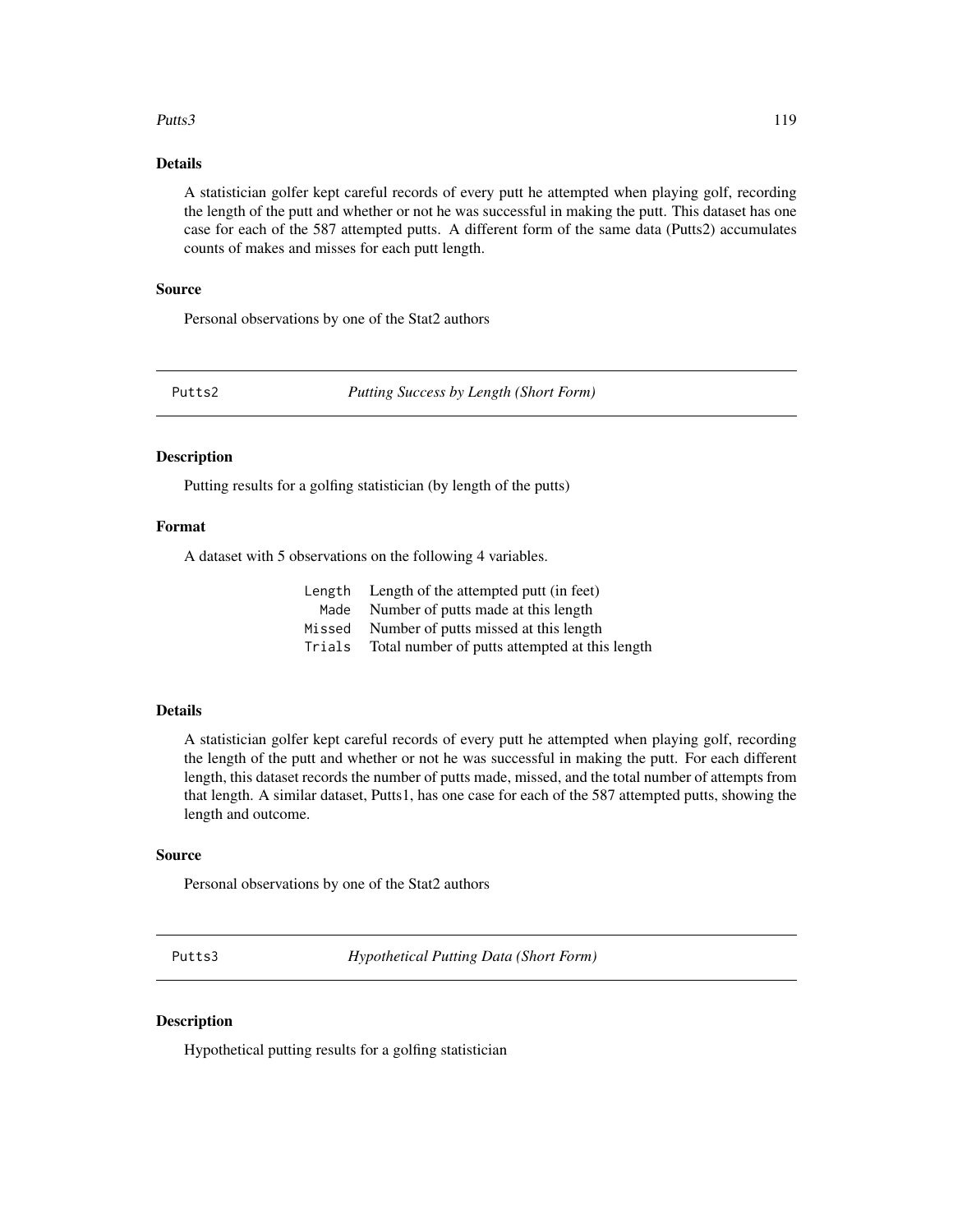# 120 RacialAnimus

# Format

A data frame with 5 observations on the following 4 variables.

Length Length of the attempted putt (in feet)

Made Number of putts made at this length

Missed Number of putts missed at this length

Trials Total number of putts attempted at this length

# **Details**

This is a hypothetical revision of the table of putting success in Putts2 that helps demonstrate overdispersion.

## Source

Modified from personal observations by one of the Stat2 authors.

### **Description**

Demographics and a measurement of racial animus in cities based on Google searches

## Format

A data frame with 196 observations on the following 7 variables.

MediaMarket City (State)

Age65Plus Percentage 65 and older

BachPlus Percentage with a bachelor's degree

Black Percentage of African-Americans

Hispanic Percentage of Hispanics

ObamaKerry Percentage of vote won by Obama in 2008 minus Kerry percentage in 2004

Animus Measurement (0-250) of racial animus

# Details

Professor Seth Stephens-Davidowitz studies the level of racial animus across different areas in America by measuring the percent of Google search queries that include racially charged language. A measurement, Animus, is derived from his algorithm and is scaled to be between 0 (low racial animus) and 250 (high racial animus). The dataset includes those values along with demographic information about each media market.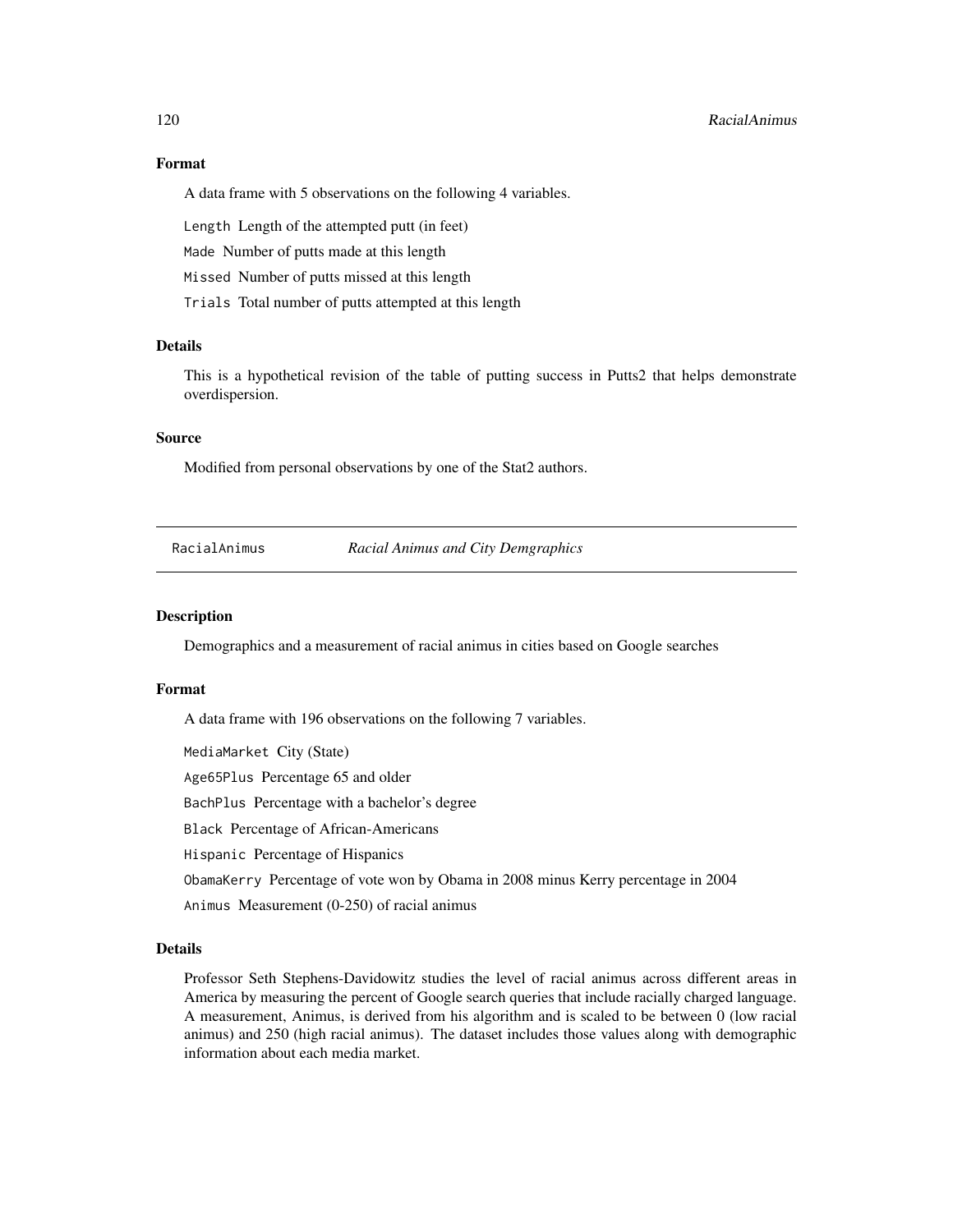# RadioactiveTwins 121

#### Source

Chae DH, Clouston S, Hatzenbuehler ML, Kramer MR, Cooper HLF, Wilson SM, et al. (2015) "Association between an Internet-Based Measure of Area Racism and Black Mortality, PLoS ONE 10(4): e0122963. doi:10.1371/journal.pone.0122963

RadioactiveTwins *Comparing Twins Ability to Clear Radioactive Particles*

## **Description**

Experiment comparing twins (one urban, one rural) ability to clear airborne radioactive particles from their lungs

# Format

A data frame with 30 observations on the following 3 variables.

TwinPair Identifies the twin pairs (1 to 15)

Env Residential environment (Rural or Urban)

Rate Clearance rate (percentage radioactive particles remaining after one hour)

## Details

To assess lung health, the scientists measured "tracheobronchial clearance rate," that is, in English, "How fast do your lungs get rid of nasty stuff?" Each subject agreed to inhale an aerosol of radioactive Teflon particles. A Geiger counter held to the chest measured the radioactivity just after inhaling, and again one hour later. The clearance rate was the percentage of radioactivity remaining – the lower the better. Subjects were 15 sets of identical twins, each pair with one twin living in an urban environment and the other in a rural environment.

### Source

Per Camner MD & Klas Philipson MSc (1973) "Urban Factor and Tracheobronchial Clearance," Archives of Environmental Health: An International Journal, 27:2, 81-84, DOI: 10.1080/00039896.1973.10666323 Link to the article: https://doi.org/10.1080/00039896.1973.10666323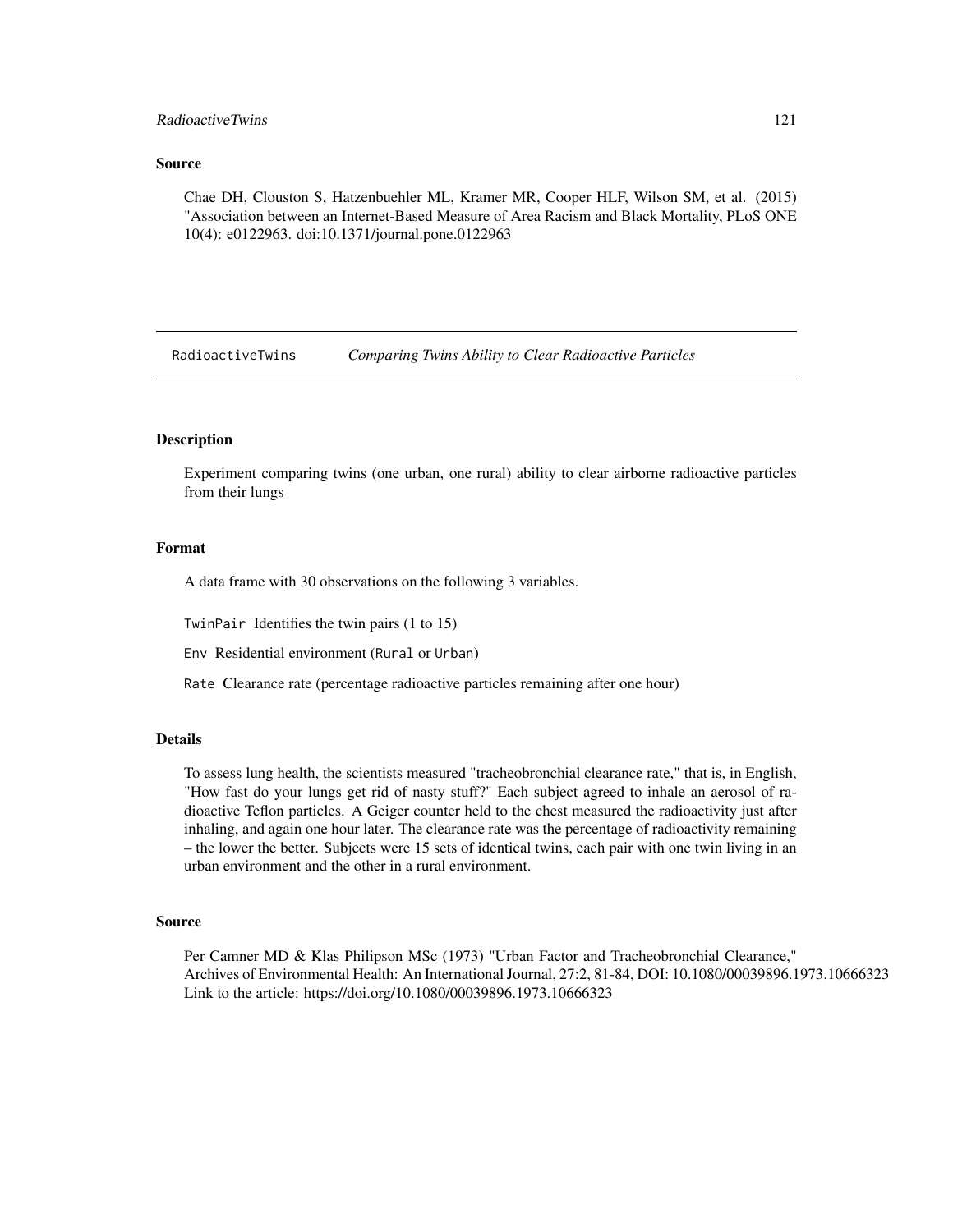Sample of homes in Northampton, MA to see whether being close to a bike trail enhances the value of the home

# Format

A data frame with 104 observations on the following 30 variables.

HouseNum Unique house number Acre Lot size for the house (in acres) AcreGroup Lot size groups (<= 1/4 acre or > 1/4 acre) Adj1998 Estimated 1998 price (in thousands of 2014 dollars) Adj2007 Estimated 2007 price (in thousands of 2014 dollars) Adj2011 Estimated 2011 price (in thousands of 2014 dollars) BedGroup Bedroom groups (1-2 beds, 3 beds, or 4+ beds) Bedrooms Number of bedrooms BikeScore Bike friendliness (0-100 score, higher scores are better) Diff2014 Difference in price between 2014 estimate and adjusted 1998 estimate (in thousands of dollars) Distance Distance (in feet) to the nearest entry point to the rail trail network DistGroup Distance groups, compared to 1/2 mile (Closer or Farther Away) GarageSpaces Number of garage spaces (0-4) GarageGroup Any garage spaces? (no or yes) Latitude Latitude (for mapping) Longitude Longitude (for mapping) NumFullBaths Number of full baths (includes shower or bathtub) NumHalfBaths Number of half baths (no shower or bathtub) NumRooms Number of rooms PctChange Percentage change from adjusted 1998 price to 2014 (value of zero means no change) Price1998 Zillow 10 year estimate from 2008 (in thousands of dollars) Price2007 Zillow price estimate from 2007 (in thousands of dollars) Price2011 Zillow price estimate from 2011 (in thousands of dollars) Price2014 Zillow price estimate from 2014 (in thousands of dollars) SFGroup SquareFeet group (<= 1500 sf or > 1500 sf) SquareFeet Square footage of interior finished space (in thousands of sf) StreetName Street name StreetNum House number on street WalkScore Walk friendliness (0-100 score, higher scores are better) Zip Location (1060 = Northampton or  $1062$  = Florence)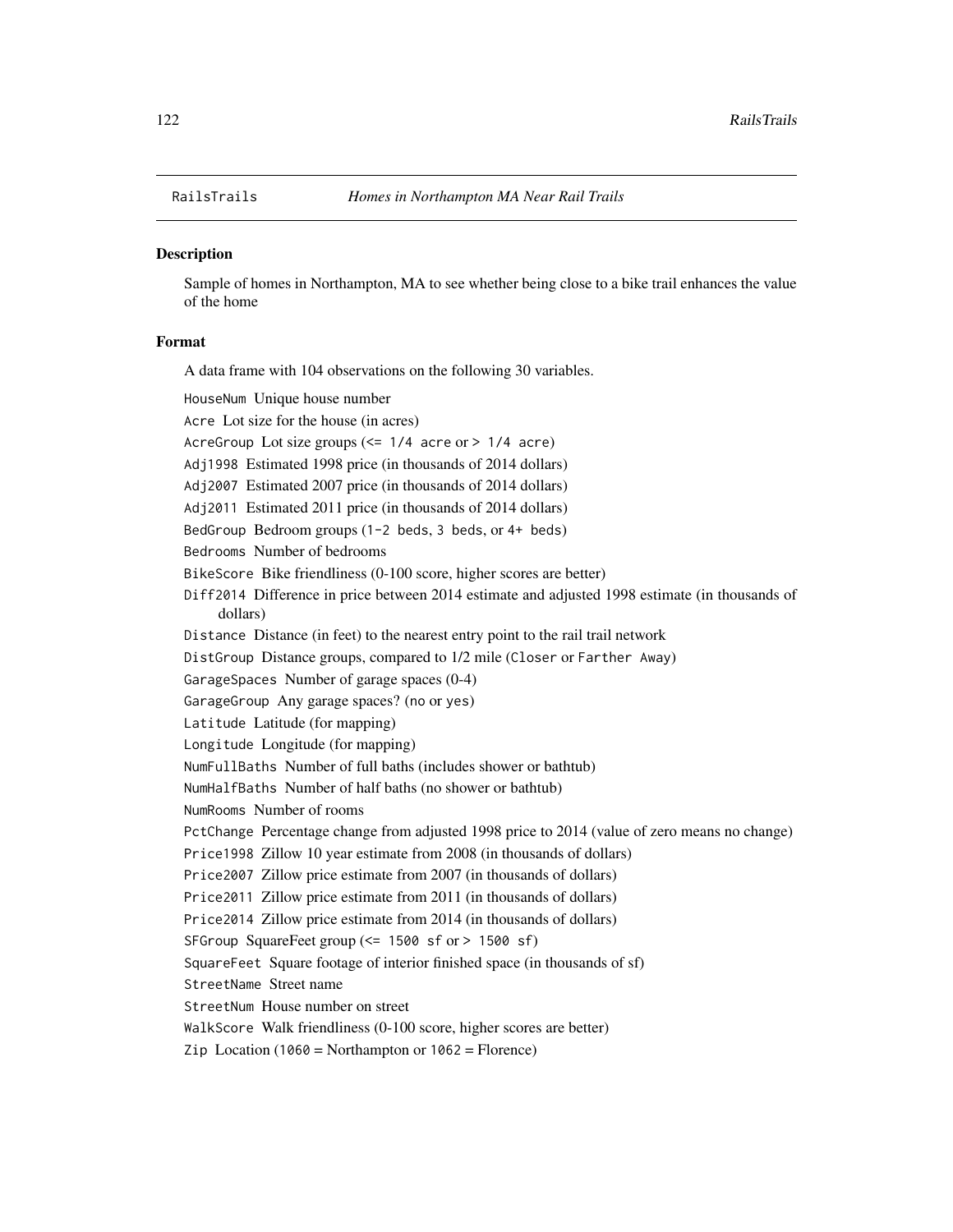#### Rectangles 123

## Details

This dataset comprises 104 homes in Northampton, MA that were sold in 2007. The authors measured the shortest distance from each home to a railtrail on streets and pathways with Google maps and recorded the Zillow.com estimate of each home's price in 1998 and 2011. Additional attributes such as square footage, number of bedrooms and number of bathrooms are available from a realty database from 2007. We divide the houses into two groups based on distance to the trail (Dist-Group).

### Source

From July 2015 JSE Datasets and Stories: "Rail Trails and Property Values: Is There an Association?", Ella Hartenian, Smith College and Nicholas J. Horton, Amherst College.

http://www.amstat.org/publications/jse/v23n2/horton.pdf

Rectangles *Measurements of Rectangles*

# Description

Measurements for a hypothetical set of nine rectangles.

## Format

A data frame with 9 observations on the following 5 variables.

Case ID number for each rectangle

Width Width (1, 4, or 10)

Length Length (1, 4, or 10)

Area Area

logArea Log (base 10) of area

# Details

Areas for rectangles of width 1, 4, or 10 and length of 1, 4, or 10.

#### Source

Areas computed for a hypothetical set of rectangles.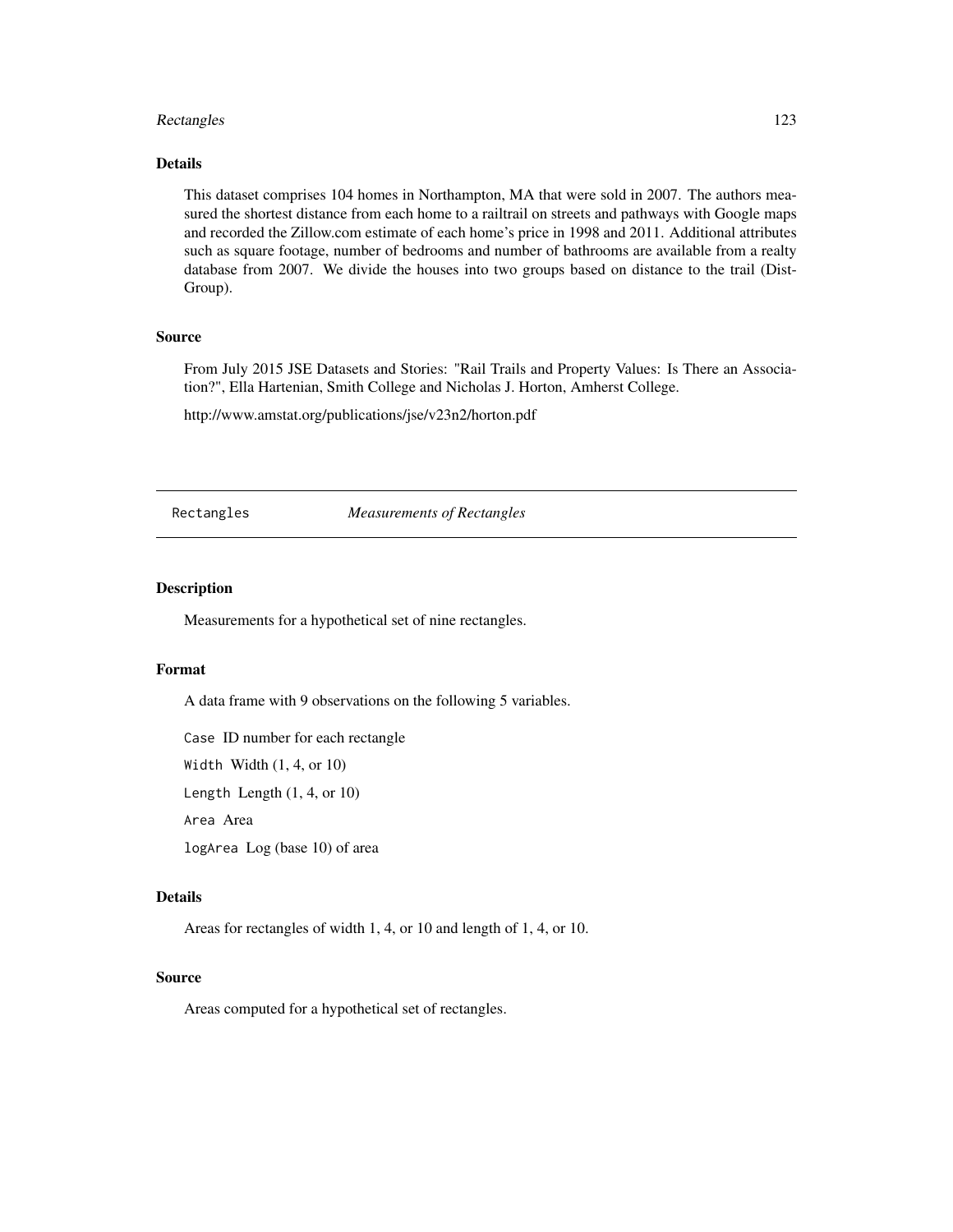Data on religiosity of countries from the Pew Global Attitudes Project

# Format

A dataset with 44 observations on the following 9 variables.

|             | Country Name of country                                         |
|-------------|-----------------------------------------------------------------|
| Religiosity | A measure of degree of religiosity for residents of the country |
| <b>GDP</b>  | Per capita Gross Domestic Product in the country                |
| Africa      | Indicator for countries in Africa                               |
| EastEurope  | Indicator for countries in Eastern Europe                       |
| MiddleEast  | Indicator for countries in the Middle East                      |
| Asia        | Indicator for countries in Asia                                 |
| WestEurope  | Indicator for countries in Western Europe                       |
| Americas    | Indicator for countries in North/South America                  |

# Details

The Pew Research Center's Global Attitudes Project surveyed people around the world and asked (among many other questions) whether they agreed that "belief in God is necessary for morality," whether religion is very important in their lives, and whether they pray at least once per day. The variable Religiosity is the sum of the percentage of positive responses on these three items, measured in each of 44 countries. The dataset also includes the per capita GDP for each country and indicator variables that record the part of the world the country is in.

#### Source

Data from the 2007 Spring Survey conducted through the Pew Global Attitudes Project at http://www.pewglobal.org.

RepeatedPulse *Pulse Rates at Various Times of Day*

# Description

A student measured her pulse several times a day over 26 days.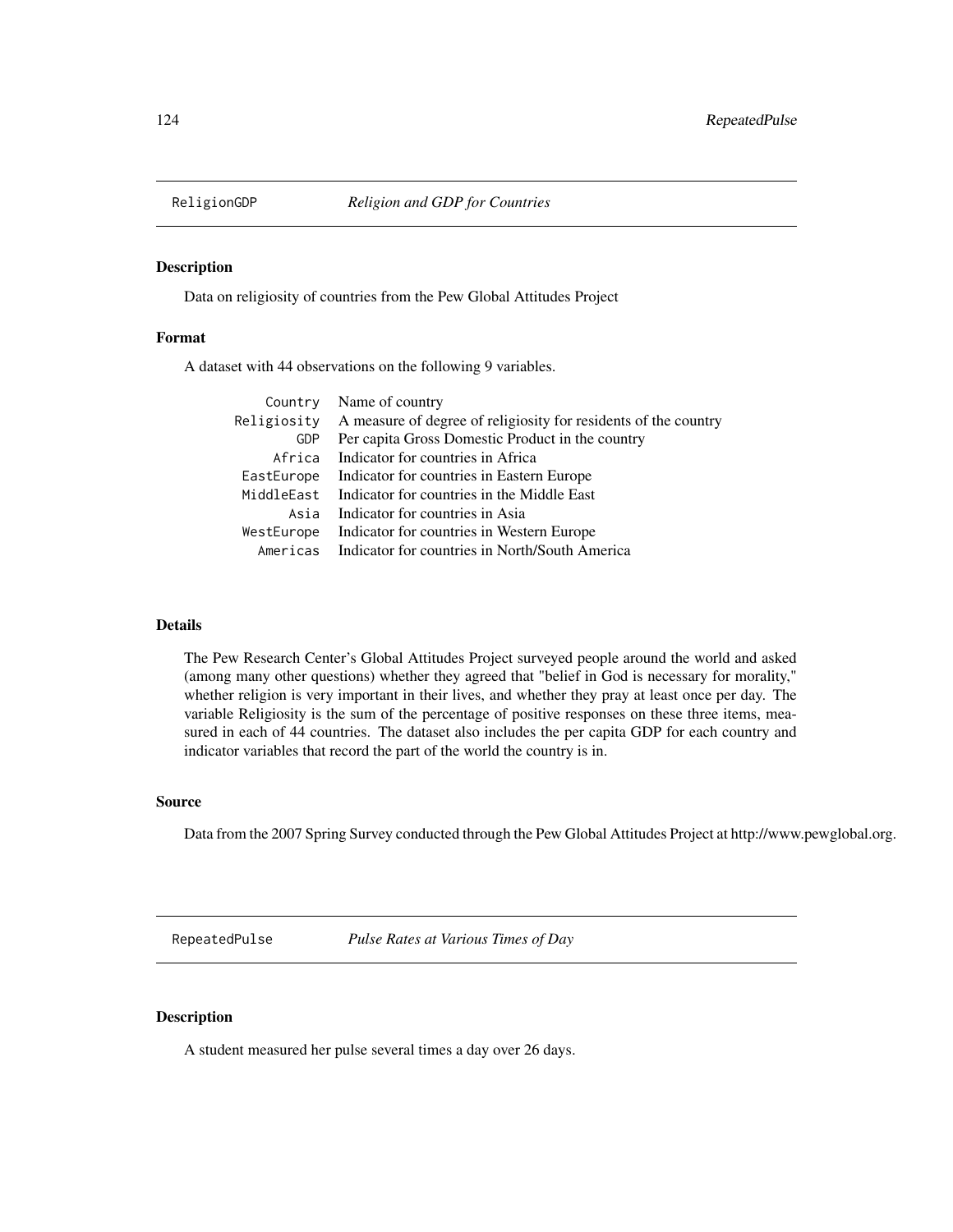#### ResidualOil 125

# Format

A data frame with 104 observations on the following 3 variables.

Pulse Pulse rate (beats per minute)

Time Time of day (evening, morning, noon, one)

Day Day1 to Day26

# Details

A student measured her pulse in the morning, at noon, at 1:00, and in the evening for each of 26 days.

## Source

Data supplied by a student at Oberlin College.

ResidualOil *US Residual Oil Production (Quarterly 1983-2016)*

## Description

Quarterly production of residual oil in the U.S. from 1983 to 2016

#### Format

A data frame with 136 observations on the following 7 variables.

Year Year (1983 to 2016) Qtr Month (1=Jan-Mar, 2=Apr-June, 3=July-Sep, 4=Oct-Dec) t Time index (1 to 136) Oil Residual fuel oil distribution (in million gallons/day) LogOil Natural logarithm of Oil

#### Details

The U.S. Energy Information Administration tracks the production and distribution of various types of petroleum products. The category for this dataset is called residual oil, which are heavier oils (often called No. 5. and No. 6) that remain after lighter oils (such as No. 4 home heating oil) are distilled away in the refining process. It is used in steam-powered ships, power plants, and other industrial applications.

#### Source

U.S. Energy Information Administration website - Refiner sales volumes for residual fuel oil and No. 4 heating oil at https://www.eia.gov/petroleum/data.php#consumption. Specific webpage is https://www.eia.gov/dnav/pet/pet\_cons\_refres\_d\_nus\_VTR\_mgalpd\_m.htm.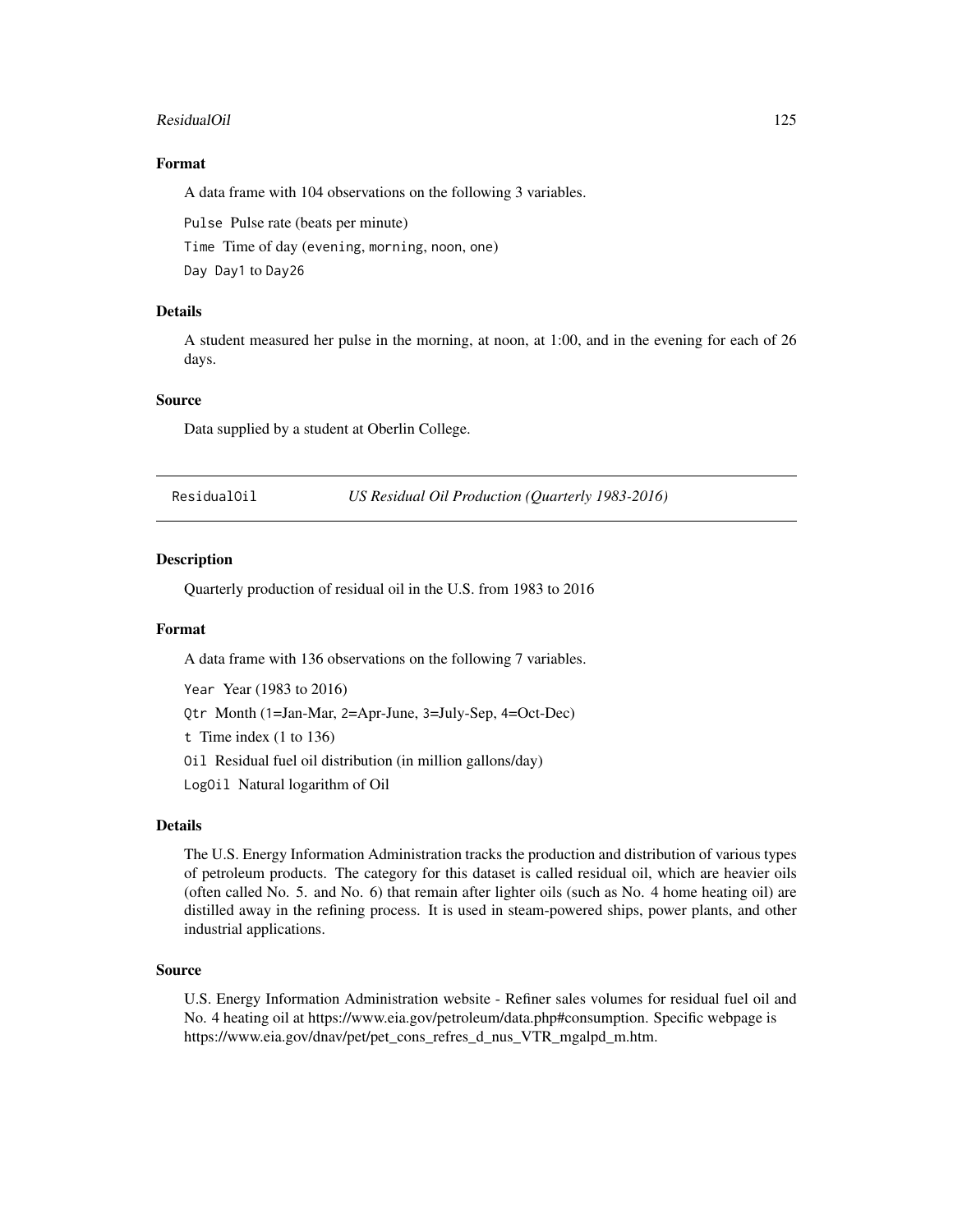Contributions to a supplemental retirement account (1997-2012)

# Format

A dataset with 16 observations on the following 2 variables.

Year 1997-2012 SRA Annual contribution to the Supplemental Retirement Account

## Details

A faculty member opened a supplemental retirement account (SRA) in 1997 to invest money for retirement. This dataset shows the annual contributions to that account. Annual contributions were adjusted downward during sabbatical years in order to maintain a steady family income.

### Source

Individual records kept by the faculty member.

Ricci *Firefighter Promotion Exam Scores*

#### Description

Data on firefighter promotion exams as part of the Ricci v. DeStafano court case

#### Format

A data frame with 118 observations on the following 5 variables.

Race Race of firefighter (B=black, H=Hispanic, or W=white)

Position Promotion desired (Captain or Lieutenant)

Oral Oral exam score

Written Written exam score

Combine Combined score (written exam gets 60% weight)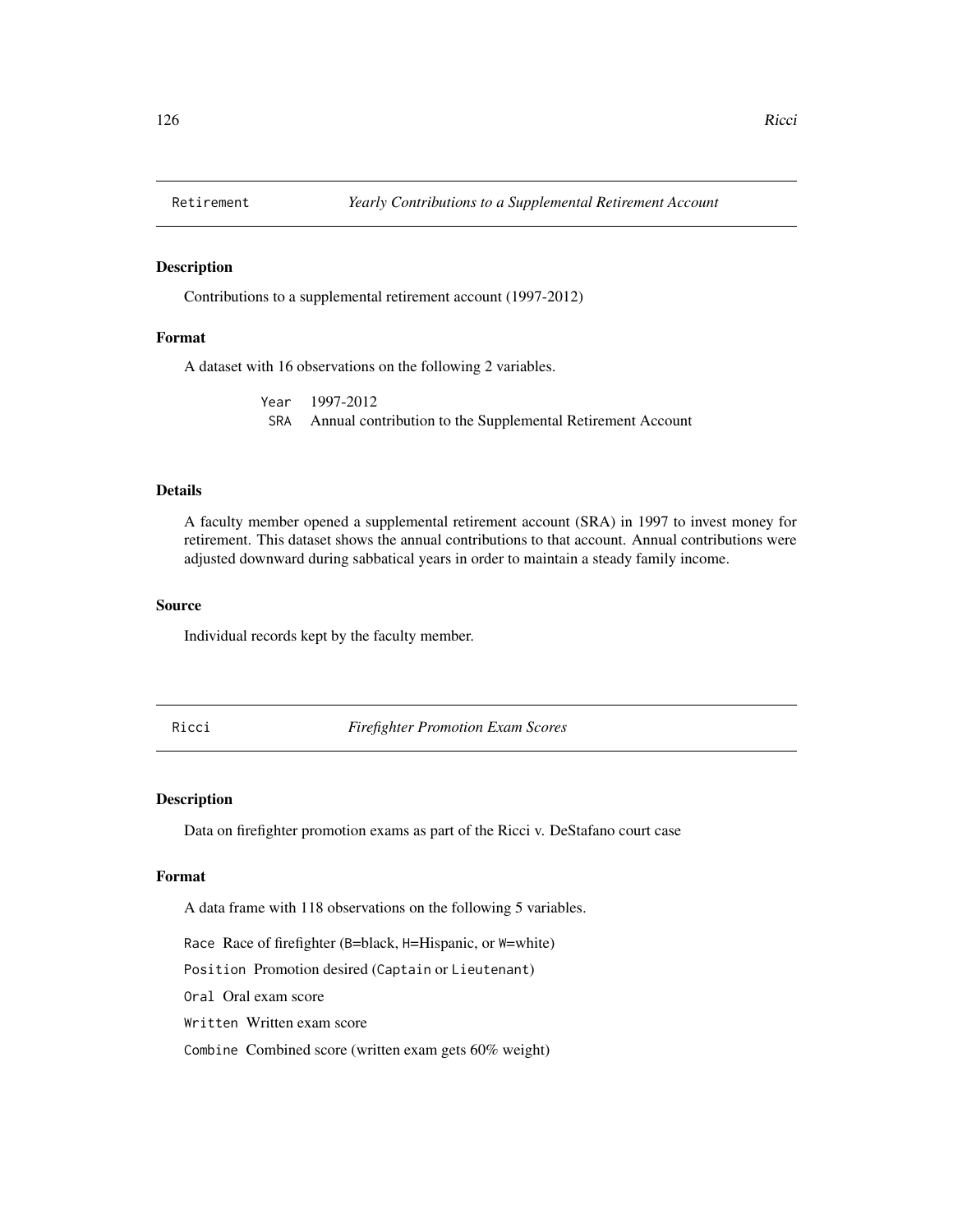# RiverElements 127

# Details

The city of New Haven, Connecticut administered exams (both written and oral) in November and December of 2003 to firefighters hoping to qualify for promotion to either Lieutenant or Captain in the city fire department. A final score consisting of a 60% weight for the written exam and a 40% weight for the oral exam was computed for each person who took the exam. For each person who took the exams, there are measurements on their race (black, white, or Hispanic), which position they were trying for (Lieutenant, Captain), scores on the oral and written exams, and the combined score. These data were used as part of a court case (Ricci v.DeStefano) dealing with racial discrimination

## Source

Data (RicciData.csv ) and documentation (Ricci.txt) downloaded from http://www.amstat.org/publications/jse/jse\_data\_archive.htm

An article on using these data: Miao, W. (2011) "Did the Results of Promotion Exams Have a Disparate Impact on Minorities? Using Statistical Evidence in Ricci v. DeStefano," JSE 19:1 at www.amstat.org/publications/jse/v19n1/wilson.pdf

RiverElements *Elements in River Water Samples*

#### Description

Concentrations of elements in river water samples from upstate NY

#### Format

A dataset with 12 observations on the following 27 variables.

River One of four rivers: Grasse, Oswegatchie, Raquette, or St. Regis

- Site Location: 1=UpStream, 2=MidStream, 3=Downstream
	- Al Aluminum
	- Ba Barium
	- Br Bromine
	- Ca Calcium
	- Ce Cerium
	- Cu Copper
	- Dy Dysprosium
	- Er Erbim
	- Fe Iron
	- Gd Gadolinium
	- Ho Holmum
	- K Potassium
	- La Lathanum
	-
	- Li Lithium
	- Mg Magnesium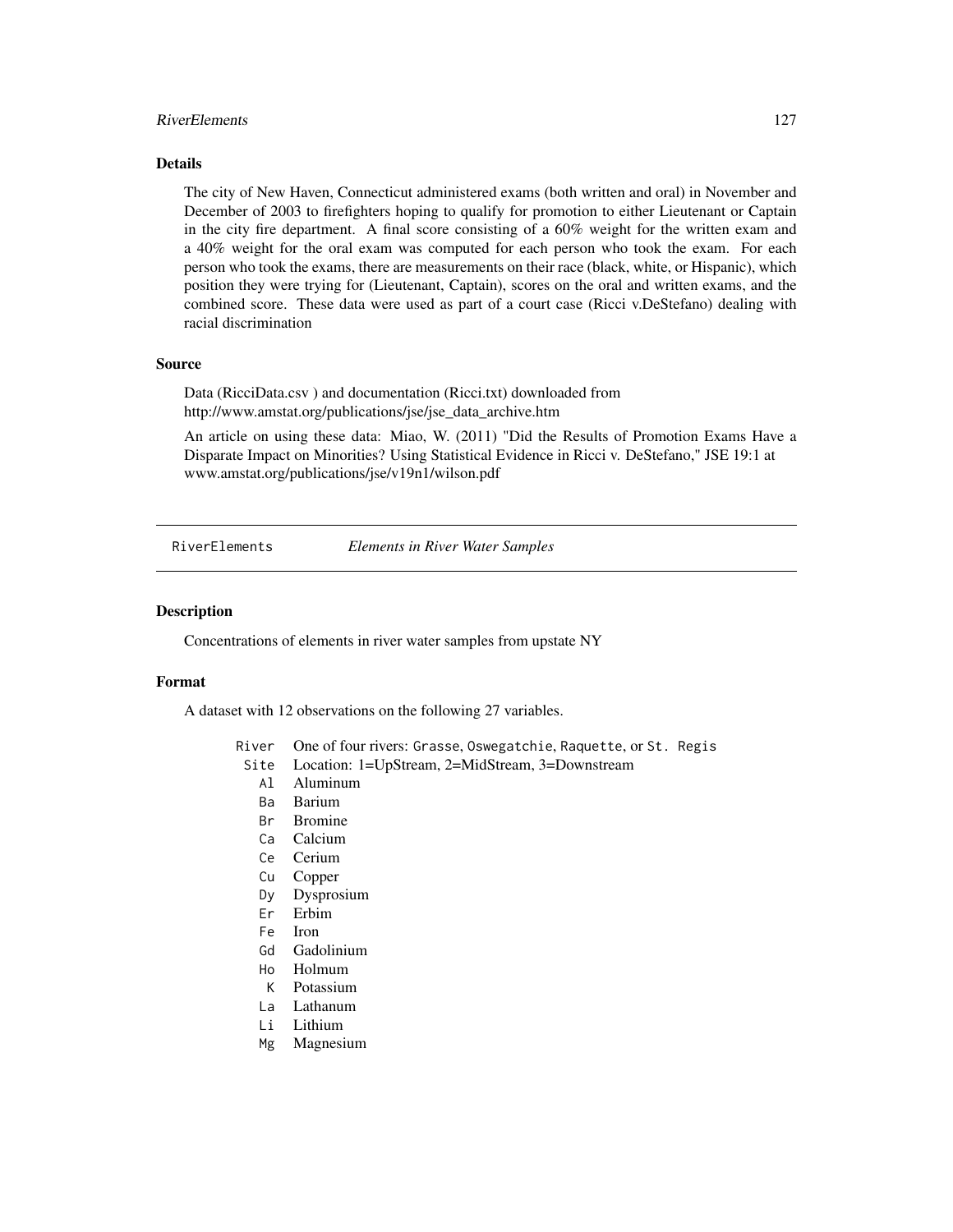#### 128 RiverIron

- Mn Manganese
- Nd Neodymium
- Pr Proseyodymium
- Rb Rubidium
- Si Silicon
- Sr Strontium
- Y Yttrium
- Yb Ytterbium
- Zn Zinc
- Zr Zirconium

# Details

Some geologists were interested in the water chemistry of rivers in upstate New York. They took water samples at three different locations in four rivers (Grasse, Oswegatchie, Raquette, and St. Regis). The sampling sites were chosen to investigate how the composition of the water changes as it flows from the source to the mouth of each river. The sampling sites were labeled as upstream, midstream, and downstream. This dataset contains the concentrations (parts per million) of a variety of elements in those water samples. The dataset RiverIron contains the information for iron (FE) alone, along with the log of the concentration.

#### Source

Thanks to Dr. Jeff Chiarenzelli of the St. Lawrence University Geology Department for the data.

## References

Chiarenzelli, Lock, Cady, Bregani and Whitney, "Variation in river multi-element chemistry related to bedrock buffering: an example from the Adirondack region of northern New York, USA", Environmental Earth Sciences, Volume 67, Number 1 (2012), 189-204

RiverIron *Iron in River Water Samples*

#### Description

Amounts of iron in water samples of four rivers

# Format

A dataset with 12 observations on the following 4 variables.

- River One of four rivers: Grasse, Oswegatchie, Raquette, or St. Regis
	- Site Location of the site: DownStream, MidStream or Upstream
- Iron Iron concentration in the water sample (parts per million)
- LogIron Log (base 10) of iron concentration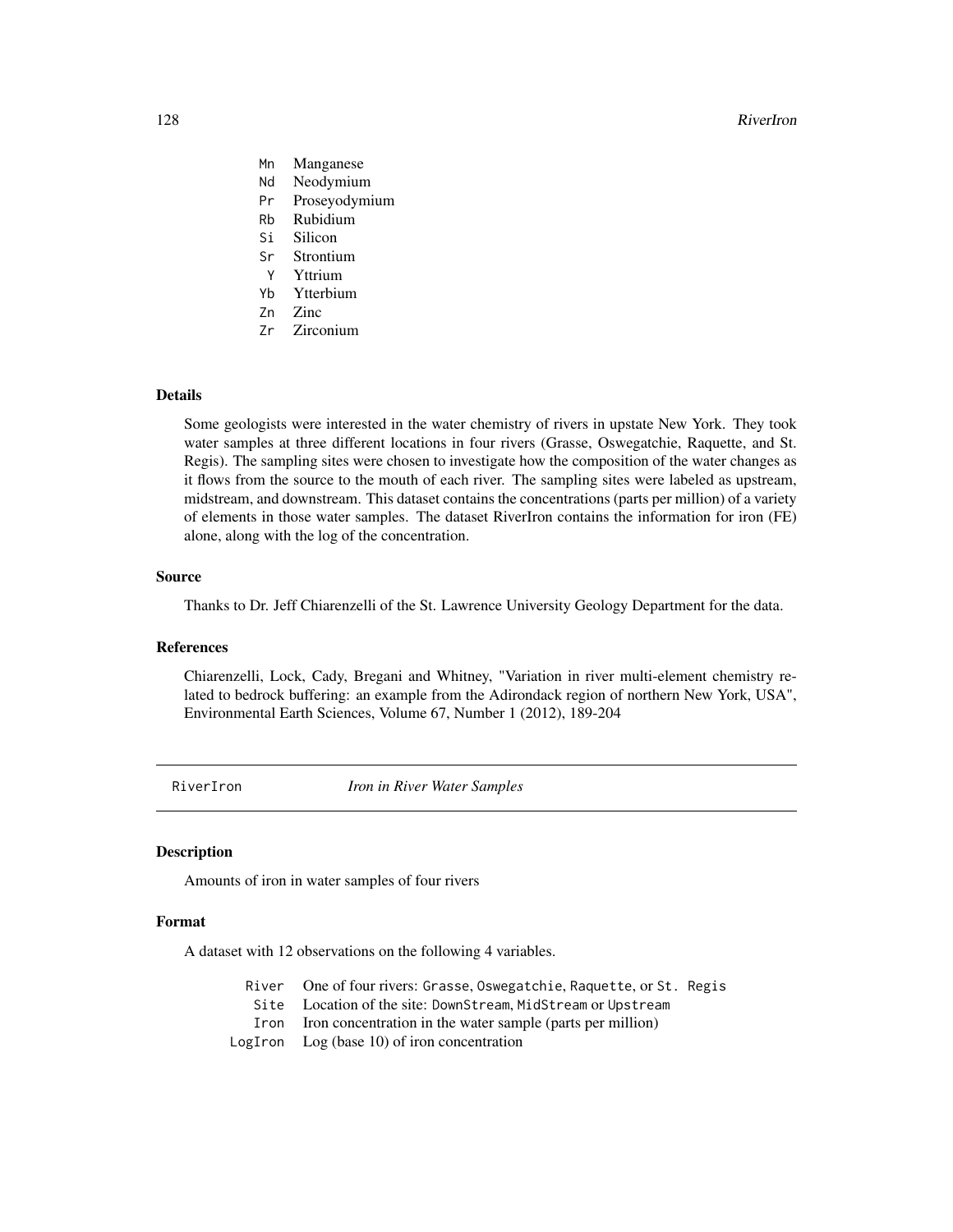# SampleFG 129

# Details

Some geologists were interested in the water chemistry of rivers in upstate New York. They took water samples at three different locations in four rivers (Grasse, Oswegatchie, Raquette, and St. Regis). The sampling sites were chosen to investigate how the composition of the water changes as it flows from the source to the mouth of each river. The sampling sites were labeled as upstream, midstream, and downstream. This dataset contains the concentrations of iron in the samples. The dataset RiverElements has similar concentration data for many other elements.

## Source

Thanks to Dr. Jeff Chiarenzelli of the St. Lawrence University Geology Department for the data.

## References

Chiarenzelli, Lock, Cady, Bregani and Whitney, "Variation in river multi-element chemistry related to bedrock buffering: an example from the Adirondack region of northern New York, USA", Environmental Earth Sciences, Volume 67, Number 1 (2012), 189-204

SampleFG *Field Goal Attempts in the NFL*

## Description

A sample of 30 field goal attempts in the National Football League

## Format

A dataset with 30 observations on the following 13 variables.

| ΤD           | <b>ID</b> number                              |
|--------------|-----------------------------------------------|
| PlayerID     | Code for player                               |
| lastName     | Last name                                     |
| FirstName    | First name                                    |
| Year         | Year                                          |
| Team         | Abbreviation for team name                    |
| Date         | Code for date: mmddyy                         |
| FGAttempts   | Field goals attempted by the kicker that game |
| FGMade       | Field goals made by the kicker that game      |
| Attempt      | Which attempt during the game?                |
| Result       | 1=made the field goal or $\theta$ =missed     |
| Yards        | Number of yards for the field goal attempt    |
| <b>Block</b> | 1=attempt blocked or 0=not blocked            |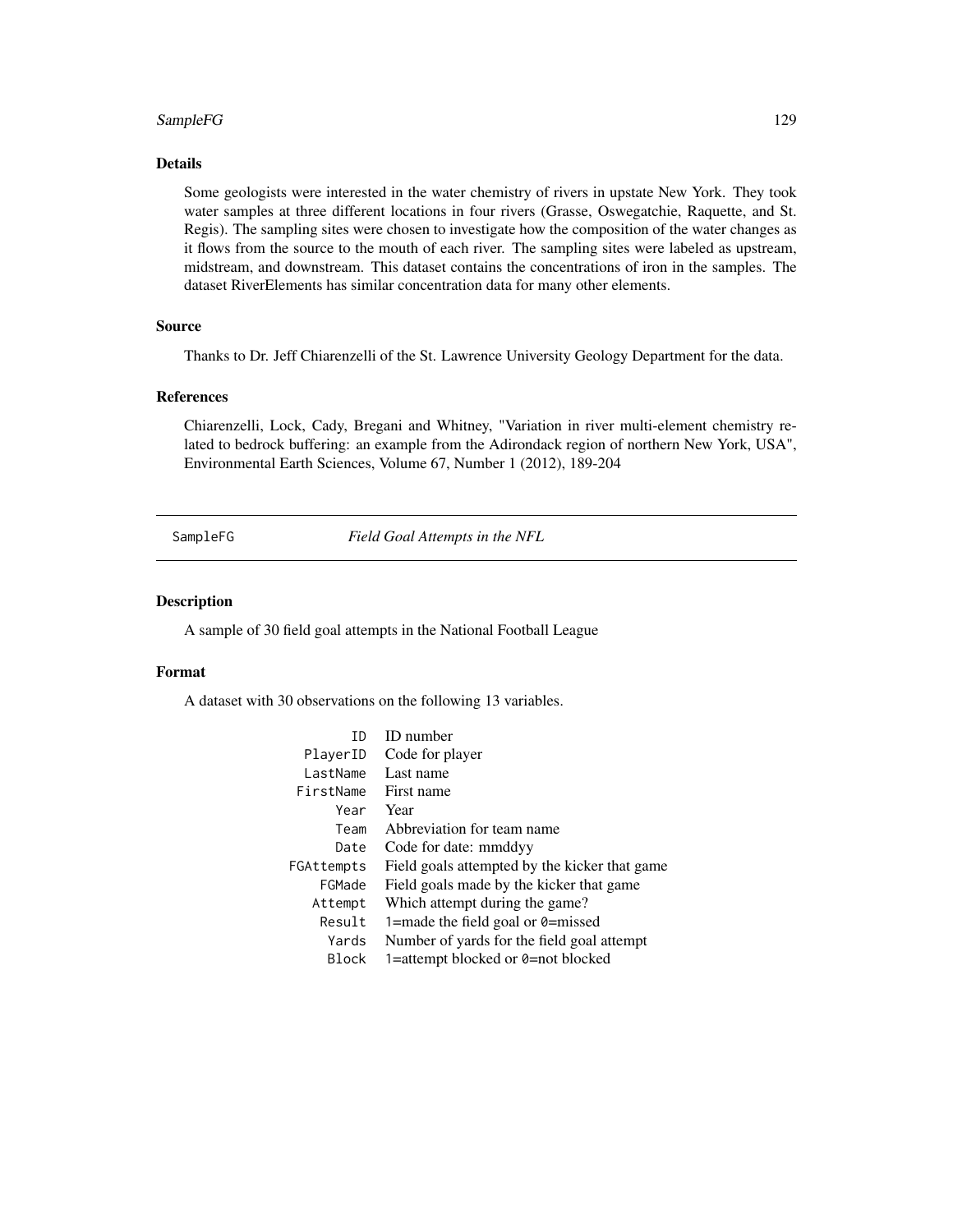# Details

This is a subset of just 30 field goal attempts selected at random from the larger sample of attempts made by NFL kickers that is summarized in FGByDistance.

#### Source

We thank Sean Forman and Doug Drinen of Sports Reference LLC for providing us with the NFL field goal data set.

SandwichAnts *Ants on Sandwiches*

## Description

Ant counts on samples of different kinds of sandwiches

# Format

A dataset with 48 observations on the following 5 variables.

| Trial Trial number                                             |
|----------------------------------------------------------------|
| Bread Type of bread: Multigrain, Rye, White, or Wholemeal      |
| Filling Type of filling: HamPickles, PeanutButter, or Vegemite |
| Butter Butter on the sandwich? no or yes                       |
| Ants Number of ants on the sandwich                            |

# Details

As young students, Dominic Kelly and his friends enjoyed watching ants gather on pieces of sandwiches. Later, as a university student, Dominic decided to study this with a more formal experiment. He chose three types of sandwich fillings (vegemite, peanut butter, and ham & pickles), four types of bread (multigrain, rye, white, and wholemeal), and put butter on some of the sandwiches. To conduct the experiment he randomly chose a sandwich, broke off a piece, and left it on the ground near an ant hill. After several minutes he placed a jar over the sandwich bit and counted the number of ants. He repeated the process, allowing time for ants to return to the hill after each trial, until he had two samples for each combination of the three factors.

#### Source

Margaret Mackisack, "Favourite Experiments: An Addendum to What is the Use of Experiments Conducted by Statistics Students?", Journal of Statistics Education (1994) http://www.amstat.org/publications/jse/v2n1/mackisack.supp.html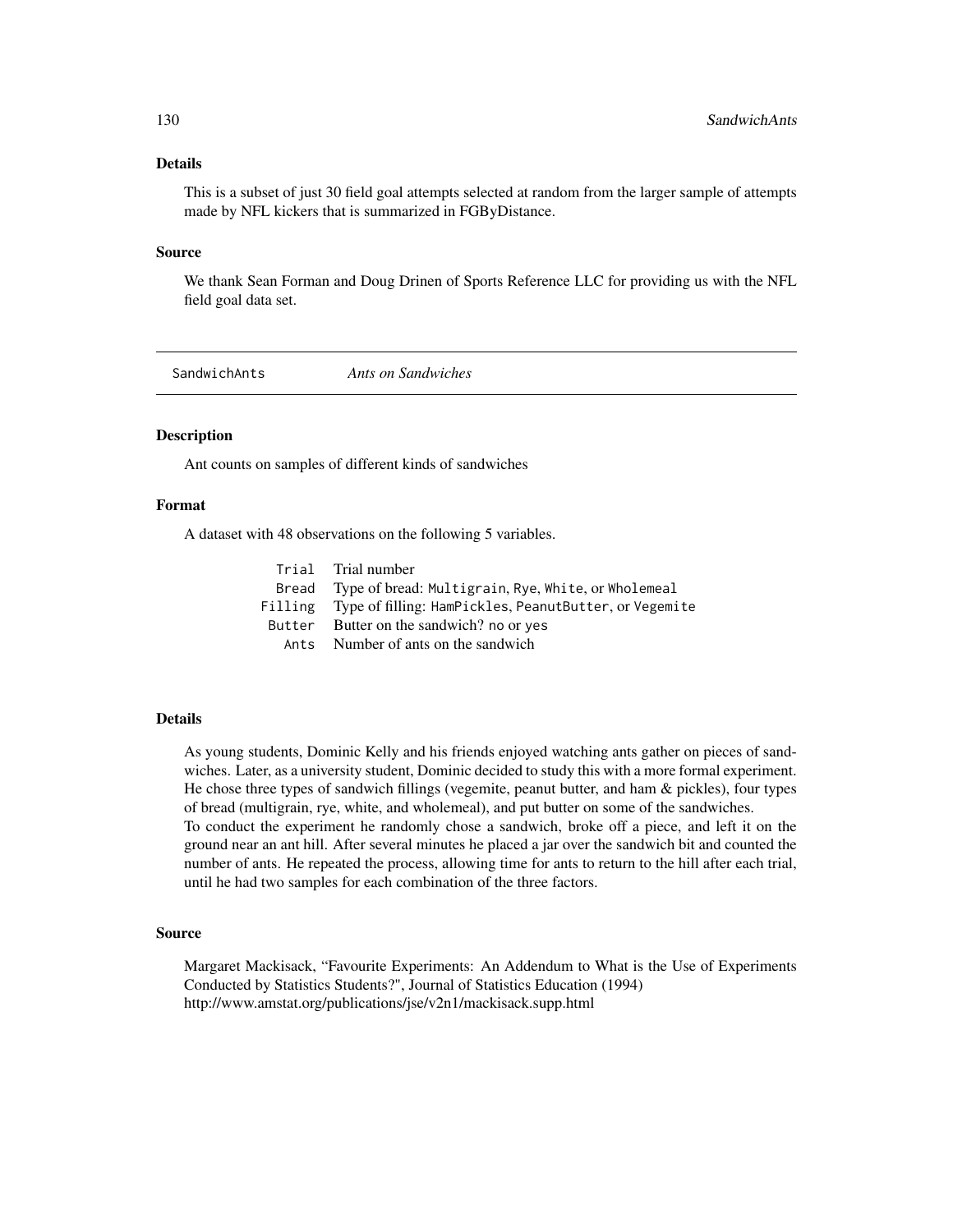A sample of SAT scores and grade point averages for statistics students

# Format

A dataset with 24 observations on the following 3 variables.

MathSAT Score (out of 800) on the mathematics portion of the SAT exam VerbalSAT Score (out of 800) on the verbal portion of the SAT exam GPA Grade point average (0.0-4.0 scale)

# Details

In recent years many colleges have re-examined the traditional role the scores on the Scholastic Aptitude Tests (SAT's) play in making decisions on which students to admit. Do SAT scores really help predict success in college? To investigate this question a group of 24 introductory statistics students supplied the data in this dataset showing their score on the Verbal and Math portions of the SAT as well as their current grade point average (GPA) on a 0.0-4.0 scale.

## Source

Student survey in an introductory statistics course.

SeaIce *Arctic Sea Ice (1979-2015)*

# Description

Area of sea ice in the Arctic measured yearly in September (1979 to 2015)

# Format

A data frame with 37 observations on the following 4 variables.

Year Year (1979 - 2015)

Extent Extent of arctic sea ice (in million square km)

Area Area of arctic sea ice (in million square km)

t Index for year  $(t=1 \text{ in } 1979)$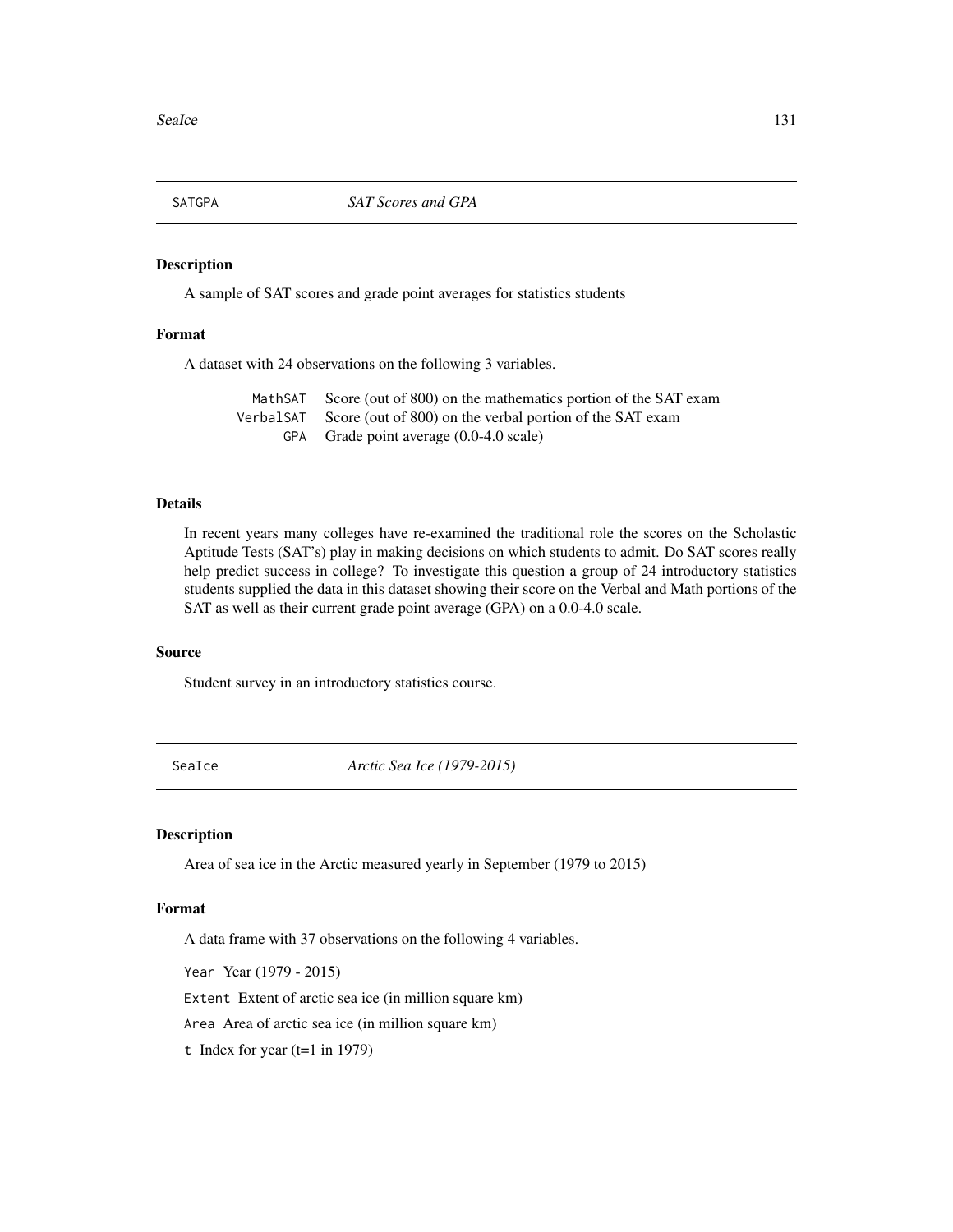## Details

Climatologists have been measuring the amount of sea ice in both the Arctic and Antarctic regions for a number of years. This datafile gives information about the amount of sea ice in the arctic region as measured in September (the time when the amount of ice is at its least) since 1979. The basic research question is to see if we can use time to model the amount of sea ice.

In fact, there are two ways to measure the amount of sea ice: Area and Extent. Area measures the actual amount of space taken up by ice. Extent measures the area inside the outer boundaries created by the ice. If there are areas inside the outer boundaries that are not ice (think about a slice of swiss cheese), then the Extent will be a larger number than the Area. In fact, this is almost always true.

#### Source

Data from ftp://sidads.colorado.edu/DATASETS/NOAA/G02135/Sep/N\_09\_areaV2.txt updated data from

Witt, G. (2103) "Using Data from Climate Science to Teach Introductory Statistics," JSE 21:1 available at www.amstat.org/publications/jse/v21n1/witt.pdf

SeaSlugs *Sea Slug Larvae*

#### **Description**

Metamorphose rates for sea slugs exposed to different water samples

#### Format

A dataset with 36 observations on the following 2 variables.

Time Minutes after tide come in Percent Proportion of 15 sea slug larvae that metamorphose

#### Details

Sea slugs, common on the coast of southern California, live on vaucherian seaweed. The larvae from these sea slugs need to locate this type of seaweed to survive. A study was done to try to determine whether chemicals that leach out of the seaweed attract the larvae. Seawater was collected over a patch of this kind of seaweed at 5-minute intervals as the tide was coming in and, presumably, mixing with the chemicals. The idea was that as more seawater came in, the concentration of the chemicals was reduced. Each sample of water was divided into 6 parts. Fifteen larvae were then introduced to this seawater to see what percentage metamorphosed (an indication that the desired chemical was detected).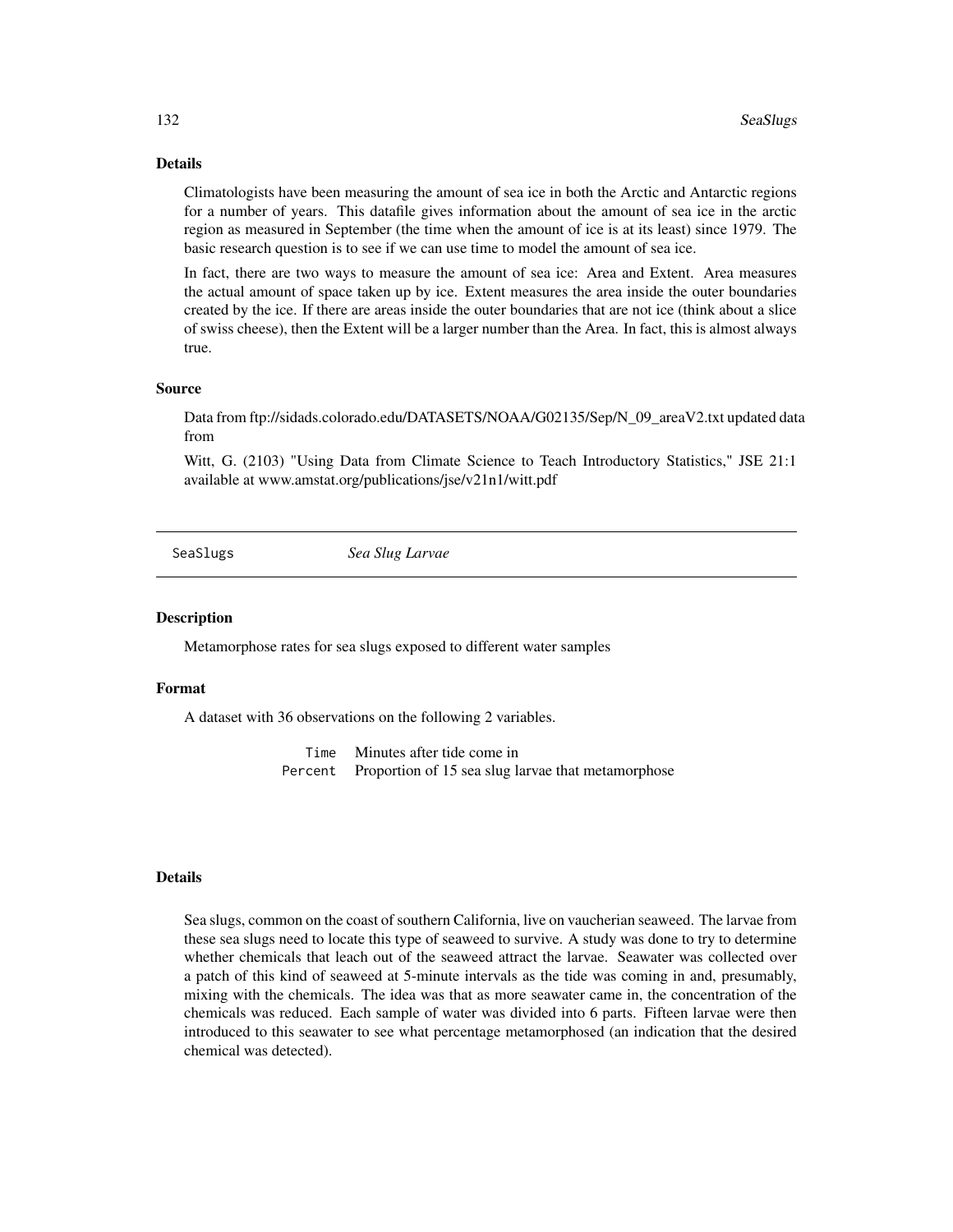# SleepingShrews 133

# Source

Data downloaded from http://www.stat.ucla.edu/projects/datasets/seaslug-explanation.html

#### References

A paper based on these data: Krug, P.J. and R.K. Zimmer. 2000b. Larval settlement: chemical markers for tracing production, transport, and distribution of a waterborne cue. Marine Ecology Progress Series, vol. 207: 283-296.

SleepingShrews *Shrew Heart Rates at Stages of Sleep*

# Description

Heart rates for a sample of six tree shrews at each of three stages of sleep.

## Format

A data frame with 18 observations on the following 4 variables.

ID Row ID

Shrew Shrew ID (A through F)

Phase Phase of sleep (DSW=deep wave, LSW=light wave, or REM=dreaming)

Rate Heart rate (beats per minute)

# Details

Heart rates were recorded for a sample of six tree shrews at each of three stages of sleep.

#### Source

Berger, R. J. and Walker, J. M. (1972) "The Polygraphic Study of Sleep in the Tree Shrew," Brain, Behavior, and Evolution, v. 5, pp. 62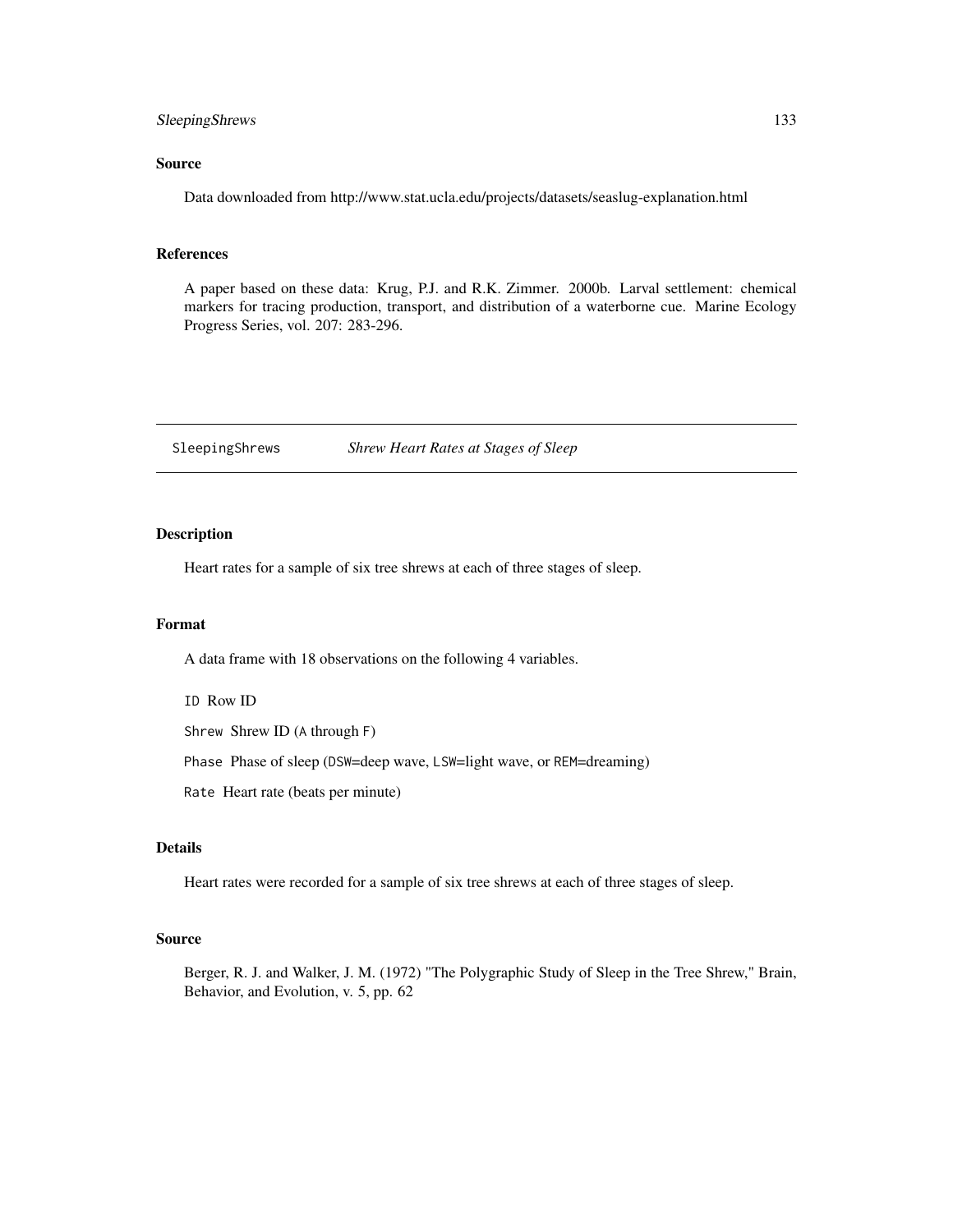This function computes autocorrelations for various lags of a time series.

#### Usage

sluacf(series, lags = 1, maxlag = NULL, ndiff =  $0$ , sdiff =  $0$ )

#### Arguments

| series | a time series object                                                    |
|--------|-------------------------------------------------------------------------|
| lags   | a multiplier for the lag. For example, use lag=12 for monthly data.     |
| maxlag | maximum number of lags to compute                                       |
| ndiff  | number of regular differences to take before finding the ACF            |
| sdiff  | number of seasonal differences (with seasonal period specified by lags) |
|        |                                                                         |

## Details

This is is a wrapper for the acf function which allows for specifying regular (ndiff) and seasonal (sdiff) differences. The lags parameter specifies the seasonal lag and adjusts the default lags in the returned acf object to go 1, 2, ..., rather than showing fractional lags (for example, 1/12, 2/12, ... for monthly data). The lag 0 autocorrelation is set to NA (rather than 1) so that it won;t show when acf is plotted.

# Value

An object of class "acf"

# Examples

```
data(SeaIce)
ExtentY=ts(SeaIce$Extent,start=1979)
sluacf(ExtentY)
sluacf(ExtentY, maxlag=8,ndiff=1)
```

```
data(Inflation)
CPIts=ts(Inflation$CPI,start=c(2009,1),frequency=12)
CPIacf=sluacf(CPIts,maxlag=36,lags=12)
plot(CPIacf,lwd=2,ci.type="ma",xlim=c(1,36),xaxp=c(0,36,6),main="")
```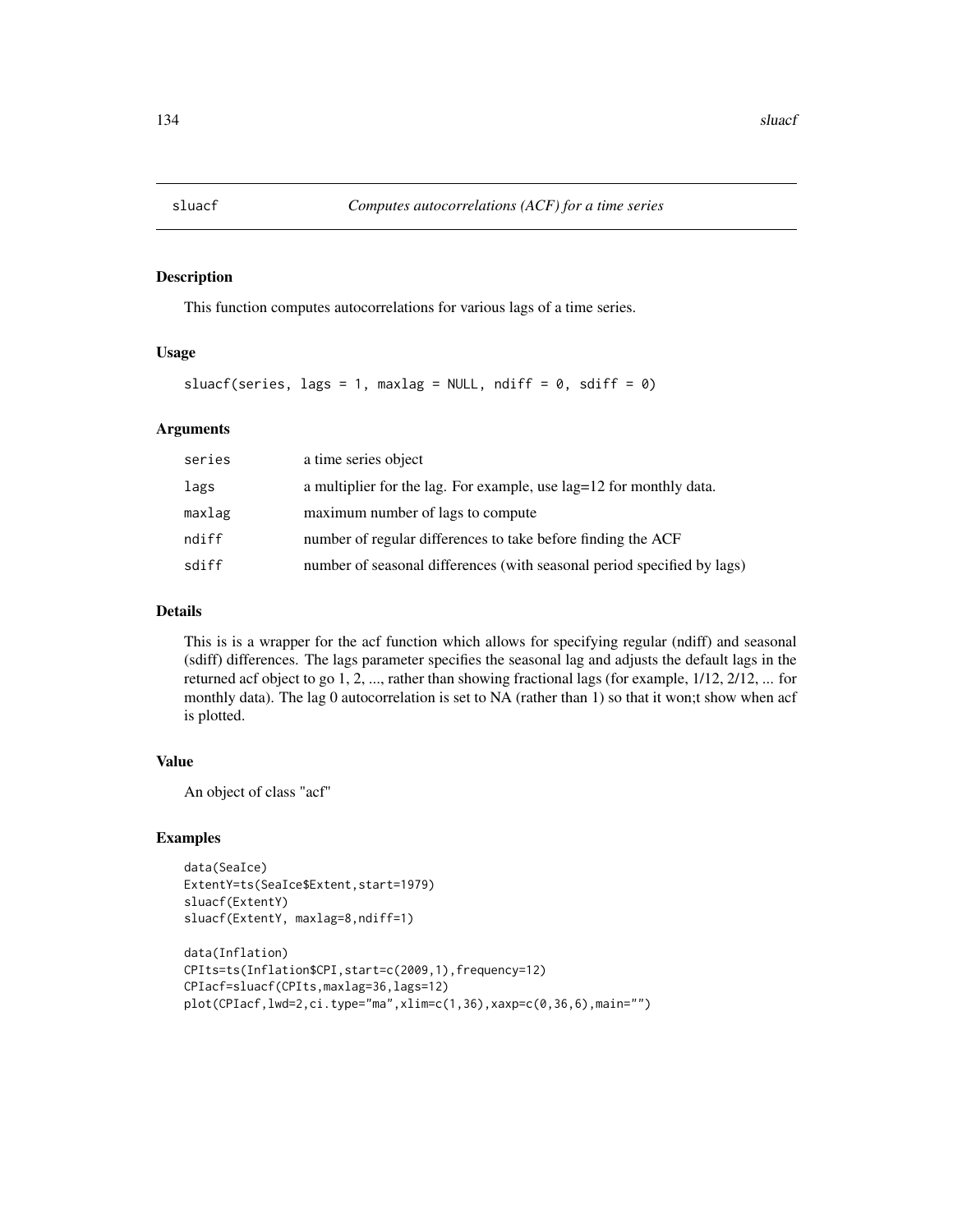Weight and wing length for a sample of Savannah sparrows

# Format

A dataset with 116 observations on the following 3 variables.

| Treatment Nest adjustment: control, enlarged, or reduced |
|----------------------------------------------------------|
| Weight Weight (in grams)                                 |
| WingLength Wing length (in mm)                           |

## Details

Priscilla Erickson from Kenyon College collected data on a stratified random sample of 116 Savannah sparrows at Kent Island. Nests that were reduced, controlled (no change), or enlarged.

## Source

We thank Priscilla Erickson and Professor Robert Mauck from the Department of Biology at Kenyon College for allowing us to use these data.

SpeciesArea *Land Area and Mammal Species*

# Description

Land area and number of mammal species for islands in Southeast Asia

## Format

A dataset with 14 observations on the following 5 variables.

| Name Name of the island                          |
|--------------------------------------------------|
| Area Area $(in sq. km)$                          |
| Species Number of mammal species                 |
| logArea Natural logarithm (base e) of Area       |
| logSpecies Natural logarithm (base e) of Species |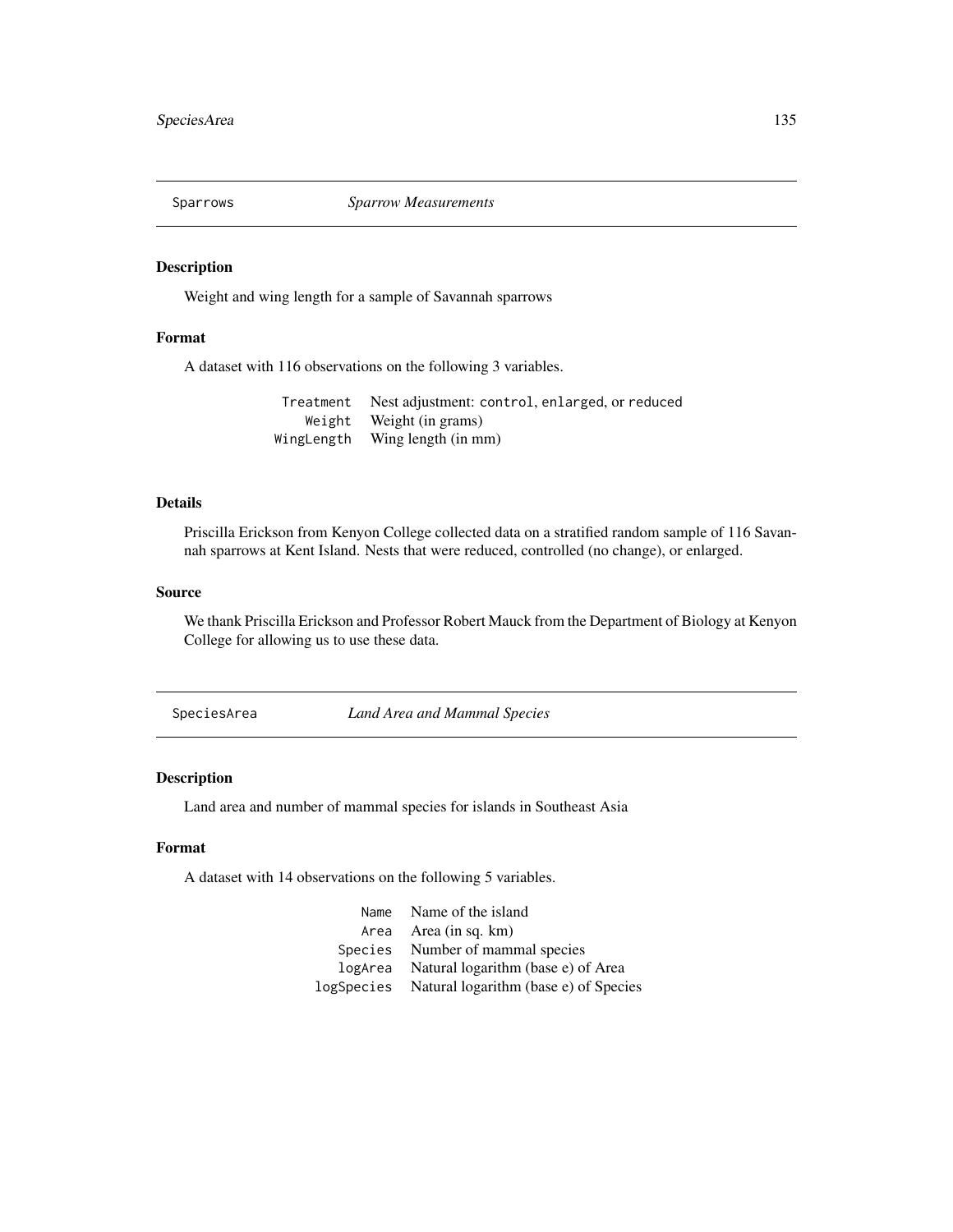# Details

This dataset shows the number of mammal species and the area for 13 islands in Southeast Asia. Biologists have speculated that the number of species is related to the size of an island and would like to be able to predict the number of species given the size of an island.

## Source

Heaney, Lawrence R. (1984) "Mammalian species richness on islands on the Sunda Shelf, Southeast Asia," Oecologia, 61:11 17.

Speed *Highway Fatality Rates (Yearly)*

## Description

Highway fatality rates 1987-2007

# Format

A dataset with 21 observations on the following 3 variables.

| Year Year (1987-2007)                                                                    |
|------------------------------------------------------------------------------------------|
| FatalityRate Number of fatalities on interstate highways (per 100 million vehicle-miles) |
| StateControl $\theta = 1987 - 1994$ or 1=1995-2007                                       |

# Details

In 1987 the federal government allowed the speed limit on interstate highways to be 65 mph in most areas. In 1995 federal restrictions were eliminated, so that states assumed control of setting speed limits on interstate highways. This data set compares fatality rates for years before and after the states assumed control for highway speed limits.

## Source

Data from the National Highway Safety Administration website at http://www-fars.nhtsa.dot.gov/Main/index.aspx

SugarEthanol *Effects of Oxygen on Sugar Metabolism*

# Description

Experiment on the effects of oxygen on sugar metabolism by bacteria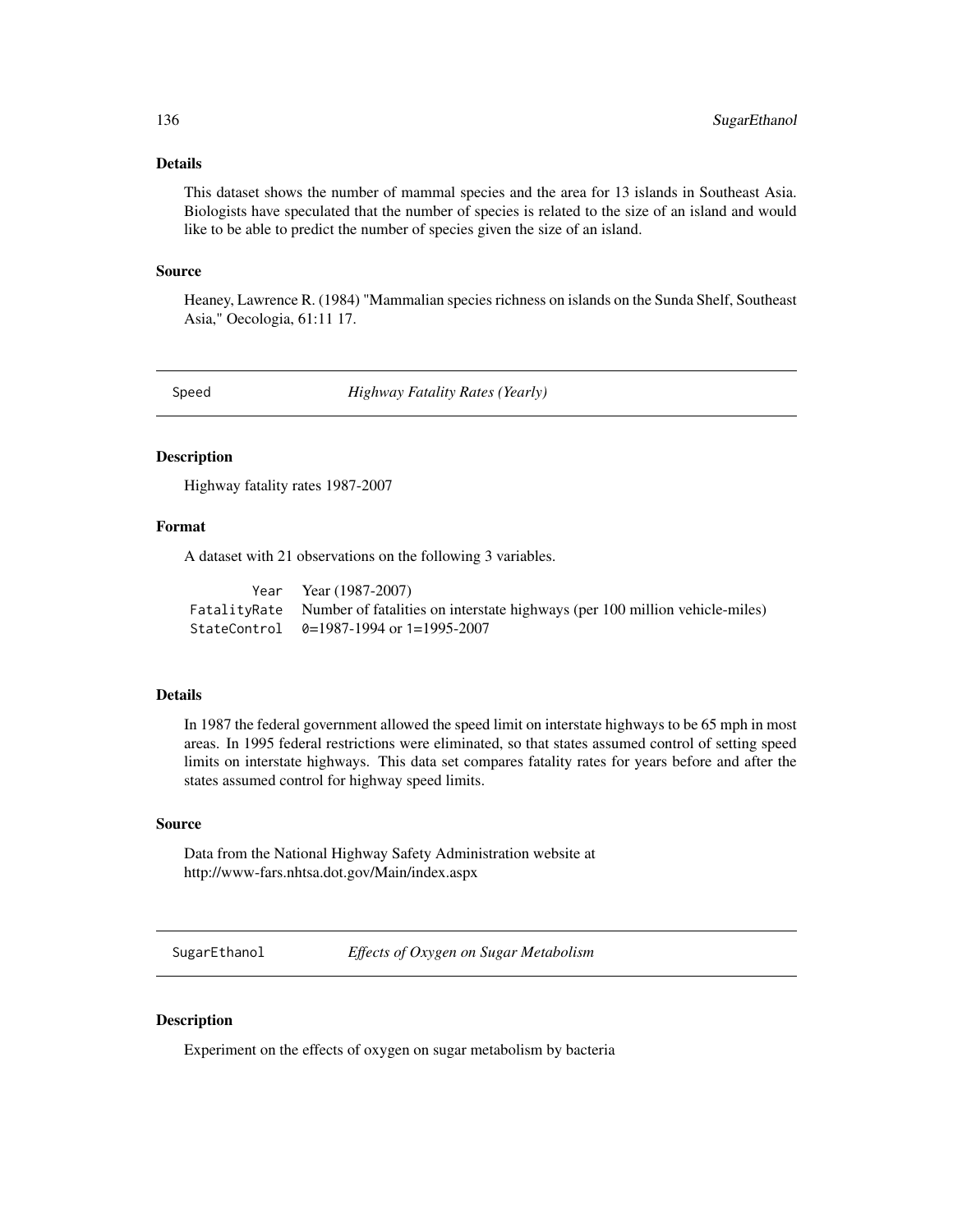#### SuicideChina 137

# Format

A data frame with 16 observations on the following 3 variables.

Sugar Type of sugar (Galactose or Glucose)

Oxygen Oxygen concentration

Ethanol Ethanol concentration

# Details

Many biochemical reactions are slowed or prevented by the presence of oxygen. For example, there are two simple forms of fermentation, one which converts each molecule of sugar to two molecules of lactic acid, and a second which converts each molecule of sugar to one each of lactic acid, ethanol, and carbon dioxide. This experiment was designed to compare the inhibiting effect of oxygen on the metabolism of two different sugars, glucose and galactose, by Streptococcus bacteria. In this case there were four levels of oxygen that were applied to the two kinds of sugar.

# Source

Data are found in Statistics: The Exploration and Analysis of Data by Jay Devore and Roxy Peck (2008). St. Paul, MN: West.

The original article is Yamada T., Takahashi-Abbe S., Abbe K. (1985) "Effects of oxygen concentration on pyruvate formatelyase in situ and sugar metabolism of Streptocucoccus mutans and Streptococcus samguis," Infection and Immunity, pp. 129-134.

SuicideChina *Suicide Attempts in Shandong, China*

#### **Description**

Data on serious suicide attempts in Shandong, China

# Format

A data frame with 2571 observations on the following 11 variables.

Person\_ID ID number

Hospitalised Hospitalised? (no or yes)

Died Died? (no or yes)

Urban Urban area? (no, unknown, or yes)

Year Year (2009, 2010, or 2011)

Month Month (1=Jan through 12=December)

Sex Sex (female or male)

Age Age (years)

Education Education level (iliterate, primary, Secondary, Tertiary, or unknown)

Occupation One of ten occupation categories

method One of nine possible methods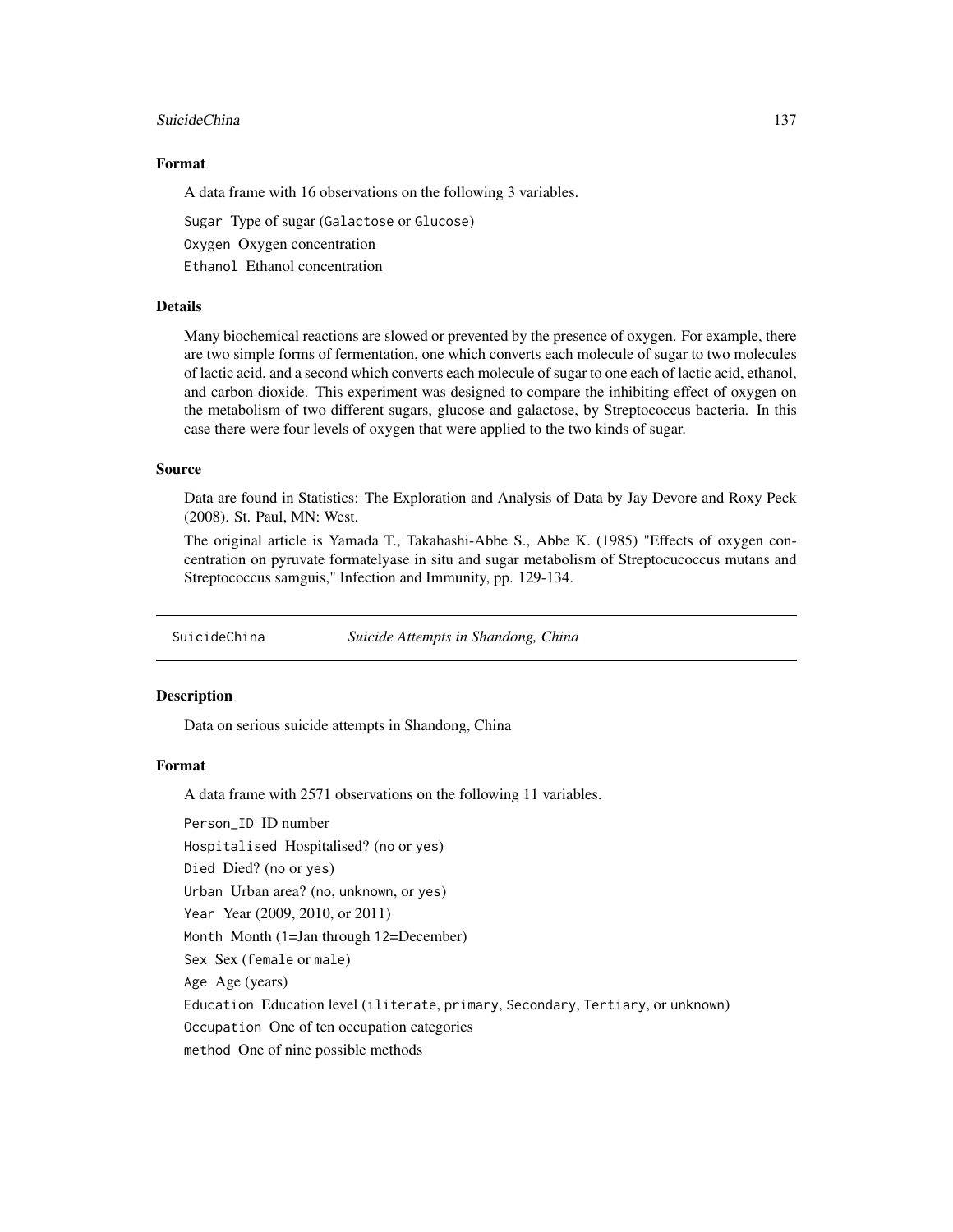#### Details

Data from a study of serious suicide attempts over three years in a predominantly rural population in Shandong, China.

#### Source

Sun J, Guo X, Zhang J, Wang M, Jia C, Xu A (2015) "Incidence and fatality of serious suicide attempts in a predominantly rural population in Shandong, China: a public health surveillance study," BMJ Open 5(2): e006762. https://doi.org/10.1136/bmjopen-2014-006762

Data downloaded via Dryad Digital Repository. https://doi.org/10.5061/dryad.r0v35

Swahili *Attitudes Towards Swahili in Kenyan Schools*

#### **Description**

Attitudes towards the Swahili language among Kenyan school children

#### Format

A dataset with 480 observations on the following 4 variables.

| Province NAIROBI or PWANI                                                                              |
|--------------------------------------------------------------------------------------------------------|
| Sex female or male                                                                                     |
| Attitude. Score Score (out a possible 200 points) on a survey of attitude towards the Swahili language |
| School Code for the school: A through L                                                                |

## Details

Hamisi Babusa, a Kenyan scholar, administered a survey to 480 students from Pwani and Nairobi provinces about their attitudes towards the Swahili language. In addition, the students took an exam on Swahili. From each province, the students were from 6 schools (3 girls schools and 3 boys schools) with 40 students sampled at each school, so half of the students from each province were males and the other half females. The survey instrument contained 40 statements about attitudes towards Swahili and students rated their level of agreement to each. Of these questions, 30 were positive questions and the remaining 10 were negative questions. On an individual question the most positive response would be assigned a value of 5 while the most negative response would be assigned a value of 1. By summing (adding) the responses to each question, we can find an overall Attitude Score for each student. The highest possible score would be 200 (an individual who gave the most positive possible response to every question). The lowest possible score would be 40 (an individual who gave the most negative response to every question).

#### Source

Thanks to Dr. Babusi of Kenyatta University for sharing these data.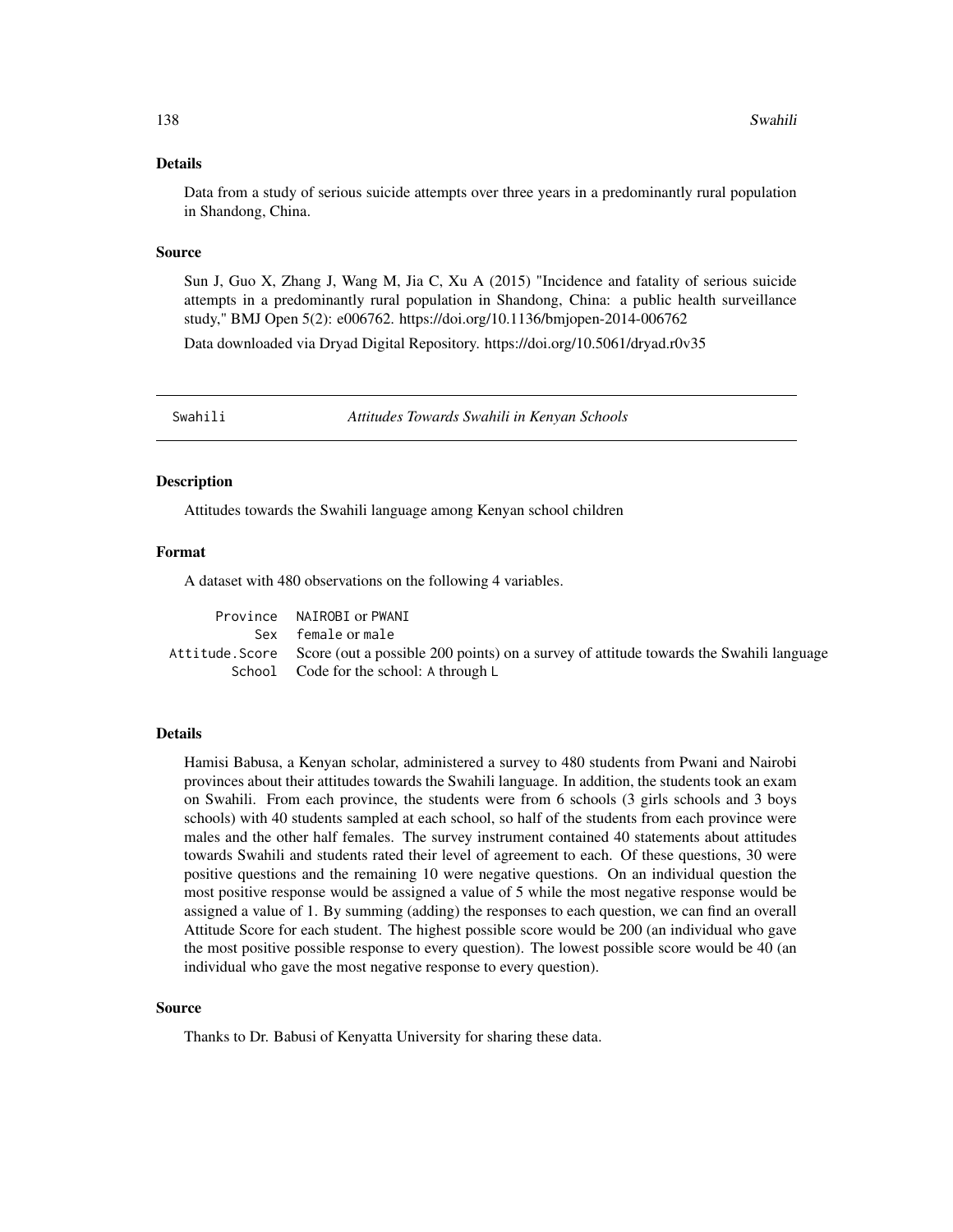Comparing intestine lengths for tadpoles with and without exposure to Bd fugus

### Format

A data frame with 27 observations on the following 4 variables.

Treatment Exposed to fungus (Bd=yes or Control=no)

Body Length of body (in mm)

GutLength Length of intestine (in mm)

MouthpartDamage Measure of damage to the mouth (e.g. missing teeth)

## Details

Biologists wondered whether tadpoles can adjust the relative length of their intestines if they are exposed to a fungus called Batrachochytrium dendrobatidis (Bd).

# Source

Venesky MD, Hanlon SM, Lynch K, Parris MJ, Rohr JR. (2013) "Optimal digestion theory does not predict the effect of pathogens on intestinal plasticity," Biol Lett 9: 20130038. http://dx.doi.org/10.1098/rsbl.2013.0038

TechStocks *Daily Prices of Three Tech Stocks*

# Description

Daily closing prices of Apple, Google, and Microsoft stocks (12/1/2015 to 12/1/2017)

#### Format

A data frame with 504 observations on the following 5 variables.

- Date Date (coded as mm/dd/yyyy)
- AAPL Apple Inc. closing price

GOOG Alphabet Inc. (Google) closing price

- MSFT Microsoft Corp. closing price
- t Time index (1 to 505)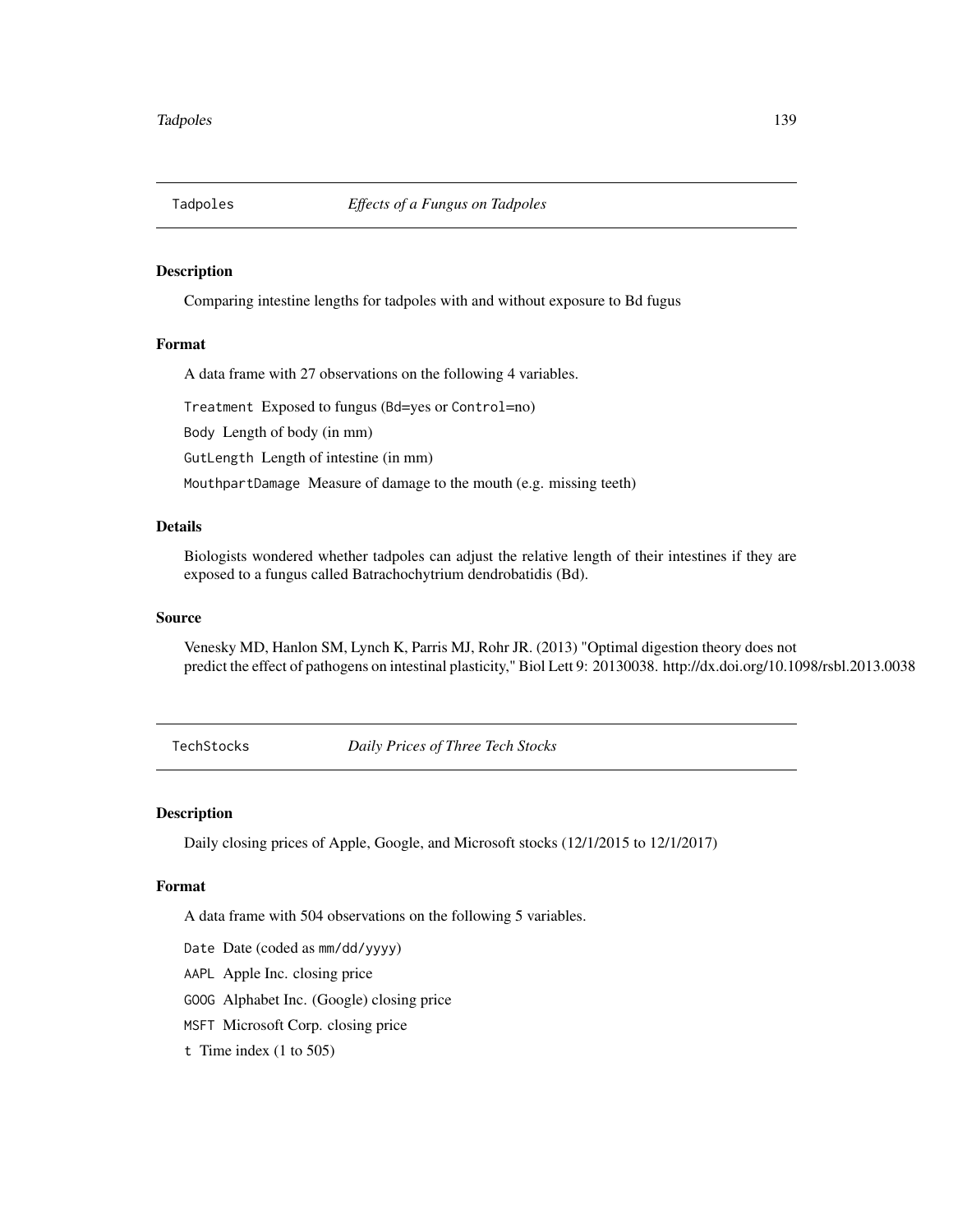# Details

Closing price of Apple (AAPL), Google/Alphabet (GOOG) and Microsoft (MSFT) stocks for each trading day in a two-year period from 12/1/2015 to 12/1/2017.

## Source

Data downloaded using the Quandl R package (12/2/2017)

TeenPregnancy *State Teen Pregnancy Rates*

# Description

State teen pregnancy rates, Civil War participation, and church attendance.

# Format

A data frame with 50 observations on the following 4 variables.

State State abbreviation

CivilWar Role in Civil War (B=border, C=Confederate, O=other, or U=union)

Church Percentage who attended church in previous week (from a state survey)

Teen Number of pregnancies per 1000 teenage girls in state

# Details

State level data on teen pregnancies, church attendance, and role in the U.S. Civil War.

# Source

2010 teen pregnancy rate, per 1000 teenage women, per year. Source: Guttmacher Institute, via Tanya Lewis (5 May 2014) "Teen pregnancy rates by state," https://www.livescience.com

TextPrices *Textbook Prices*

#### Description

Prices and number of pages for a sample of college textbooks

#### Format

A dataset with 30 observations on the following 2 variables.

Pages Number of pages in the textbook Price Price of the textbook (in dollars)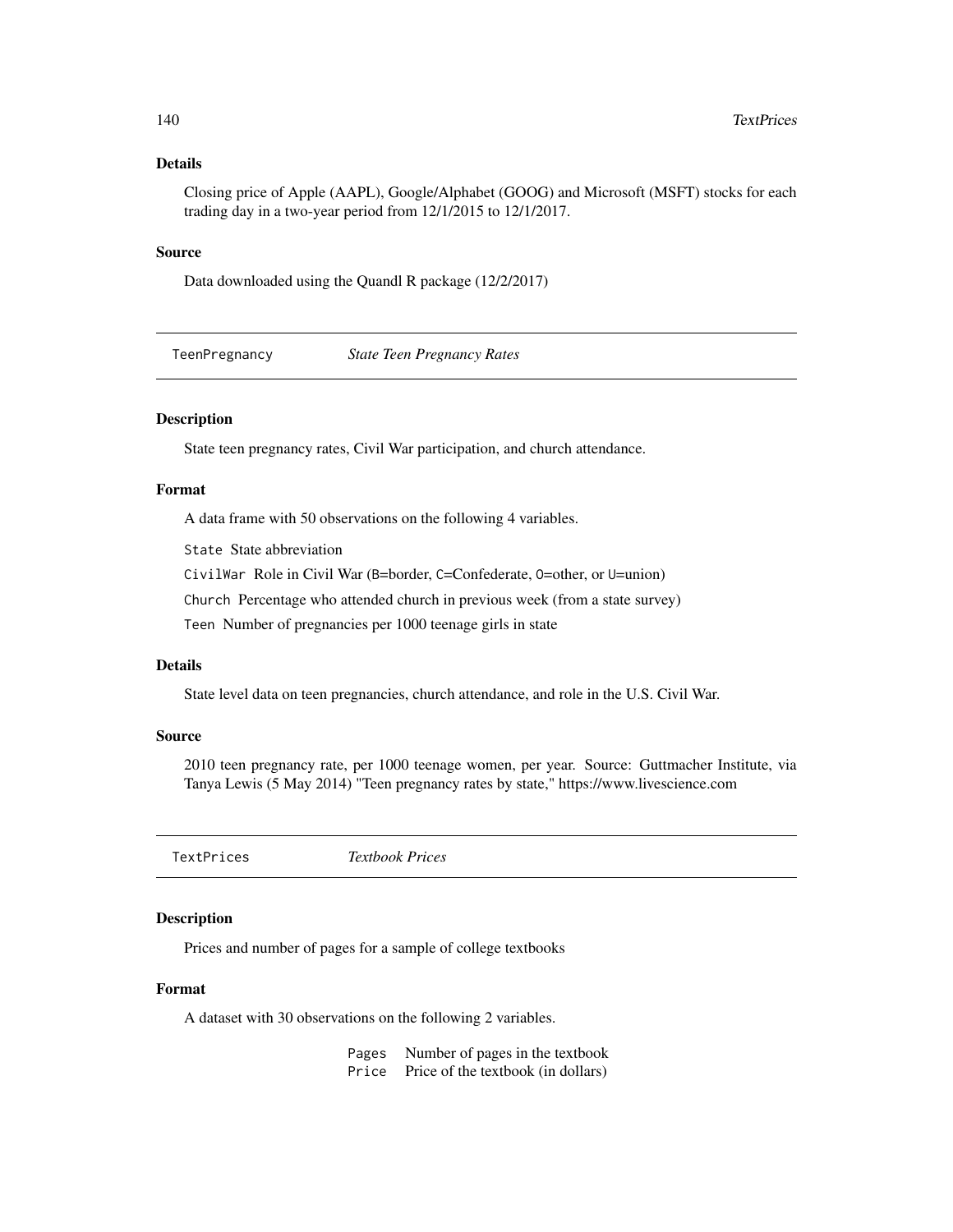# ThomasConfirmation 141

## Details

Two undergraduate students at Cal Poly - San Luis Obispo took a random sample of 30 textbooks from the campus bookstore in the fall of 2006. They recorded the price and number of pages in each book, in order to investigate the question of whether number of pages can be used to predict price.

#### Source

Student project

ThomasConfirmation *US Senate Votes on Clarence Thomas Confirmation*

## Description

Votes in the US Senate on Clarence Thomas nomination for the US Supreme Court

#### Format

A data frame with 100 observations on the following 6 variables.

State State name

Senator Senator name

Party Party affiliation (D=Democrat or R=Republican)

ConfVote Confirmation vote (Nay or Yea)

StateOpinion Percentage of state residents supporting the choice

Vote Numeric coding for vote (1=for or 0=against)

# **Details**

Data from the U.S. Senate vote on October 15, 1991 to confirm Clarence Thomas to a position on the Supreme Court.

## Source

These numbers are taken from Kastellec, J.P., Lax, J.R., and Phillips, J. (2010), "Public Opinion and Senate Confirmation of Supreme Court Nominees," Journal of Politics, 72(3): 767-84. In this paper the authors used opinion polls and an advanced statistical method known as multilevel regression and poststratification to determine the StateOpinion levels.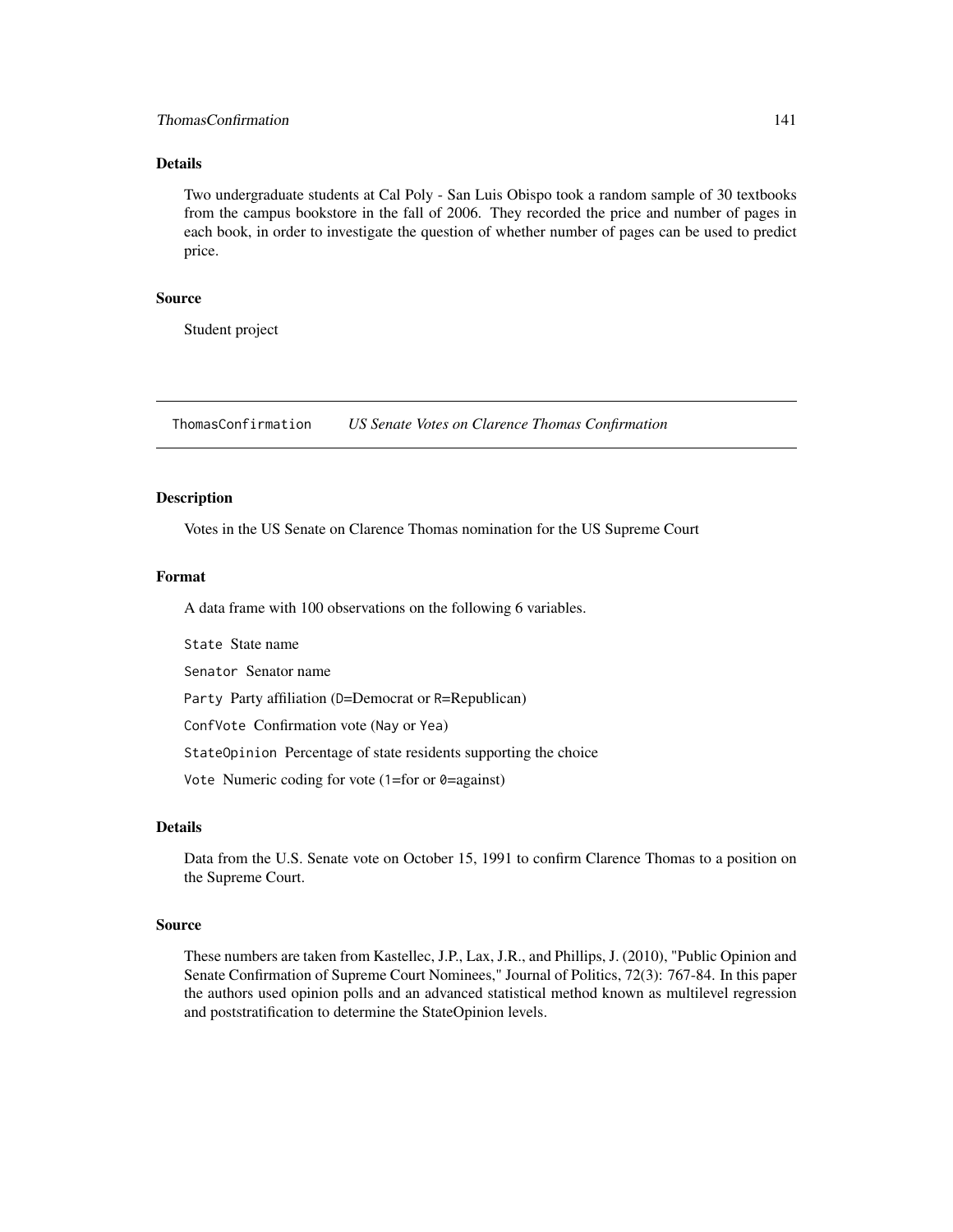Compare prices for Porsche, Jaguar, and BMW cars offered for sale at an internet site

# Format

A dataset with 90 observations on the following 8 variables.

| CarType    | BMW, Jaguar, or Porsche                               |
|------------|-------------------------------------------------------|
| Price      | Asking price $(in $1,000's)$                          |
| Age        | Age of the car (in years)                             |
| Mileage    | previous miles driven (in 1,000's)                    |
| Car        | 0=Porsche, 1=Jaguar, 2=BMW                            |
| Porsche    | Indicator with $1 =$ Porsche and $\theta =$ otherwise |
| Jaguar     | Indicator with $1 =$ Jaguar and $\theta$ =otherwise   |
| <b>RMW</b> | Indicator with $1 = BMW$ and $0 = \text{otherwise}$   |

#### Details

Two students collected samples of Porsche, Jaguar, and BMW cars that were offered for sale at an internet site. In addition to asking price, they recorded the model year (converting to age) and mileage of each advertised car. The PorschePrice dataset (from the first edition) has only the Porsche data and the PorscheJaguar dataset has the data for those two models.

This dataset has been updated (with different car models) to ThreeCars2017 for the second edition.

#### Source

Student project data collected from autotrader.com in Spring 2007.

ThreeCars2017 *Price, Age, and Mileage of Three Used Car Models*

# Description

Data from cars.com for a sample of three different models of used cars in 2017

# Format

A data frame with 90 observations on the following 7 variables.

CarType Model (Accord, Maxima, or Mazda6)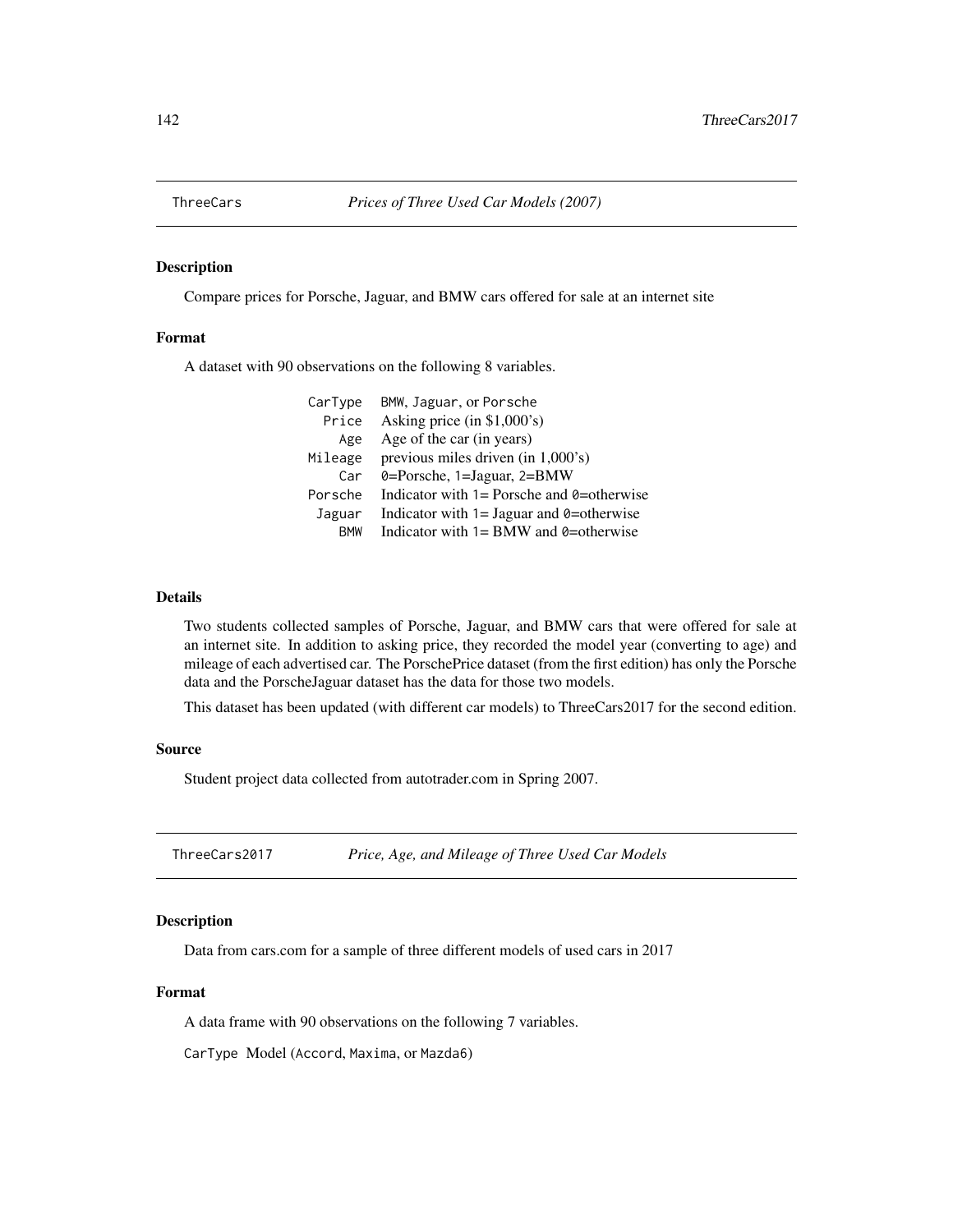#### TipJoke 2012 143

Age Age of used car (years) Price Price (in thousands of dollars) Mileage Mileage (in thousands of miles) Mazda6 Is the car a Mazda6? (1=yes or  $0=$ no) Accord Is the car an Accord? (1=yes or  $0=$ no) Maxima Is the car a Maxima? (1=yes or  $\theta$ =no)

## Details

Data for a sample of cars from three models (Mazda6, Honda Accord, Toyota Maxima) from a website. The dataset AccordPrice is a subset of this file.

#### Source

Data obtained from cars.com, February 2017 using zip code 44107, Lakewood, Ohio.

TipJoke *Improve Chances of Getting a Tip?*

#### Description

Effect of a waiter leaving a joke or an advertisement on getting a tip

#### Format

A dataset with 211 observations on the following 5 variables.

- Card Type of card used: Ad, Joke, or None
- Tip 1=customer left a tip or  $\theta$ =no tip
- Ad Indicator for Ad card (1=ad card left or  $\theta$ =no ad card)
- Joke Indicator for Joke card  $(1=$ joke card left or 0=no joke card)
- None Indicator for no card (1=no card left or  $\theta$ =ad or joke card left)

#### Details

Can telling a joke affect whether or not a waiter in a coffee bar receives a tip from a customer? A study investigated this question at a coffee bar at a famous resort on the west coast of France. The waiter randomly assigned coffee-ordering customers to one of three groups: When receiving the bill one group also received a card telling a joke, another group received a card containing an advertisement for a local restaurant, and a third group received no card at all. He recorded whether or not each customer left a tip.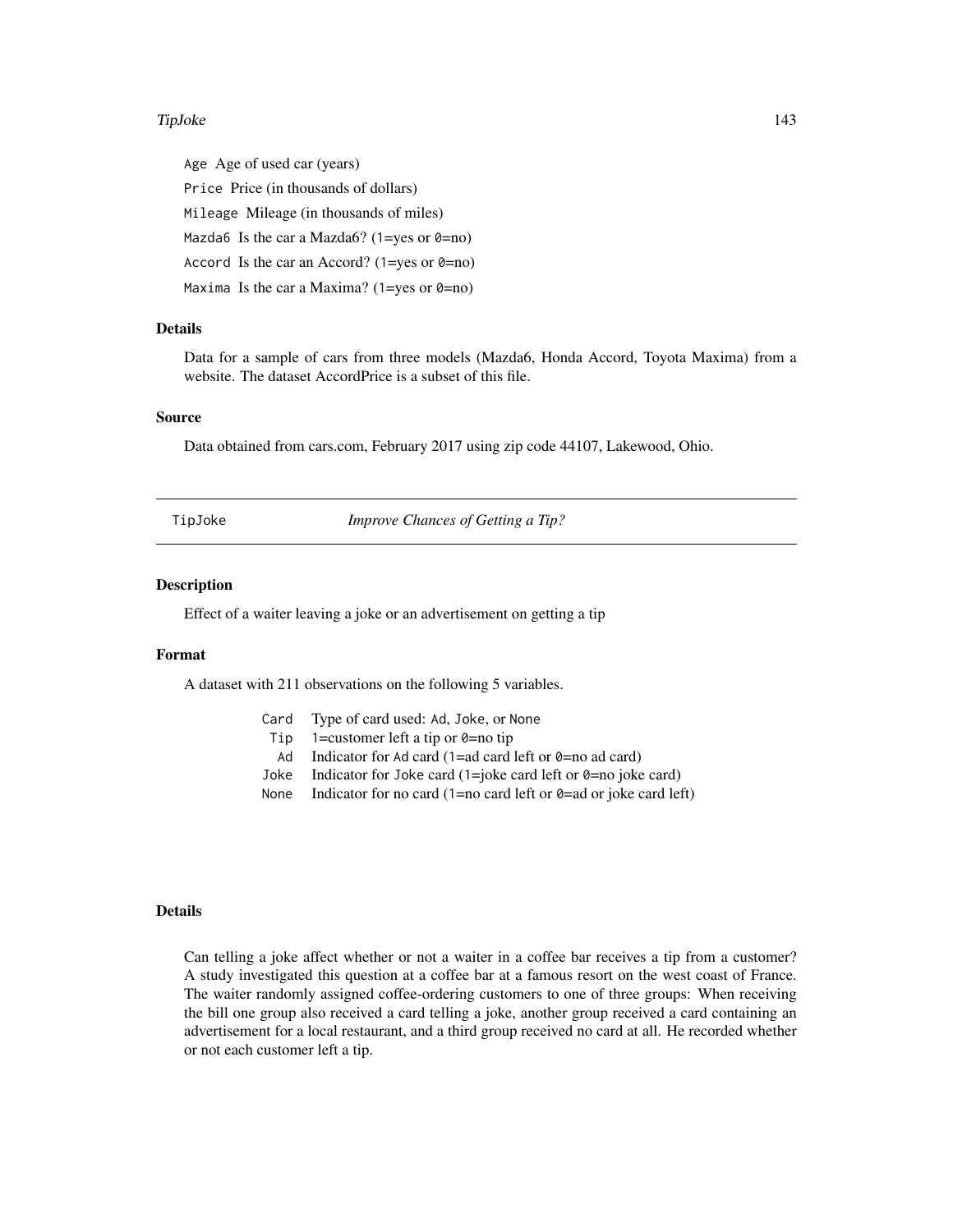# Source

Gueguen, Nicholas (2002), "The Effects of a Joke on Tipping When it is Delivered at the Same Time as the Bill," Journal of Applied Social Psychology, 32, 1955-1963.

Titanic *Passengers on the Titanic*

# Description

List and outcomes for passengers on the Titanic

# Format

A dataset with 1313 observations on the following 6 variables.

| Name Passenger name                                 |
|-----------------------------------------------------|
| PClass Passenger class: *=missing, 1st, 2nd, or 3rd |
| Age Age (in years)                                  |
| Sex female or male                                  |
| Survived $1 =$ survived or 0=died                   |
| SexCode $1$ =female or 0=male                       |

#### Details

The Titanic was a British luxury ocean liner that sank famously in the icy North Atlantic on its maiden voyage in April of 1912. Of the approximately 2200 passengers on board, 1500 died. The high death rate was blamed largely on the inadequate supply of lifeboats, a result of the manufacturer's claim that the ship was "unsinkable." A partial data set of the passenger list was compiled by Philip Hinde in his Encyclopedia Titanica and is given in this dataset.

#### Source

Philip Hinde's Encyclopedia Titanica, http://www.encyclopedia-titanica.org/. Data may also be downloaded from the Australasian Data and Story Library (OzDASL) at http://www.statsci.org/data/general/titanic.html.

TMS *Migraines and TMS*

# Description

Effects of transcranial magnetic stimulation (TMS) on migraine headaches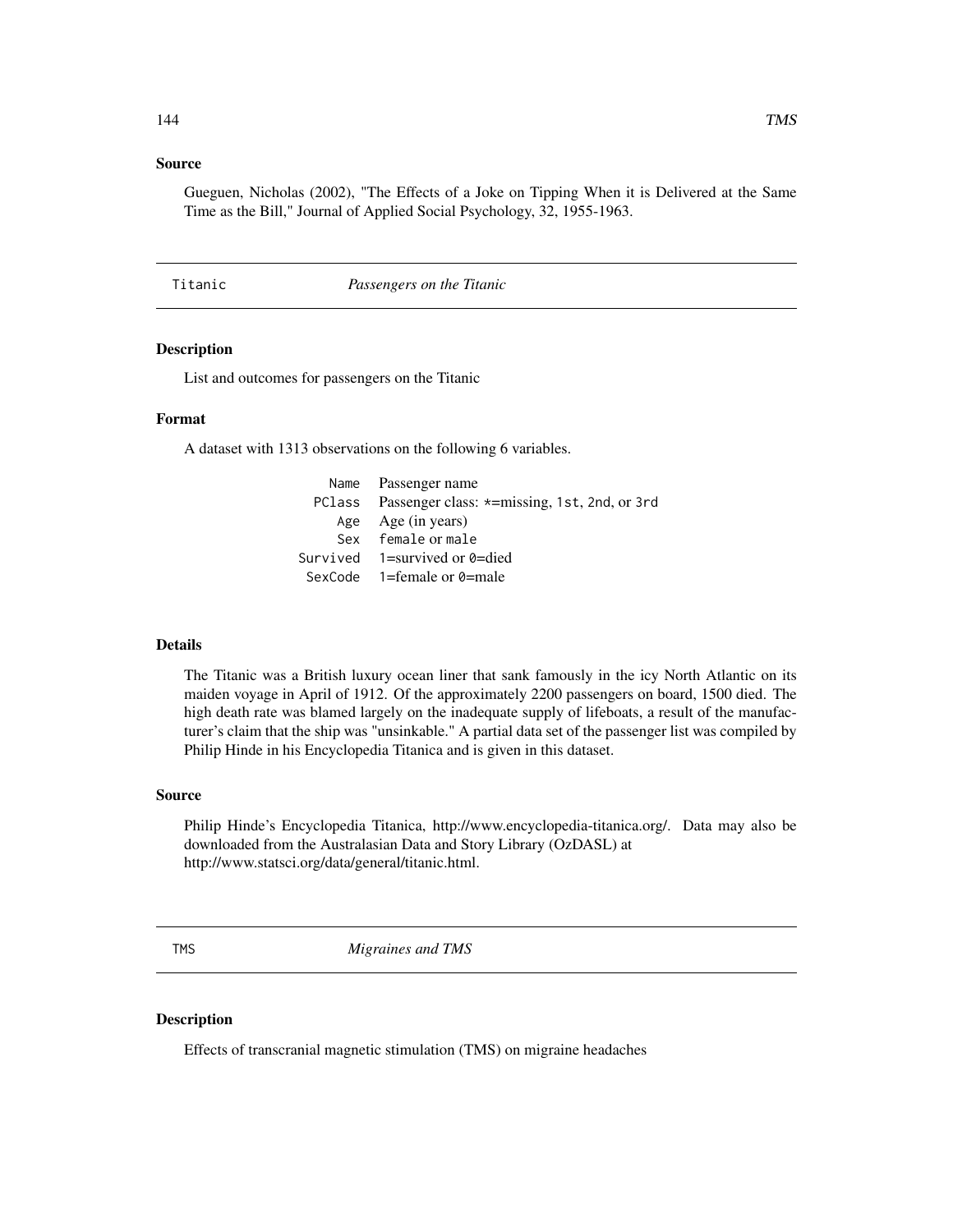#### TMS 145

# Format

A dataset with 2 observations on the following 4 variables.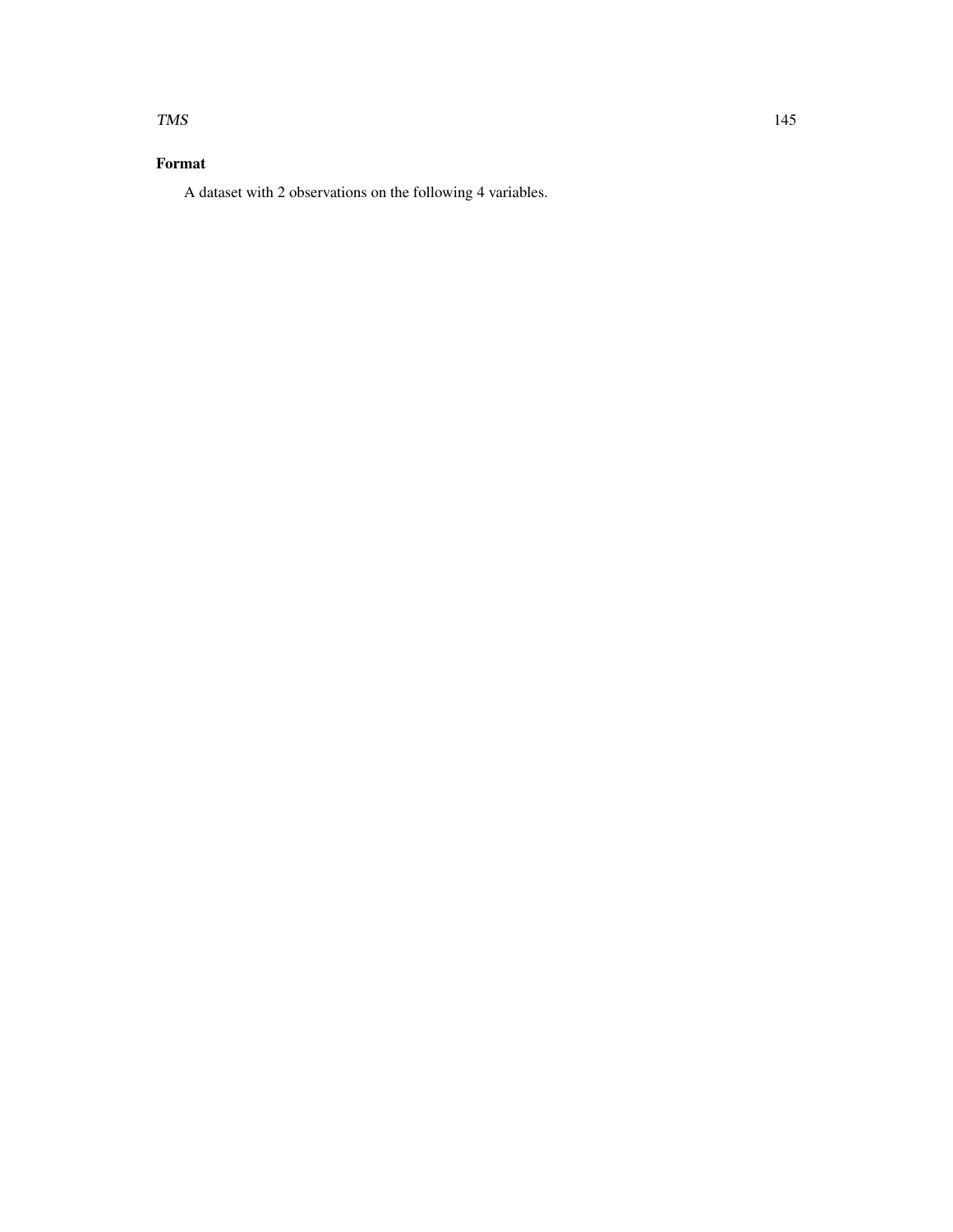<span id="page-145-0"></span>

| Group | Treatment group: Placebo or TMS                     |
|-------|-----------------------------------------------------|
|       | Yes Count of number of patients that were pain-free |
|       | No Count of number of patients that had pain        |
|       | Trials Number of patients in the group              |

#### Details

A study investigated whether a handheld device that sends a magnetic pulse into a person's head might be an effective treatment for migraine headaches. Researchers recruited 200 subjects who suffered from migraines and randomly assigned them to receive either the TMS (transcranial magnetic stimulation) treatment or a sham (placebo) treatment from a device that did not deliver any stimulation. Subjects were instructed to apply the device at the onset of migraine symptoms and then assess how they felt two hours later. This dataset is a two-way table of the results.

This dataset renamed as Migraines in second edition.

#### Source

Based on results in R. B. Lipton, et. al. (2010) "Single-pulse Transcranial Magnetic Stimulation for Acute Treatment of Migraine with Aura: A Randomised, Double-blind, Parallel-group, Shamcontrolled Trial," 9(4):373-380.

TomlinsonRush *LaDainian Tomlinson Rushing Yards*

#### Description

Rushing yards for each game LaDainian Tomlinson played in the 2006 National Football League (NFL regular) season.

# Format

A dataset with 16 observations on the following 4 variables.

| Game     | Week number in the 2006 season          |
|----------|-----------------------------------------|
|          | Opponent Name of opposing team          |
| Attempts | Number of rushing attempts              |
| Yards    | Total yards gained rushing for the game |

#### Details

For each of the sixteen games the San Diego Chargers played in the 2006 NFL regular season we have the number of times LaDainian Tomlinson ran the ball and the total yards he gained.

This data set from the first edition was replaced by BreesPass in the second edition.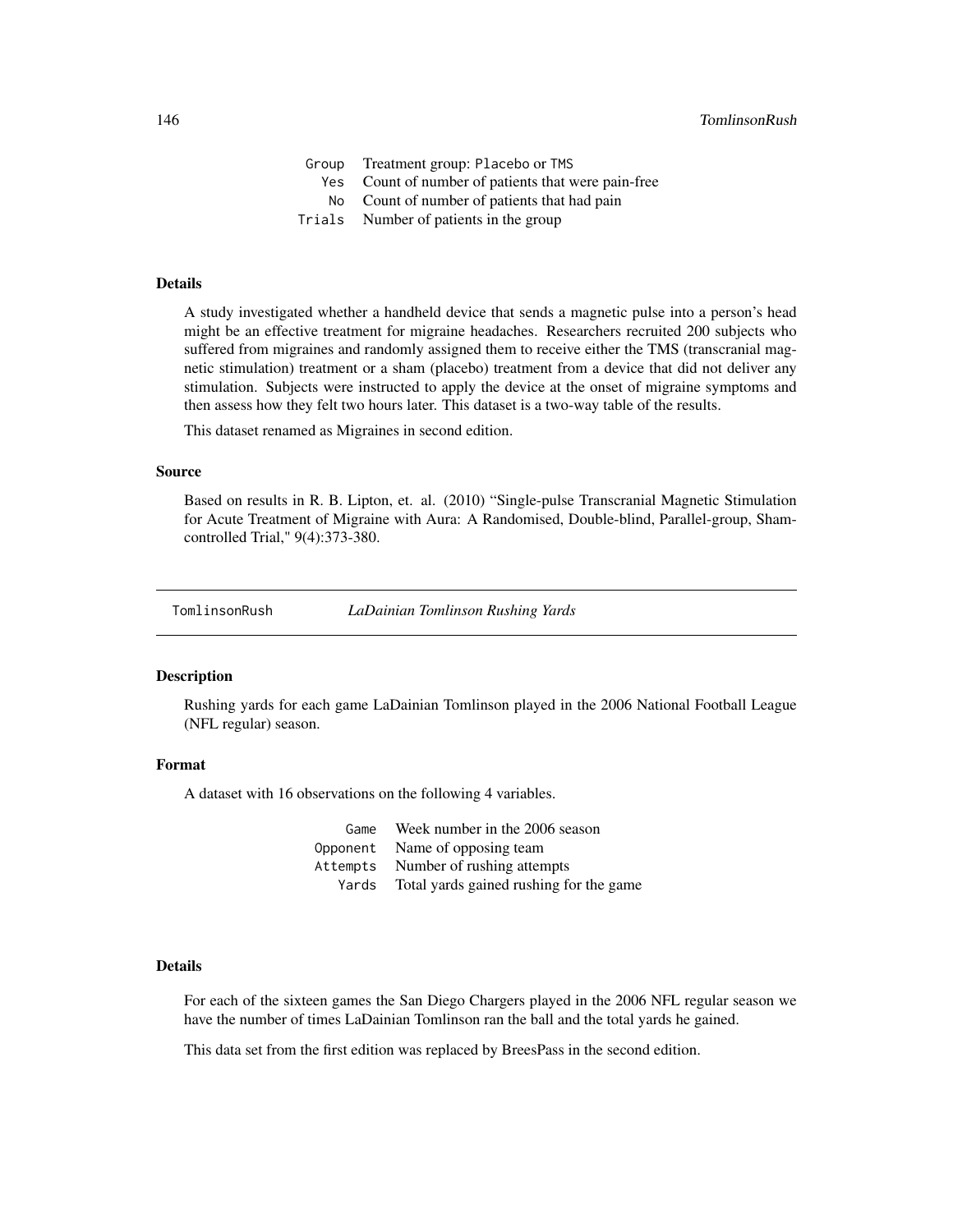# <span id="page-146-0"></span>Source

Data downloaded from http://www.pro-football-reference.com/players/T/TomlLa00/gamelog/2006/

TukeyNonaddPlot *Tukey Nonadditivity Plot for Two-way ANOVA*

# Description

This function produces a Tukey nonadditivity plot for a two-way ANOVA model.

# Usage

```
TukeyNonaddPlot(formula, data, out = "n",
 main = "Tukey Nonadditivity Plot", ylab = "Residuals")
```
# Arguments

| formula | A formula for a two-way ANOVA in the form Response=FactorA+FactorB (or<br>FactorA*FactorB)                                                                                     |
|---------|--------------------------------------------------------------------------------------------------------------------------------------------------------------------------------|
| data    | A dataframe                                                                                                                                                                    |
| out     | Control what is returned. Default is "n"=nothing. Other options are "comp"<br>for the comparisons, "line" for the equation of the line, and "resid" for the cell<br>residuals. |
| main    | Add a title, default is "Tukey Nonadditivity Plot"                                                                                                                             |
| ylab    | Label vertical axis, default is "Residuals"                                                                                                                                    |

# Details

More details need to be written

#### Value

Depends on the option set with out.

# Examples

```
data(Dinosaurs)
TukeyNonaddPlot(Iridium~Source*factor(Depth),data=Dinosaurs)
```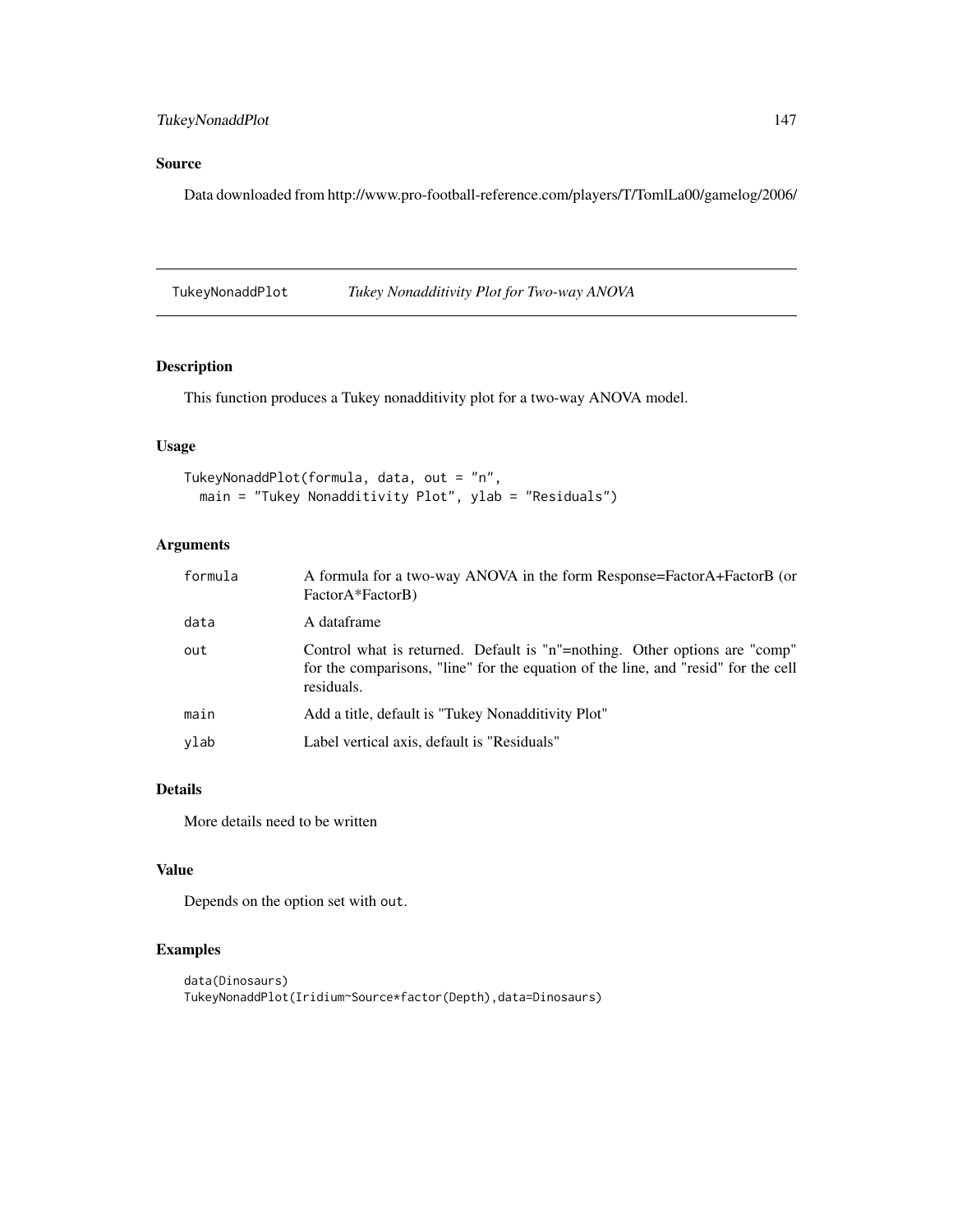<span id="page-147-0"></span>

Experiment comparing twins (one urban, one rural) ability to clear airborne radioactive particles from their lungs

#### Format

A dataset with 14 observations on the following 3 variables.

| Pair Code for the twin pair: A - G                     |
|--------------------------------------------------------|
| Environ Living environment: Rural or Urban             |
| Percent Percentage of radioactivity remaining in lungs |

# Details

This dataset is from a study to compare the effect of living environment (rural or urban) on human lung function, where the researchers were able to locate seven pairs of twins with one twin in each pair living in the country, the other in a city. To measure lung function, twins inhaled an aerosol of radioactive Teflon particles. By measuring the level of radioactivity immediately and then again after an hour, the scientists could measure the rate of "tracheobronchial clearance." The percentage of radioactivity remaining in the lungs after an hour told how quickly subjects' lungs cleared the inhaled particles.

This dataset was renamed as RadioactiveTwins for the second edition.

# Source

"Urban factor and tracheobronchial clearance" by Per Camner and Klas Philipson in Archives of Environmental Health, V. 27 (1973), page 82. Data can be found in Introduction to Mathematical Statistics and its Applications, 2nd Edition by Richard J. Larson and Morris L. Marx. Englewood Cliffs, NJ: Prentice Hall, p. 548.

Undoing *Defense of Undoing OCD Symptoms in Psychotherapy*

#### **Description**

Ratings of an OCD symptom in psychotherapy sessions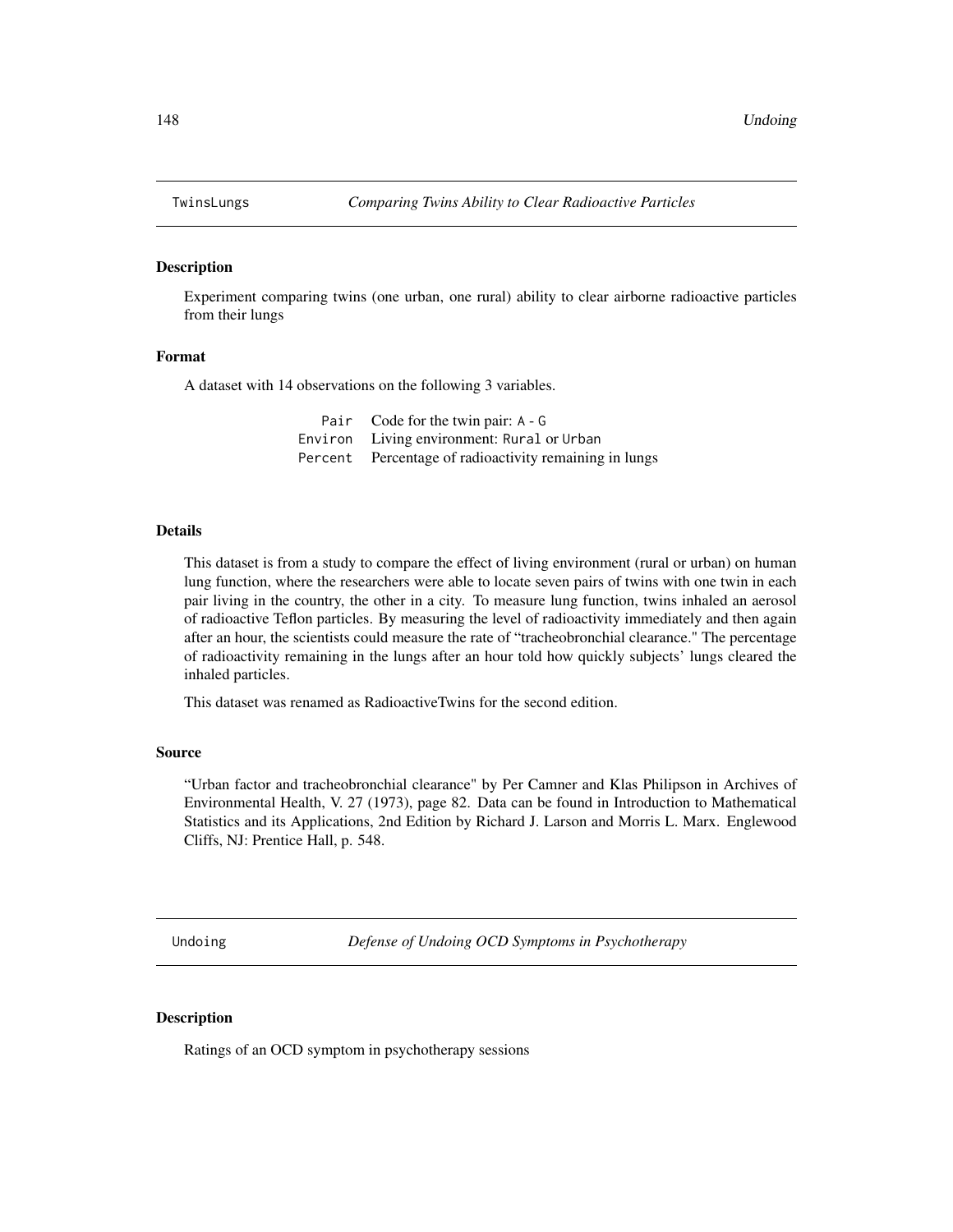#### <span id="page-148-0"></span>USstamps 149

#### Format

A data frame with 44 observations on the following 3 variables.

Group Time frame of the session (I=early through VI=late)

Score Rating of OCD symptom on a 1 to 4 scale

Symbol Indicator for groups I, III, and IV

#### Details

A patient had been diagnosed with OCD (obsessive/compulsive disorder) and underwent a series of psychotherapy sessions. Notes from the sessions were presented to three different experienced therapists who rated sessions with a particular OCD symptom (defense of undoing) on a 1 to 4 scale (smaller values indicating worse symptoms). If all three judges agreed on the stage of a session, that determined the category. Otherwise, they discussed until they reached a consensus. The sessions were also grouped into six groups with I being the earliest sessions and VI being the latest.

# Source

Sampson, Harold, Joseph Weiss, L. Mlodansky, and Edward Hause (1972) "Defense analysis and the emergence of warded off mental contents," Archives of General Psychiatry, v. 26, pp. 524-532.

USstamps *Price of US Stamps*

#### **Description**

Price of US stamp for first class mail 1885-2012

#### Format

A dataset with 25 observations on the following 2 variables.

Year Years when stamp price changed Price Cost of a US first class stamp (in cents)

#### Details

The data record the year and price for each change in price for a US first class (1 ounce, domestic letter) stamp since 1885.

# Source

http://about.usps.com/who-we-are/postal-history/domestic-letter-rates-1863-2011.htm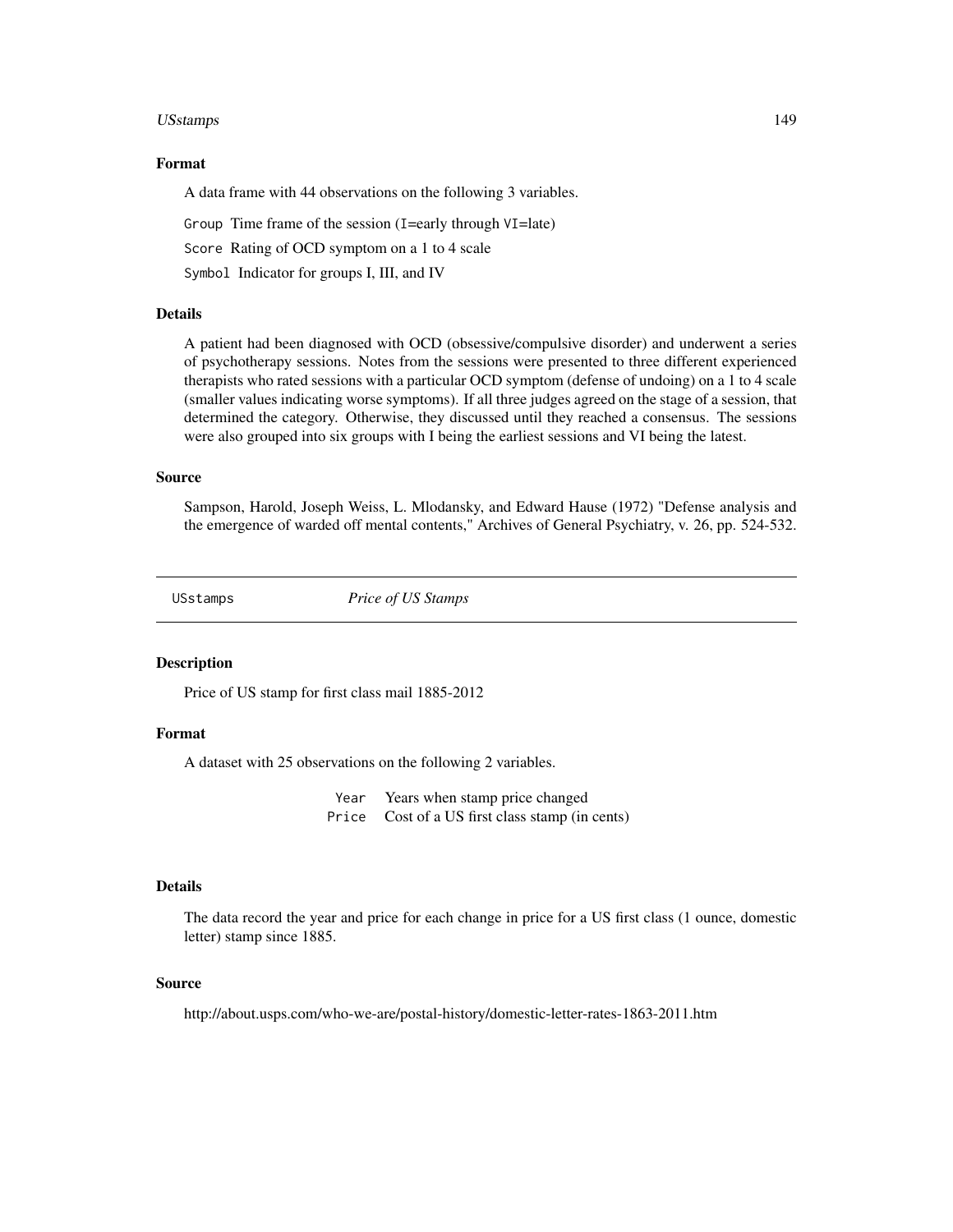<span id="page-149-0"></span>

Experiment to compare visual and verbal performance

# Format

A data frame with 80 observations on the following 5 variables.

Subject Subject number (s1 to s20)

Task Follow a letter (Visual) or a sentence (Verbal)

Report Point response (Visual) or say response (Verbal)

Group Combination of Task+Report (Letter Point, Letter Say, Sentence Point, or Sentence Say)

Time Response time (in seconds)

# Details

Subjects carried out two kinds of tasks, one visual (identify letters), one verbal (identify sentences); and to report the results in either of two ways, one visual (pointing at a response), one verbal (speaking a response). Time to complete each task was recorded in seconds.

#### Source

Original experiment from Brooks, L., R. (1968) "Spatial and verbal components of the act of recall," Canadian J. Psych. V 22, pp. 349 - 368. These data collected from a Mount Holyoke College psychology class.

Volts *Voltage Drop for a Discharging Capacitor*

#### Description

Voltage drop over time as a capacitor discharges

# Format

A dataset with 50 observations on the following 2 variables.

Voltage Voltage (in volts) Time Time after charging (in seconds)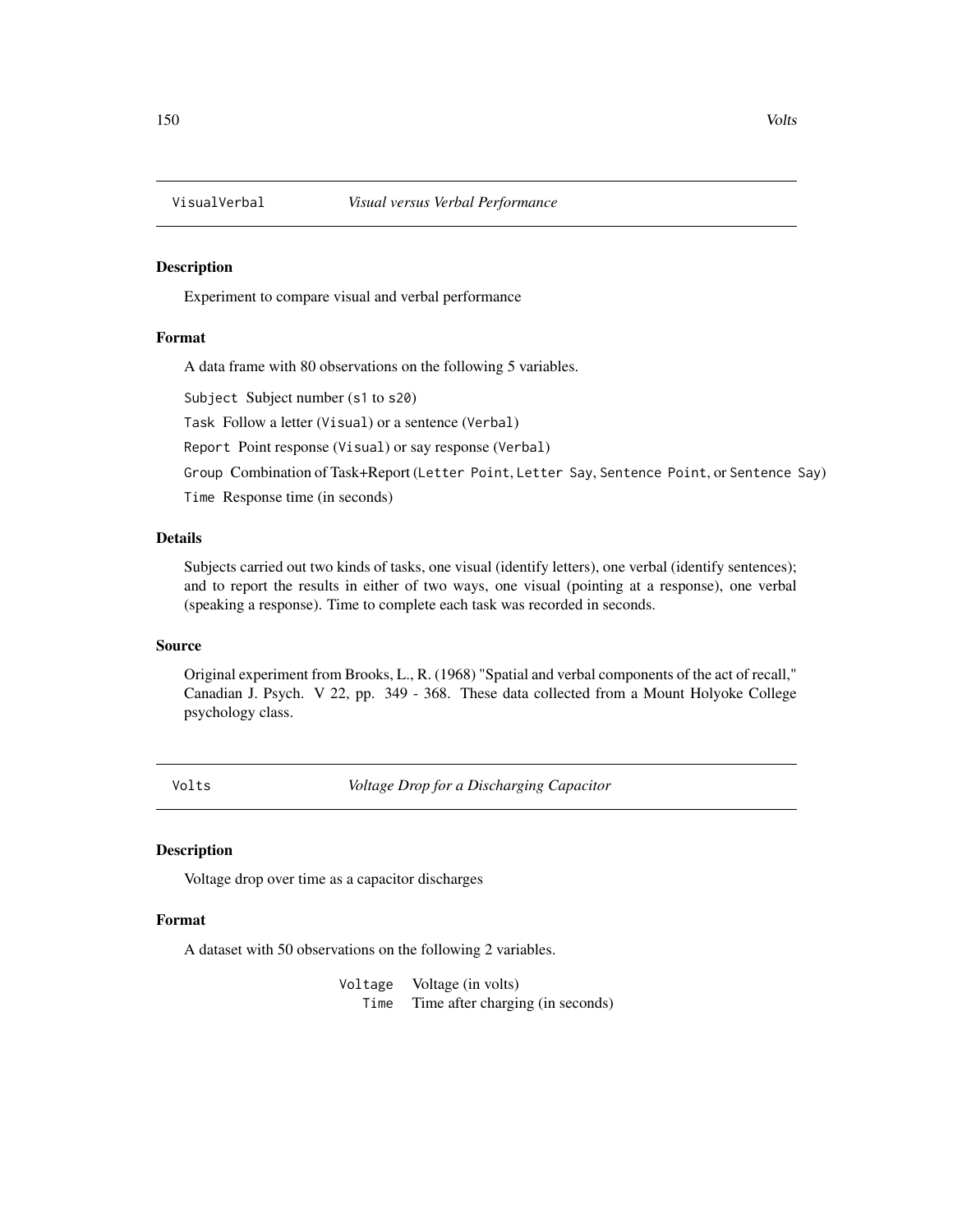# <span id="page-150-0"></span>WalkingBabies 151

# Details

A capacitor was charged with a nine-volt battery and then a voltmeter recorded the voltage as the capacitor was discharged. Measurements were taken every 0.02 seconds.

#### Source

Measurements recorded by one of the authors.

WalkingBabies *Effects of Exercise on First Walking*

# **Description**

An experiment to see if special exercises help babies learn to walk sooner

#### Format

A dataset with 24 observations on the following 2 variables.

Group Treatments: exercise control, final report, special exercises, or weekly report Age Age (in months) when first walking

#### **Details**

Scientists wondered if they could get babies to walk sooner by prescribing a set of special exercises. Their experimental design included four groups of babies and the following treatments:

Special exercises: Parents were shown the special exercises and encouraged to use them with their children. They were phoned weekly to check on their child's progress.

Exercise control: These parents were not shown the special exercises, but they were told to make sure their babies spent at least 15 minutes a day exercising.

Weekly report: Parents in this group were not given instructions about exercise. Like the parents in the treatment group, however, they received a phone call each week to check on progress.

Final report: These parents were not given weekly phone calls or instructions about exercises. They reported at the end of the study.

#### Source

Zelazo, Phillip R., Nancy Ann Zelazo, and Sarah Kolb (1972), "Walking in the Newborn," Science, v. 176, pp. 314-315.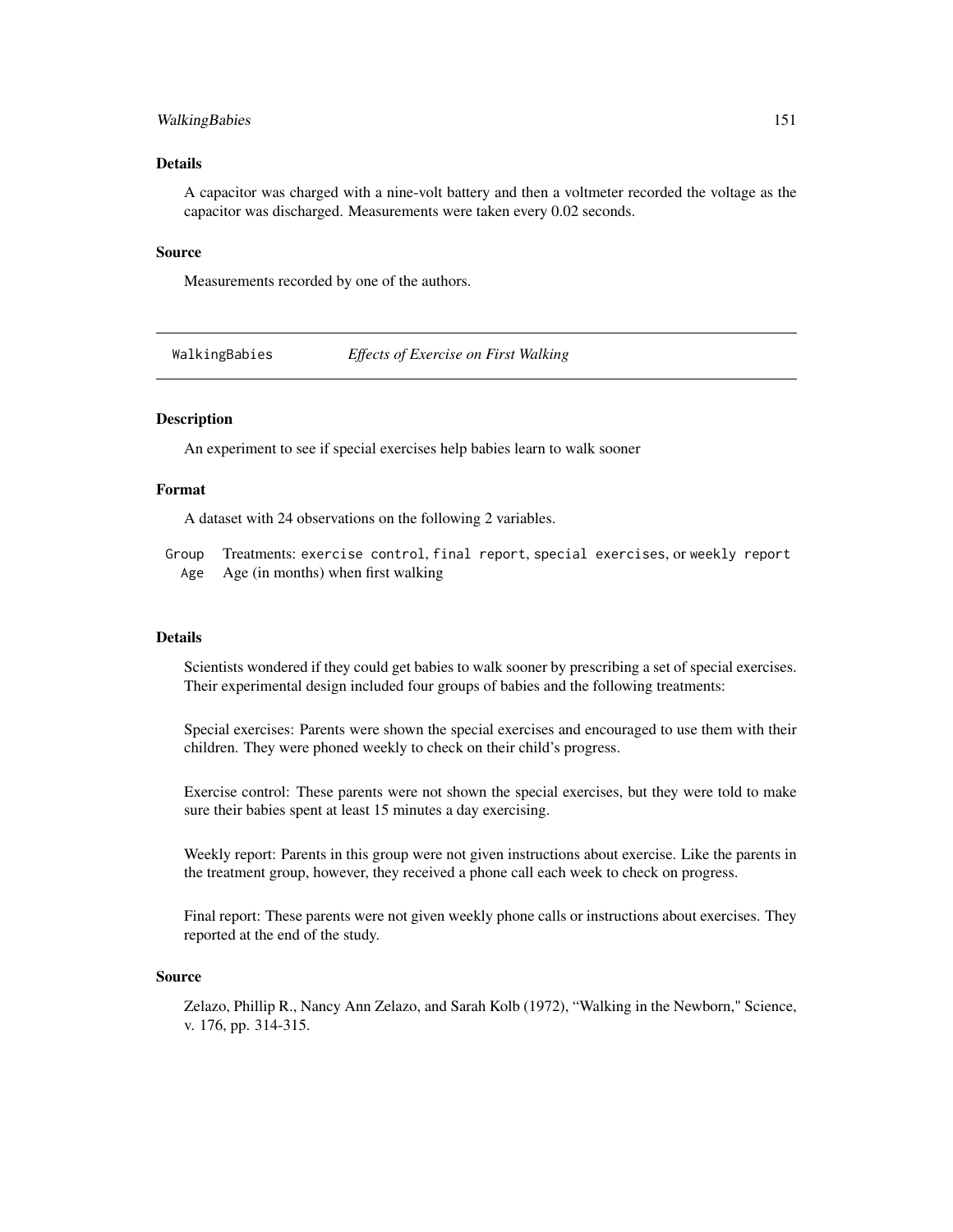<span id="page-151-0"></span>

Daily pedometer data for one of the authors

# Format

A data frame with 223 observations on the following 7 variables.

StepCount Number of steps taken in the day

Kcal Calories burned (according to pedometer)

Miles Miles walked

Weather cold, rain, or shine

Day Day of week (F=Friday, M=Monday, R=Thursday, S=Saturday, T=Tuesday, U=Sunday, W=Wednesday)

Walk Were the dogs walked? (1=yes or  $0=$ no)

Steps Steps in units of 1,000 (so StepCount/1000)

### Details

One of the authors recorded daily pedometer data, the weather, and whether or not he walked the dogs.

#### Source

One of the author's pedometer records.

WeightLossIncentive *Do Financial Incentives Improve Weight Loss?*

#### Description

An experiment to see if financial incentives improve weight loss

# Format

A dataset with 38 observations on the following 3 variables.

WeightLoss Weight loss (in pounds) after four months Group Treatment group: Control or Incentive Month7Loss Weight loss (in pounds) after seven months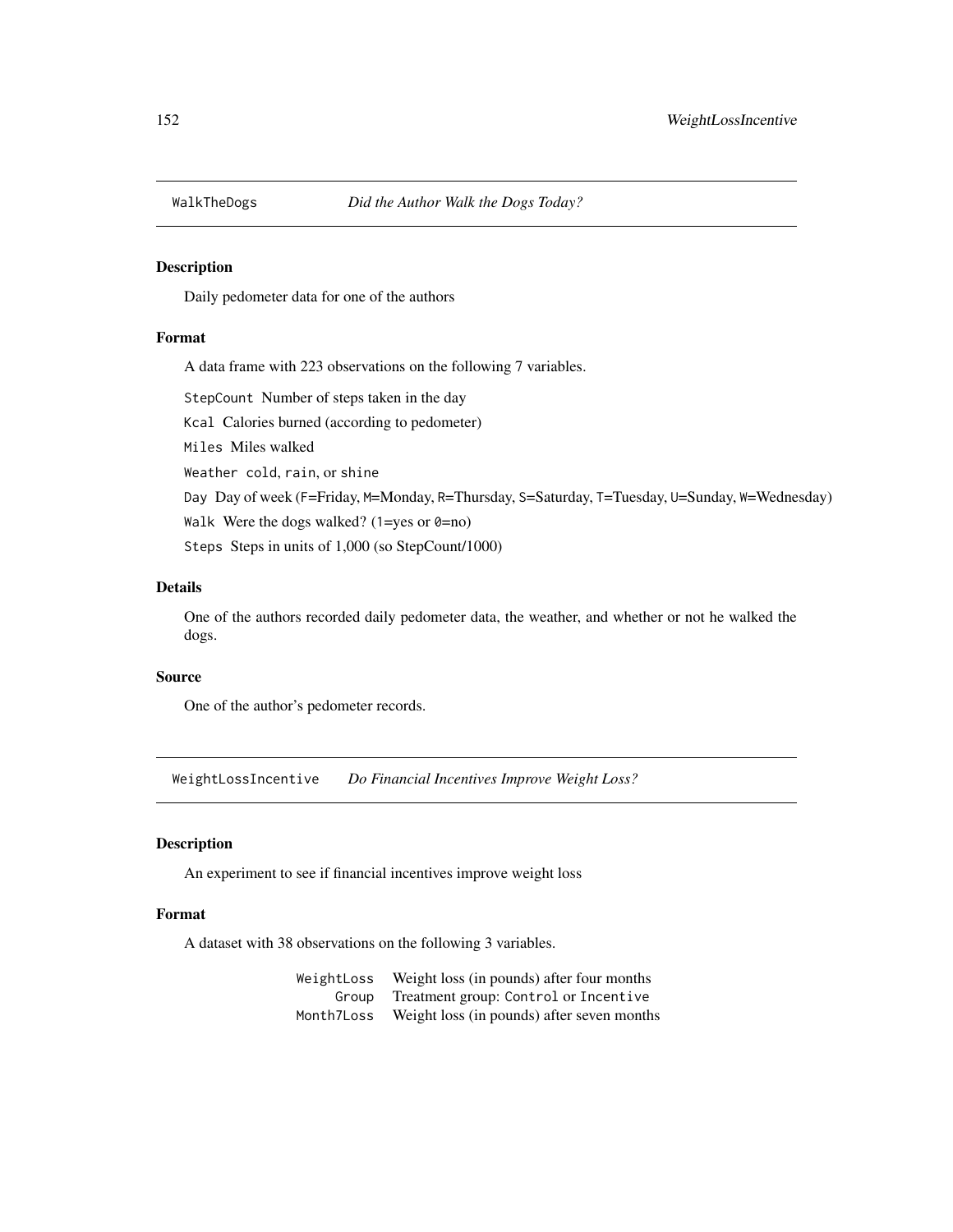#### <span id="page-152-0"></span>Details

Researchers investigated whether financial incentives would help people lose weight more successfully. Some participants in the study were randomly assigned to a treatment group that was offered financial incentives for achieving weight loss goals, while others were assigned to a control group that did not use financial incentives. All participants were monitored over a four month period and the net weight change (Before - After in pounds) at the end of this period was recorded for each individual. Then the individuals were left alone for three months with a followup weight check at the seven-month mark to see whether weight losses persisted after the original four months of treatment.

The 4-month data alone (with missing values omitted) is stored in WeightLossIncentive4. The 7-month data alone (with missing values omitted) is stored in WeightLossIncentive7.

#### Source

"Financial incentive-based approaches for weight loss," Journal of the American Medical Association by Volpp, John, Troxel, et. al., Vol. 200, no. 22, pp 2631-2637, (Dec. 2008)

WeightLossIncentive4 *Do Financial Incentives Improve Weight Loss? (4 Months)*

#### **Description**

Weight loss after four months with/without a financial incentive

#### Format

A dataset with 36 observations on the following 2 variables.

WeightLoss weight loss (in pounds) after 4 months Group Treatment group: Control or Incentive

# Details

Researchers investigated whether financial incentives would help people lose weight more successfully. Some participants in the study were randomly assigned to a treatment group that was offered financial incentives for achieving weight loss goals, while others were assigned to a control group that did not use financial incentives. All participants were monitored over a four month period and the net weight change (Before - After in pounds) at the end of this period was recorded for each individual. Then the individuals were left alone for three months with a followup weight check at the seven-month mark to see whether weight losses persisted after the original four months of treatment. This dataset has only the non-missing 4-month data. The 7-month data are in WeightLossIncentive7 and both measurements (including missing values) are in WeightLossIncentive.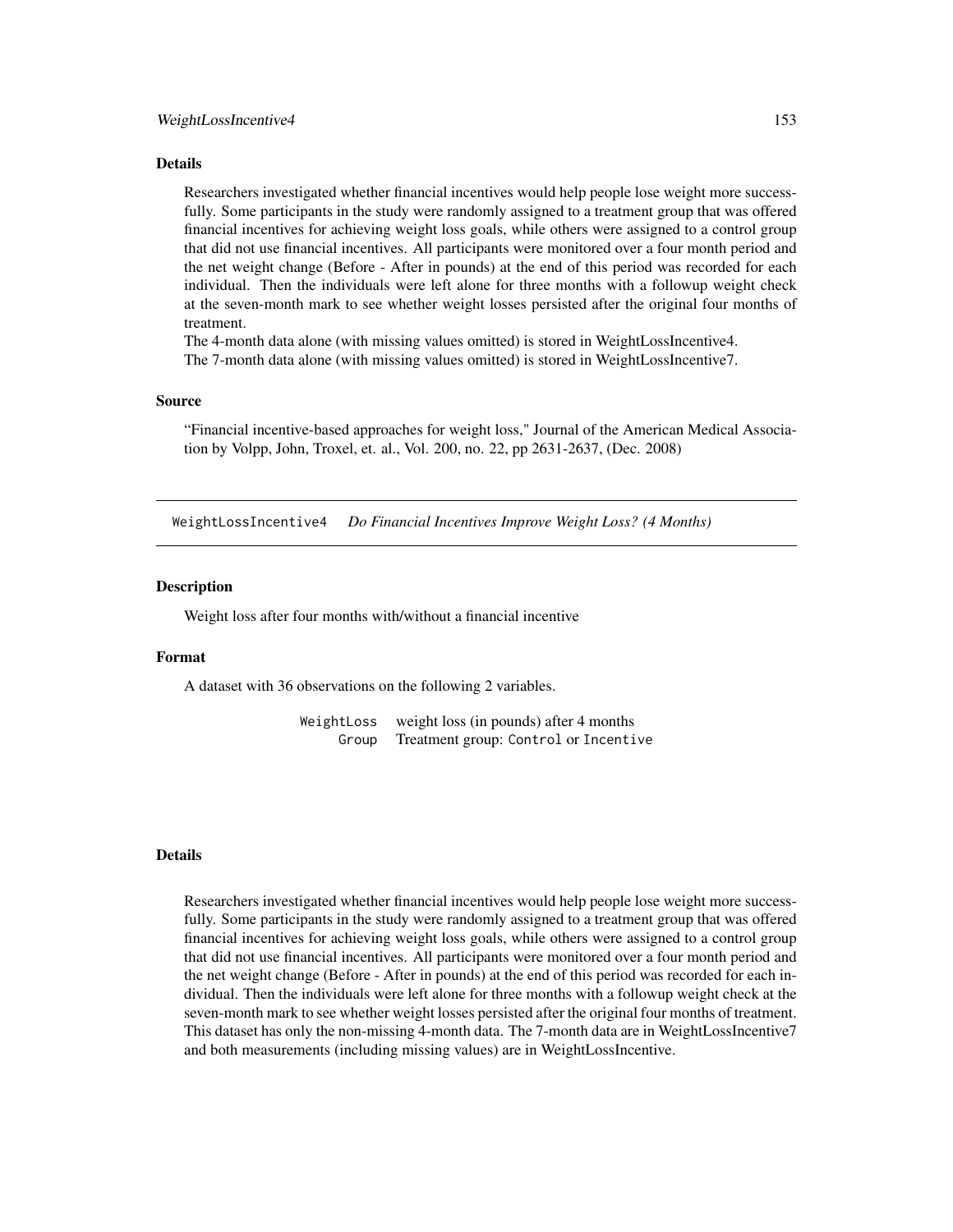#### <span id="page-153-0"></span>Source

"Financial incentive-based approaches for weight loss," Journal of the American Medical Association by Volpp, John, Troxel, et. al., Vol. 200, no. 22, pp 2631-2637, (Dec. 2008)

WeightLossIncentive7 *Do Financial Incentives Improve Weight Loss? (7 Months)*

# Description

Weight loss after seven months with/without a financial incentive

#### Format

A dataset with 33 observations on the following 2 variables.

| Group      | Treatment group: Control or Incentive      |
|------------|--------------------------------------------|
| Month7Loss | Weight loss (in pounds) after seven months |

# Details

Researchers investigated whether financial incentives would help people lose weight more successfully. Some participants in the study were randomly assigned to a treatment group that was offered financial incentives for achieving weight loss goals, while others were assigned to a control group that did not use financial incentives. All participants were monitored over a four month period and the net weight change (Before - After in pounds) at the end of this period was recorded for each individual. Then the individuals were left alone for three months with a followup weight check at the seven-month mark to see whether weight losses persisted after the original four months of treatment. This dataset has only the non-missing 7-month data. The 4-month data are in WeightLossIncentive4 and both measurements (including missing values) are in WeightLossIncentive.

#### Source

"Financial incentive-based approaches for weight loss," Journal of the American Medical Association by Volpp, John, Troxel, et. al., Vol. 200, no. 22, pp 2631-2637, (Dec. 2008)

Whickham2 *Whickham Health Study*

# Description

Morality data over 20 years for 1314 women from Whickham, England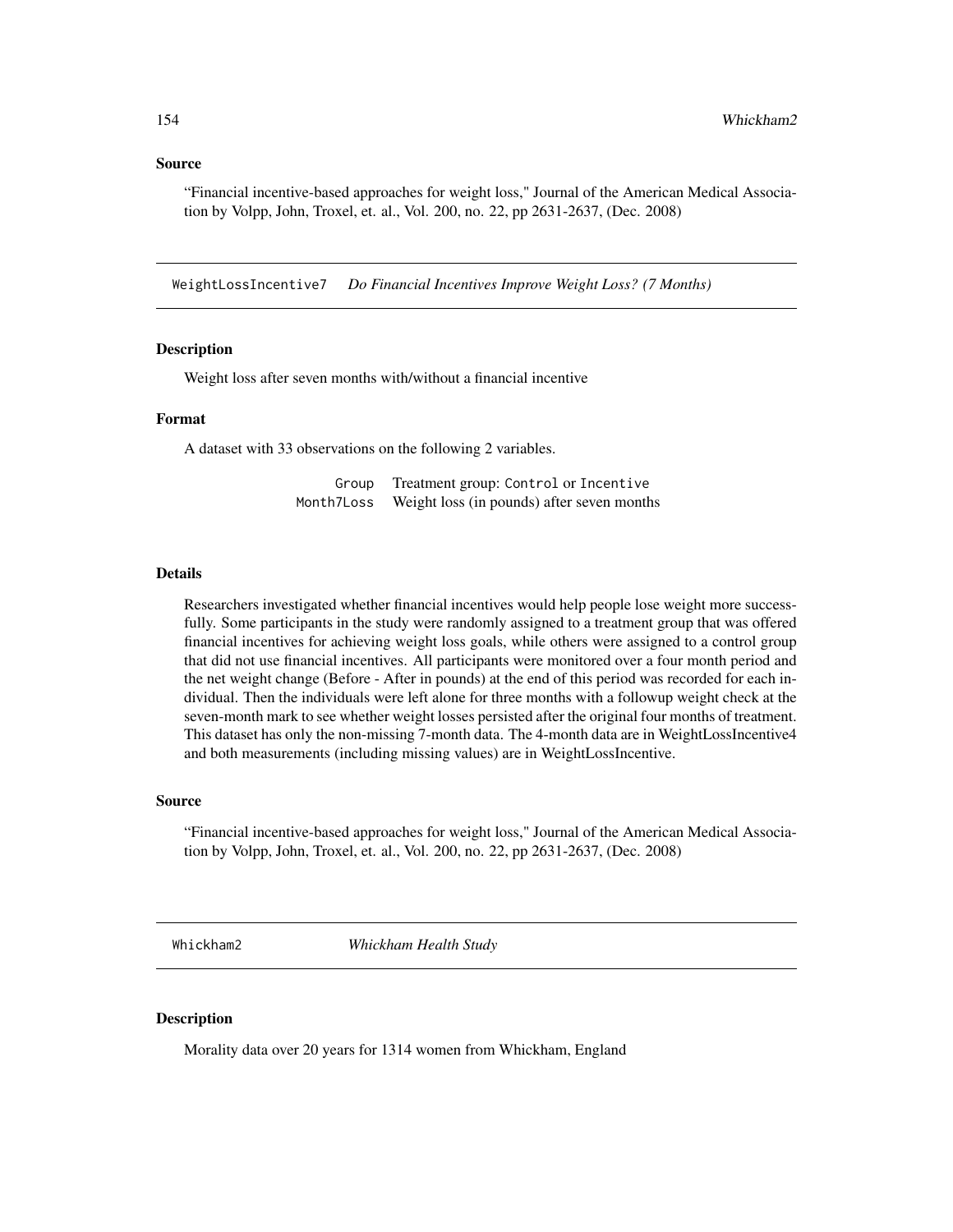#### <span id="page-154-0"></span>WordMemory 155

#### Format

A data frame with 1314 observations on the following 5 variables.

Outcome Status at 20-year follow-up (Alive or Dead)

Smoker Smoker at baseline? (No or Yes)

Age Age (in years at baseline)

AgeGroup Age group (18-64 or 65+)

Alive Numeric code for Outcome (1=alive or 0=dead)

#### **Details**

Twenty-year mortality, smoking status, and age for 1314 women in Whickham, England. We have named this Whickham2 to distinguish it from Whickham, which is a file in the mosaicData package.

# Source

A version of these data are in the mosaicData package but originally are from:

Appleton, D. R., French, J. M., and Vanderpump, M.P. (1996), "Ignoring a Covariate: An Example of Simpson's Paradox," The American Statistician, 50, 340-341.

WordMemory *Experiment on Word Memory*

#### **Description**

Percentage of different types of words recalled

#### Format

A dataset with 40 observations on the following 4 variables.

|          | Subject Code to identify each subject: A to J    |
|----------|--------------------------------------------------|
| Abstract | Words were abstract? No or Yes                   |
| Frequent | Words were common? No or Yes                     |
|          | Percent Percentage of words recalled (out of 25) |

#### Details

One hundred words were presented to each subject in a randomized order. The goal of the experiment was to see whether some kinds of words were easier to remember than others. In particular, are common words like potato, love, diet, and magazine easier to remember than less common words like manatee, hangnail, fillip, and apostasy? Are concrete words like coffee, dog, kale, and tamborine easier than abstract words like beauty, sympathy, fauna, and guile? There were 25 words each of four kinds, obtained by crossing the two factors of interest, Abstraction (concrete or abstract) and Frequency (common or rare).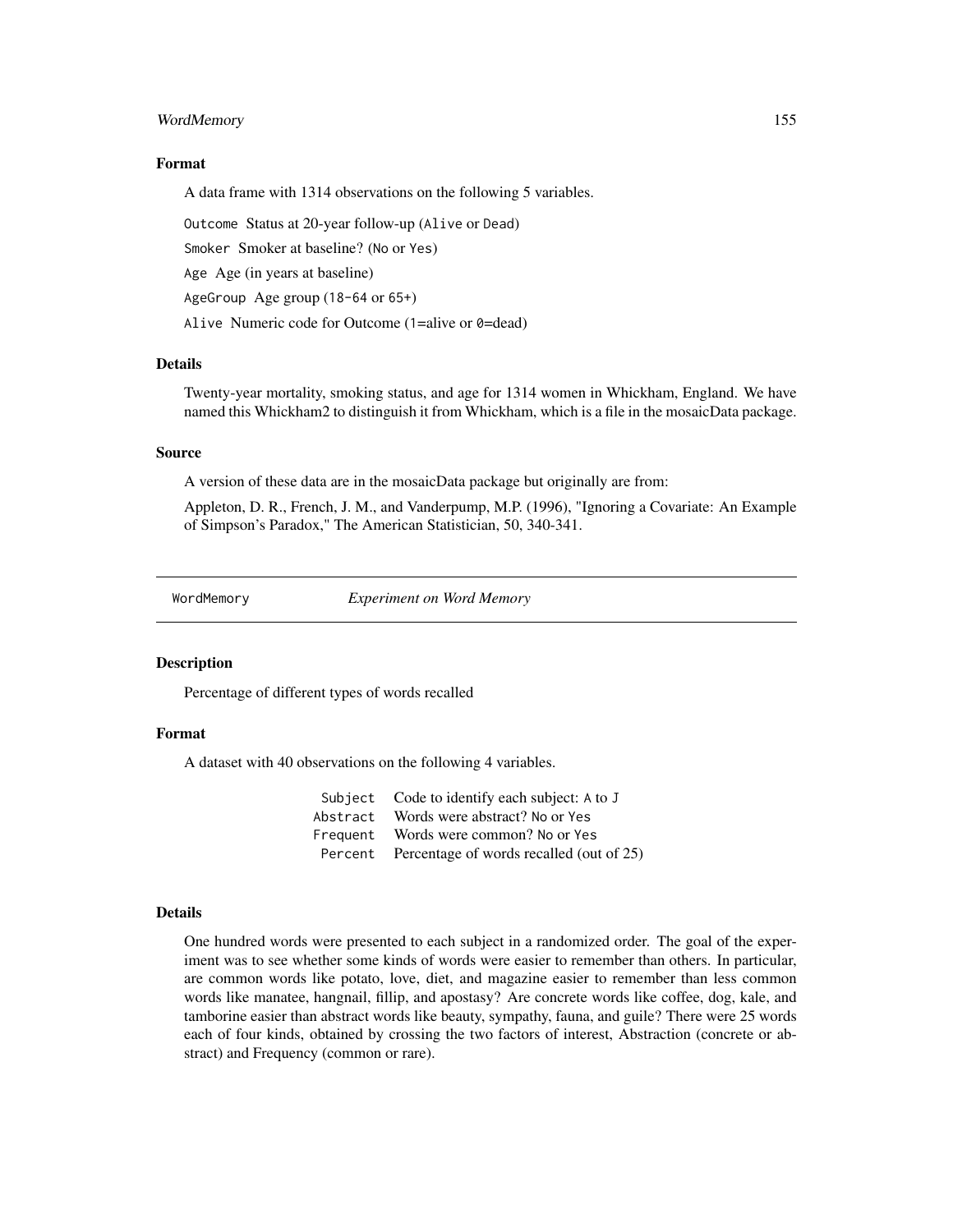<span id="page-155-0"></span>This dataset appears in the first edition, but is not used in the second edition.

#### Source

Data from a student laboratory project, Department of Psychology and Education, Mount Holyoke College.

WordsWithFriends *Words with Friends Scores*

#### Description

Results from the online game Words with Friends (solo play)

# Format

A data frame with 444 observations on the following 11 variables.

Points Number of points scored by the author

OppPoints Number of points scored by opponent ("solo")

WinMargin Points minus OppPoints, so margin of victory (or loss)

Start Did the author go first or pass? (first or pass)

Ss Number of S tiles (0 to 5)

BlanksNumber Number of Blank tiles (0 to 2)

J Did the author get the J tile? (1=yes,  $0=$ no)

- Q Did the author get the Q tile? ( $1 = yes, \theta = no$ )
- X Did the author get the X tile? (1=yes,  $\theta$ =no)
- Z Did the author get the Z tile? (1=yes,  $\theta$ =no)

Blanks Number of Blank tiles (0blanks, 1blank, or 2blanks)

# Details

Results collected from one of the authors playing the "solo" mode of Words with Friends.

#### Source

Author's iPhone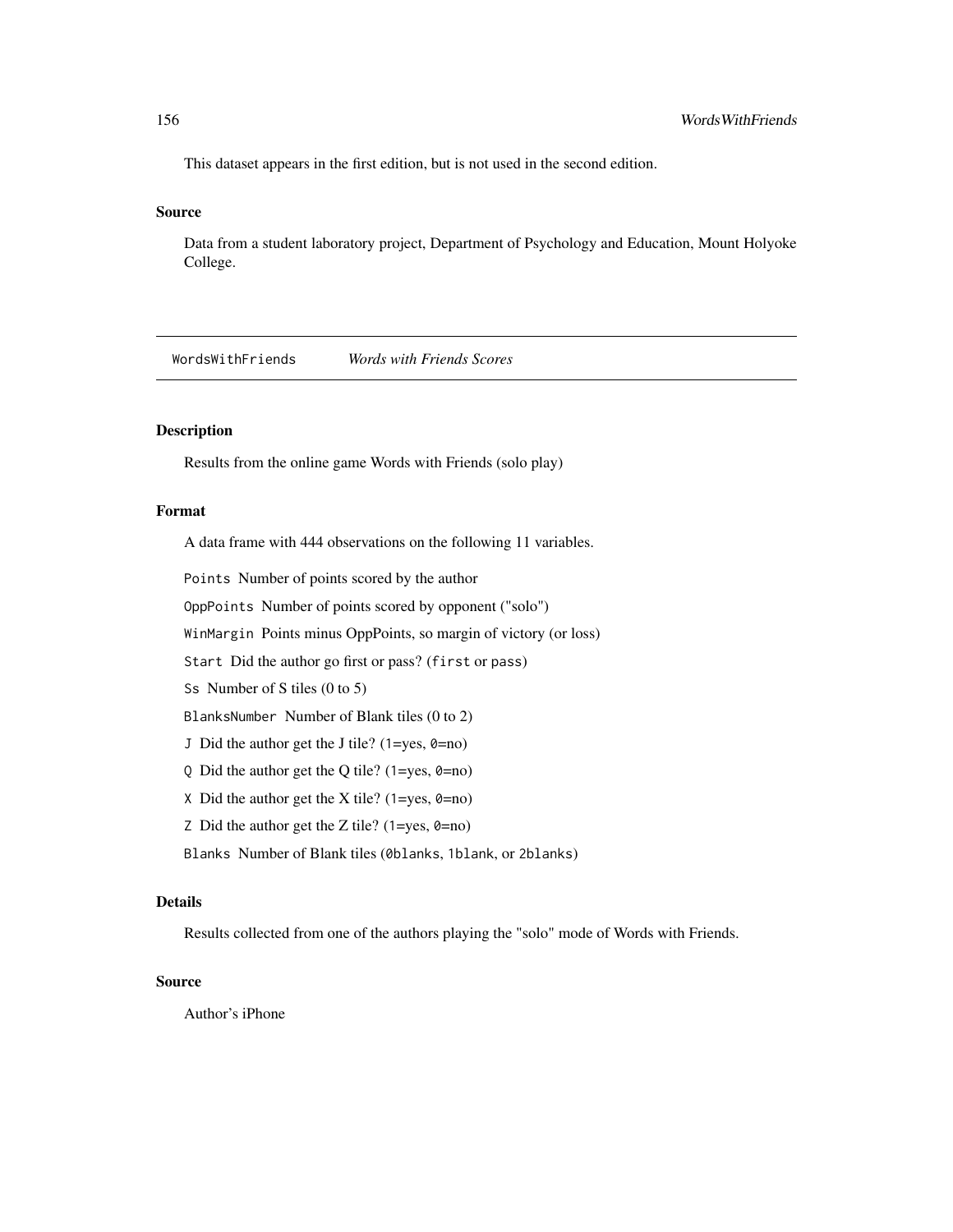<span id="page-156-0"></span>

Results from an experiment to move wet/dry objects with wrinkled/dry fingers

#### Format

A data frame with 80 observations on the following 7 variables.

Participant Participant ID (p1 to p20)

Time Time to move objects (seconds)

Condition non-wrinkled/dry, non-wrinkled/wet, wrinkled/dry, or wrinkled/wet

Fingers Status of fingers (non or wrinkled)

Objects Status of objects (dry or wet)

WrinkledThenNon Wrinkled first? (1=yes or 1=no)

DryThenWet Dry first? (1=yes or 1=no)

# Details

Each of 20 participants were measured doing a "transfer task" several times under each of four conditions. The transfer task was to pick up an item with the right hand thumb and index finger, pass the item through a small hole and grab it with the left hand, and then put the item into a box that had a hole in the lid. Sometimes the participant's fingers were wrinkled; sometimes the items were sitting in water.

# Source

Kareklas, Nettle, and Smulders (2013) "Water-induced finger wrinkles improve handling of wet objects", Biology Letters, http://dx.doi.org/10.1098/rsbl.2012.0999

YouthRisk *Annual survey of health-risk youth behaviors*

# Description

Data from the Youth Risk Behavior Surveillance System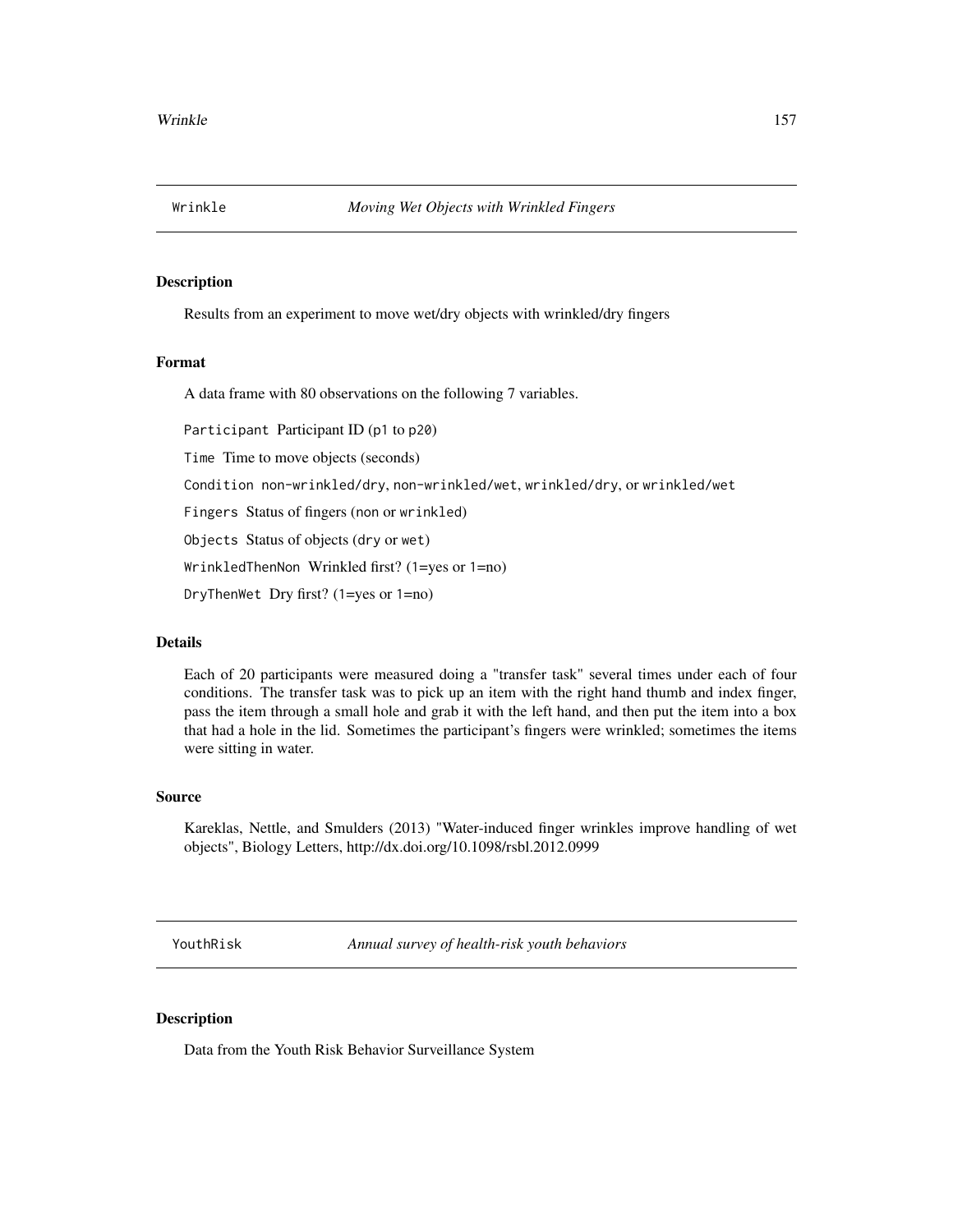#### Format

A data frame with 13387 observations on the following 6 variables.

ride.alc.driver 1=rode with a drinking driver in past 30 days or 0=did not female 1=female or 0=male grade Year in high school: 9, 10, 11, or 12 age4 Age (in years) smoke Ever smoked?  $1 = yes$  or  $0 = no$ DriverLicense Have a driver's license? 1=yes or 0=no

#### Details

This dataset is derived from the 2007 Youth Risk Behavior Surveillance System (YRBSS), which is an annual survey conducted by the Centers for Disease Control and Prevention (CDC) to monitor the prevalence of health-risk youth behaviors. This dataset focuses on whether or not youths have recently (in past 30 days) ridden with a drunk driver.

# Source

http://www.cdc.gov/HealthyYouth/yrbs/index.htm

YouthRisk2007 *Riding with a Driver Who Has Been Drinking*

#### Description

Risky behavior (riding with a drinking driver) in youths

# Format

A dataset with 13387 observations on the following 6 variables.

| ride.alc.driver 1=rode with a drinking driver in past 30 days or $\theta$ =did not |
|------------------------------------------------------------------------------------|
| female $1 =$ female or 0=male                                                      |
| grade Year in high school: $9, 10, 11,$ or $12$                                    |
| age4 Age (in years)                                                                |
| smoke Ever smoked? $1 = yes$ or $0 = no$                                           |
| DriverLicense Have a driver's license? $1 = yes$ or $0 = no$                       |

# Details

This dataset is derived from the 2007 Youth Risk Behavior Surveillance System (YRBSS), which is an annual survey conducted by the Centers for Disease Control and Prevention (CDC) to monitor the prevalence of health-risk youth behaviors. This dataset focuses on whether or not youths have recently (in past 30 days) ridden with a drunk driver.

<span id="page-157-0"></span>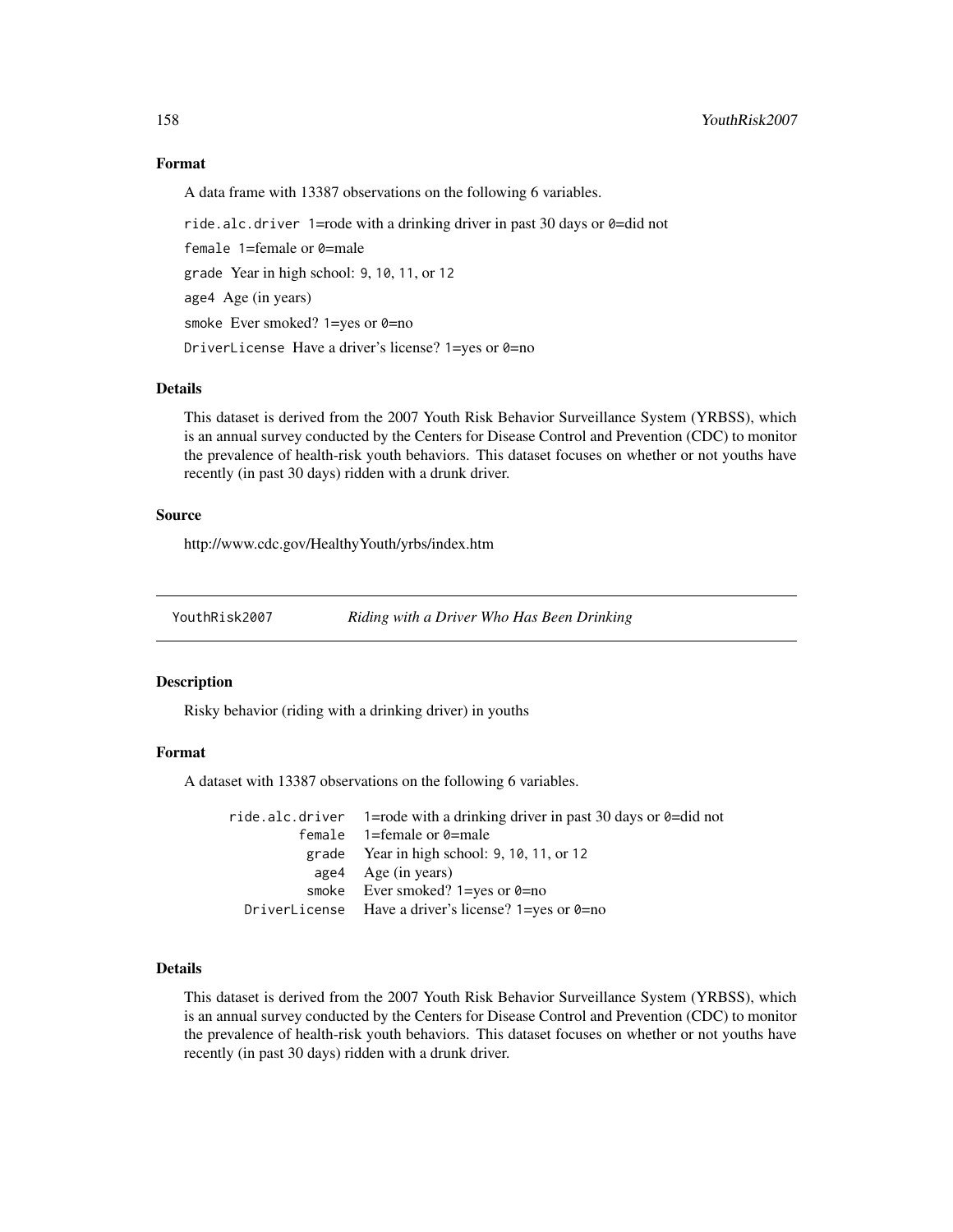# <span id="page-158-0"></span>YouthRisk2009 159

This dataset renamed as YouthRisk for the second edition.

#### Source

The article "Which Young People Accept a Lift From a Drunk or Drugged Driver?" in Accident Analysis and Prevention (July 2009. pp. 703-9) provides more details.

# References

A more recent version of the full dataset is available at http://www.cdc.gov/brfss/technical\_infodata/surveydata.htm.

YouthRisk2009 *Youth Risk Survey*

#### Description

Survey of students in grades 9-12 concerning health-risk behiviors

# Format

A dataset with 500 observations on the following 6 variables.

Sleep Average hours sleep on school night (10 or more hours, 9 hours, down to 4 or less hours)

Sleep7 Seven or more hours of sleep? (0=no or 1=yes)

SmokeLife Ever smoked? (No or Yes)

SmokeDaily Regular smoker? (No or Yes)

MarijuaEver Ever smoked marijuana? (0=no or 1=yes)

Age Age (in years)

# Details

Data from the Centers for Disease Control's Youth Risk Behavior Surveillance System (YRBSS). This data set is from the first edition, but not used in the second edition.

### Source

http://www.cdc.gov/HealthyYouth/yrbs/index.htm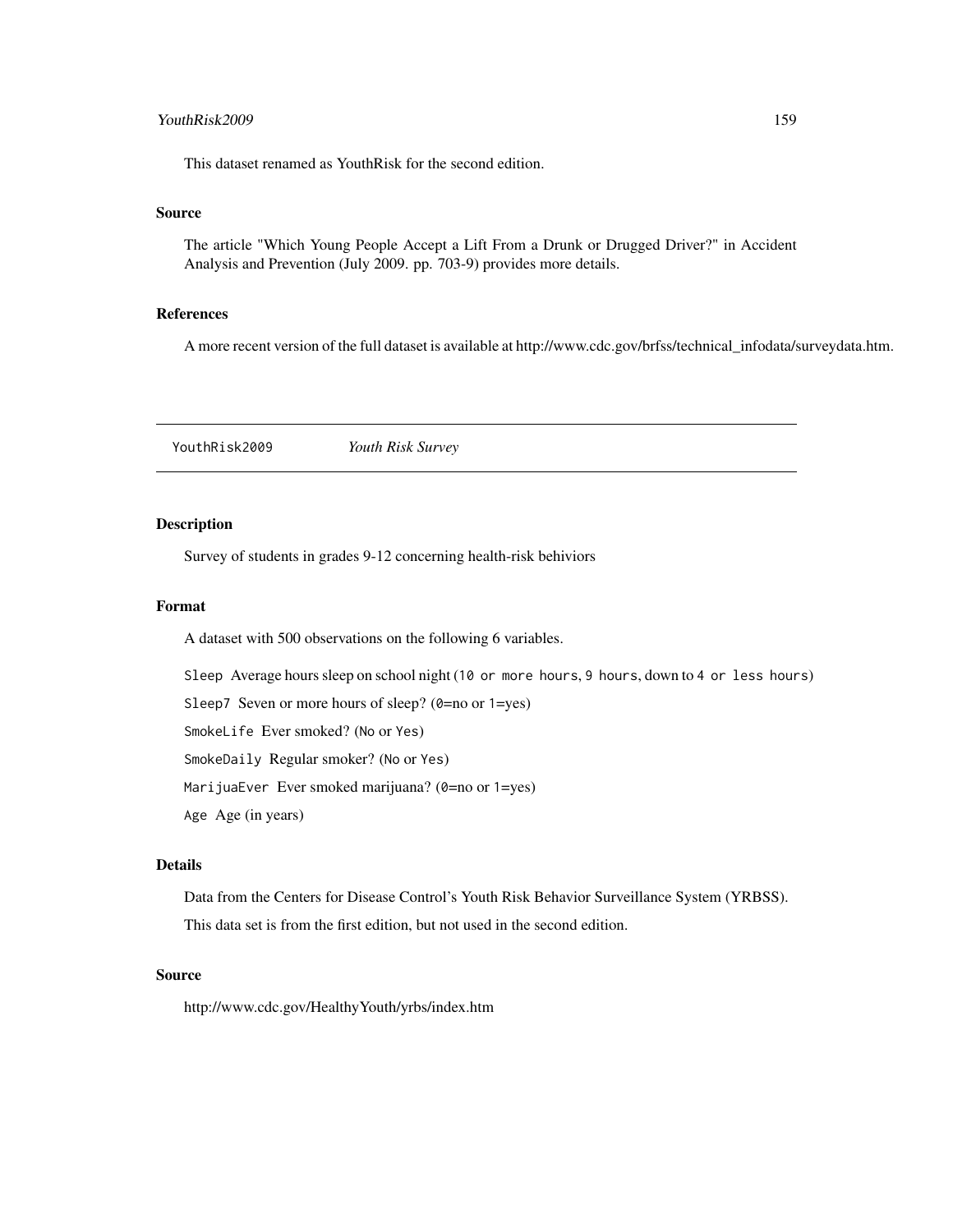<span id="page-159-0"></span>

Data from 220 cases in Florida where a "Stand your ground" defense was used.

# Format

A data frame with 220 observations on the following 5 variables.

Convicted Was the defendant Convicted? (No or Yes)

IndWhiteVictim Was the victim white? (1=yes or  $0=$ no)

IndWhiteDefendant Was the defendant white? (1=yes or  $0=$ no)

VictimRace Race of the victim (Minority or White)

DefendantRace Race of the defendant (Minority or White)

# Details

Inspired by the Travon Martin case, combined fatal and non-fatal cases of assault in Florida for which the defendant used the Stand Your Ground law in defense. These data show Simpson's Paradox. Race of the victim is more important than race of the defendant.

#### Source

Data from Tampa Bay Times, male plus female cases, as of 2/8/15 – final posted data http://www.tampabay.com/standyour-ground-law/nonfatal-cases http://www.tampabay.com/stand-your-ground-law/fatal-cases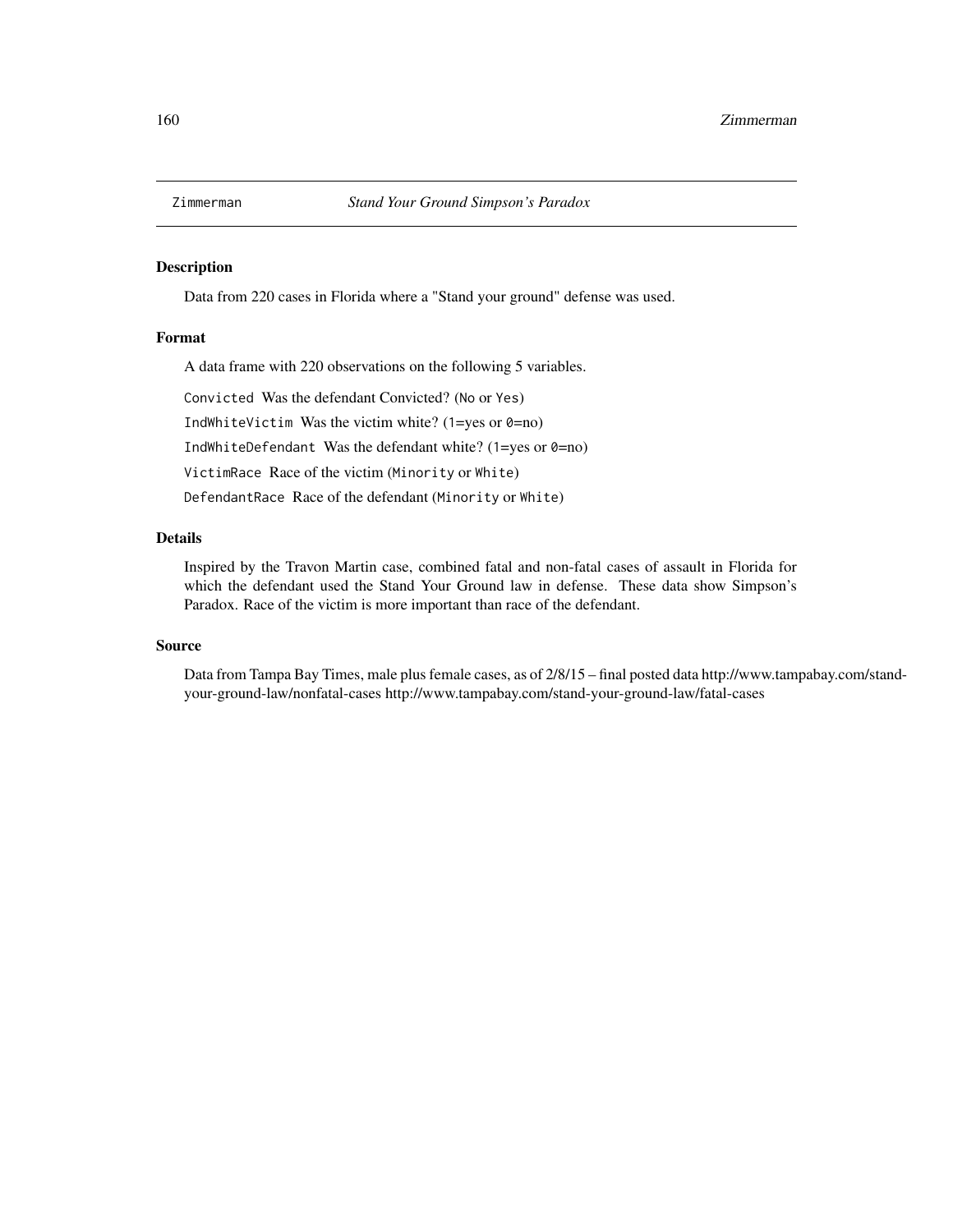# Index

∗Topic datasets AccordPrice, [7](#page-6-0) AHCAvote2017, [7](#page-6-0) Airlines, [8](#page-7-0) Alfalfa, [8](#page-7-0) AlitoConfirmation, [9](#page-8-0) Amyloid, [10](#page-9-0) AppleStock, [10](#page-9-0) ArcheryData, [11](#page-10-0) AthleteGrad, [12](#page-11-0) AudioVisual, [12](#page-11-0) AutoPollution, [13](#page-12-0) Backpack, [14](#page-13-0) BaseballTimes, [14](#page-13-0) BaseballTimes2017, [15](#page-14-0) BeeStings, [16](#page-15-0) BirdCalcium, [16](#page-15-0) BirdNest, [17](#page-16-0) Blood1, [18](#page-17-0) BlueJays, [18](#page-17-0) BrainpH, [19](#page-18-0) BreesPass, [20](#page-19-0) BritishUnions, [20](#page-19-0) ButterfliesBc, [21](#page-20-0) CAFE, [21](#page-20-0) CalciumBP, [22](#page-21-0) CanadianDrugs, [23](#page-22-0) CancerSurvival, [24](#page-23-0) Caterpillars, [24](#page-23-0) CavsShooting, [25](#page-24-0) Cereal, [26](#page-25-0) ChemoTHC, [26](#page-25-0) ChildSpeaks, [27](#page-26-0) ClintonSanders, [28](#page-27-0) Clothing, [28](#page-27-0) CloudSeeding, [29](#page-28-0) CloudSeeding2, [30](#page-29-0) CO2, [31](#page-30-0) CO2Germany, [31](#page-30-0)

CO2Hawaii, [32](#page-31-0) CO2SouthPole, [33](#page-32-0) Contraceptives, [33](#page-32-0) CountyHealth, [35](#page-34-0) CrabShip, [36](#page-35-0) CrackerFiber, [36](#page-35-0) CreditRisk, [37](#page-36-0) Cuckoo, [37](#page-36-0) Day1Survey, [38](#page-37-0) DiabeticDogs, [39](#page-38-0) Diamonds, [40](#page-39-0) Diamonds2, [40](#page-39-0) Dinosaurs, [41](#page-40-0) Election08, [41](#page-40-0) Election16, [42](#page-41-0) ElephantsFB, [43](#page-42-0) ElephantsMF, [44](#page-43-0) Ethanol, [48](#page-47-0) Eyes, [48](#page-47-0) Faces, [49](#page-48-0) FaithfulFaces, [50](#page-49-0) FantasyBaseball, [50](#page-49-0) FatRats, [51](#page-50-0) Fertility, [52](#page-51-0) FGByDistance, [52](#page-51-0) Film, [53](#page-52-0) FinalFourIzzo, [54](#page-53-0) FinalFourIzzo17, [55](#page-54-0) FinalFourLong, [55](#page-54-0) FinalFourLong17, [56](#page-55-0) FinalFourShort, [57](#page-56-0) FinalFourShort17, [57](#page-56-0) Fingers, [58](#page-57-0) FirstYearGPA, [59](#page-58-0) FishEggs, [59](#page-58-0) Fitch, [60](#page-59-0) FlightResponse, [61](#page-60-0) FloridaDP, [61](#page-60-0) Fluorescence, [62](#page-61-0)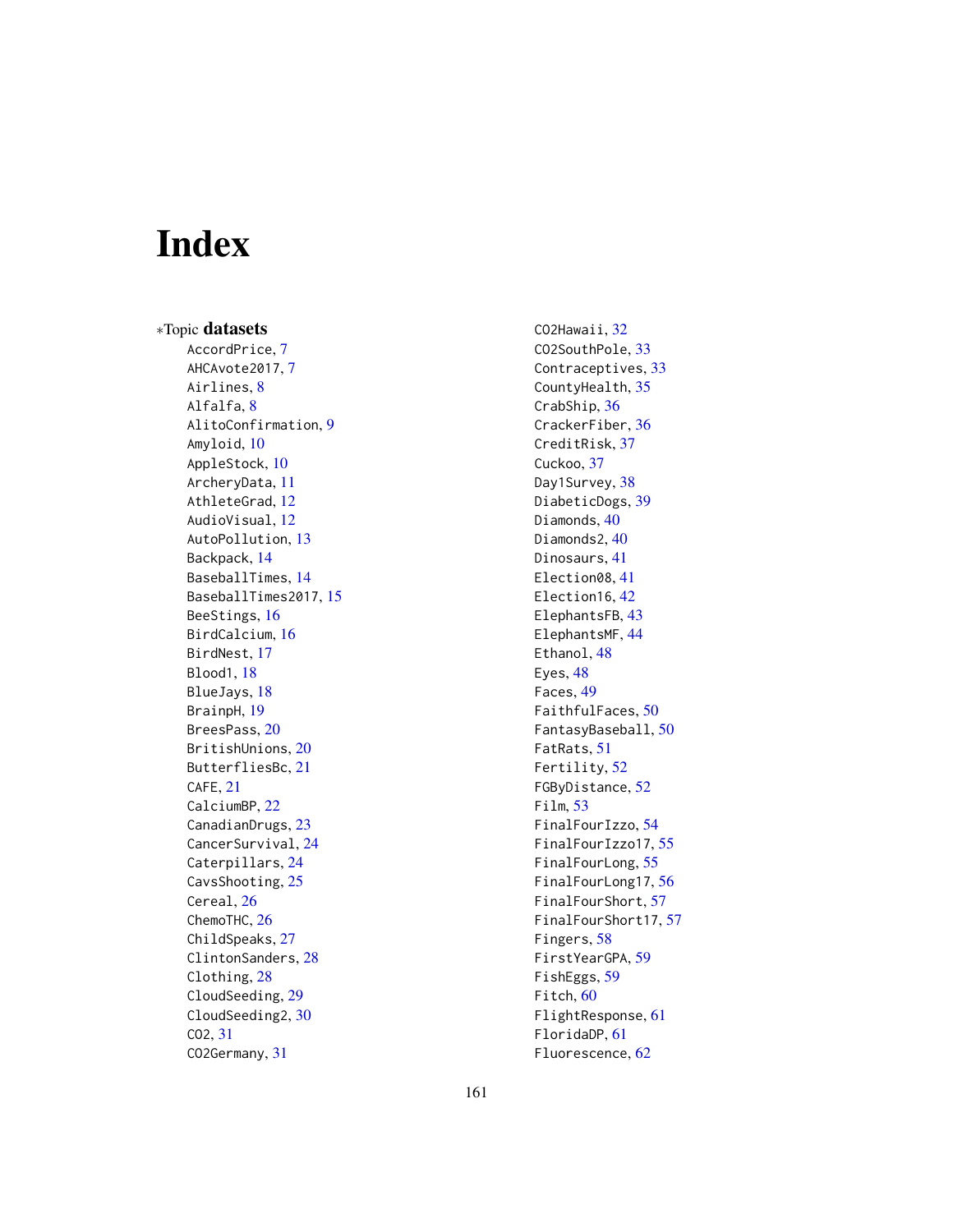162 INDEX

FranticFingers , [63](#page-62-0) FruitFlies , [63](#page-62-0) FruitFlies2 , [64](#page-63-0) FunnelDrop , [65](#page-64-0) GlowWorms, [66](#page-65-0) Goldenrod, [66](#page-65-0) GrinnellHouses , [67](#page-66-0) Grocery, [68](#page-67-0) Gunnels, [69](#page-68-0) Handwriting, [69](#page-68-0) Hawks , [70](#page-69-0) HawkTail , [71](#page-70-0) HawkTail2 , [72](#page-71-0) HearingTest, [72](#page-71-0) HeatingOil, [73](#page-72-0) HighPeaks , [74](#page-73-0) Hoops , [74](#page-73-0) HorsePrices , [75](#page-74-0) Houses , [76](#page-75-0) HousesNY, [76](#page-75-0) ICU , [77](#page-76-0) InfantMortality2010 , [78](#page-77-0) Inflation , [78](#page-77-0) InsuranceVote , [79](#page-78-0) IQGuessing , [80](#page-79-0) Jurors, [80](#page-79-0) Kershaw , [81](#page-80-0) KeyWestWater, <mark>[82](#page-81-0)</mark> Kids198, [83](#page-82-0) Leafhoppers, [83](#page-82-0) LeafWidth , [84](#page-83-0) Leukemia, [85](#page-84-0) LeveeFailures, [85](#page-84-0) LewyBody2Groups, [86](#page-85-0) LewyDLBad , [87](#page-86-0) LongJumpOlympics , [87](#page-86-0) LongJumpOlympics2016, [88](#page-87-0) LosingSleep, [88](#page-87-0) LostLetter , [89](#page-88-0) Marathon, [90](#page-89-0) Markets , [90](#page-89-0) MathEnrollment , [91](#page-90-0) MathPlacement, [91](#page-90-0) MedGPA, [92](#page-91-0) Meniscus, [93](#page-92-0) MentalHealth , [94](#page-93-0) MetabolicRate, [94](#page-93-0) MetroCommutes, [95](#page-94-0)

MetroHealth83, [96](#page-95-0) Migraines , [96](#page-95-0) Milgram, [97](#page-96-0) MLB2007Standings , [98](#page-97-0) MLBStandings2016 , [99](#page-98-0) MothEggs, [100](#page-99-0) MouseBrain, [101](#page-100-0) MusicTime, [102](#page-101-0) NCbirths , [102](#page-101-0) NFL2007Standings , [103](#page-102-0) NFLStandings2016 , [104](#page-103-0) Nursing, [105](#page-104-0) OilDeapsorbtion , [105](#page-104-0) Olives, [106](#page-105-0) Orings, [107](#page-106-0) Overdrawn, [108](#page-107-0) 0ysters,  $108$ PalmBeach, [109](#page-108-0) PeaceBridge2003,[110](#page-109-0) PeaceBridge2012,[110](#page-109-0) Pedometer , [111](#page-110-0) Perch , [111](#page-110-0) PigFeed, [112](#page-111-0) Pines, [113](#page-112-0) PKU , [114](#page-113-0) Political , [114](#page-113-0) Pollster08 , [115](#page-114-0) Popcorn, [116](#page-115-0) PorscheJaguar , [116](#page-115-0) PorschePrice , [117](#page-116-0) Pulse , [118](#page-117-0) Putts1 , [118](#page-117-0) Putts2 , [119](#page-118-0) Putts3 , [119](#page-118-0) RacialAnimus , [120](#page-119-0) RadioactiveTwins , [121](#page-120-0) RailsTrails , [122](#page-121-0) Rectangles , [123](#page-122-0) ReligionGDP , [124](#page-123-0) RepeatedPulse , [124](#page-123-0) ResidualOil,12<mark>5</mark> Retirement , [126](#page-125-0) Ricci, [126](#page-125-0) RiverElements , [127](#page-126-0) RiverIron, [128](#page-127-0) SampleFG, [129](#page-128-0) SandwichAnts, [130](#page-129-0) SATGPA , [131](#page-130-0)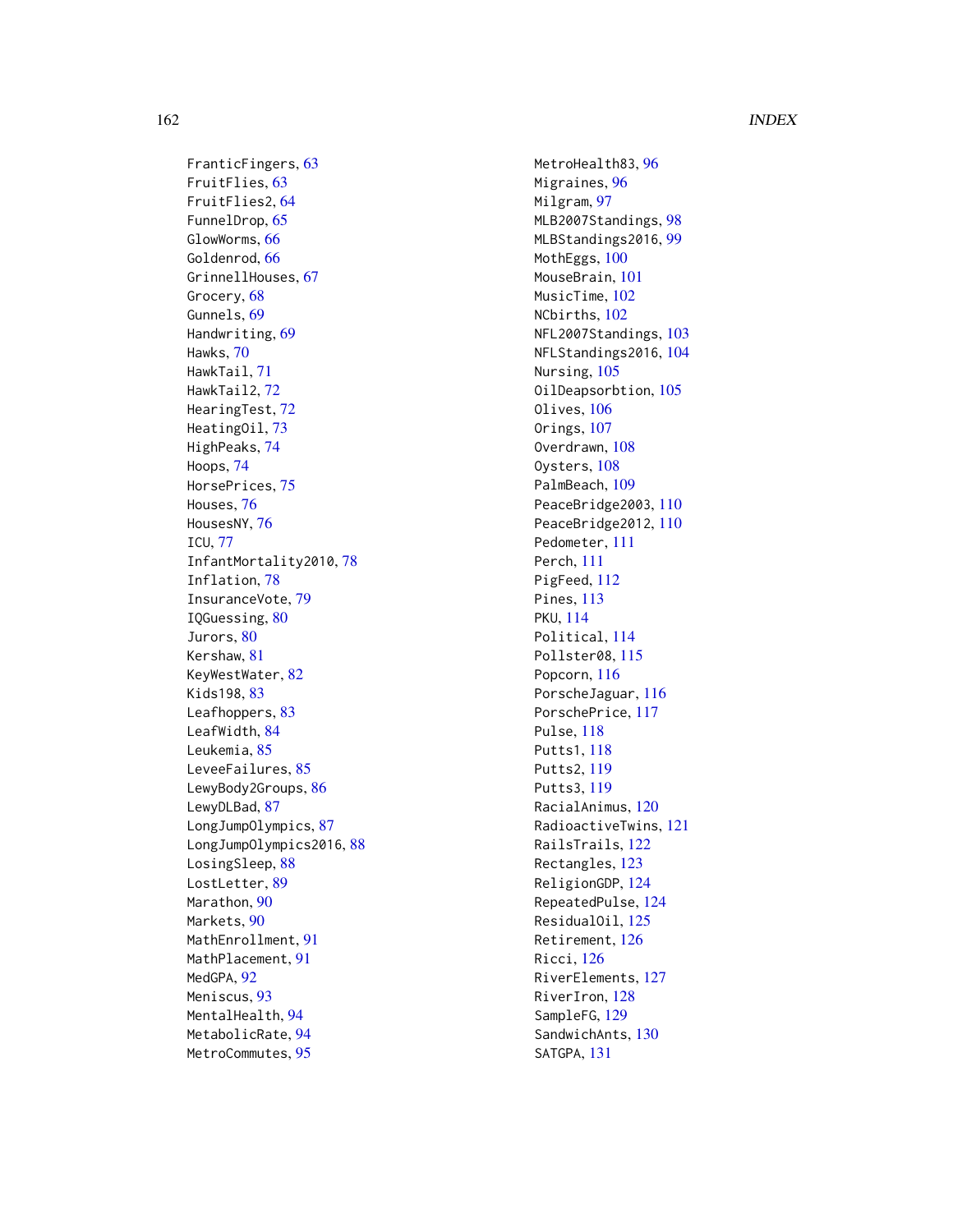#### $I\Lambda$  is a set of  $I\Lambda$  is a set of  $I\Lambda$  is a set of  $I\Lambda$  is a set of  $I\Lambda$  is a set of  $I\Lambda$

SeaIce, [131](#page-130-0) SeaSlugs , [132](#page-131-0) SleepingShrews , [133](#page-132-0) Sparrows, [135](#page-134-0) SpeciesArea, [135](#page-134-0) Speed , [136](#page-135-0) SugarEthanol, [136](#page-135-0) SuicideChina , [137](#page-136-0) Swahili, [138](#page-137-0) Tadpoles , [139](#page-138-0) TechStocks , [139](#page-138-0) TeenPregnancy , [140](#page-139-0) TextPrices , [140](#page-139-0) ThomasConfirmation , [141](#page-140-0) ThreeCars , [142](#page-141-0) ThreeCars2017 , [142](#page-141-0) TipJoke , [143](#page-142-0) Titanic , [144](#page-143-0) TMS , [144](#page-143-0) TomlinsonRush , [146](#page-145-0) TwinsLungs , [148](#page-147-0) Undoing , [148](#page-147-0) USstamps , [149](#page-148-0) VisualVerbal, [150](#page-149-0) Volts , [150](#page-149-0) WalkingBabies , [151](#page-150-0) WalkTheDogs, [152](#page-151-0) WeightLossIncentive, [152](#page-151-0) WeightLossIncentive4 , [153](#page-152-0) WeightLossIncentive7 , [154](#page-153-0) Whickham2 , [154](#page-153-0) WordMemory , [155](#page-154-0) WordsWithFriends , [156](#page-155-0) Wrinkle , [157](#page-156-0) YouthRisk , [157](#page-156-0) YouthRisk2007 , [158](#page-157-0) YouthRisk2009 , [159](#page-158-0) Zimmerman, [160](#page-159-0) ∗Topic package Stat2Data-package, [6](#page-5-0) AccordPrice, [7](#page-6-0) AHCAvote201[7](#page-6-0),7 Airlines, [8](#page-7-0) Alfalfa, <mark>[8](#page-7-0)</mark> AlitoConfirmation, [9](#page-8-0) Amyloid , [10](#page-9-0) AppleStock , [10](#page-9-0) ArcheryData , [11](#page-10-0)

AthleteGrad , [12](#page-11-0) AudioVisual, [12](#page-11-0) AutoPollution , [13](#page-12-0) Backpack , [14](#page-13-0) BaseballTimes, [14](#page-13-0) BaseballTimes2017 , [15](#page-14-0) BeeStings, [16](#page-15-0) BirdCalcium, 1<mark>6</mark> BirdNest , [17](#page-16-0) Blood1 , [18](#page-17-0) BlueJays , [18](#page-17-0) BrainpH , [19](#page-18-0) BreesPass , [20](#page-19-0) BritishUnions , [20](#page-19-0) ButterfliesBc , [21](#page-20-0) CAFE , [21](#page-20-0) CalciumBP , [22](#page-21-0) CanadianDrugs, [23](#page-22-0) CancerSurvival , [24](#page-23-0) Caterpillars , [24](#page-23-0) CavsShooting, [25](#page-24-0) Cereal, [26](#page-25-0) ChemoTHC, [26](#page-25-0) ChildSpeaks, [27](#page-26-0) ClintonSanders , [28](#page-27-0) Clothing, [28](#page-27-0) CloudSeeding, [29](#page-28-0) CloudSeeding2, [30](#page-29-0) CO2 , [31](#page-30-0) CO2Germany , [31](#page-30-0) CO2Hawaii, [32](#page-31-0) CO2SouthPole, [33](#page-32-0) Contraceptives, [33](#page-32-0) cooksplot , [34](#page-33-0) CountyHealth, [35](#page-34-0) CrabShip, [36](#page-35-0) CrackerFiber, [36](#page-35-0) CreditRisk , [37](#page-36-0) Cuckoo, [37](#page-36-0) Day1Survey, [38](#page-37-0) DiabeticDogs , [39](#page-38-0) Diamonds, [40](#page-39-0) Diamonds2,[40](#page-39-0) Dinosaurs , [41](#page-40-0)

Election08 , [41](#page-40-0)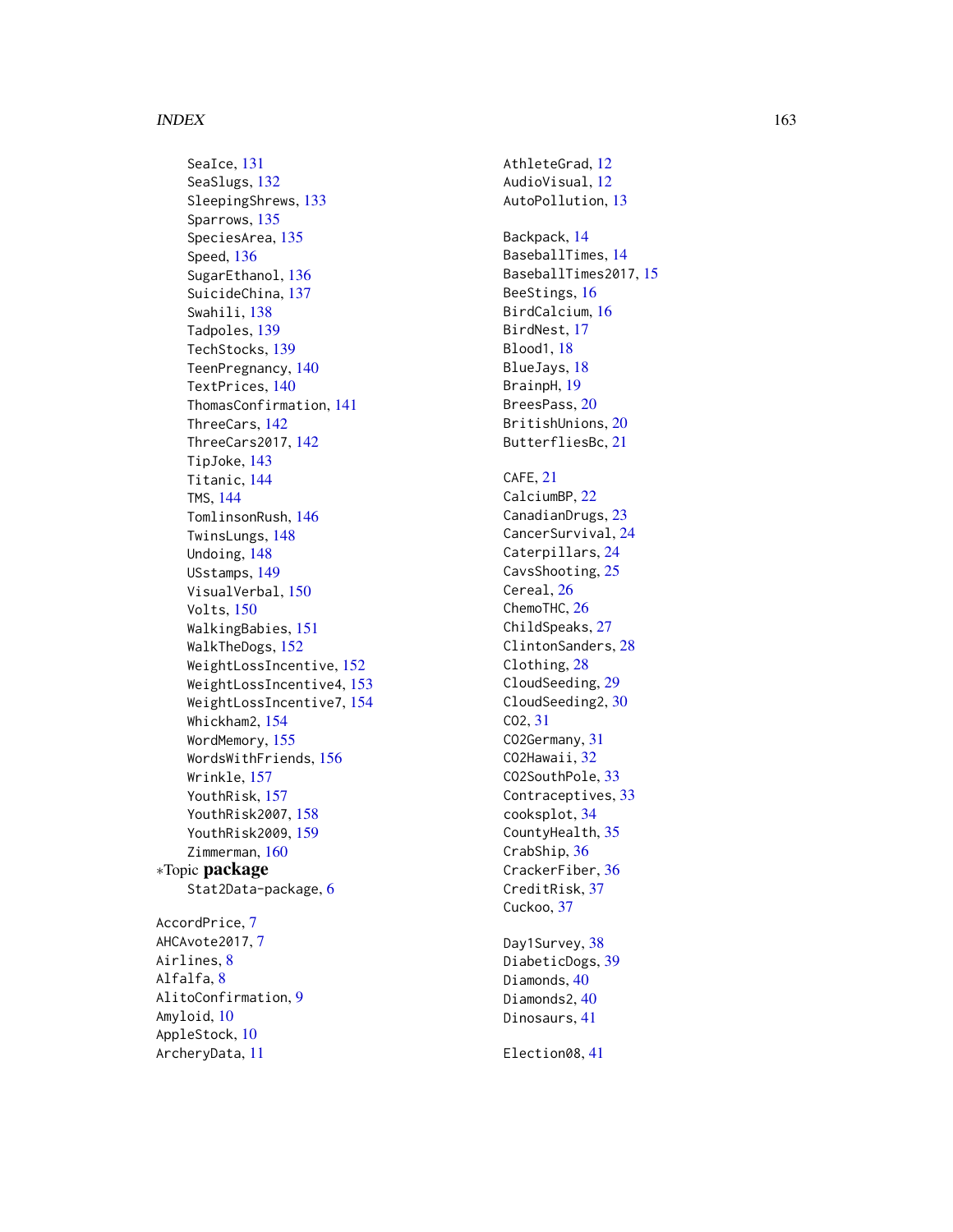# 164 INDEX

Election16, [42](#page-41-0) ElephantsFB, [43](#page-42-0) ElephantsMF, [44](#page-43-0) emplogitplot1, [44](#page-43-0) emplogitplot2, [46](#page-45-0) Ethanol, [48](#page-47-0) Eyes, [48](#page-47-0) Faces , [49](#page-48-0) FaithfulFaces , [50](#page-49-0) FantasyBaseball , [50](#page-49-0) FatRats , [51](#page-50-0) Fertility , [52](#page-51-0) FGByDistance , [52](#page-51-0) Film , [53](#page-52-0) FinalFourIzzo , [54](#page-53-0) FinalFourIzzo17 , [55](#page-54-0) FinalFourLong, [55](#page-54-0) FinalFourLong17, [56](#page-55-0) FinalFourShort , [57](#page-56-0) FinalFourShort17 , [57](#page-56-0) Fingers, [58](#page-57-0) FirstYearGPA, <mark>[59](#page-58-0)</mark> FishEggs, [59](#page-58-0) Fitch, [60](#page-59-0) FlightResponse , [61](#page-60-0) FloridaDP , [61](#page-60-0) Fluorescence , [62](#page-61-0) FranticFingers , [63](#page-62-0) FruitFlies , [63](#page-62-0) FruitFlies2 , [64](#page-63-0) FunnelDrop , [65](#page-64-0) GlowWorms, [66](#page-65-0) Goldenrod, [66](#page-65-0) GrinnellHouses , [67](#page-66-0) Grocery, [68](#page-67-0) Gunnels, [69](#page-68-0) Handwriting , [69](#page-68-0) Hawks , [70](#page-69-0) HawkTail , [71](#page-70-0) HawkTail2 , [72](#page-71-0) HearingTest , [72](#page-71-0) HeatingOil, [73](#page-72-0) HighPeaks , [74](#page-73-0) Hoops , [74](#page-73-0) HorsePrices , [75](#page-74-0) Houses , [76](#page-75-0)

HousesNY, [76](#page-75-0) ICU , [77](#page-76-0) InfantMortality2010 , [78](#page-77-0) Inflation , [78](#page-77-0) InsuranceVote, [79](#page-78-0) IQGuessing, [80](#page-79-0) Jurors,  $80$ Kershaw , [81](#page-80-0) KeyWestWater, <mark>[82](#page-81-0)</mark> Kids198, <mark>[83](#page-82-0)</mark> Leafhoppers, [83](#page-82-0) LeafWidth, [84](#page-83-0) Leukemia, [85](#page-84-0) LeveeFailures, [85](#page-84-0) LewyBody2Groups, [86](#page-85-0) LewyDLBad, [87](#page-86-0) LongJumpOlympics , [87](#page-86-0) LongJumpOlympics2016,[88](#page-87-0) LosingSleep, [88](#page-87-0) LostLetter, [89](#page-88-0) Marathon, [90](#page-89-0) Markets, <mark>9</mark>0 MathEnrollment , [91](#page-90-0) MathPlacement , [91](#page-90-0) MedGPA, <mark>[92](#page-91-0)</mark> Meniscus , [93](#page-92-0) MentalHealth, [94](#page-93-0) MetabolicRate, [94](#page-93-0) MetroCommutes, [95](#page-94-0) MetroHealth83, [96](#page-95-0) Migraines , [96](#page-95-0) Milgram , [97](#page-96-0) MLB2007Standings , [98](#page-97-0) MLBStandings2016 , [99](#page-98-0) MothEggs, [100](#page-99-0) MouseBrain, [101](#page-100-0) MusicTime, [102](#page-101-0) NCbirths , [102](#page-101-0) NFL2007Standings , [103](#page-102-0) NFLStandings2016 , [104](#page-103-0)

OilDeapsorbtion , [105](#page-104-0) Olives, [106](#page-105-0)

Nursing, [105](#page-104-0)